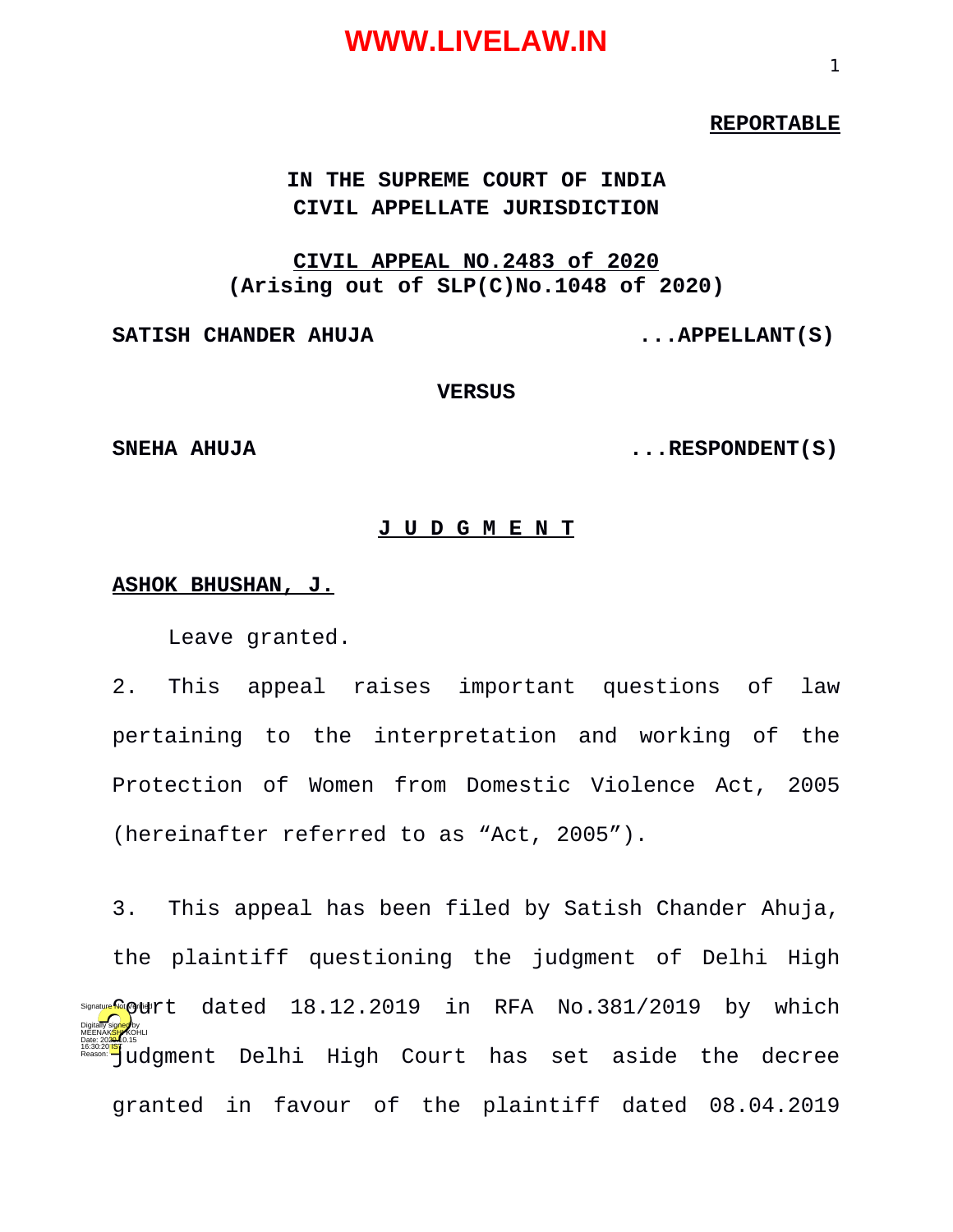under Order XII Rule 6 of Civil Procedure Code, decreeing the suit filed by the plaintiff for mandatory and permanent injunction. The High Court after setting aside the decree of the Trial Court has remanded the matter back to the Trial Court for fresh adjudication in accordance with the directions given by the High Court. The plaintiff aggrieved by the judgment of the High Court has come up in this appeal.

4. We may notice the brief facts of the case and relevant pleadings of the parties for determining the questions which have arisen for consideration in this appeal.

5. The appellant by deed dated 12.01.1983 purchased property bearing No.D-1077, New Friends Colony, New Delhi. The son of the appellant, Raveen Ahuja was married to the respondent, Sneha Ahuja on 04.03.1995. After marriage the respondent started living in the first floor of the house No.D-1077, Friends Colony, New Delhi along with her husband. There being marital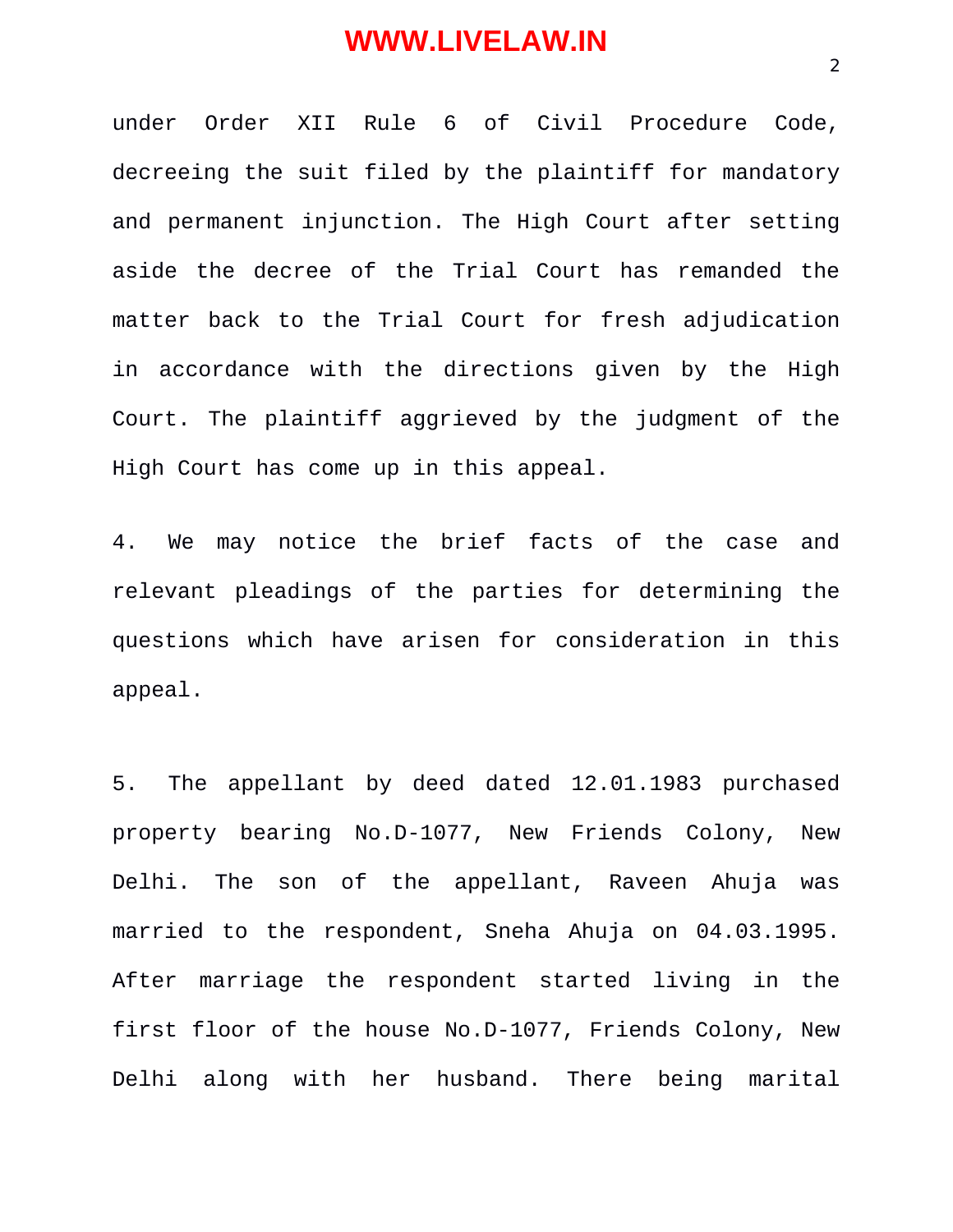discord between Raveen and Sneha, in July, 2014, Raveen moved out of the first floor and started staying in the guest room of the ground floor. In the year 2004 a separate kitchen was started by the respondent in the first floor of the house. Raveen, the husband of the respondent filed a Divorce Petition on 28.11.2014 under Section 13(1)(ia) and (iii) of Hindu Marriage Act, 1955 for decree of divorce on the ground of cruelty against the respondent, Sneha Ahuja which proceeding is said to be still pending. The respondent, Sneha Ahuja, on 20.11.2015, i.e., after filing of the Divorce Petition, filed an application under Section 12 of Act, 2005 impleading Raveen Ahuja as respondent No.1, Shri Satish Ahuja, respondent No.2 and Dr. Prem Kanta Ahuja(motherin-law of the respondent), respondent No.3. In the complaint it was alleged that Sneha Ahuja has been subjected to severe emotional and mental abuse by the respondents. In the application respondent prayed for several orders under Act, 2005. The learned Chief Metropolitan Magistrate before whom the complaint was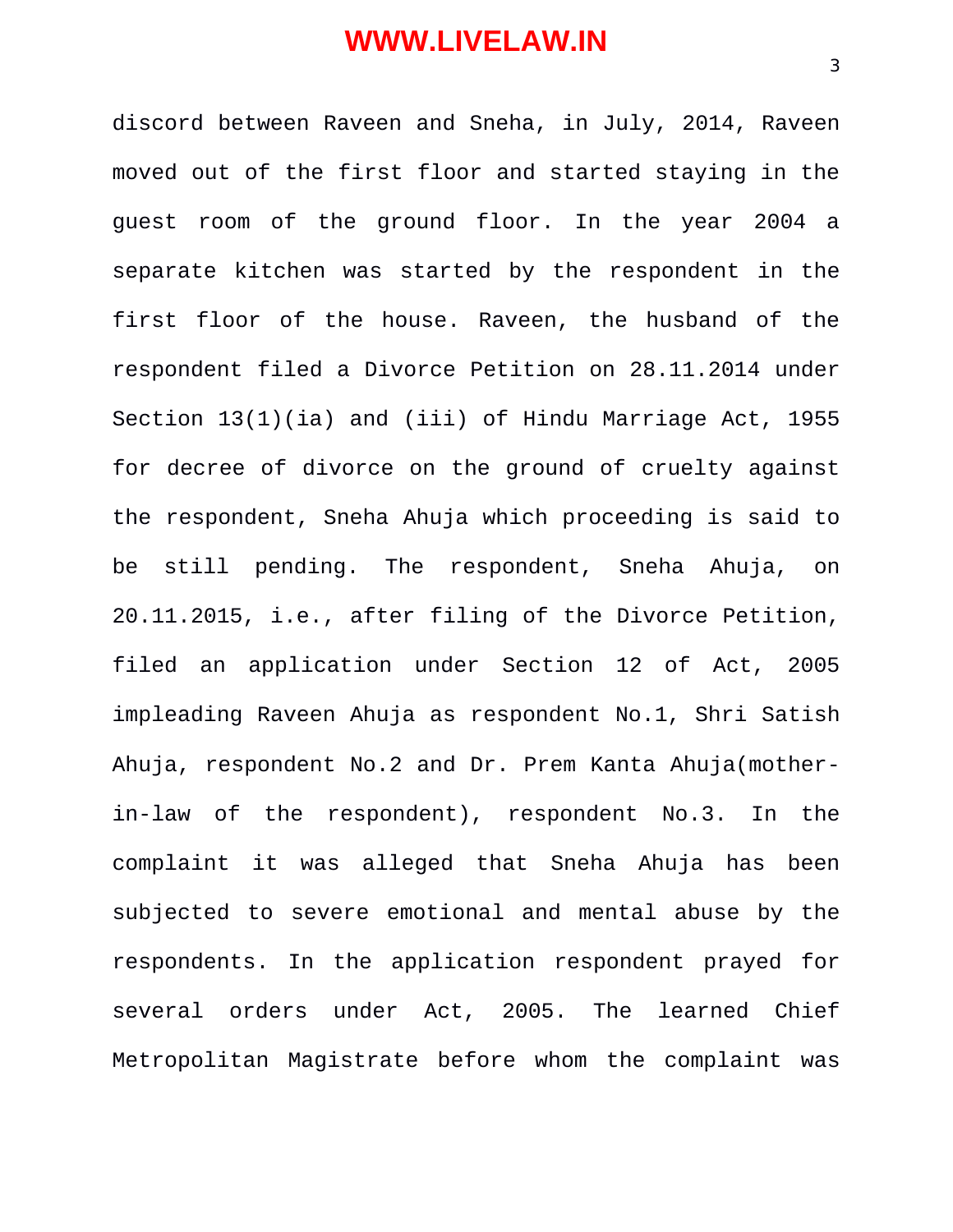filed passed an interim order on 26.11.2016 to the following effect:

"The respondents shall not alienate the alleged shared household nor would they dispossess the complainant or their children from the same without Orders of a Competent Court. These directions shall continue till next date."

6. The appellant filed a Suit No.792/2017 impleading the respondent as sole-defendant for mandatory and permanent injunction and also for recovery of damages/mesne profit. Plaintiff's case in the suit was that he is a senior citizen of 76 years old, the defendant is in occupation of two bed rooms with attached dressing and bath rooms and a kitchen on the first floor of the property bearing No. D-1077, New Friends Colony, New Delhi. Plaintiff pleaded that he is a heart patient and has undergone angioplasty twice and suffers from hypertension and high blood pressure. Plaintiff pleads that the defendant has filed false and frivolous cases against the plaintiff and his wife and hence he prays for removal of the defendant from the

4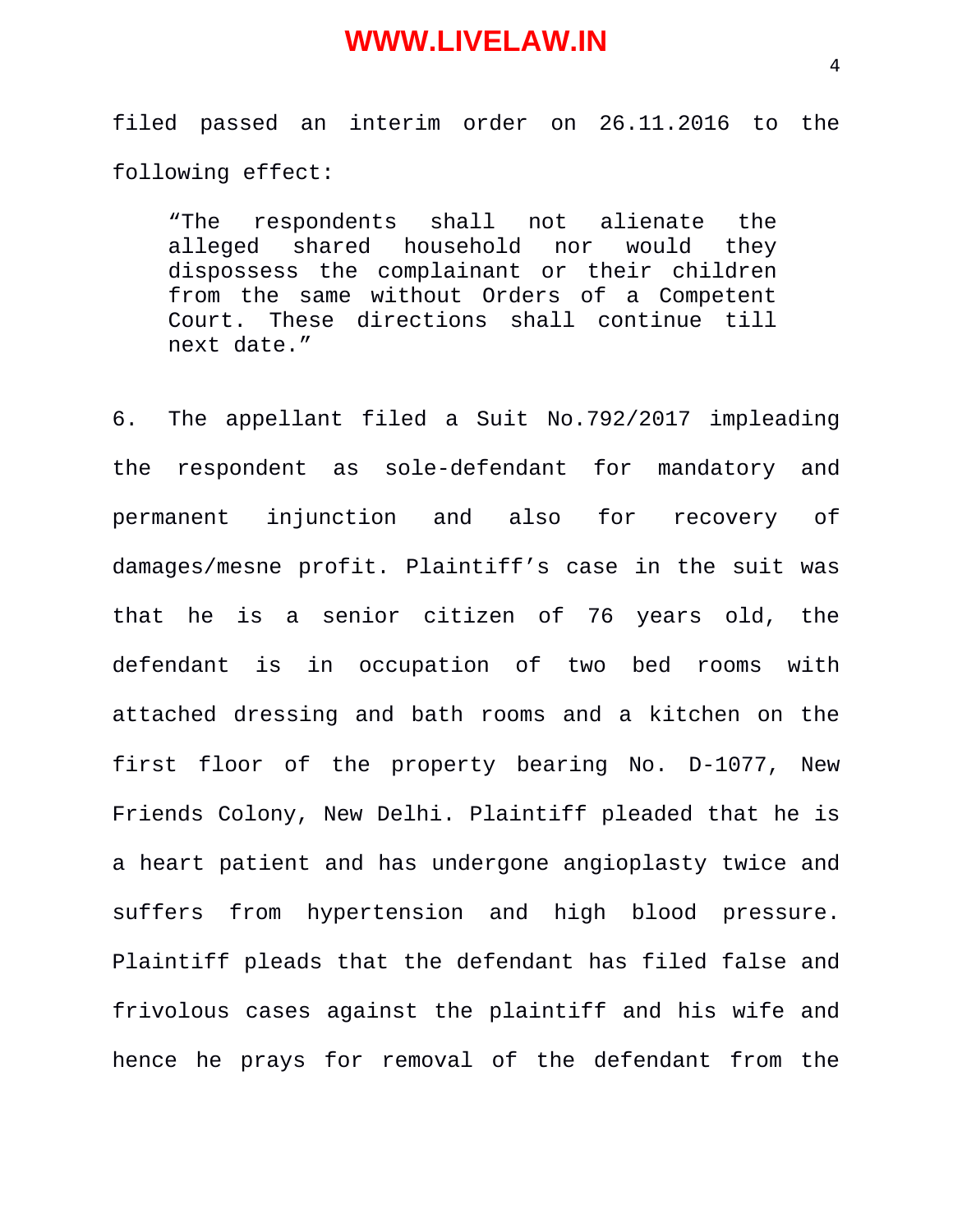suit property so as he may live peaceful life. Plaintiff further pleaded that the plaintiff acquired the house from the previous owner, namely, Kulbhushan Jain on 12.01.1983. He also pleaded that the property has been converted into free hold vide conveyance deed executed in his favour dated 14.07.2003 which is registered. Plaintiff pleaded that his elder son was married with the defendant on 04.03.1995. The plaintiff further pleaded that wife of the plaintiff has been subjected to various threats and violence in the hands of the defendant on several occasions. The mention of the Divorce Petition filed by Raveen was made in the plaint and it was pleaded that the defendant as a counter blast has filed the complaint case under the Protection of Women from Domestic Violence Act, 2005 in which interim order directing the plaintiff not to alienate and not to dispossess the defendant without order of the competent court has been passed.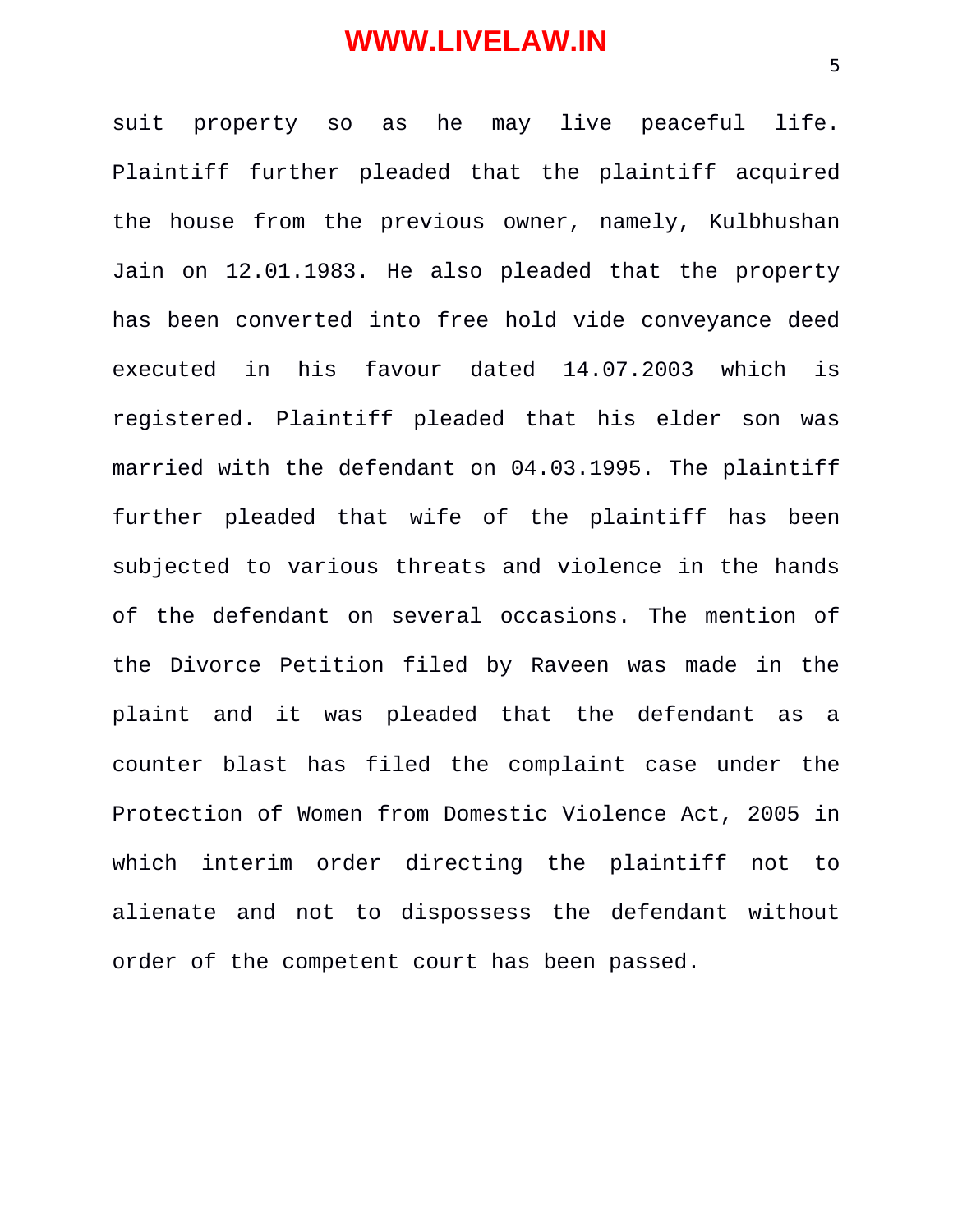7. Plaintiff claimed that he and his wife has become victim of domestic violence on the part of the defendant. Plaintiff pleaded that the status of occupation of defendant as a daughter-in-law during subsistence of marriage with the son could be said to be permissive in nature and defendant is not entitled to claim a right of residence against the plaintiff, i.e., her father-in-law who has no obligation to maintain her during the lifetime of her husband. Plaintiff in the suit prayed for decree for mandatory injunction against the defendant to remove herself and her belonging from the first floor of the property and a decree of permanent injunction in favour of the plaintiff and against the defendant thereby restraining the defendants, her agents, employees, representatives, etc. from in any manner creating interference or obstruction of the right of the plaintiff in the suit property and restrain her from causing interference in the peaceful occupation of the plaintiff in the ground floor of the property. Decree of recovery of

6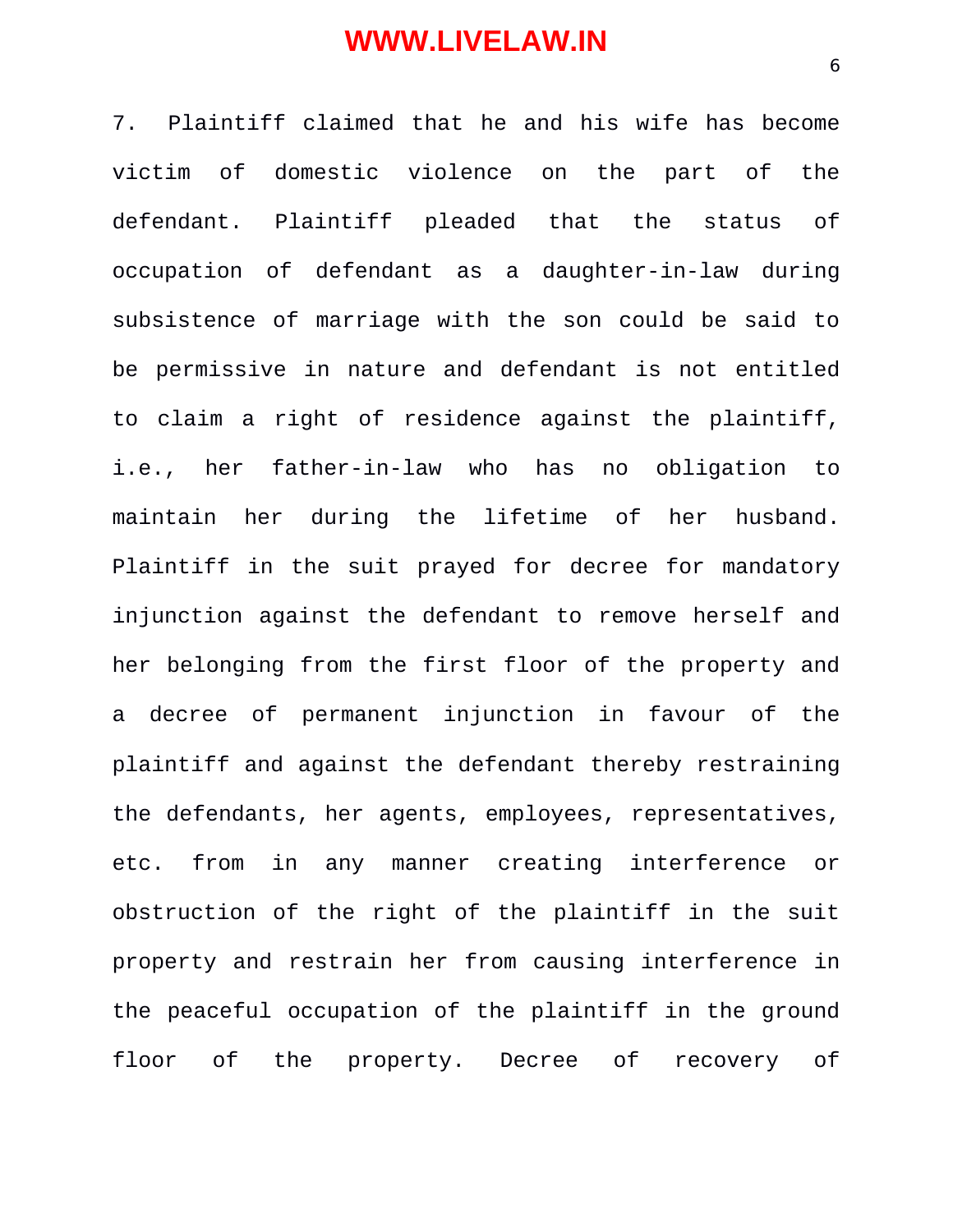damages/mesne profit was also asked for the use and occupation of the suit property of Rs.1 lac from the date of filing of the suit till the defendant is removed from the suit property.

8. A written statement was filed by the defendant pleading that house property was acquired by the plaintiff through joint family funds and not his selfacquired property. It was pleaded in the written statement that the plaintiff has suppressed the true and material facts regarding causing physical and mental torture to the defendant on account of domestic violence etc. by the plaintiff, his wife and their elder son.

9. The defendant also referred to filing of complaint case under section 12 of Act, 2005. The defendant claimed that the suit property is a shared household as per provision of Section 2(s) of the Act, 2005, the defendant has right to stay/reside in the shared household. The plaintiff has filed suit in the

7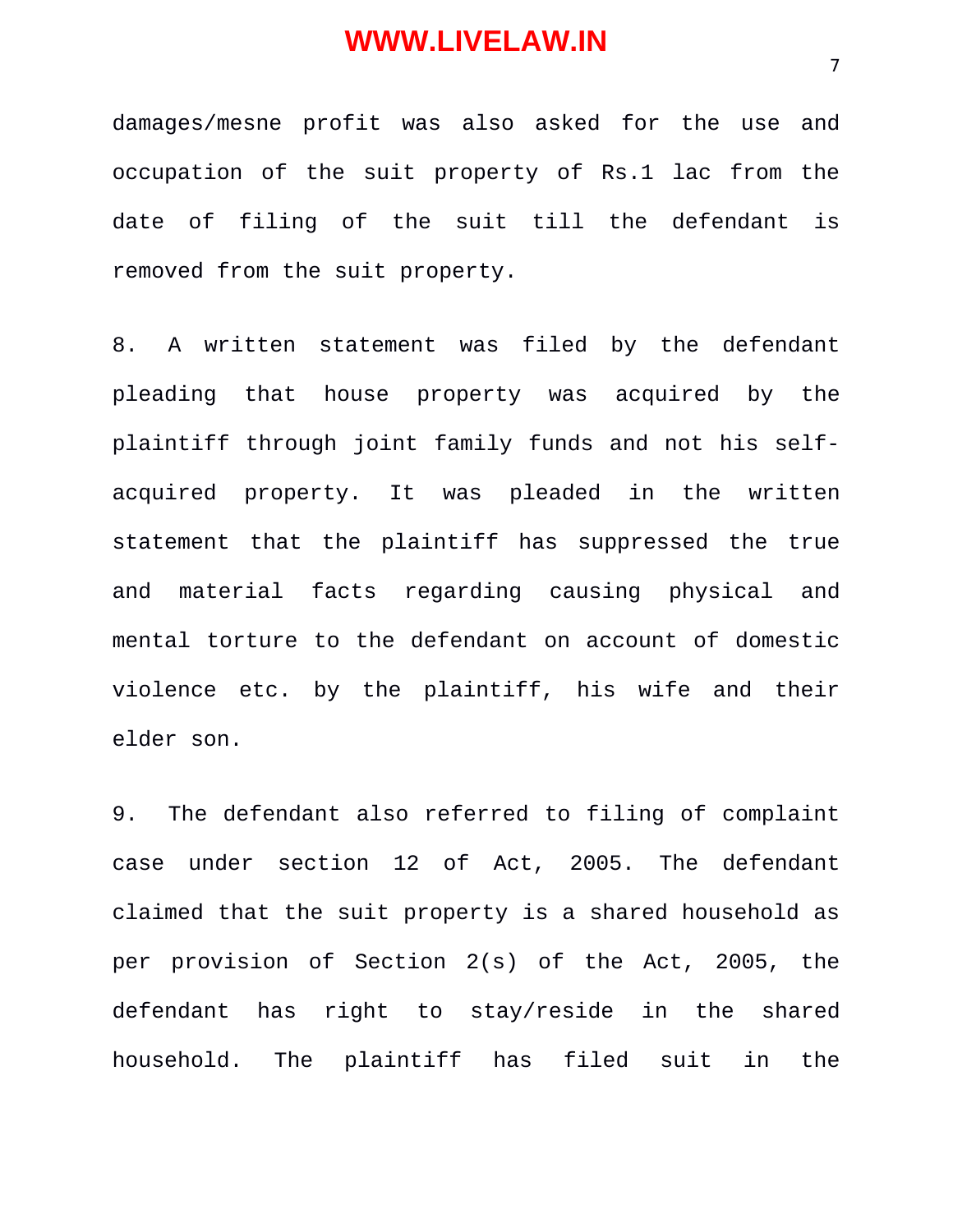collusion of his son Raveen Ahuja to deprive the legal right of the residence of the defendant and her daughters in the suit property. It was pleaded further that the defendant has been subjected to severe emotional and mental abuse by the plaintiff, his wife and their elder son. The defendant further pleads that since marriage defendant is staying in the shared household of the first floor which is a matrimonial home of the defendant. The interim order passed in complaint case dated 16.07.2016 and 26.11.2016 has been also referred to.

10. Plaintiff filed an application under Order XII Rule 6 CPC on 05.01.2018 read with Section 151 CPC for passing a decree on the basis of admissions made by the defendant in the application under Section 12 of Act, 2005. Plaintiff pleaded that property in question is self-acquired property of the plaintiff by agreement to sell dated 12.01.1983 followed by a registered conveyance deed dated 14.07.2003. The defendant has herself in her pleadings filed in the domestic violence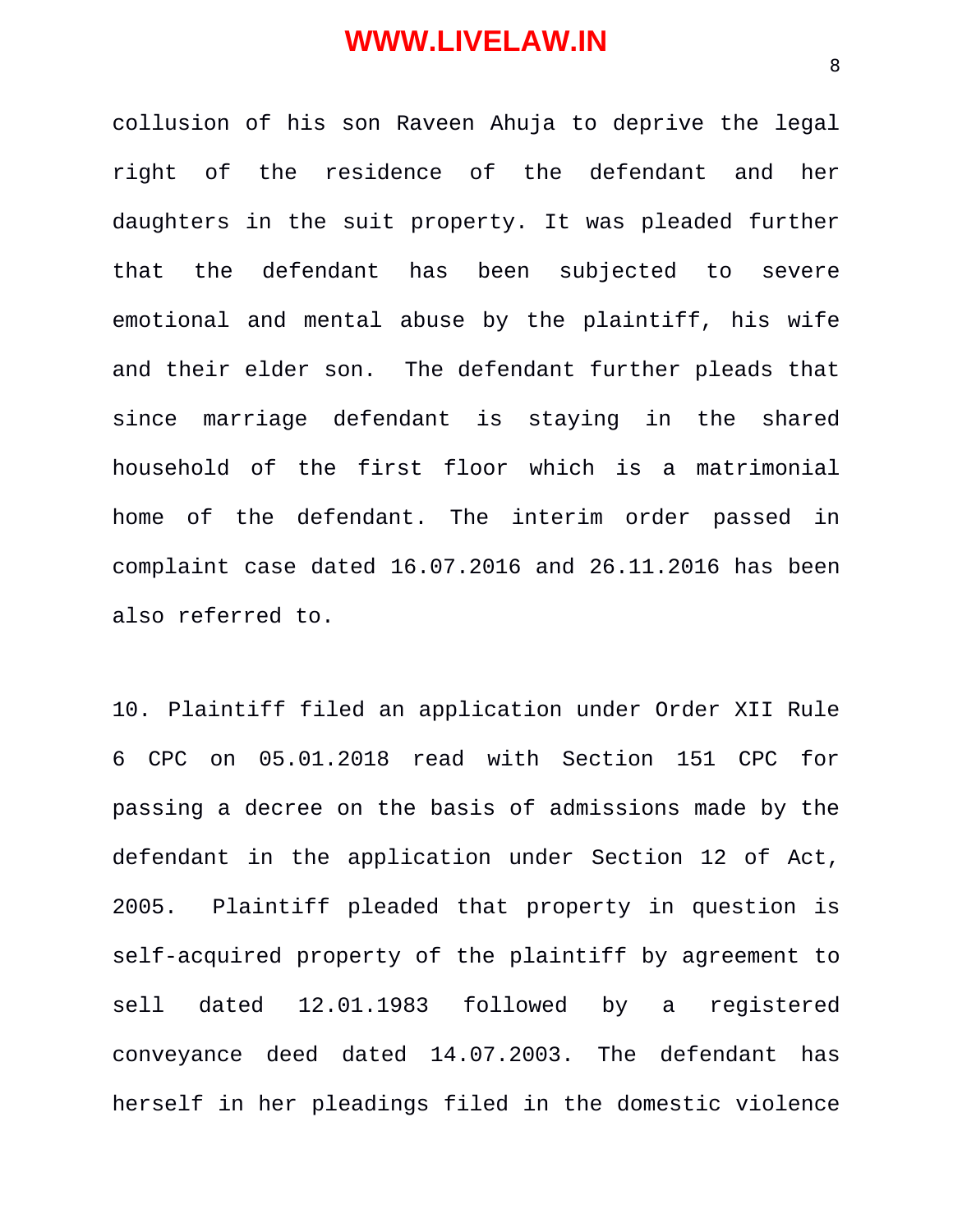case admitted the plaintiff to be the owner of the suit property, hence, decree of mandatory injunction in favour of the plaintiff be granted.

11. The defendant filed an application on 23.09.2017 under Order XI Rules 12 and 14 CPC for production of documents. In paragraph 7 of the application, the defendant referred to various documents which according to the defendant were relevant for deciding the suit. By the application documents were sought to be produced by the plaintiff. The Trial Court vide its order dated 20.03.2018 directed the plaintiff to file an affidavit and documents as sought for in the application under Order XI Rule 13 which are in his custody with advance copy to the opposite party. A reply was filed by the defendant on 15.02.2018 to the application filed by the plaintiff under Order XII Rule 6 CPC. The defendant again reiterated that the shared household was acquired by the plaintiff through joint-family business and the house is not his self-acquired property.

9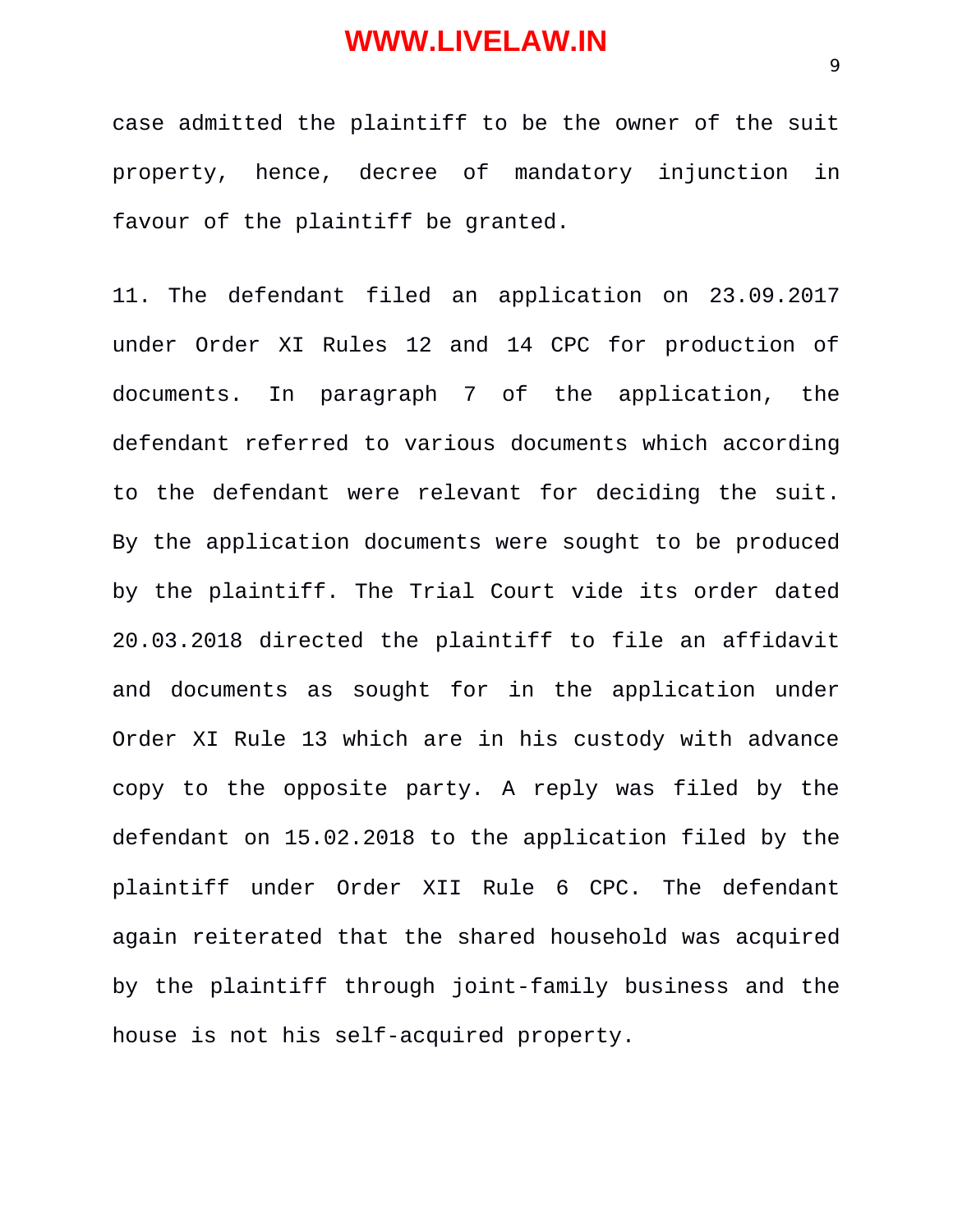12. The plaintiff also filed an affidavit and documents under Order XI Rule 13 CPC in compliance of the order of the Trial Court dated 20.03.2018.

13. The Trial Court proceeded to decide the application under Order XII Rule 6 CPC filed by the plaintiff. By judgment dated 08.04.2019 Trial Court decreed the suit in the following manner:

"**26.** In the light of aforesaid discussion and the observations, this Court is of the considered opinion that there are sufficient admission to pass a decree in favour of the plaintiff. Consequently, suit of the plaintiff is decreed for the relief of mandatory and permanent injunction as prayed for. The defendant is directed to hand over the vacant and physical possession of the suit property to the plaintiff within 15 days. At the time of announcement of the order, this Court asked plaintiff whether he wants to pursue his suit for the relief of damages to which he agreed to waive off the said relief. Accordingly, statement of the plaintiff was also recorded to this effect. Accordingly, the relief of damages stands withdrawn. Decree sheet be prepared for the relief of permanent and mandatory injunction accordingly. There is no order as to costs. File be consigned to record room. As requested, copy of this judgment be given dasti."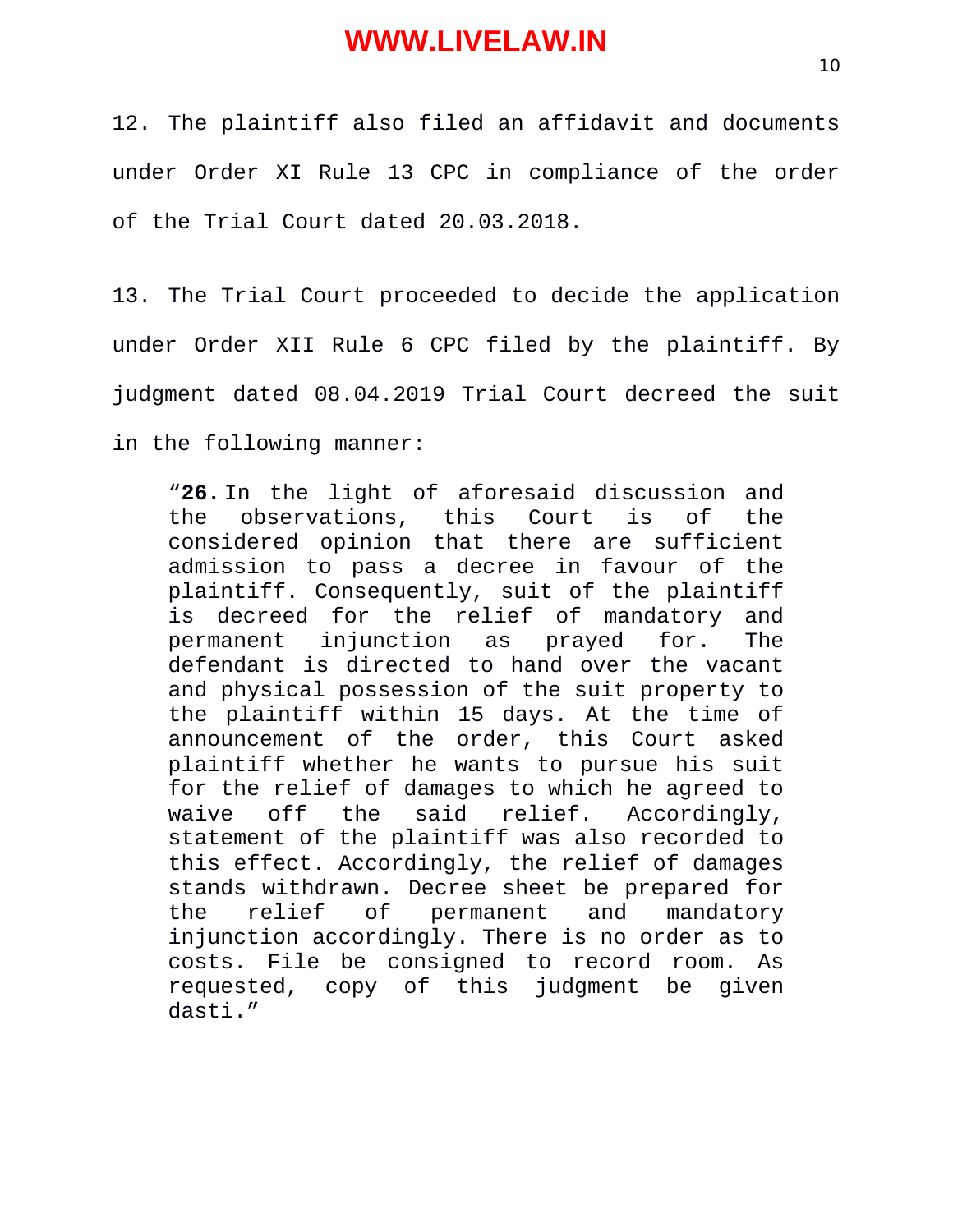14. Aggrieved with the judgment of Trial Court the defendant filed RFA No.381 of 2019 in the High Court of Delhi. The Delhi High Court heard the RFA filed by the respondent along with five other RFAs and by a common judgment dated 18.12.2019 set aside the decree of the Trial Court and remanded the matter to the Trial Court for fresh adjudication in accordance with the directions given in paragraph 56 of the judgment.

15. The High Court noticed the facts of the different appeals and submissions made by the learned counsel. The High Court opined that the real point of determination in the appeal is not as to whether suit premises is a shared household or not and since the domestic violence proceedings initiated by the daughter-in-law are pending adjudication, determination of this issue in suit proceedings would result in causing serious prejudice to the claim of the applicant in the domestic violence proceedings. The High Court observed that it had consciously refrained from determining the question as to whether the suit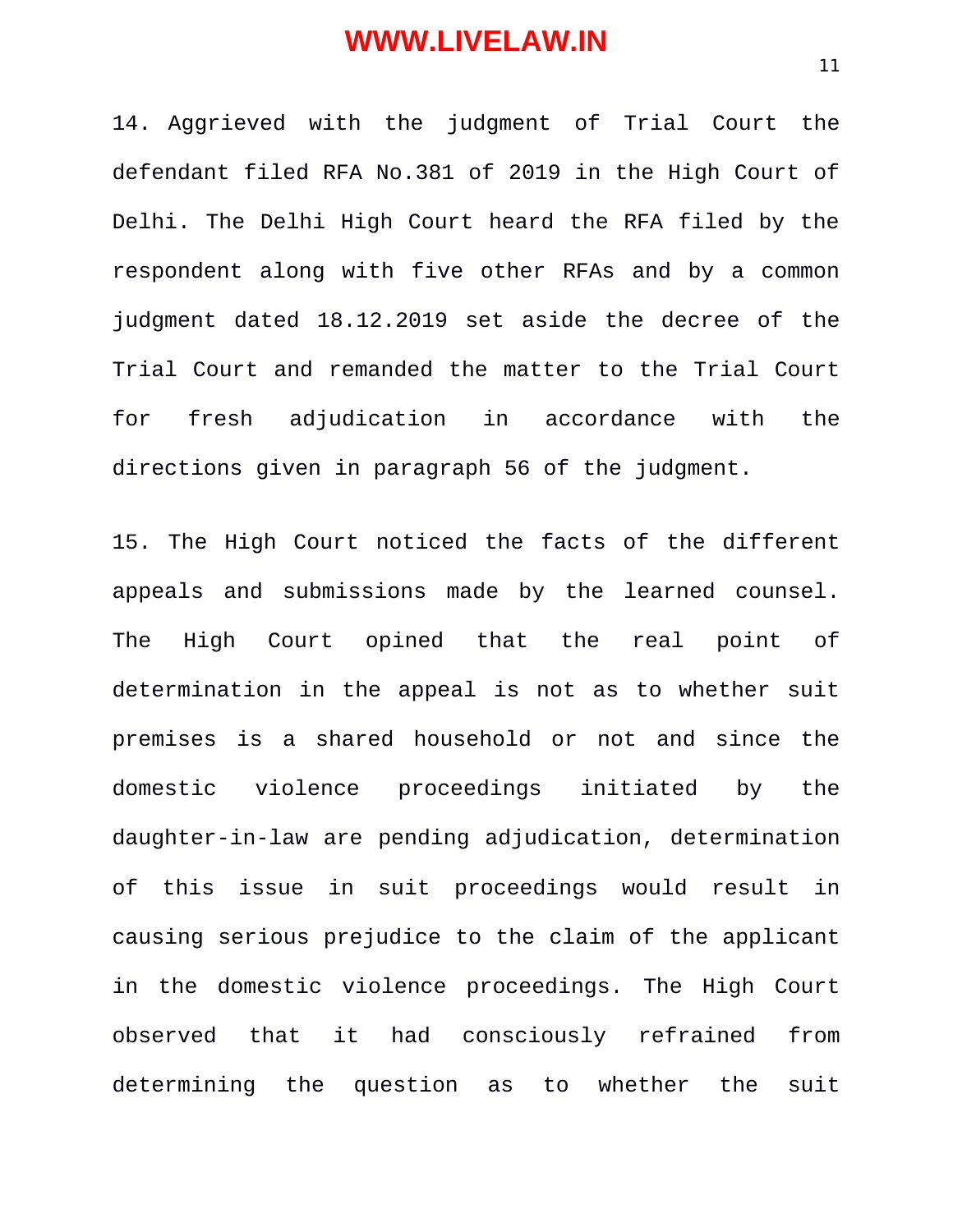premises is shared household or not. The High Court was of the view that the decisions cited have not considered the effect of the pending domestic violence application instituted by daughter-in-law upon the civil suit. The High Court, however, held that suit for possession instituted cannot be said to be nonmaintainable since necessary answer falls within the term "procedure established by law". The High Court has further observed that question is whether the suit could be simply decreed by the Trial Court on the basis of the title without weighing the effect of the statutory right in favour of the appellant. The High Court in paragraph 33 made following observation:

"**33**……………Thus, I find that the DV Act has aspired to bring in a sea change in the rights of persons affected by domestic violence by ensuring that irrespective of the ownership of the suit premises where the aggrieved person resided, she would still retain the right to reside therein as long as she was able to prove that she had endured domestic violence while being in a domestic relationship with the owner of such premises."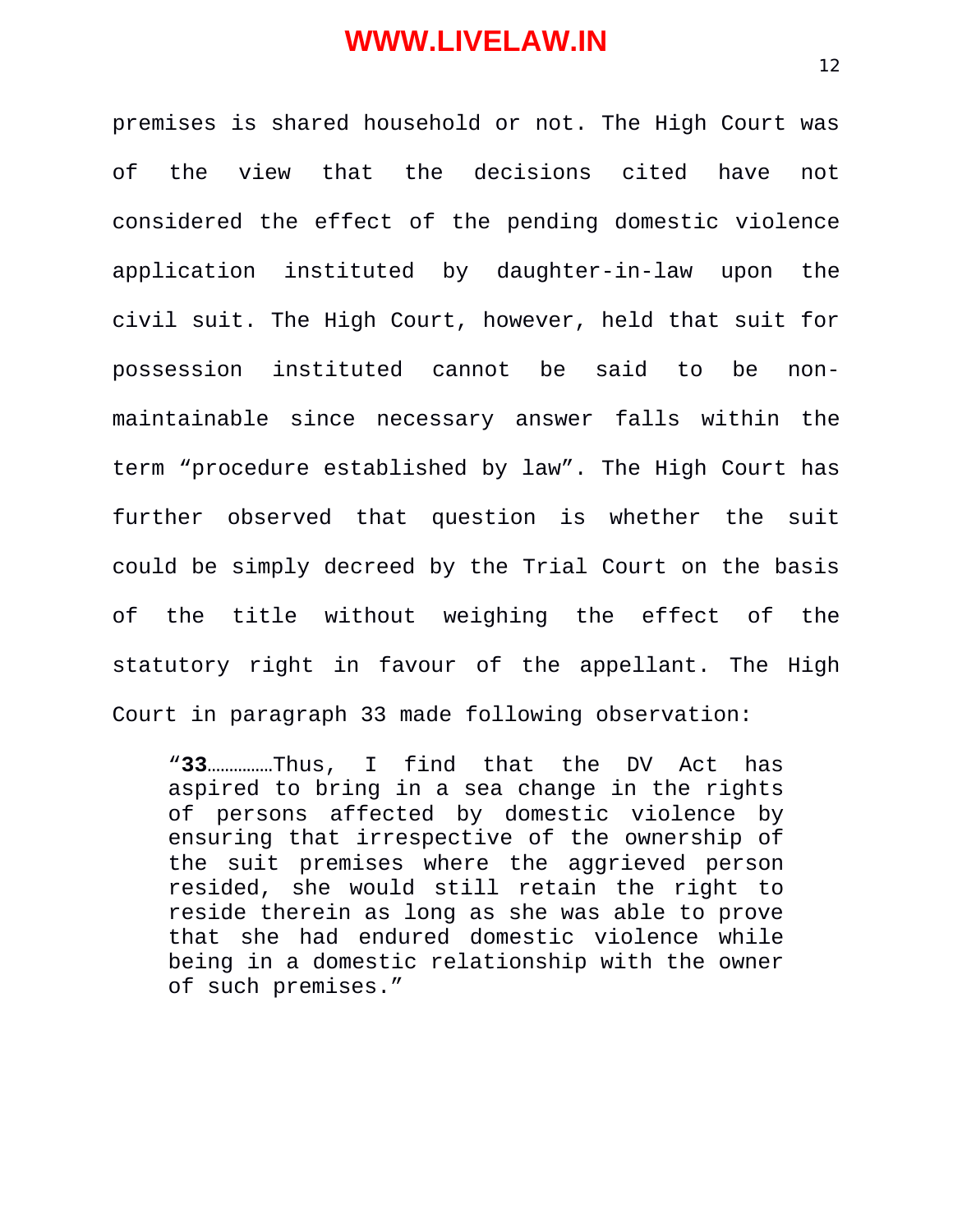16. The High Court opined that the Trial Court erroneously proceeded to pass decree under Order XII Rule 6 CPC by not impleading the husband and failing to appreciate the specific submission of the appellant while admitting the title of the respondent that the suit premises was the joint family property but also losing the site of the DV Act. The directions given by the High Court are contained in the paragraph 56 to the following effect:

"**56.** In these circumstances, the impugned judgments cannot be sustained and are accordingly set aside. The matters are remanded back to the Trial Court for fresh adjudication in accordance with the directions given hereinbelow:

(i)At the first instance, in all cases where the respondent's son/the appellant's husband has not<br>been impleaded, the Trial Court been impleaded, the Trial Court shall direct his impleadment by invoking its suo motu powers under Order I Rule 10 CPC.

(ii) The Trial Court will then consider whether the appellant had made any unambiguous admission about the respondent's ownership rights in respect of the suit premises; if she has and her only defence to being dispossessed there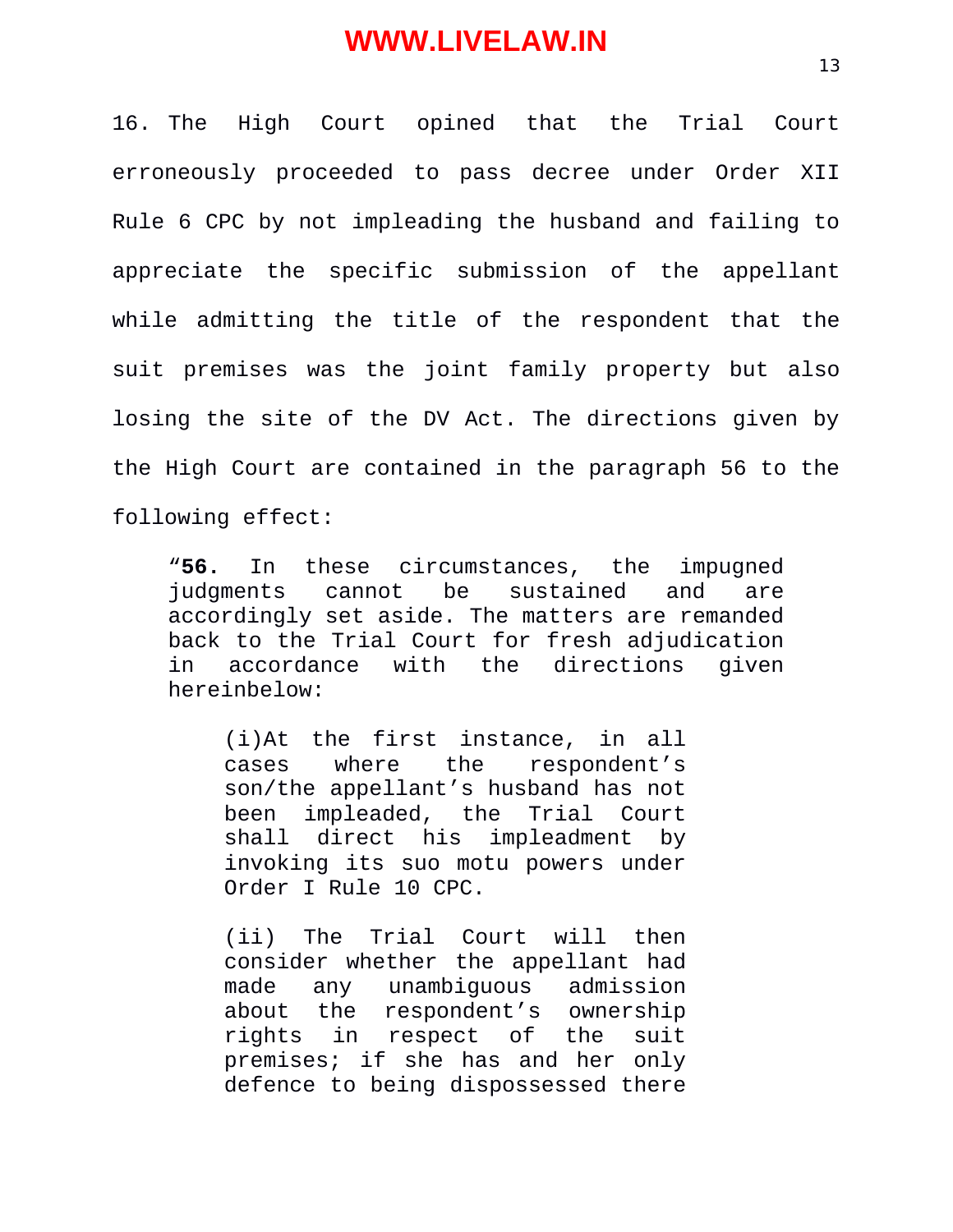from is her right of residence under the DV Act, then the Trial Court shall, before passing a decree of possession on the wife premise of ownership rights, ensure that in view of the subsisting rights of the appellant under the DV Act, she is provided with an alternate accommodation as per Section 19(1)(f) of the DV Act, which will continue to be provided to her till the subsistence of her matrimonial relationship.

(iii) In cases where the appellant specifically disputes the exclusive ownership rights of the respondents over the suit premises notwithstanding the title documents in their favour, the Trial Court, while granting her an opportunity to lead evidence in support of her claim, will be entitled to pass interim orders on applications moved by the respondents, directing the appellant to vacate the suit premises subject to the provision of a suitable accommodation to her under Section 19(1)(f) of the DV Act, which direction would also be subject to the final outcome of the suit.

(iv) While determining as to whether the appellant's husband or the in-laws bears the responsibility of providing such alternate accommodation to the appellant, if any, the Trial Court may be guided by paragraph 46 of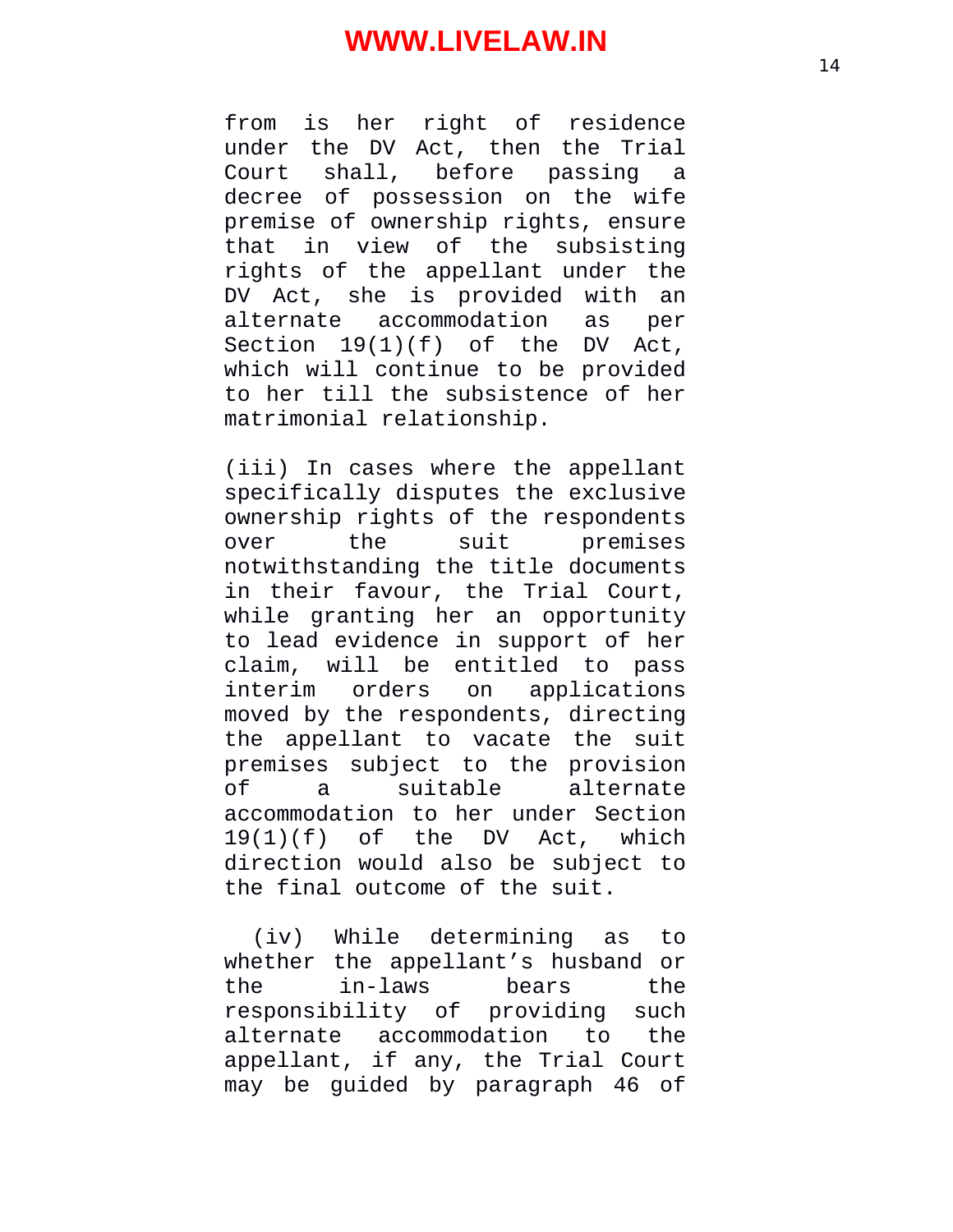the decision in *Vinay Verma (supra).*

(v) The Trial Court shall ensure that adequate safeguards are put in place to ensure that the direction for alternate accommodation is not rendered meaningless and that a shelter is duly secured for the appellant, during the subsistence of her matrimonial relationship.

(vi) This exercise of directing the appellant to vacate the suit premises by granting her alternate accommodation will be completed expeditiously and not later than 6 months from today."

17. The plaintiff-appellant aggrieved by the judgment of the High Court dated 18.12.2019 has come up in this appeal.

18. We have heard Shri Prabhjit Jauhar, learned counsel for the appellant. Shri Nidhesh Gupta, learned senior counsel has appeared for the respondent. We have also heard Ms. Geeta Luthra, learned senior counsel and Shri Jayant Bhushan, learned senior counsel in the connected SLP (C) No.9415 of 2020 in which parties are stated to have entered into a settlement.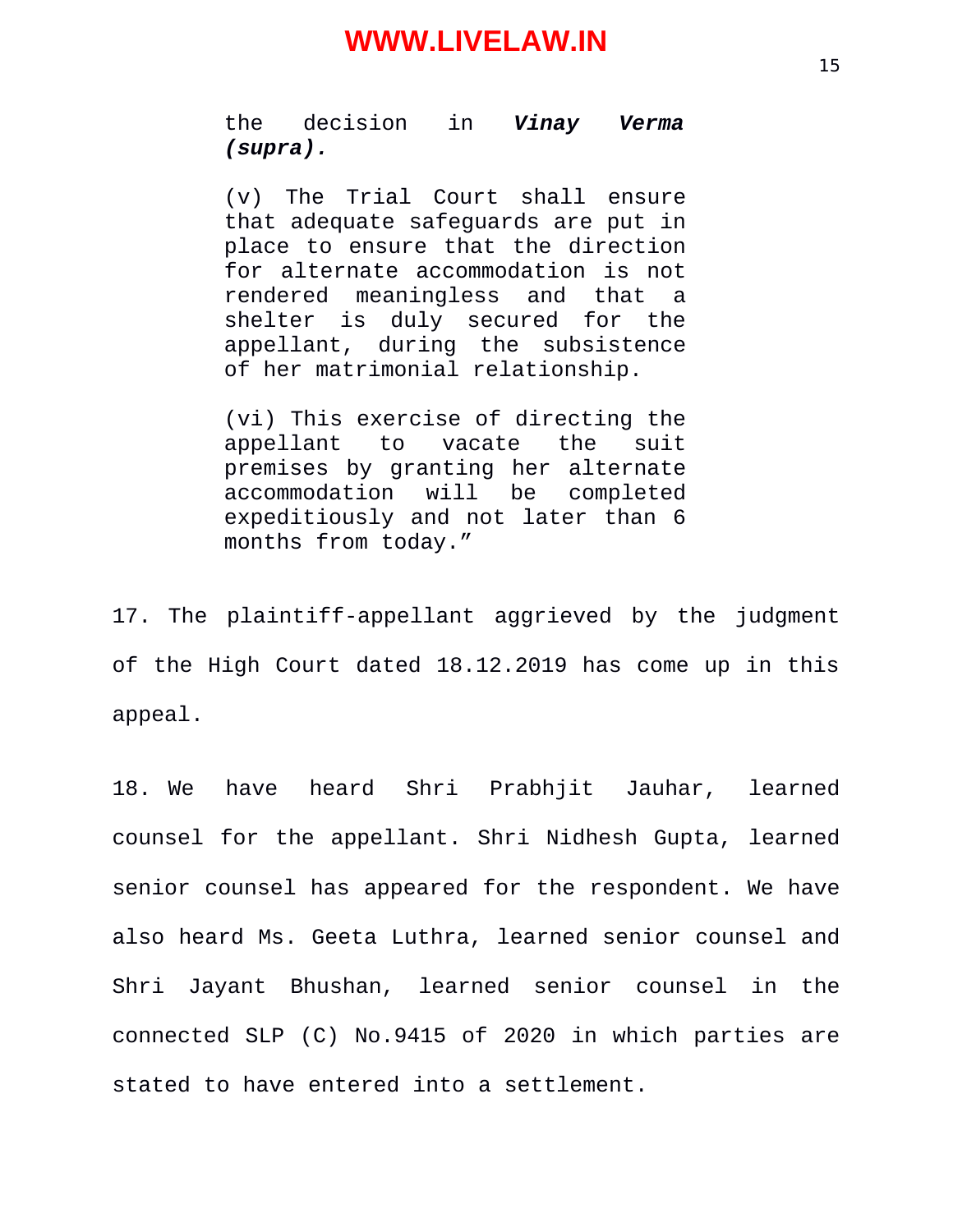19. Shri Prabhjit Jauhar, learned counsel for appellant contends that suit property which is exclusively owned by the appellant is not a shared household. The son of the appellant, Raveen has no right in the property and the son as well as respondent-daughter-in-law were only gratuitous licencees of the appellant. The appellant purchased the property in the year 1983, at that time the son of the appellant was only 14 years old. It is submitted that the respondent can claim right to reside only in house which is either joint family property or the husband of the respondent has a share in it. In the property belonging to father of the husband, she has no right to reside. Learned counsel for the appellant has relied on judgment of this Court in **S.R. Batra and Anr. Vs. Taruna Batra, (2007) 3 SCC 169,** where two-Judge Bench of this Court held that the wife is entitled only to claim a right under Section 17(1) to residence in a shared household and a shared household would only mean the house belonging to or taken on rent by the husband,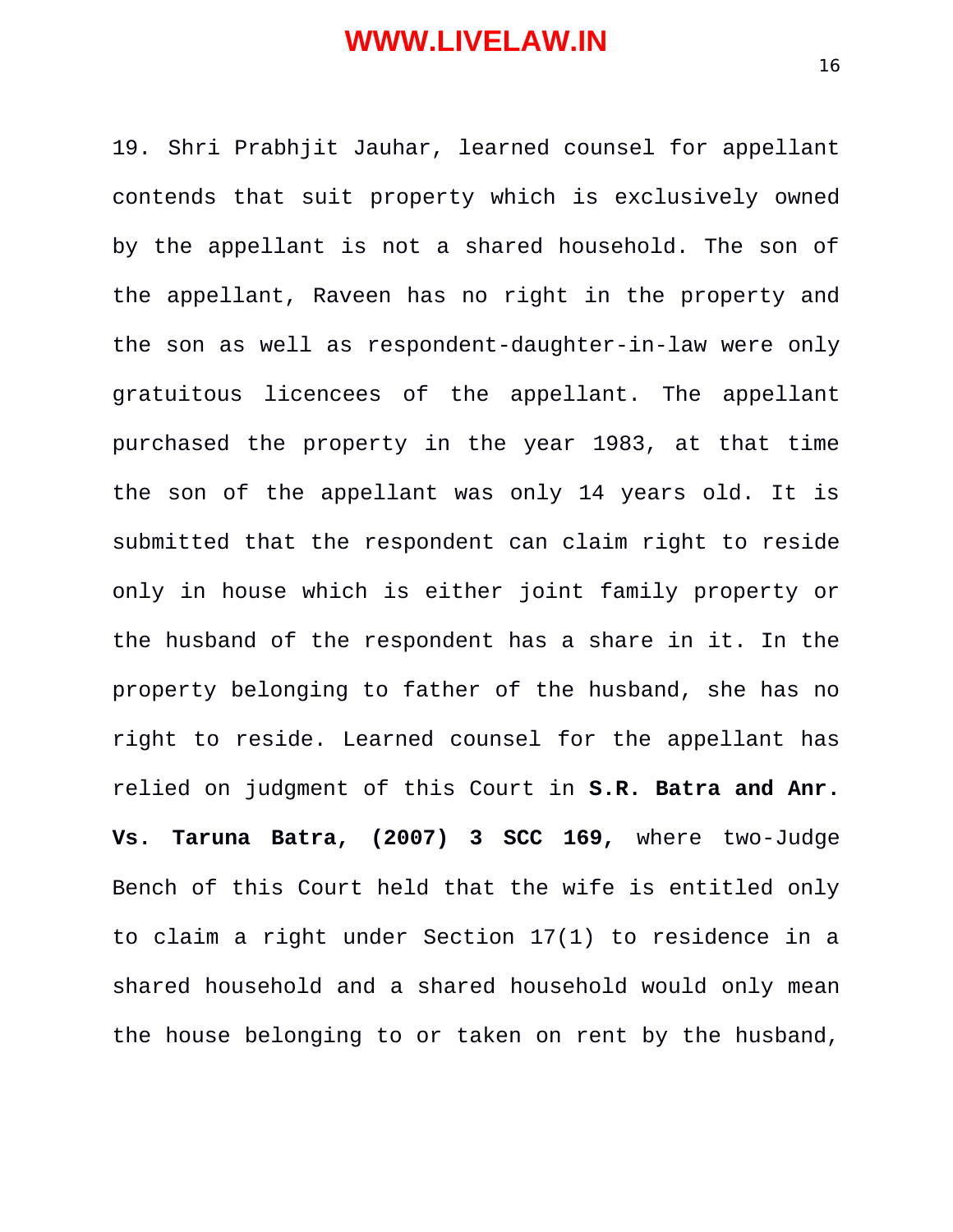or the house which belongs to the joint family of which the husband is a member.

20. It is submitted that the complaint under the Act, 2005 filed by the respondent was only a counter blast to the Divorce Petition dated 28.11.2014 filed by the husband of the respondent. It is submitted that Sections 17 and 19 of the Act, 2005 do not contemplate a proprietary or ownership right in the shared household for the aggrieved person. Shri Jauhar further submits that her claim for alternate accommodation can be made qua husband and not qua the father-in-law because her relationship in the household emanates pursuant to the marriage and father-in-law cannot be under a statutory obligation to provide for the residence and maintenance of daughter-in-law. Shri Jauhar submits that unless the definition of shared household under Section 2(s) is not interpreted in a manner confining the definition of shared household to joint family or the property where the husband has a share it will create chaos in the society. It is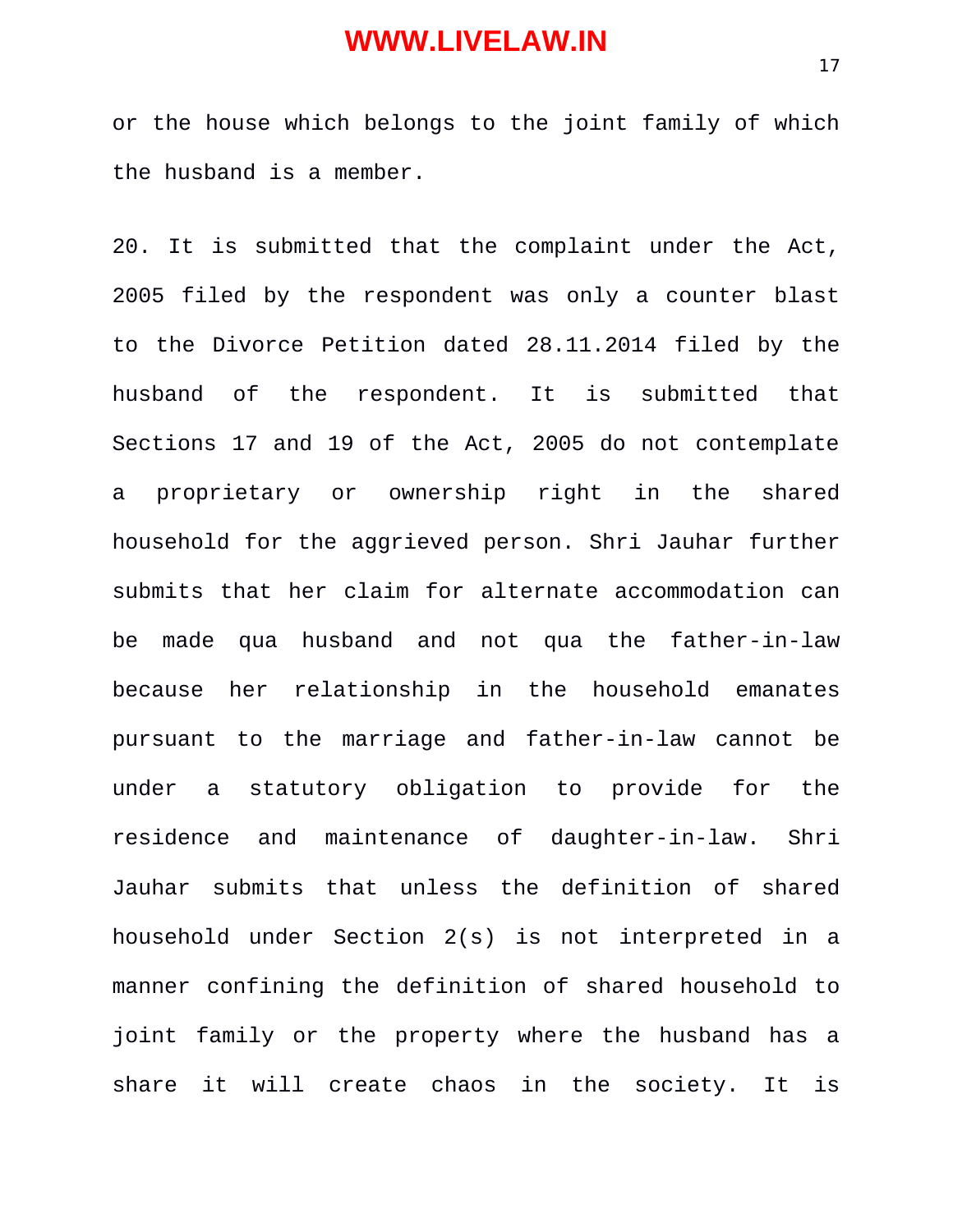submitted that extensive interpretation of shared household would lead the chaos in the society which needs to be avoided for protecting peace and harmony in the society. He submitted that harmonious construction by interpretation in the suit is to be adopted so that the right of the parties are balanced. Shri Jauhar submits that in her application filed under Section 12 of Act, 2005, the respondent has asked for alternate accommodation.

21. Shri Jauhar submits that the High Court committed error in not following the binding precedence of Delhi High Court itself. Shri Jauhar submits that the respondent never filed a counter claim in the suit filed by the appellant-owner, nor filed a suit for declaration of her claim of property being joint family property. Shri Jauhar submits that the High Court has not adverted to facts of different appeals and all appeals were decided by a common judgment without referring to evidence and pleadings in each appeal separately. The finding of the Trial Court has not been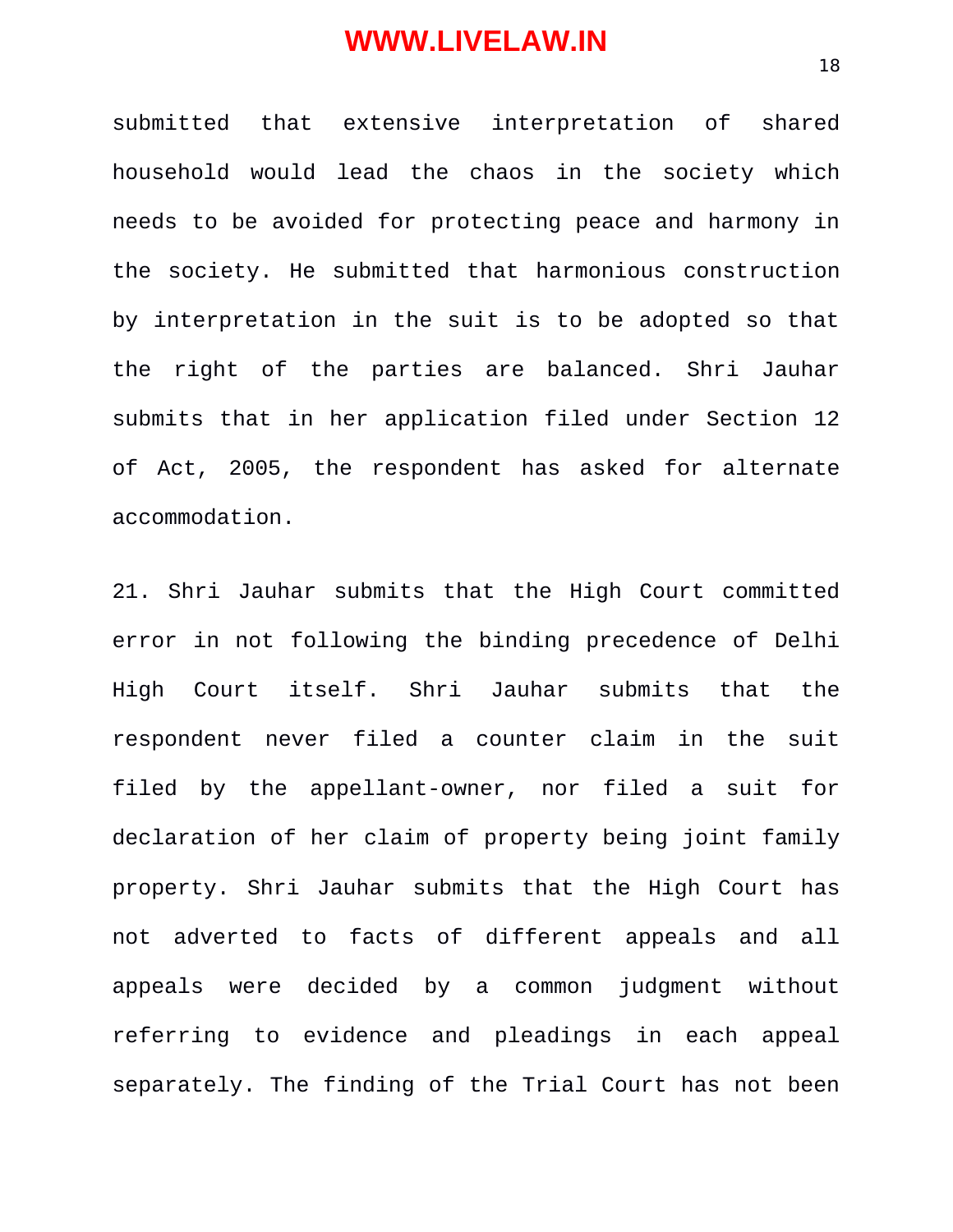overruled by the High Court in the appellant's case. Shri Jauhar further submits that husband is not a necessary party in a suit filed by the father-in-law. Shri Jauhar submits that the Trial Court has rightly decreed the suit under Order XII Rule 6 CPC relying on the admission made by the respondent in her application under Section 12 of the Act, 2005. The High Court has not followed the binding judgment of this Court in **S. R. Batra Vs. Taruna Batra** which was binding on the High Court under Article 141 of the Constitution of India. Shri Jauhar submits that rights of wife in other statutes like Hindu Marriage Act, 1955 and Hindu Adoption and Maintenance Act, 1956 are only against the husband.

22. Shri Nidhesh Gupta, learned senior counsel appearing for the respondent refuting the submission of the learned counsel for the appellant supports the judgment of the High Court. Shri Gupta submits that Act, 2005 granted protection and security of residence to woman. Shri Gupta referring to definition of

19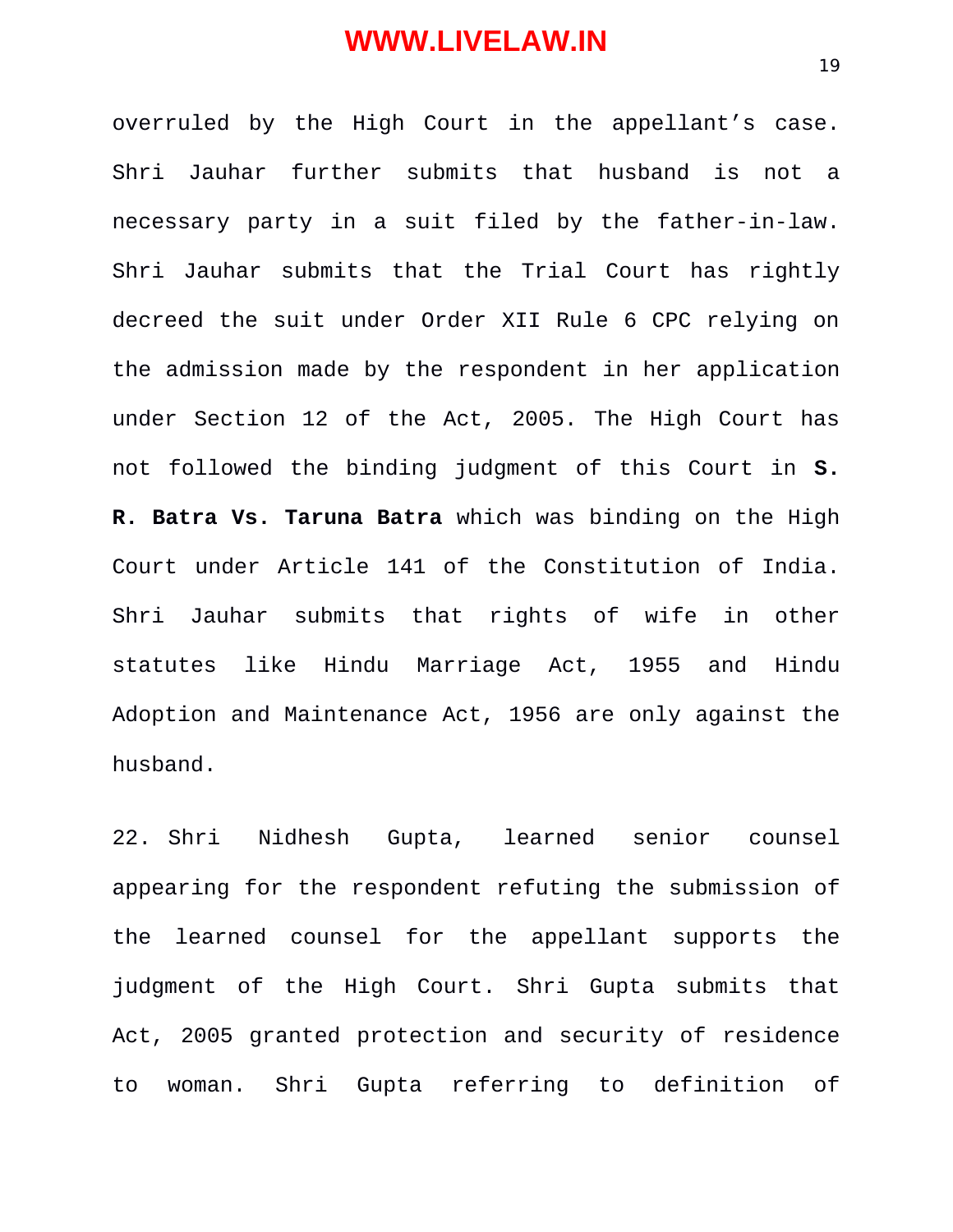domestic relationship under Section 2(f) contends that respondent was in domestic relationship with the appellant and the appellant was respondent within the meaning of Section 2(q) against whom allegation of domestic violence was made in petition under Section 12. Shri Gupta referring to definition of shared household under Section 2(s) submits that factum of residence and domestic relationship with the respondent are the only qualification to fall within the ambit of definition of shared household. Shri Gupta submits that second part of the definition of the shared household is extensive in nature which gives certain example but cannot be said to be exhaustive looking at scheme of the Act. He submits that when 'includes' is used after the term "means" it is extensive and not exhaustive in nature. The respondent being in domestic relationship with the appellant living in the suit property since her marriage and continues to do so till date, the property is shared household where the appellant is staying. It is submitted that for shared household it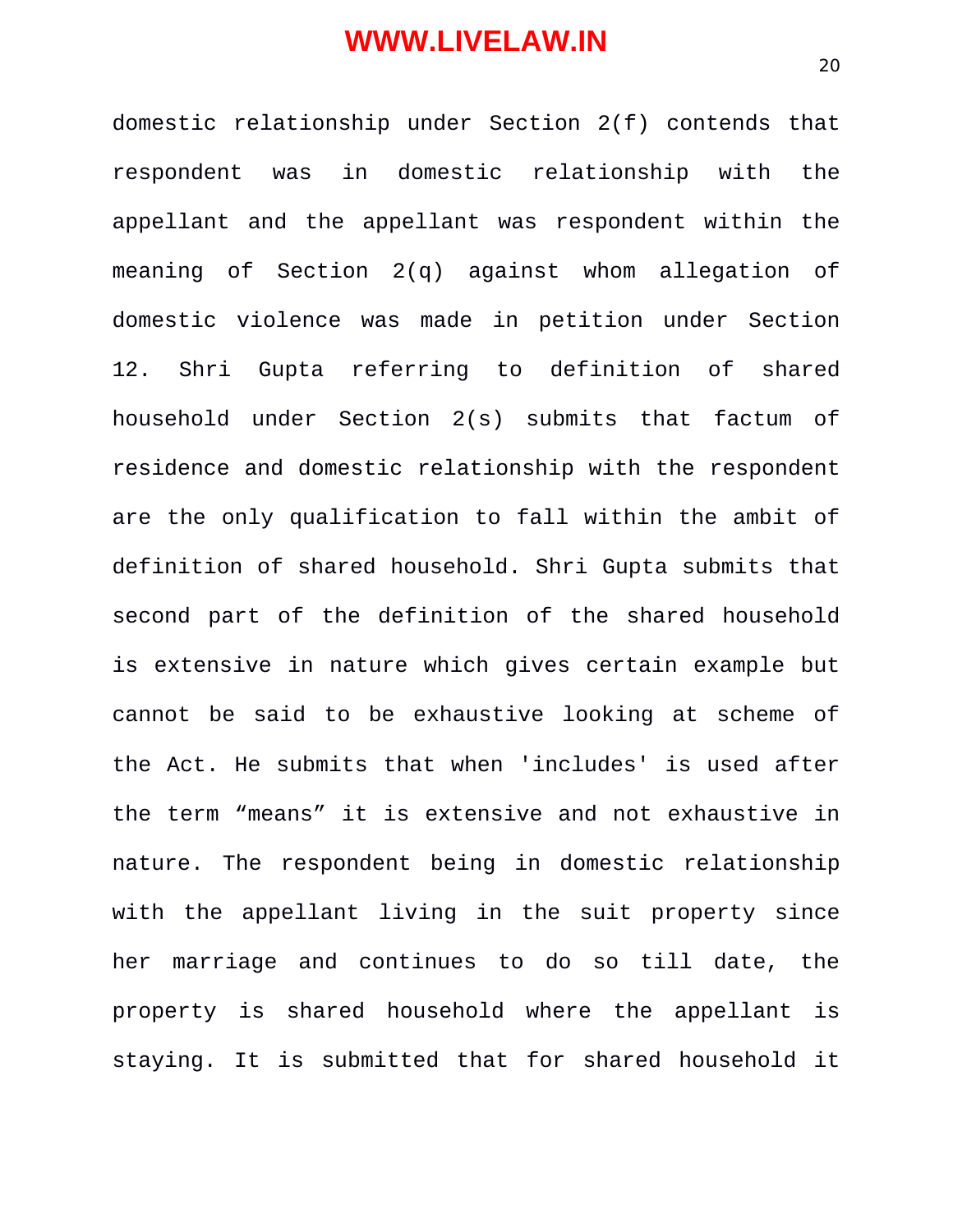is not necessary that aggrieved person should have any right, title or interest. It is further submitted that it is also not necessary that the husband of the woman should have any right, title or interest in the house. It is submitted that protection under Section 17 is available in all legal proceedings including the suit filed by the appellant.

23. Referring to Section 26 of the Act, 2005 Shri Gupta submits that relief under Section 19 was very well available in Civil Procedure Code. The plea taken by the respondent in her pleadings in the civil suit would constitute the counter claim which warranted exercise of power of Trial Court under Section 26 of the Act, 2005. Referring to the judgment of this Court in **S.R.Batra Vs. Taruna Batra,** Shri Gupta submits that the said judgment is distinguishable on facts. He submits that the said case was pre-Act, 2005 case and secondly **Taruna Batra** admitted that she had shifted to her parents' residence at the time of institution of the suit. It is submitted that the injunction was denied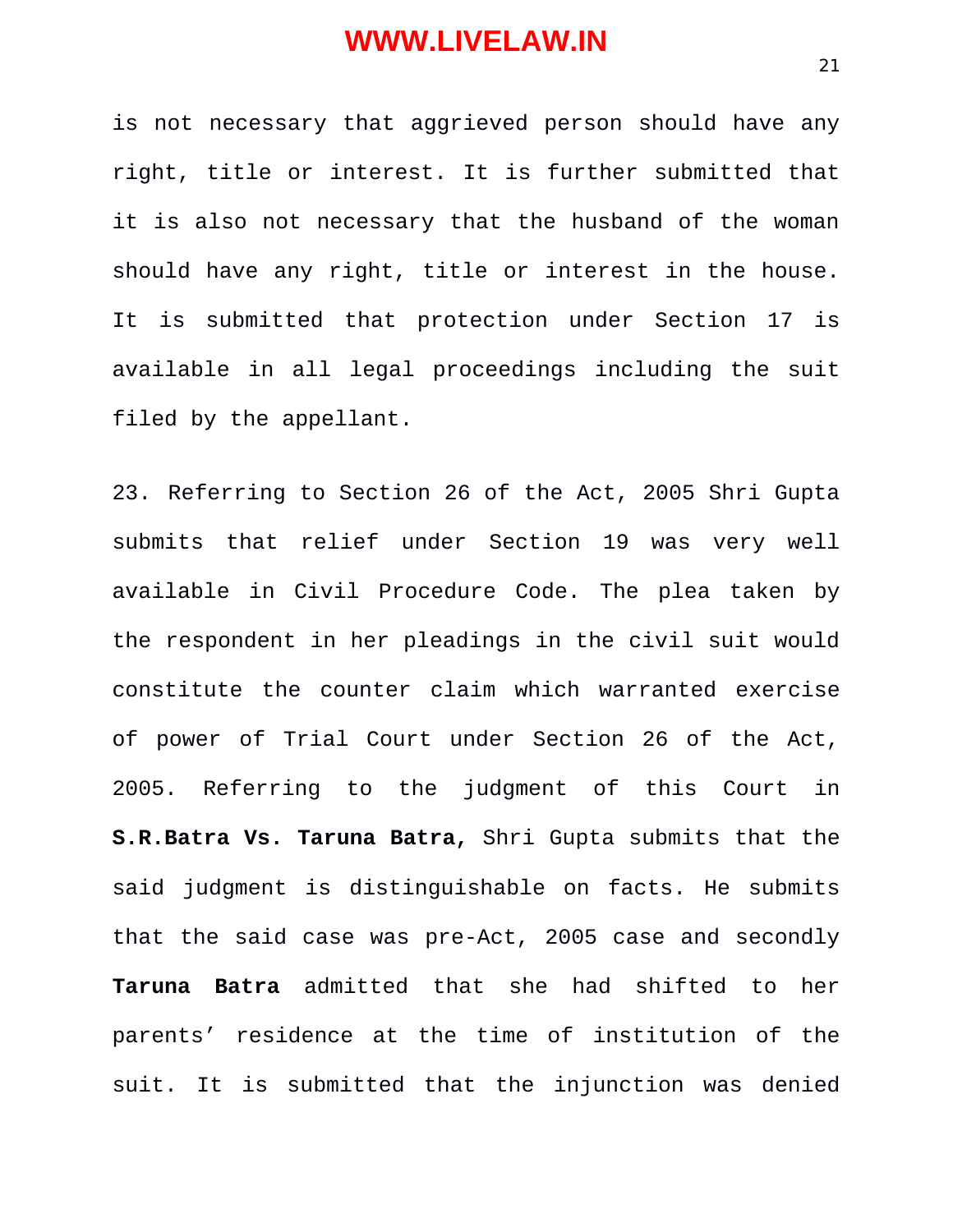since **Taruna Batra** was not residing in the house which finding was not liable to be interfered with by the High Court under Article 226 or 227 as held by this Court. Shri Gupta further submits that the judgment of this Court in **S.R. Batra** case does not lay down correct law. He submits that the definition of "shared household" has not been correctly analysed in **S.R. Batra** case. The definition of respondent does not include only husband. The relatives of the husband who have treated the aggrieved person with domestic violence can be arrayed as respondent. There is no reason to extend definition of shared household only to property in which the husband has a share. It is submitted that **S.R. Batra** has not appreciated that second part of the definition of shared household is merely illustration and not exhaustive. **S.R.Batra** also erred in holding that alternative accommodation under Section 19 can only be enforced against the husband. Shri Gupta submits that the judgment of **S.R. Batra** does not correctly interpret provisions of Act, 2005.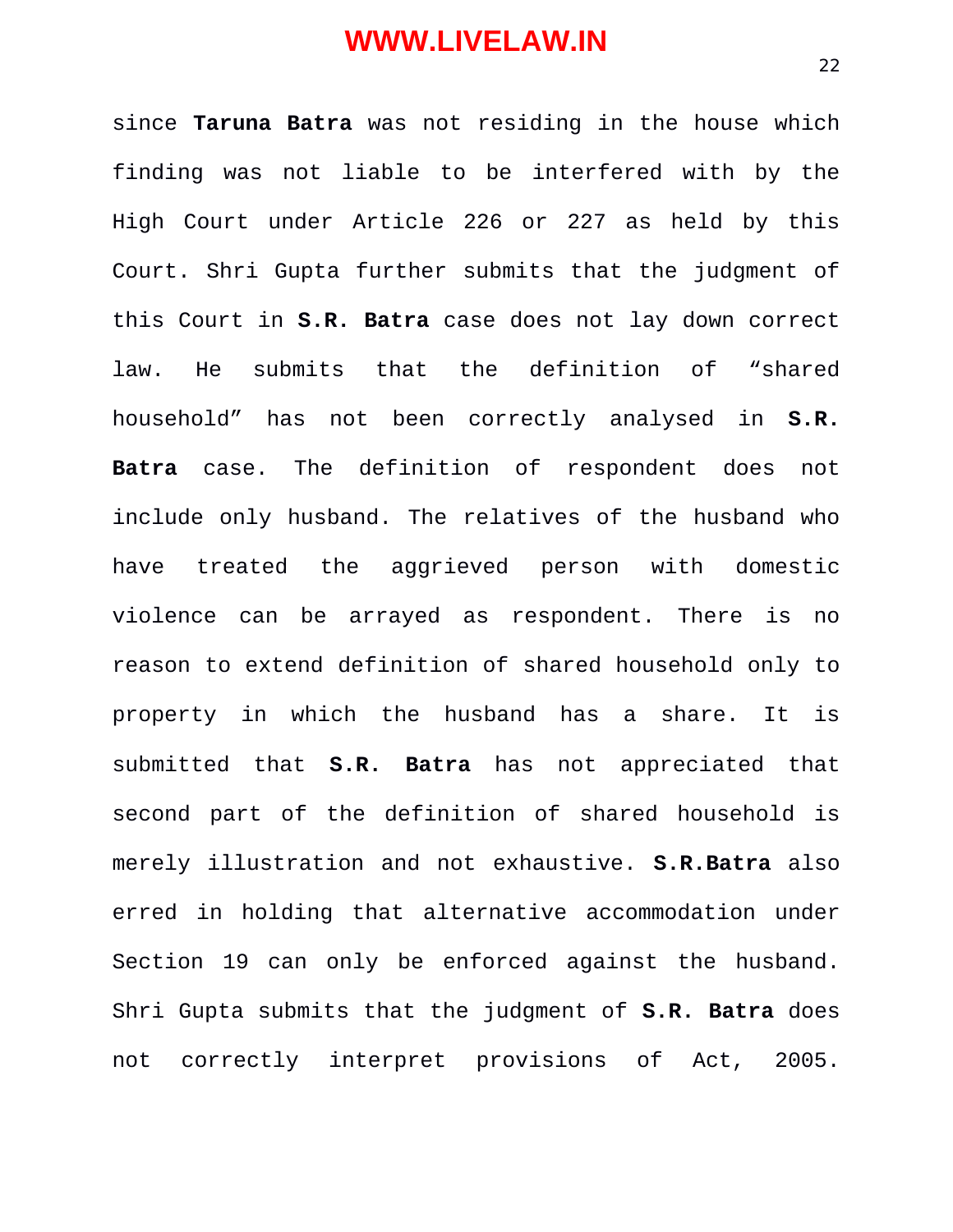Referring two subsequent judgments of this Court, namely **Hiral P. Harsora and others Vs. Kusum Narottamdas Harsora and others, (2016) 10 SCC 165,** and **Vaishali Abhimanyu Joshi Vs. Nanasaheb Gopal Joshi, (2017) 14 SCC 373**, Shri Gupta submits that the above two judgments have taken a view contrary to law lay down in **S.R. Batra** case. Shri Gupta submits that present was not a case of granting any decree under Order XII Rule 6, the respondent having categorically pleaded in the written statement that the suit property was purchased from the joint family fund. Shri Gupta referred to various documents which were brought on the record before the Trial Court indicating that joint family fund was utilised for purchasing the suit property.

24. Shri Jayant Bhushan, learned senior counsel supporting the submission of the learned counsel for the appellant contends that rights of daughter-in-law are only to the extent of right of the husband/respondent. He submits that in the definition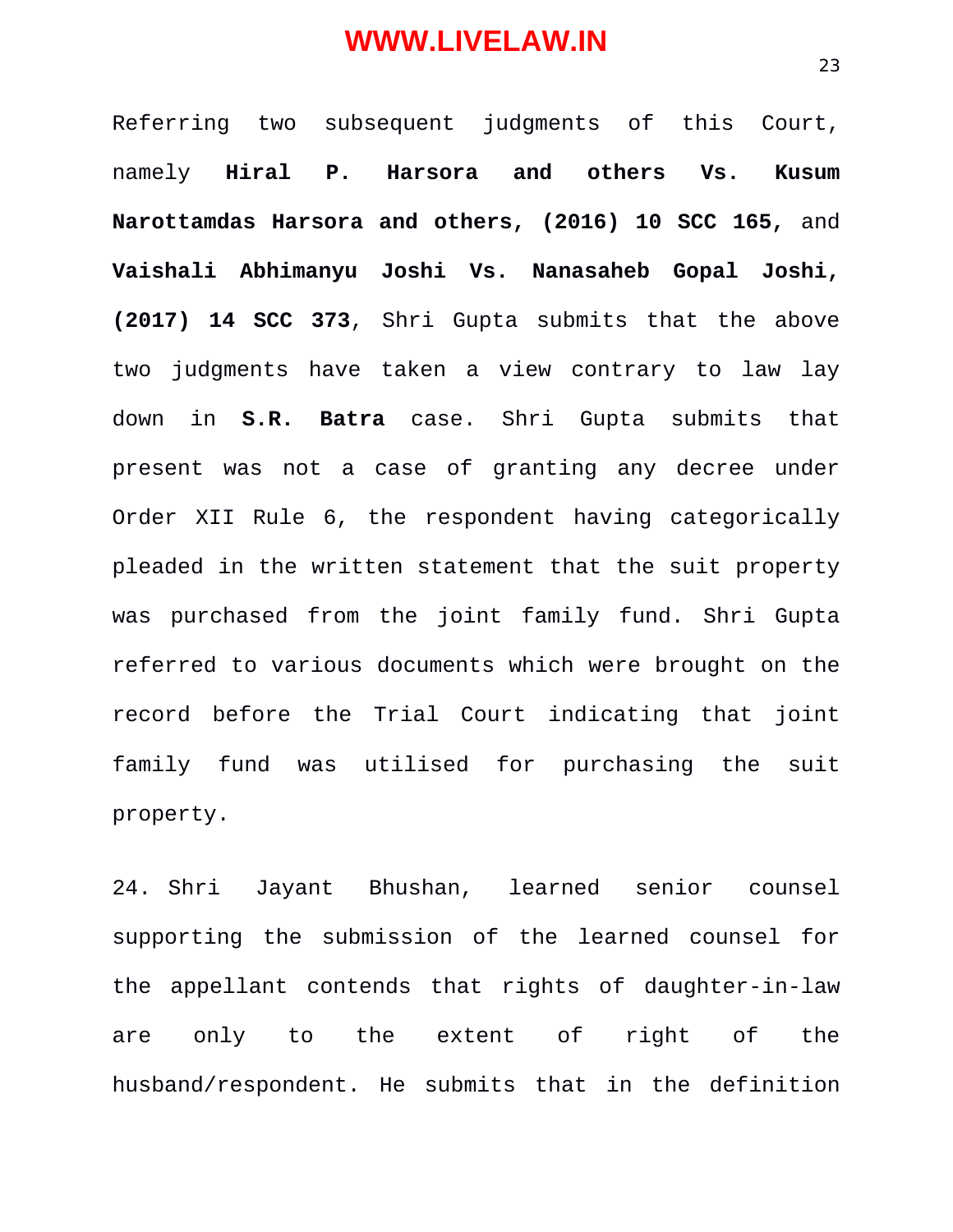in Section 2(s) the word 'includes' has to be read "means and includes". Referring to term household, Shri Bhushan referred to definition as given by Census of India where common kitchen is a pre-requisite of a household.

25. Ms. Geeta Luthra supporting the submission of Shri Nidhesh Gupta contends that household of father-in-law will be shared household of daughter-in-law where she is living since marriage. Ms. Luthra relies on the judgment of Delhi Court in **Eveneet Singh Vs. Prashant Chaudhri, 2010 SCC online Delhi 4507**, Division Bench judgment of Delhi High Court in **Eveneet Singh Vs. Prashant Chaudhari, 2011 SCC online Delhi 4651** and Division Bench judgment of the Delhi High Court in **Preeti Satija Vs. Raj Kumari and Anr., 2014 SCC online Delhi 188**.

26. Learned counsel for the parties have also referred to various judgments of this Court and Delhi High Court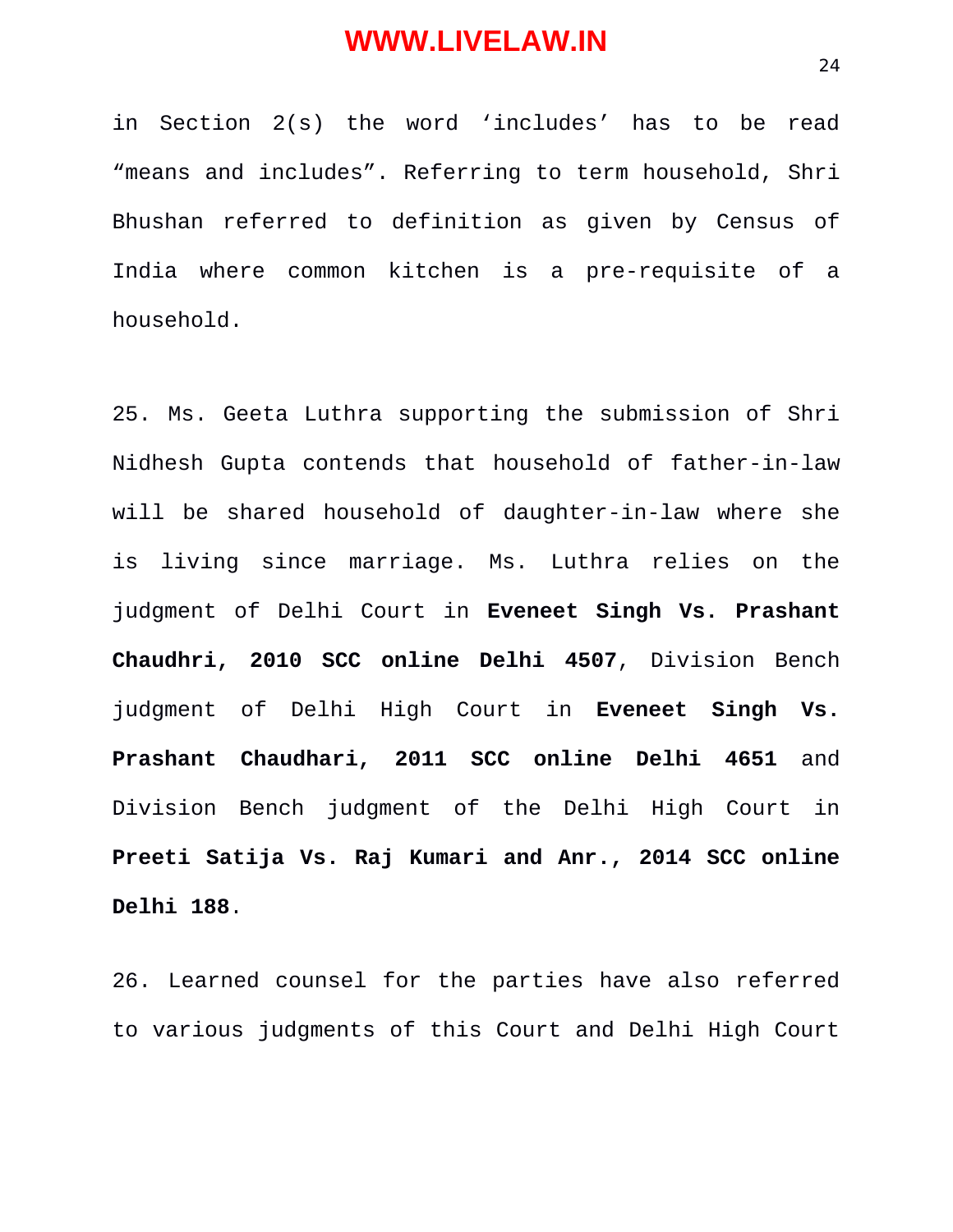which we will consider while considering the submissions of the parties in detail.

27. From the submissions of the learned counsel for the parties following questions arise for determination in this appeal:

- (1) Whether definition of shared household under Section 2(s) of the Protection of Women from Domestic Violence Act, 2005 has to be read to mean that shared household can only be that household which is household of joint family or in which husband of the aggrieved person has a share?
- (2) Whether judgment of this Court in **S.R. Batra and Anr. Vs. Taruna Batra, (2007) 3 SCC 169** has not correctly interpreted the provision of Section 2(s) of Protection of Women from Domestic Violence Act, 2005 and does not lay down a correct law?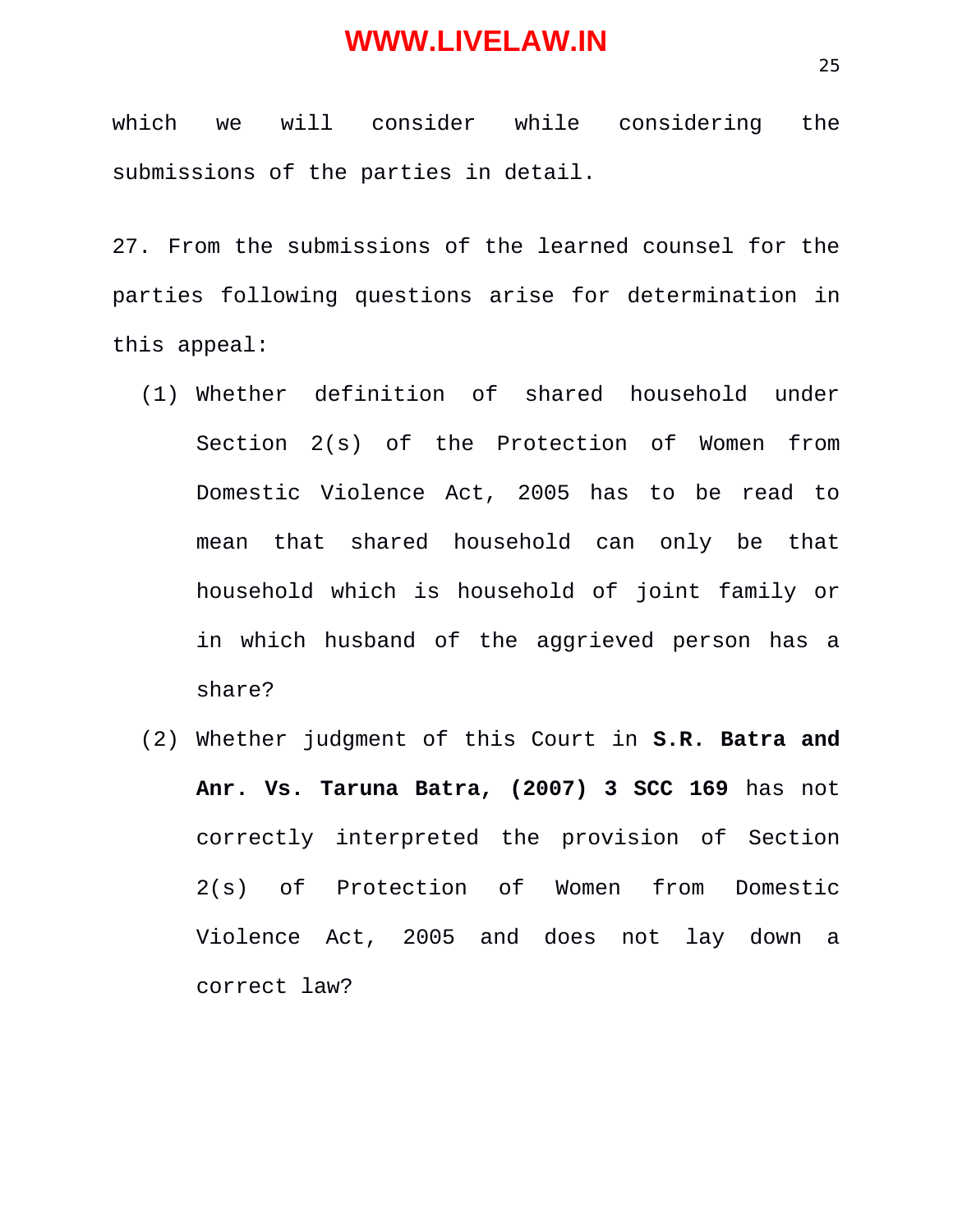- (3) Whether the High Court has rightly come to the conclusion that suit filed by the appellant could not have been decreed under Order XII Rule 6 CPC?
- (4) Whether, when the defendant in her written statement pleaded that suit property is her shared household and she has right to residence therein, the Trial Court could have decreed the suit of the plaintiff without deciding such claim of defendant which was permissible to be decided as per Section 26 of the Act, 2005?
- (5) Whether the plaintiff in the suit giving rise to this appeal can be said to be the respondent as per definition of Section 2(q) of Act, 2005 ?
- (6) What is the meaning and extent of the expression "save in accordance with the procedure established by law" as occurring in Section 17(2) of Act, 2005 ?
- (7) Whether the husband of aggrieved party (defendant) is necessary party in the suit filed by the plaintiff against the defendant?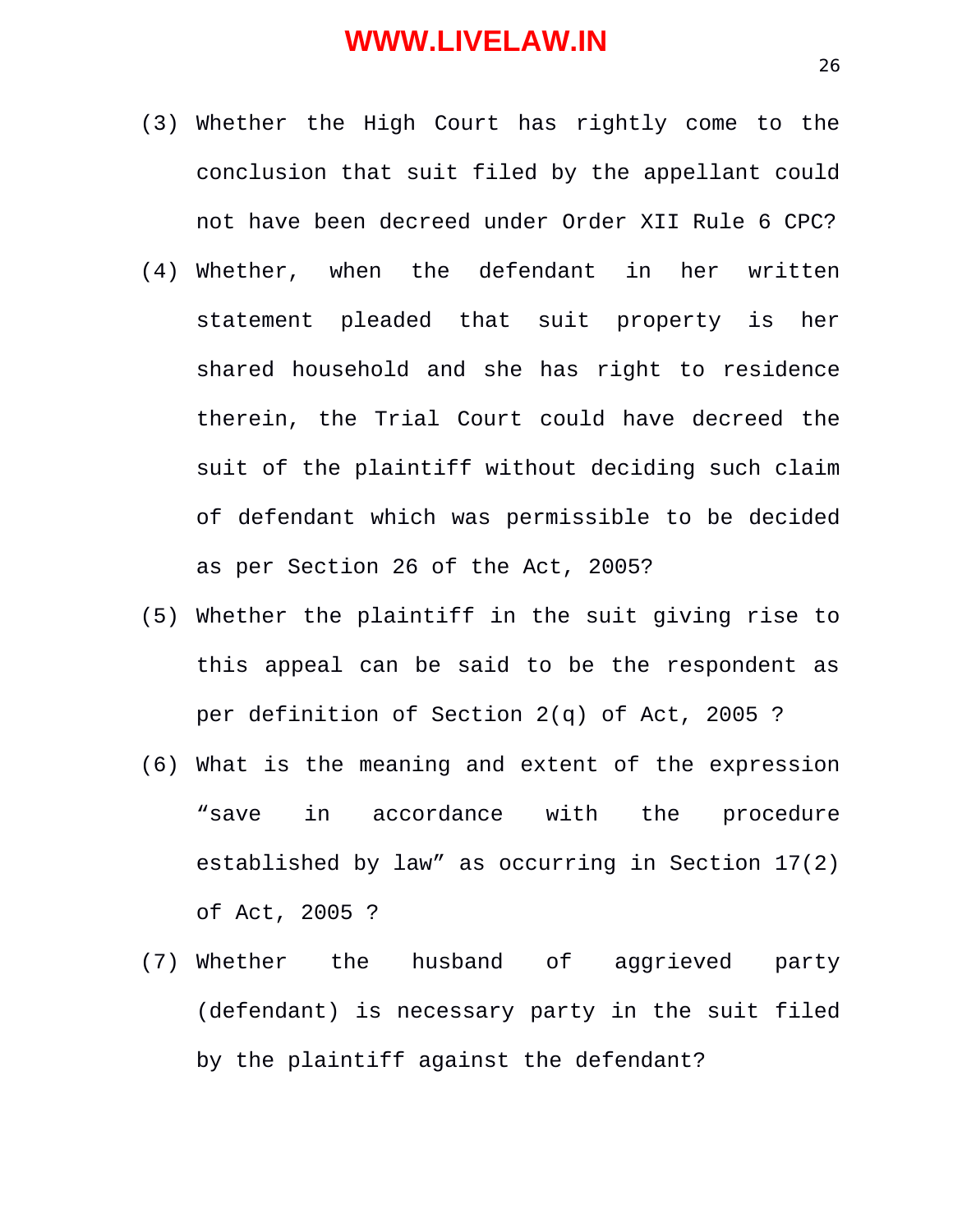(8) What is the effect of orders passed under Section 19 of the Act, 2005 whether interim or final passed in the proceedings initiated in a civil court of competent jurisdiction?

28. Before we consider the questions as noted above, we need to notice the Statutory Scheme of the Protection of Women from Domestic Violence Act, 2005.

29. The progress of any society depends on its ability to protect and promote the rights of its women. Guaranteeing equal rights and privileges to women by the Constitution of India had marked the step towards the transformation of the status of the women in this country.

30. The domestic violence in this country is rampant and several women encounter violence in some form or the other or almost every day, however, it is the least reported form of cruel behavior. A woman resigns her fate to the never ending cycle of enduring violence and discrimination as a daughter, a sister, a wife, a mother, a partner or a single woman in her lifetime.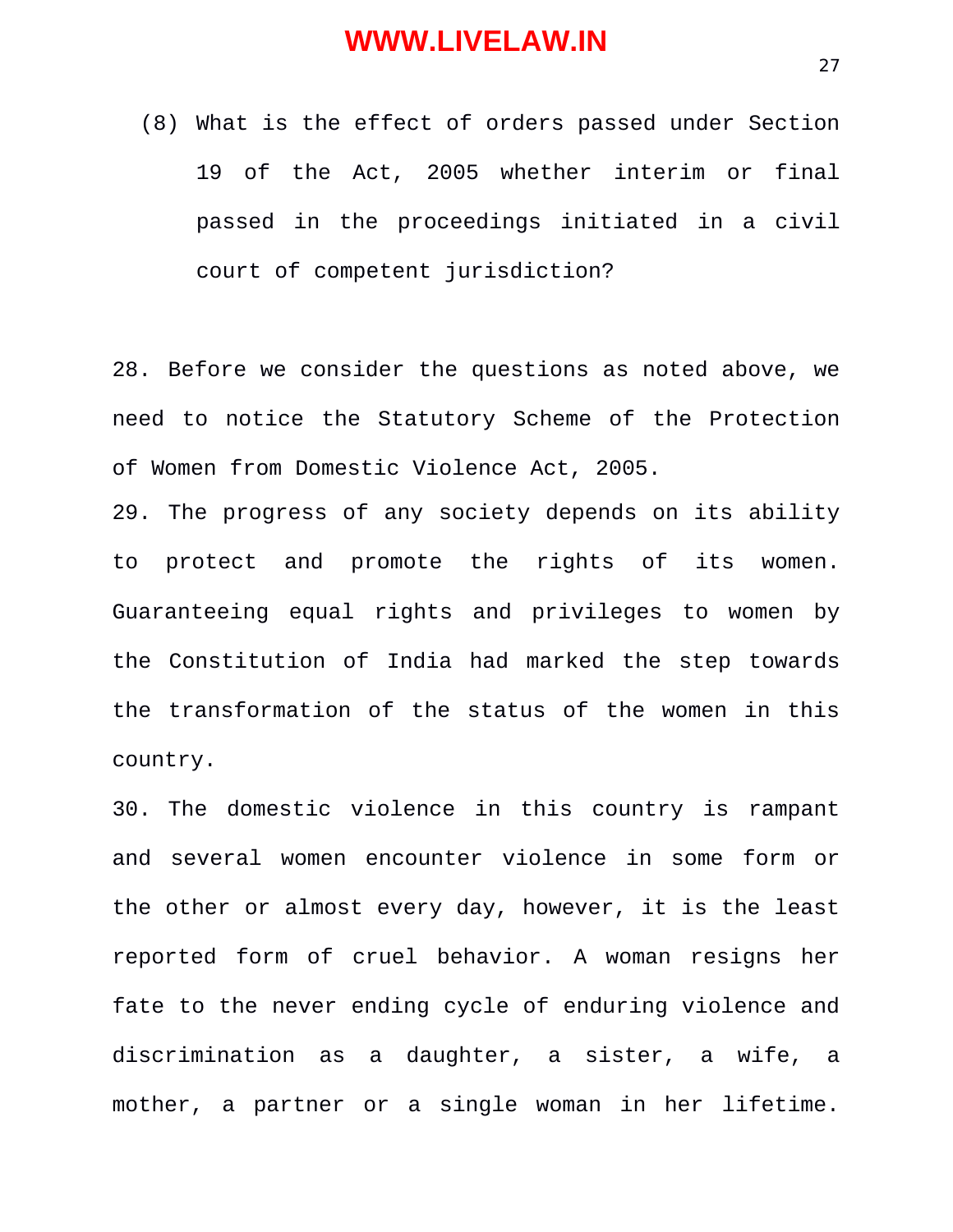This non-retaliation by women coupled with the absence of laws addressing women's issues, ignorance of the existing laws enacted for women and societal attitude makes the women vulnerable. The reason why most cases of domestic violence are never reported is due to the social stigma of the society and the attitude of the women themselves, where women are expected to be subservient, not just to their male counterparts but also to the male's relatives.

31. Till the year 2005, the remedies available to a victim of domestic violence were limited. The women either had to go to the civil court for a decree of divorce or initiate prosecution in the criminal court for the offence punishable under Section 498-A of the IPC. In both the proceedings, no emergency relief/reliefs is/are available to the victim. Also, the relationships outside the marriage were not recognized. This set of circumstances ensured that a majority of women preferred to suffer in silence, not out of choice but of compulsion.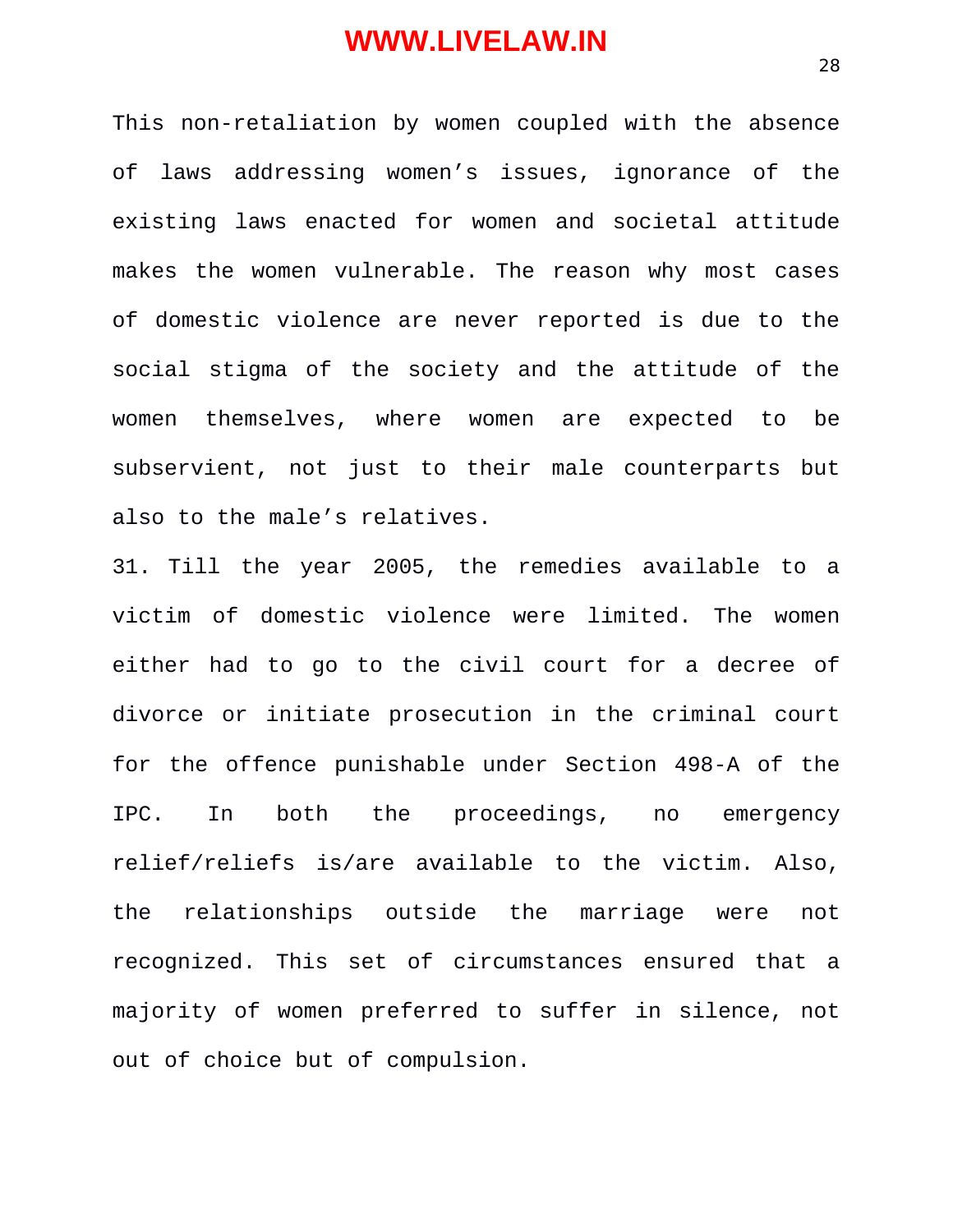32. The enactment of Act, 2005 is a milestone for protection of women in this country. The Statement of Objects and Reasons of the Protection of Women from Domestic Violence Bill, 2005 marks the objective which was sought to be achieved by the enactment. It is useful to reproduce the Statement of Objects and Reasons, which are in the following words:-

**"4.** The Bill, inter alia, seeks to provide for the following ==

(i) It covers those women who are or have been in a relationship with the abuser where both parties have lived together in a shared household and are related by consanguinity, marriage or through a relationship in the nature of marriage or adoption. In addition, relationships with family members living together as a joint family are also included. Even those women who are sisters, widows, mothers, single women, or living with the abuser are entitled to legal protection under the proposed legislation. However, whereas the Bill enables the wife or the female living in a relationship in the nature of marriage to file a complaint under the proposed enactment against any relative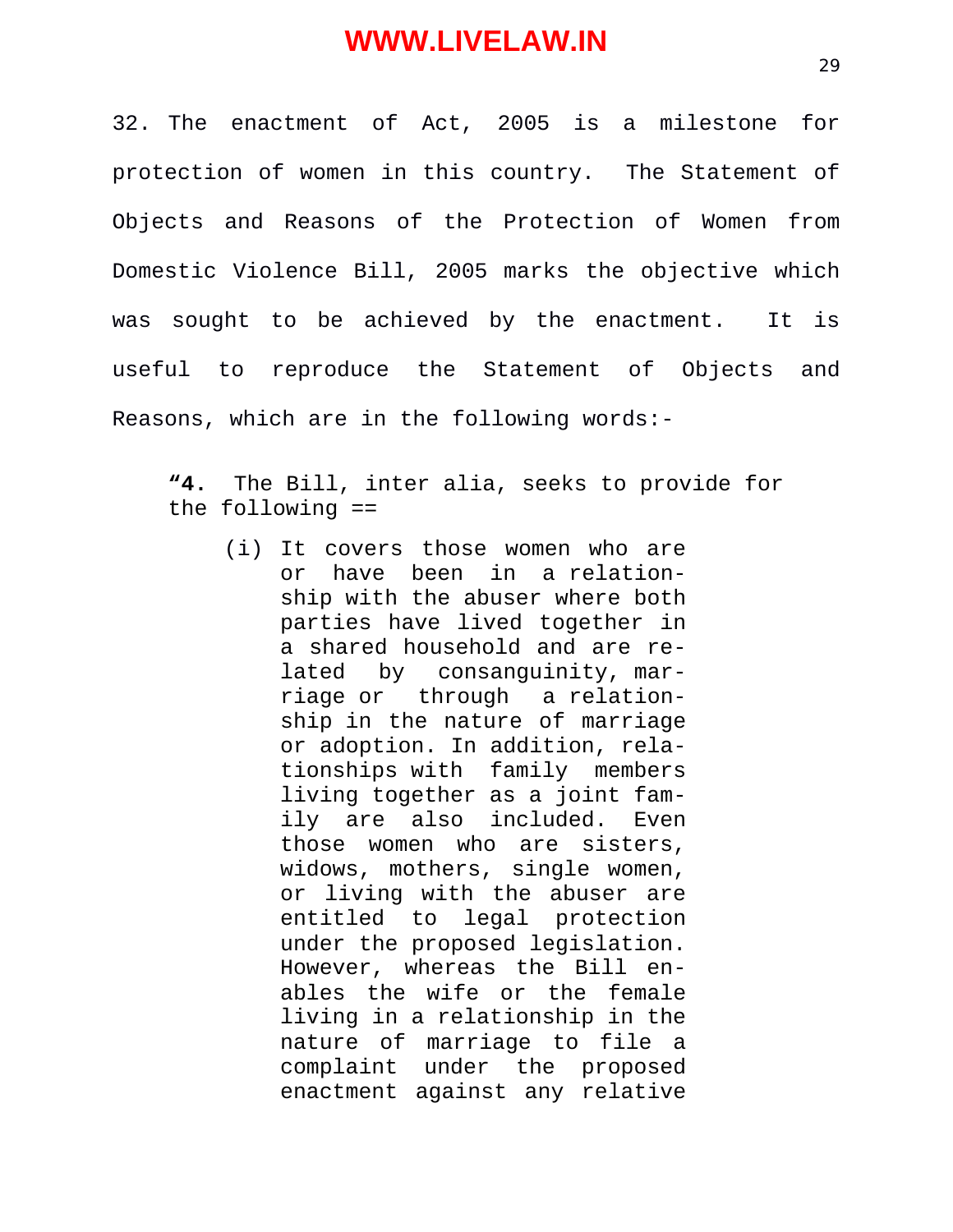of the husband or the male partner, it does not enable any female relative of the husband or the male partner to file a complaint against the wife or the female partner.

#### XXXXXXXXXXXXXXXXXX

(iii) It provides for the rights of women to secure housing. It also provides for the right of a woman to reside in her matrimonial home or shared household, whether or not she has any title or rights in such home or household. This right is secured by a residence order, which is passed by the Magistrate.

#### XXXXXXXXXXXXXXXXXXX"

33. The Statement of Objects and Reasons refers to three International Conventions where recommendations were made to the parties States to take measures including Legislation to protect women against violence including occurring within the family. General Recommendation No.XII of the United Nations Committee on Convention on Elimination of All Forms of discrimination against women stated:-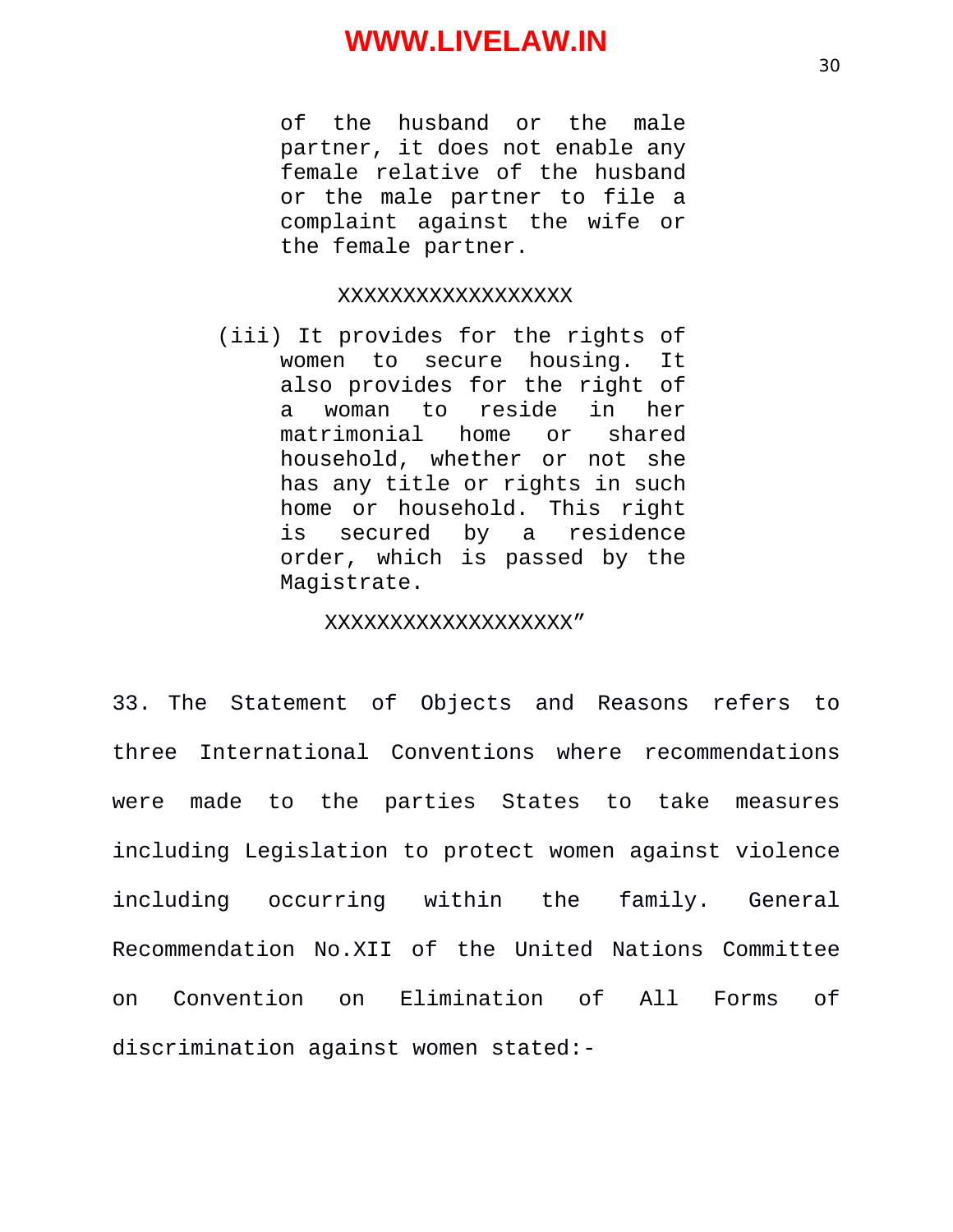#### "**General Recommendation No. 12 (Eighth session, 1989)**

#### **Violence against women**

The Committee on the Elimination of Discrimination against Women.

Considering that Articles 2, 5, 11, 12 and 16 of the Convention require the States parties to act to protect women against violence of any kind occurring within the family, at the work place or in any other area of social life."

34. Even before the Act, 2005 was enacted, Justice Sabyasachi Mukharji in **B.R. Mehta Vs. Atma Devi and Ors., (1987) 4 SCC 183** has noted that right of occupation in matrimonial home which is granted under Matrimonial Homes Act, 1967 in England are not granted in India though it may be that with the change of situation and complex problems arising, it is high time to give the wife or the spouse a right of occupation. In paragraph 6 following was laid down:-

**"6.** ……………….In England the rights of the spouses be it the husband or the wife to the matrimonial home are now governed by the provisions of Matrimonial Homes Act, 1967.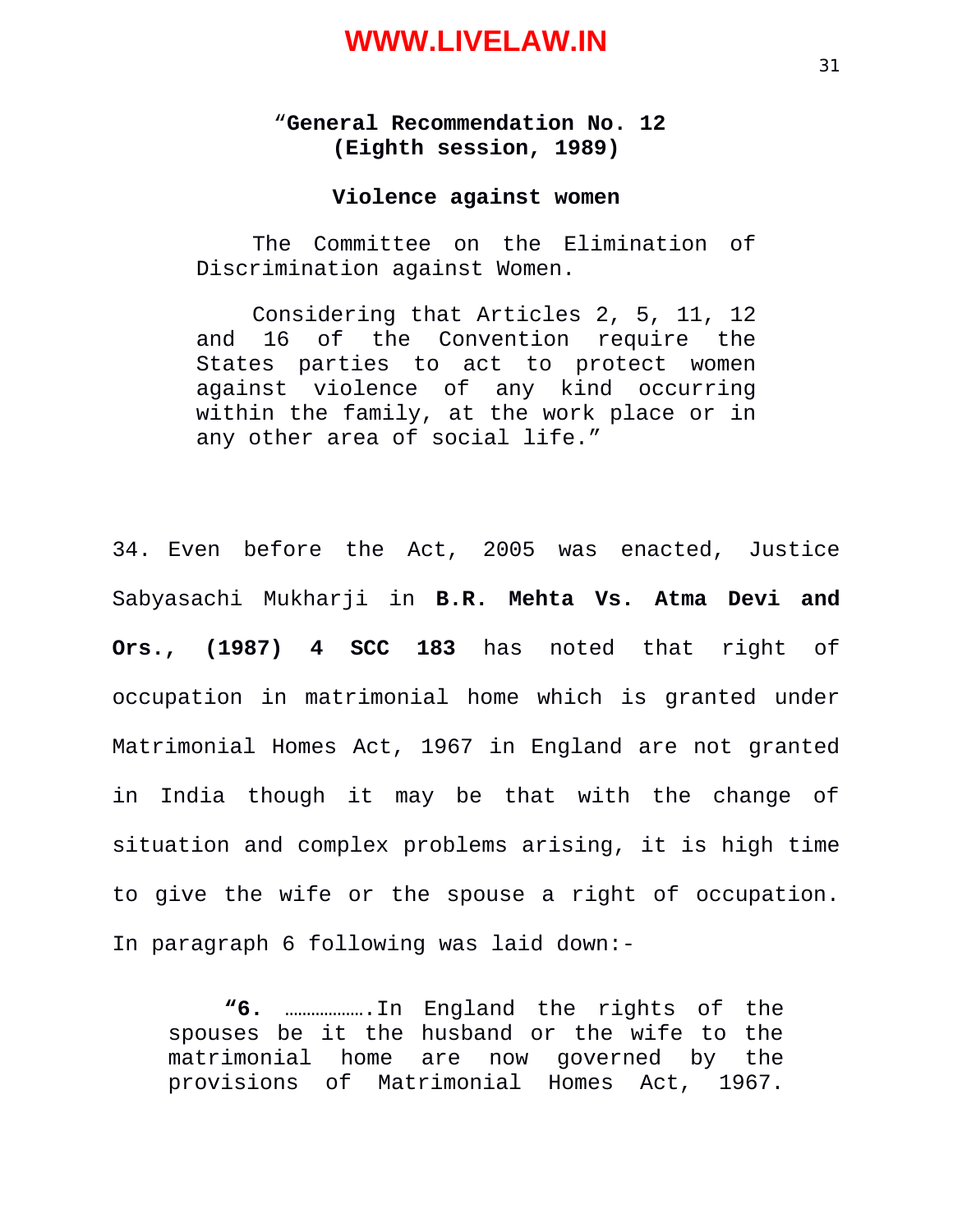Halsbury's Laws of England, Fourth Edition, Vol. 22 page 650 deals with the rights of occupation in matrimonial home and paragraph 1047 deals with and provides that where one spouse is entitled to occupy a dwelling house by virtue of any estate or interest or contract or by virtue of any enactment giving him or her the right to remain in occupation, and the other spouse is not so entitled, then the spouse not so entitled has the certain rights (known as "rights of occupation") that is to say if in occupation, a right not to be evicted or excluded from the dwelling house or any part of it by the other spouse except with the leave of the court given by an order, if not in occupation, a right with the leave of the court so given to enter into and occupy the dwelling house. But such rights are not granted in India though it may be that with change of situation and complex problems arising it is high time to give the wife or the spouse a right of occupation in a truly matrimonial home, in case of marriage breaking up or in case of strained relationship between the husband and the wife…………………………."

35. In the laws of United Kingdom, the rights of husband or wife to occupy a dwelling house, which has been the matrimonial home, was included in Matrimonial Homes Act, 1967. Section 1(1) of the Act provides:-

 **"Protection against eviction, etc., from matrimonial home of spouse not entitled by virtue of estate, etc., to occupy if**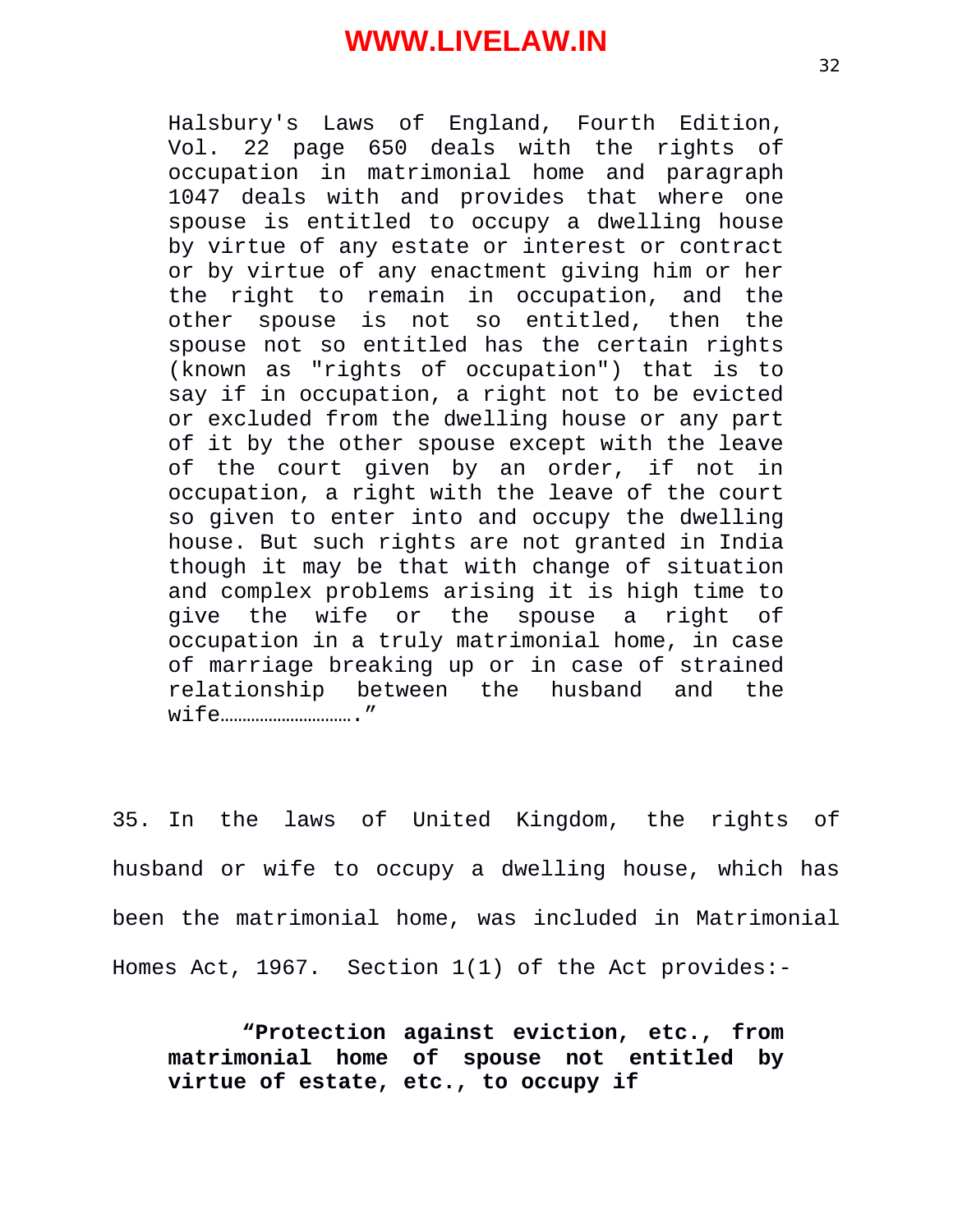1. -(1)Where one spouse is entitled to occupy a dwelling house by virtue of any estate or interest or contract or by virtue of any enactment giving him or her the right to remain in occupation, and the other spouse is not so entitled, then, subject to the provisions of this Act, the spouse not so entitled shall have the following rights (in this Act referred to as "rights of occupation")—

(a)if in occupation, a right not to be evicted or excluded from the dwelling house or any part thereof by the other spouse except with the leave of the court given by an order under this section;

(b)if not in occupation, a right with the leave of the court so given to enter into and occupy the dwelling house."

36. By subsequent enactment, Matrimonial Homes Act, 1983 although Matrimonial Homes Act, 1967 was repealed, same protection was continued to occupy the matrimonial home and the said right was continued by virtue of Section 1(1), which was to the same effect. The Family Law Act, 1996 was enacted in the United Kingdom where a separate chapter "Chapter IV – Family Homes and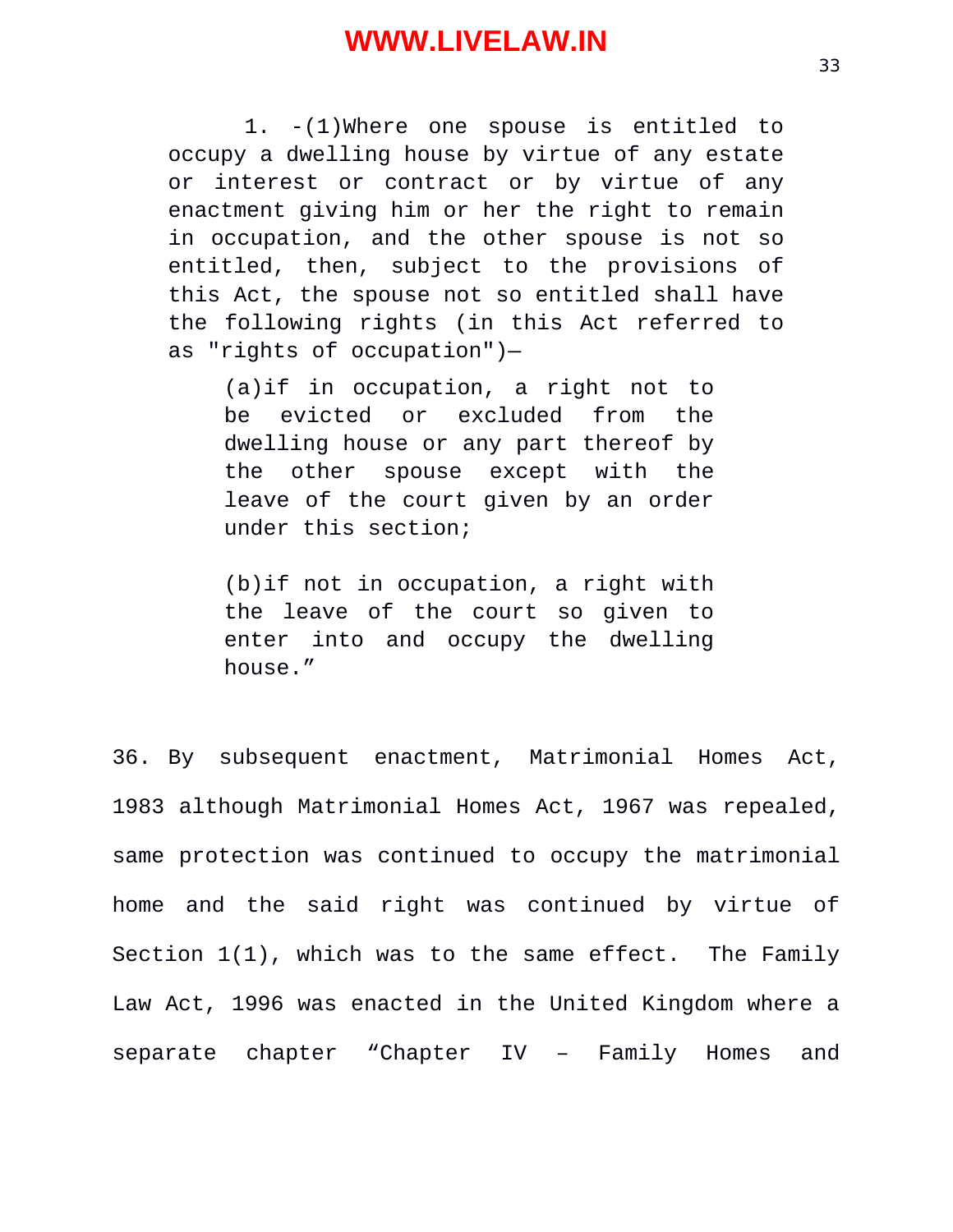Domestic Violence" was enacted. Section 30 of which provision is as follows:-

*"30 Rights concerning home where one spouse or civil partner has no estate, etc.*

(1)This section applies if—

(a)one spouse or civil partner is entitled to occupy a dwellinghouse by virtue of—

> (i)a beneficial estate or interest or contract; or

> (ii)any enactment giving the right to remain in occupation; and

(b)the other spouse or civil partner is not so entitled.

(2)Subject to the provisions of this Part, has the following rights "home rights"—

(a)if in occupation, a right not to be evicted or excluded from the dwelling-house or any part of it by except with the leave of the court given by an order under section 33;

(b)if not in occupation, a right with the leave of the court so given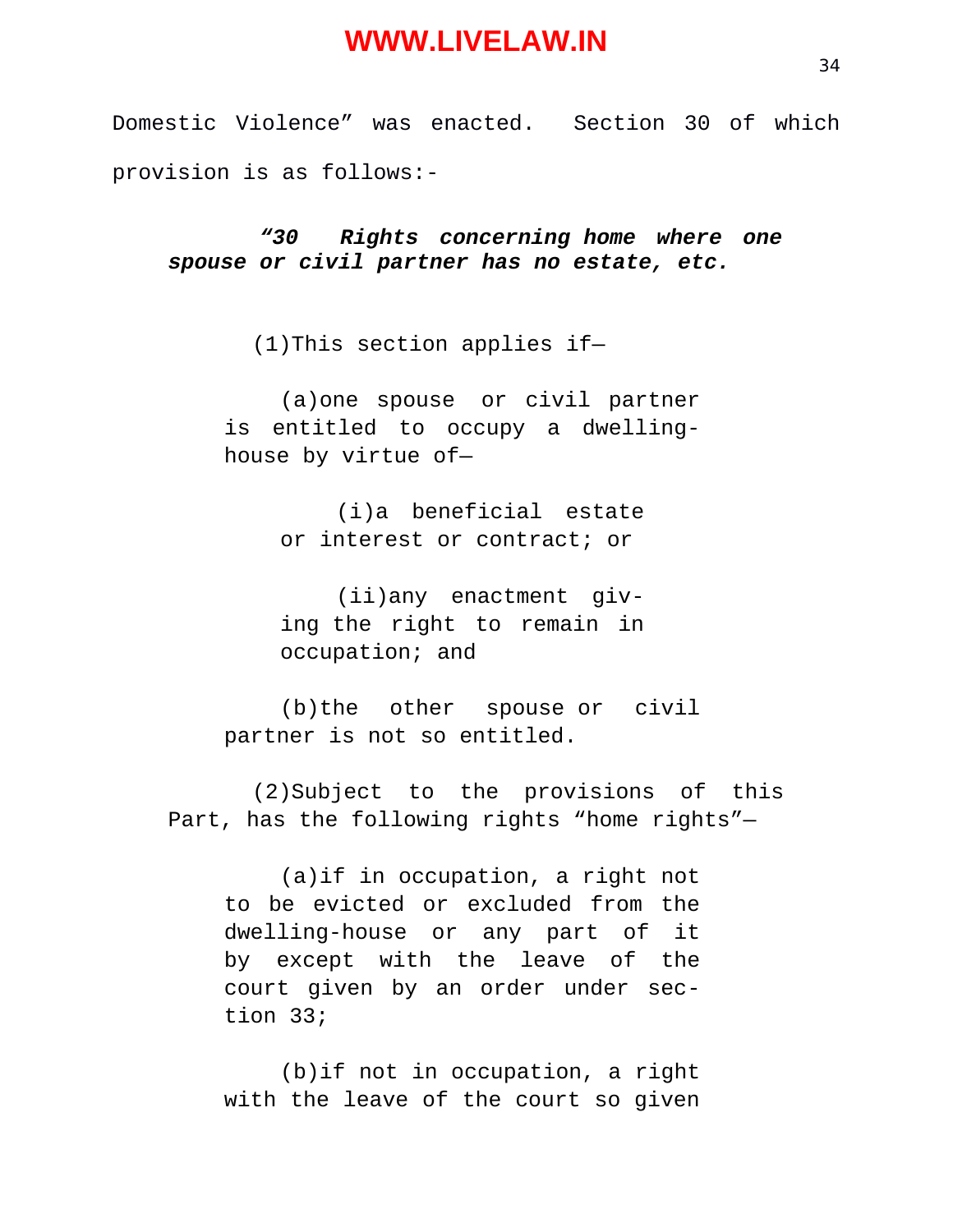to enter into and occupy the dwelling-house.

(3)If is entitled under this section to occupy a dwelling-house or any part of a dwelling-house, any payment or tender made or other thing done by in or towards satisfaction of any liability of in respect of rent, mortgage payments or other outgoings affecting the dwelling-house is, whether or not it is made or done in pursuance of an order under section 40, as good as if made or done by . XXXXXXXXXXXXXXXX"

37. The right of occupation of matrimonial home, which was not so far part of the statutory law in India came to be included in Act, 2005. Need of such legislation as noticed by Justice Sabyasachi Mukharji has been fulfilled by enactment of Act, 2005.

38. As noticed above, from the Statement of Objects and Reasons, the Act was enacted to fulfill the definite objectives for protection of women. This Court had occasion to examine the purpose of enactment of Act, 2005 in **Kunapareddy Alias NookalaShanka Balaji Vs. Kunapareddy Swarna Kumari and Anr., (2016) 11 SCC 774** wherein paragraph 12 following was stated:-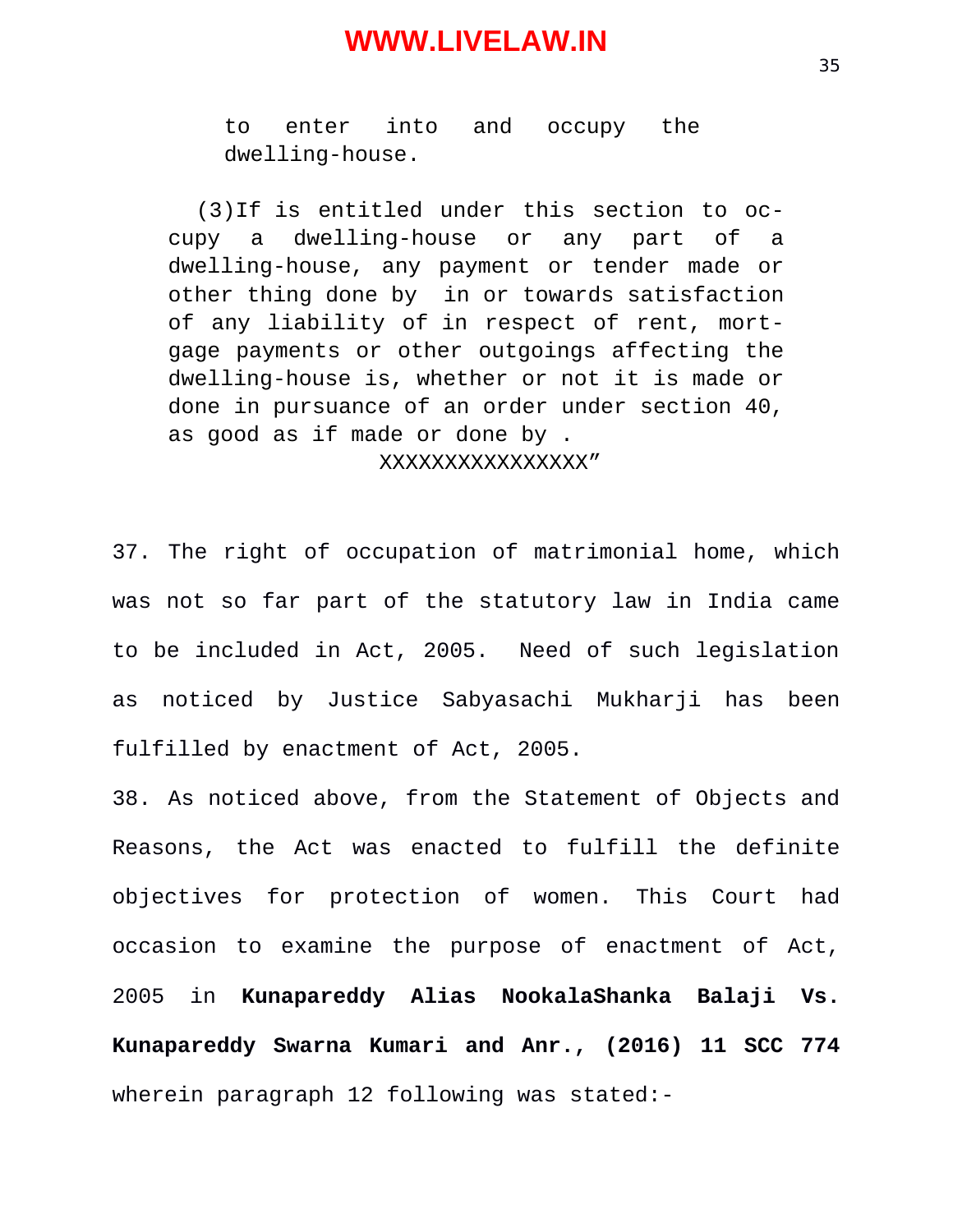"**12.**In fact, the very purpose of enacting the DV Act was to provide for a remedy which is an amalgamation of civil rights of the complainant i.e. aggrieved person. Intention was to protect women against violence of any kind, especially that occurring within the family as the civil law does not address this phenomenon in its entirety. It is treated as an offence Under Section 498-A of the Penal Code, 1860. The purpose of enacting the law was to provide a remedy in the civil law for the protection of women from being victims of domestic violence and to prevent the occurrence of domestic violence in the society. It is for this reason, that the Scheme of the Act provides that in the first instance, the order that would be passed by the Magistrate, on a complaint by the aggrieved person, would be of a civil nature and if the said order is violated, it assumes the character of criminality…………………"

39. The Act, 2005 is a further step to secure social justice by legislation. There has been several earlier measures for protection of women like Section 125 Cr.P.C. and 498-A of India Penal Code. Justice Krishna Iyer in **Captain Ramesh Chander Kaushal Vs. Mrs. Veena Kaushal and Ors., (1978) 4 SCC 70** noted the objectives of enacting Section 125 Cr.P.C. in following words in paragraph 9:-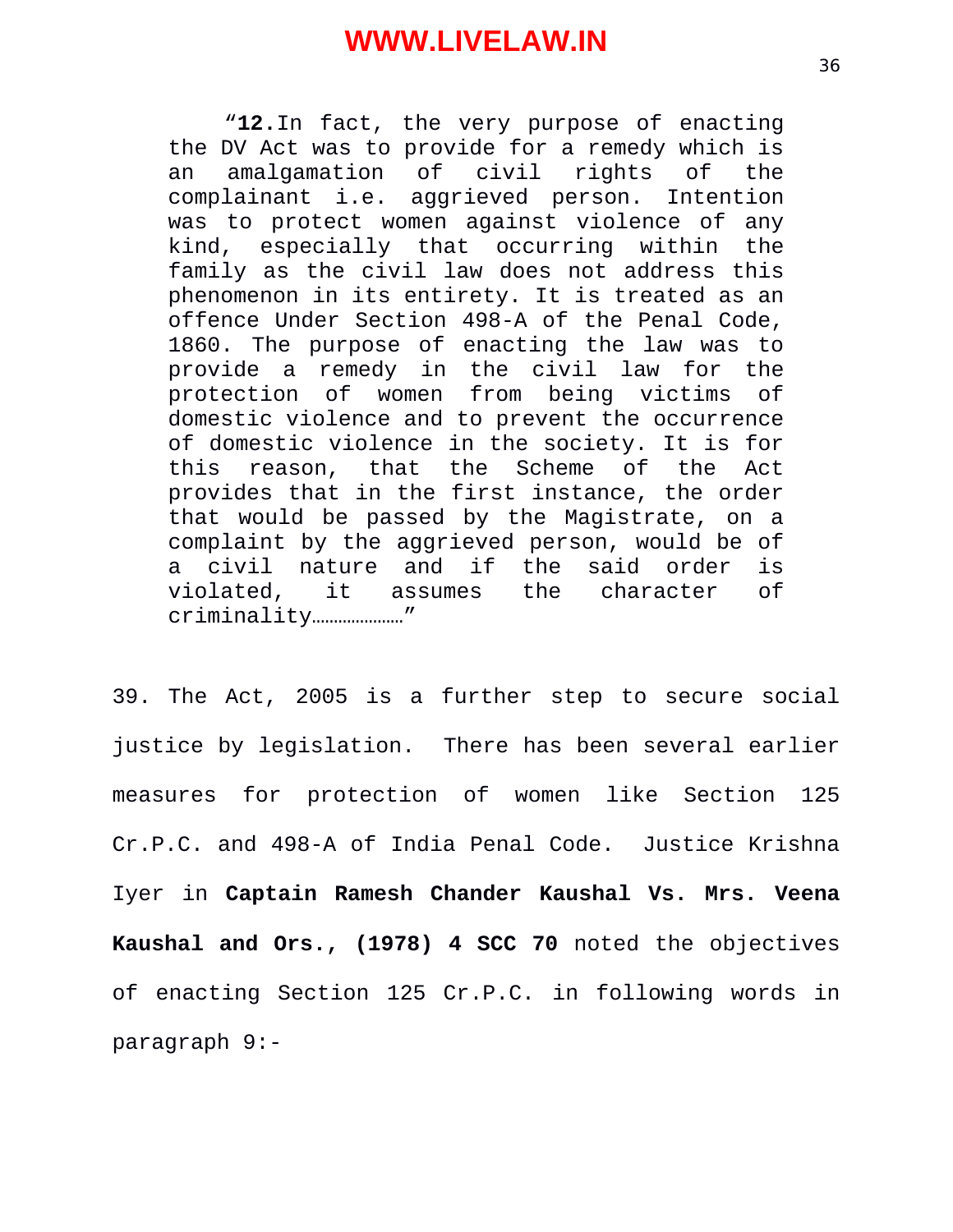"**9.** This provision is a measure of social justice and specially enacted to protect women and children and falls within the constitutional sweep of Article 15(3) reinforced by Article 39. We have no doubt that sections of statutes calling for construction by Courts are not petrified print but vibrant words with social functions to fulfil. The brooding presence of the constitutional empathy for the weaker sections like women and children must inform interpretation if it has to have social relevance. So viewed, it is possible to be selective in picking out that interpretation out of two alternatives which advance the cause--the cause of the derelicts.

40. Enactment of Act, 2005 is another step in the same direction. This Court in **Manmohan Attavar Vs. Neelam Manmohan Attavar, (2017) 8 SCC 550** noticed that Act, 2005 has been enacted to create an entitlement in favour of the woman of the right of residence. In paragraph 15, following was observed:-

"**15.** A reading of the aforesaid provisions shows that it creates an entitlement in favour of the woman of the right of residence under the "shared household" irrespective of her having any legal interests in the same. The direction, inter alia, can include an order restraining dispossession or a direction to remove himself on being satisfied that domestic violence had taken place."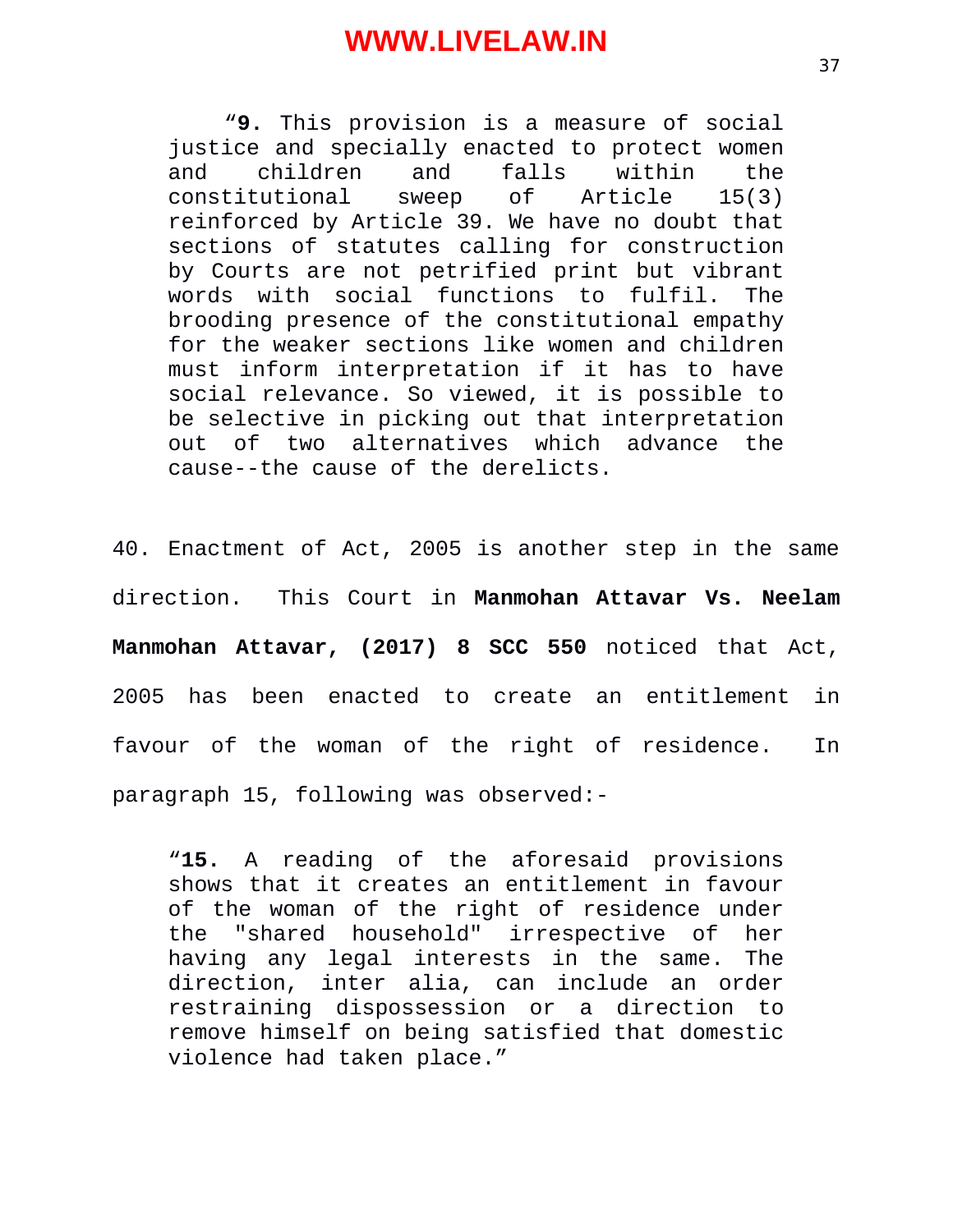41. Now, we proceed to notice certain provisions of Act, 2005, which are relevant for determination of the issues as arisen in the present appeal. According to Section 2(a) "aggrieved person" means any person, who is, or has been, in a domestic relationship with the respondent and who alleges to have been subjected to any act of domestic violence by the respondent. "Domestic Relationship" has been defined in Section 2(f) in following words:-

"(f) "domestic relationship" means a relationship between two persons who live or have, at any point of time, lived together in a shared household, when they are related by consanguinity, marriage, or through a relationship in the nature of marriage, adoption or are family members living together as a joint family;"

42. The expression "respondent" is defined in Section 2

(q) in following words:-

"(q) "respondent" means any adult male person who is, or has been, in a domestic relationship with the aggrieved person and against whom the aggrieved person has sought any relief under this Act: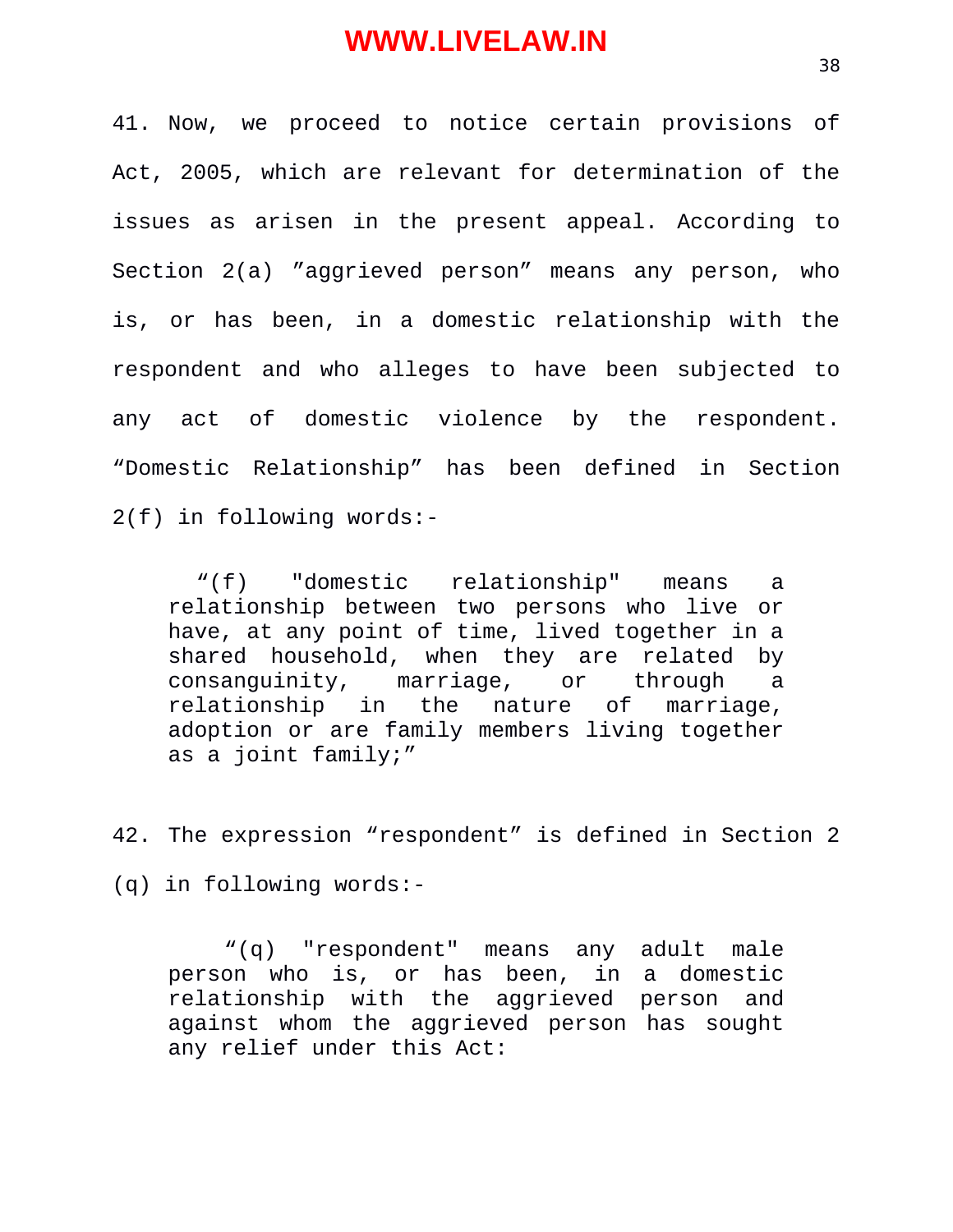Provided that an aggrieved wife or female living in a relationship in the nature of a marriage may also file a complaint against a relative of the husband or the male partner;"

43. The words "adult male" as occurring in Section 2(q) has been struck down by this Court in **Hiral P. Harsora and Ors. Vs. Kusum narottamdas Harsora and Ors., (2016) 10 SCC 165**. Consequently, the respondent can also be a female in domestic relationship with the aggrieved person. The next definition, which is relevant to be noticed is Section 2(s), which defines shared household. Shared household is defined in following words:-

"(s) "shared household" means a household where the person aggrieved lives or at any stage has lived in a domestic relationship either singly or along with the respondent and includes such a household whether owned or tenanted either jointly by the aggrieved person and the respondent, or owned or tenanted by either of them in respect of which either the aggrieved person or the respondent or both jointly or singly have any right, title, interest or equity and includes such a household which may belong to the joint family of which the respondent is a member, irrespective of whether the respondent or the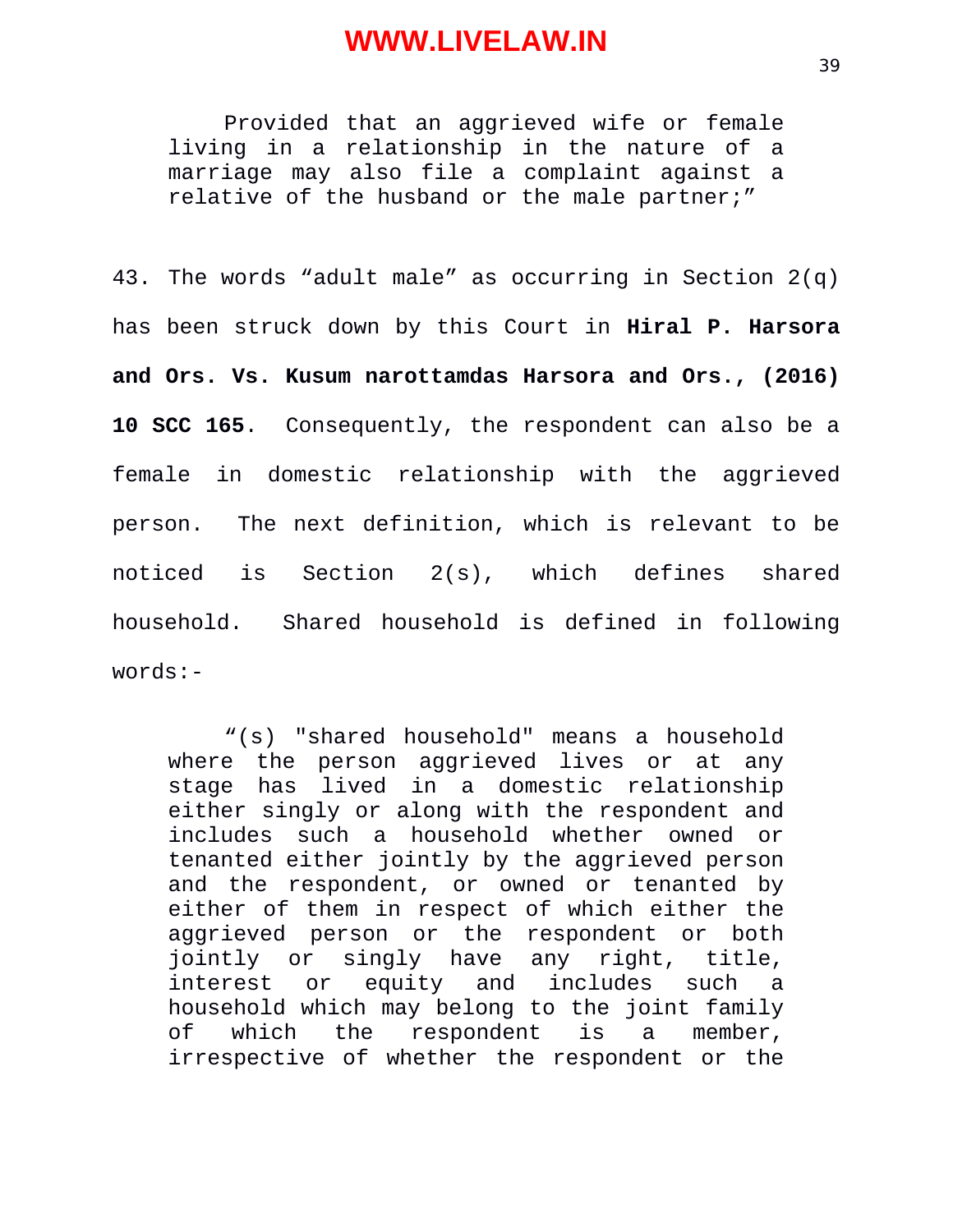aggrieved person has any right, title or interest in the shared household;"

44. Section 3 defines "domestic violence". Sections 4 to 11 occurring in Chapter III deals with powers and duties of protection officers, service providers etc. Section 12 occurring in Chapter IV – "Procedure for obtaining orders of reliefs" deals with details of application to Magistrate. Section 12 is as follows:-

"**12. Application to Magistrate.**-(1) An aggrieved person or a Protection Officer or any other person on behalf of the aggrieved person may present an application to the Magistrate seeking one or more reliefs under this Act:

Provided that before passing any order on such application, the Magistrate shall take into consideration any domestic incident report received by him from the Protection Officer or the service provider.

(2) The relief sought for under subsection (1) may include a relief for issuance of an order for payment of compensation or damages without prejudice to the right of such person to institute a suit for compensation or damages for the injuries caused by the acts of domestic violence committed by the respondent:

Provided that where a decree for any amount as compensation or damages has been passed by any court in favour of the aggrieved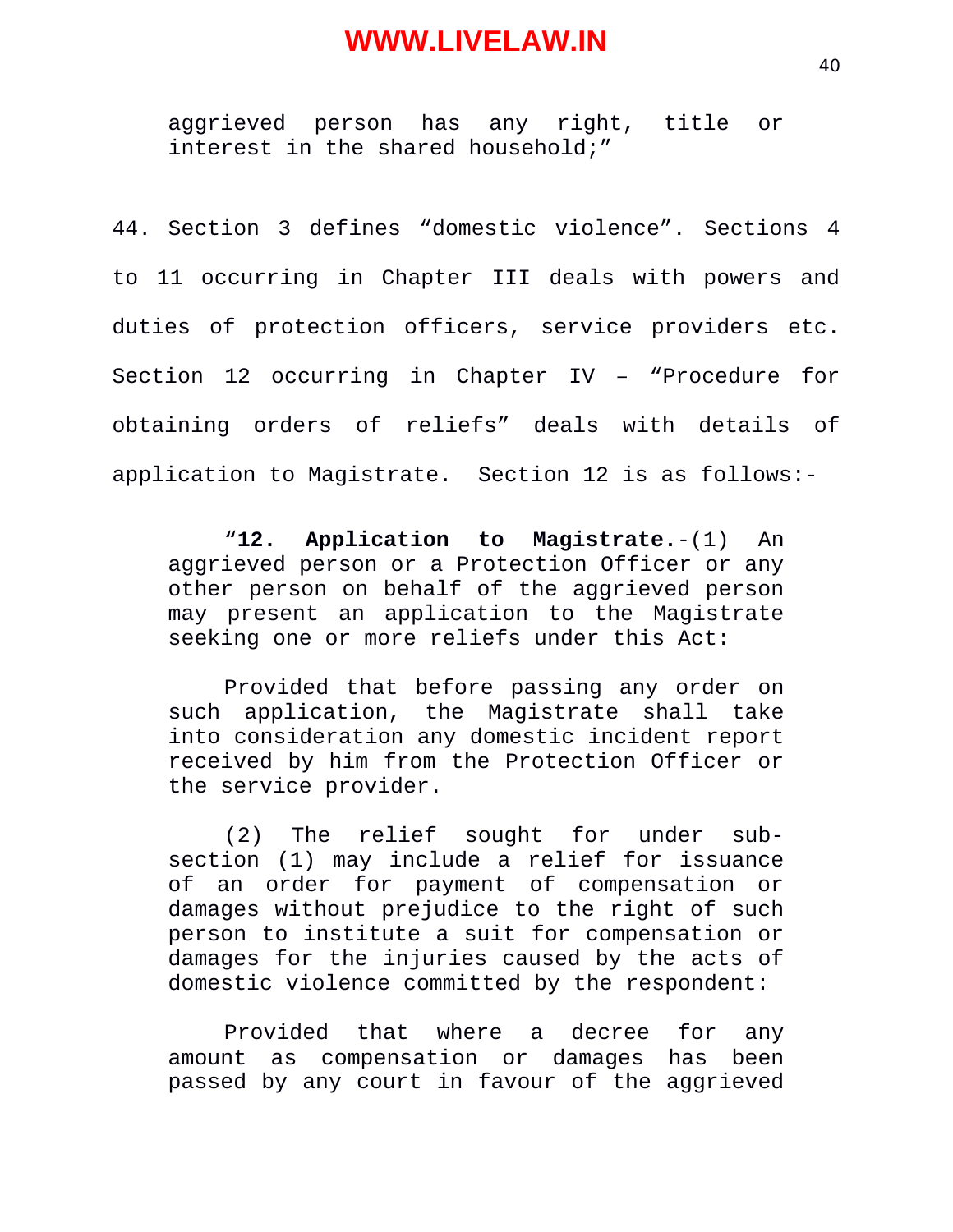person, the amount, if any, paid or payable in pursuance of the order made by the Magistrate under this Act shall be set off against the amount payable under such decree and the decree shall, notwithstanding anything contained in the Code of Civil Procedure, 1908 (5 of 1908), or any other law for the time being in force, be executable for the balance amount, if any, left after such set off.

(3) Every application under sub-section (1) shall be in such form and contain such particulars as may be prescribed or as nearly as possible thereto.

(4) The Magistrate shall fix the first date of hearing, which shall not ordinarily be beyond three days from the date of receipt of the application by the court.

(5) The Magistrate shall Endeavour to dispose of every application made under subsection (1) within a period of sixty days from the date of its first hearing."

45. Section 17 provides that every woman in a domestic relationship shall have the right to reside in the shared household. Section 17 is as follows:-

"**17. Right to reside in a shared household.**-(1) Notwithstanding anything contained in any other law for the time being<br>in force, every woman in a domestic force, every woman in a domestic relationship shall have the right to reside in the shared household, whether or not she has any right, title or beneficial interest in the same.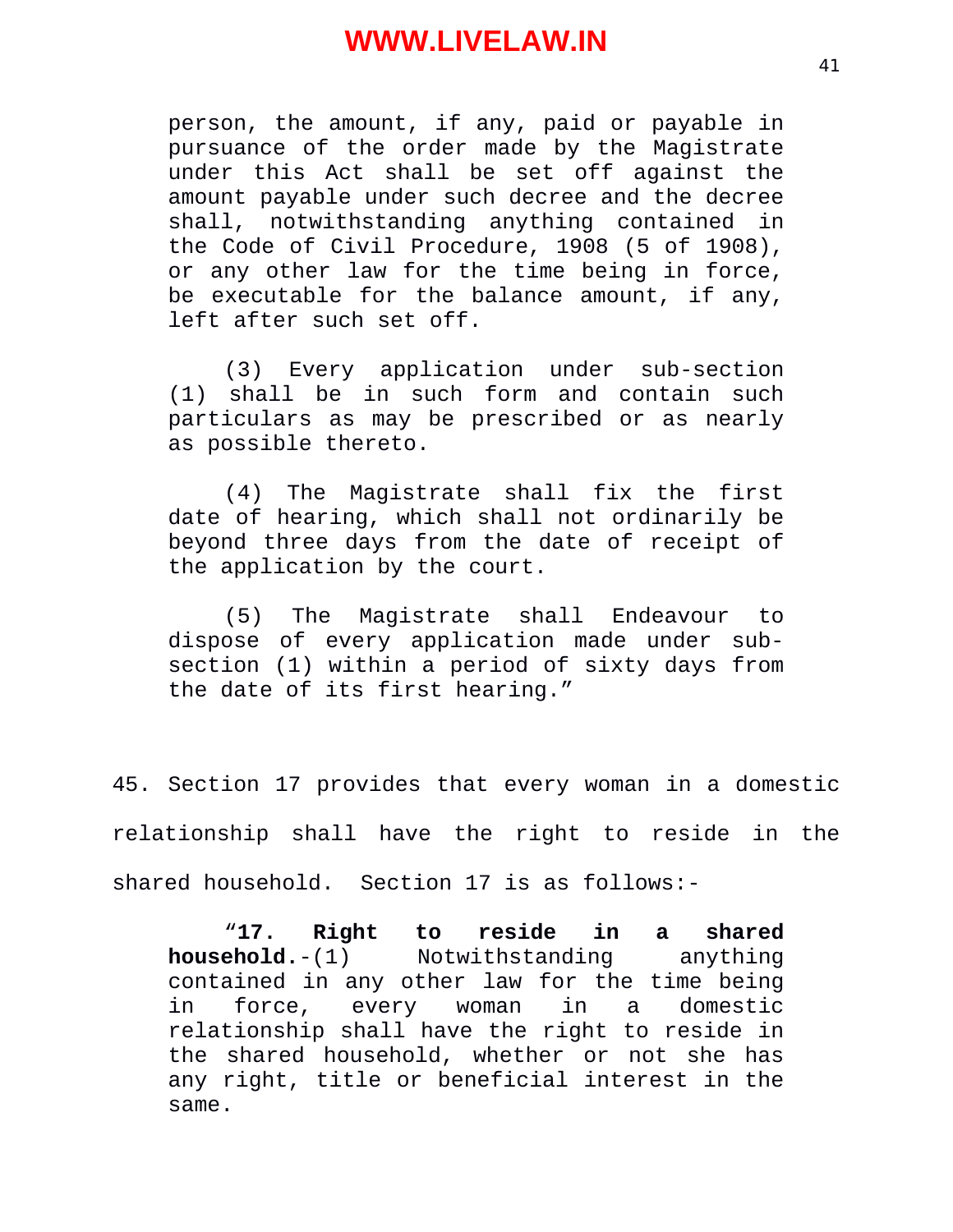(2) The aggrieved person shall not be evicted or excluded from the shared household or any part of it by the respondent save in accordance with the procedure established by law."

46. Section 18 deals with protection orders. Section 19 deals with residence orders. Section 20 deals with monetary reliefs. Section 23 deals with power to grant interim and ex parte orders. Section 26 deals with relief in other suits and legal proceedings.

47. After briefly noticing the outline of Act, 2005, we, now, proceed to consider the questions noted above.

#### **Questions Nos. 1 and 2**

48. Both the above questions being inter-related are being taken together. We may recapitulate the facts of the present case in reference to shared household. The suit property was purchased by appellant in the year 1983 in his name. The respondent got married to the son of appellant on 04.03.1995 and after marriage she was living in first floor of suit property. Till July,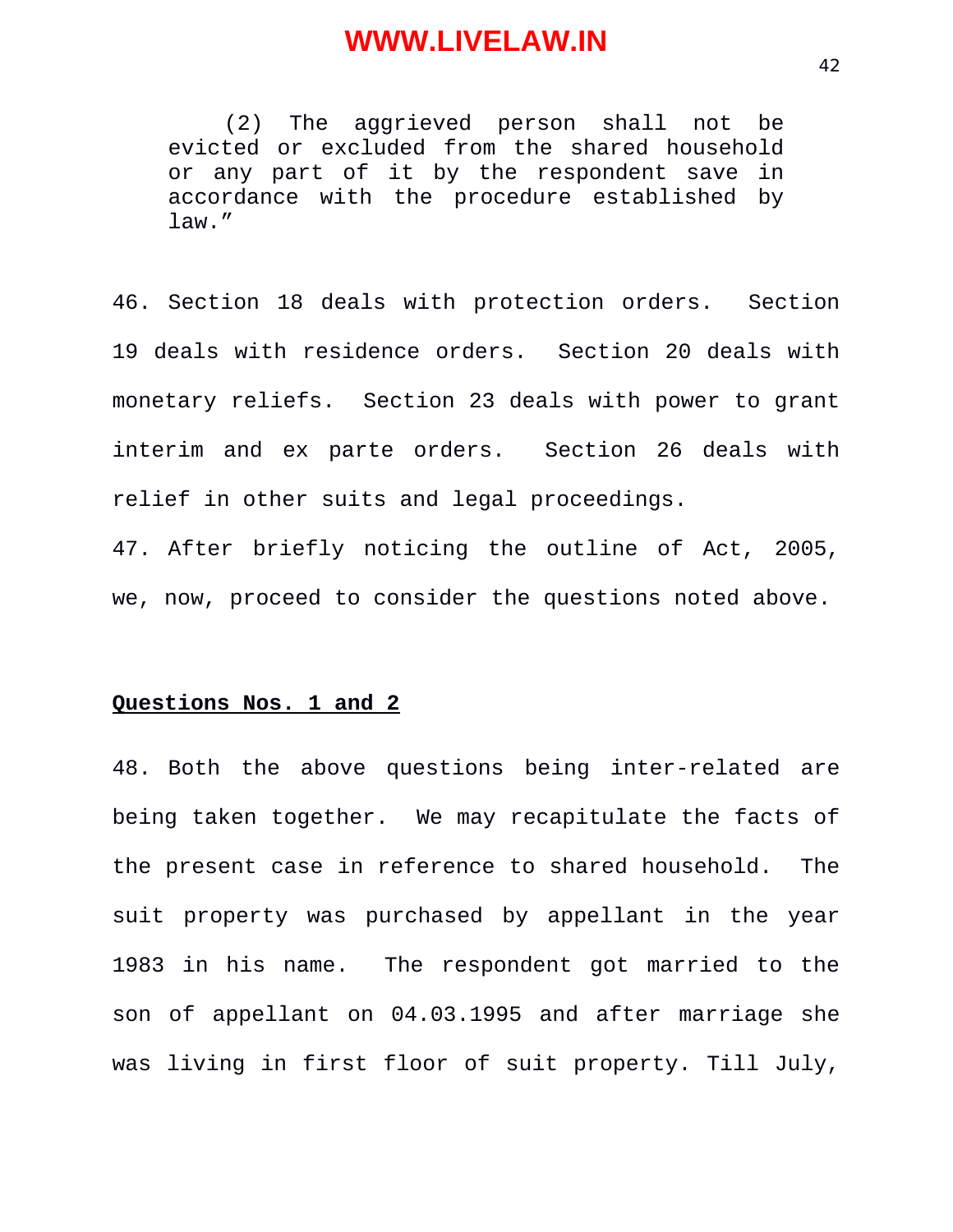2004, the husband of respondent also lived in first floor whereafter due to marital discord, he shifted in the guest room on the ground floor. In the suit filed by the appellant for mandatory and permanent injunction, appellant pleaded that he is the sole owner of the house and prayed for removal of respondent, his daughter-in-law from the first floor of the house. The respondent had filed a written statement in the suit and claimed that the suit property is a shared household where the respondent had right to reside. The submission of learned counsel for the appellant is that the premises is not a shared household since the husband of the respondent neither has any share in the suit premises nor suit premises is a joint family property. In support of his submission, he relies on judgment of this Court in **S.R. Batra and Ors. Vs. Taruna Batra (supra).** 

49. The definition of shared household given under Section 2(s) as noticed above beginning with expression "shared household means a household where the person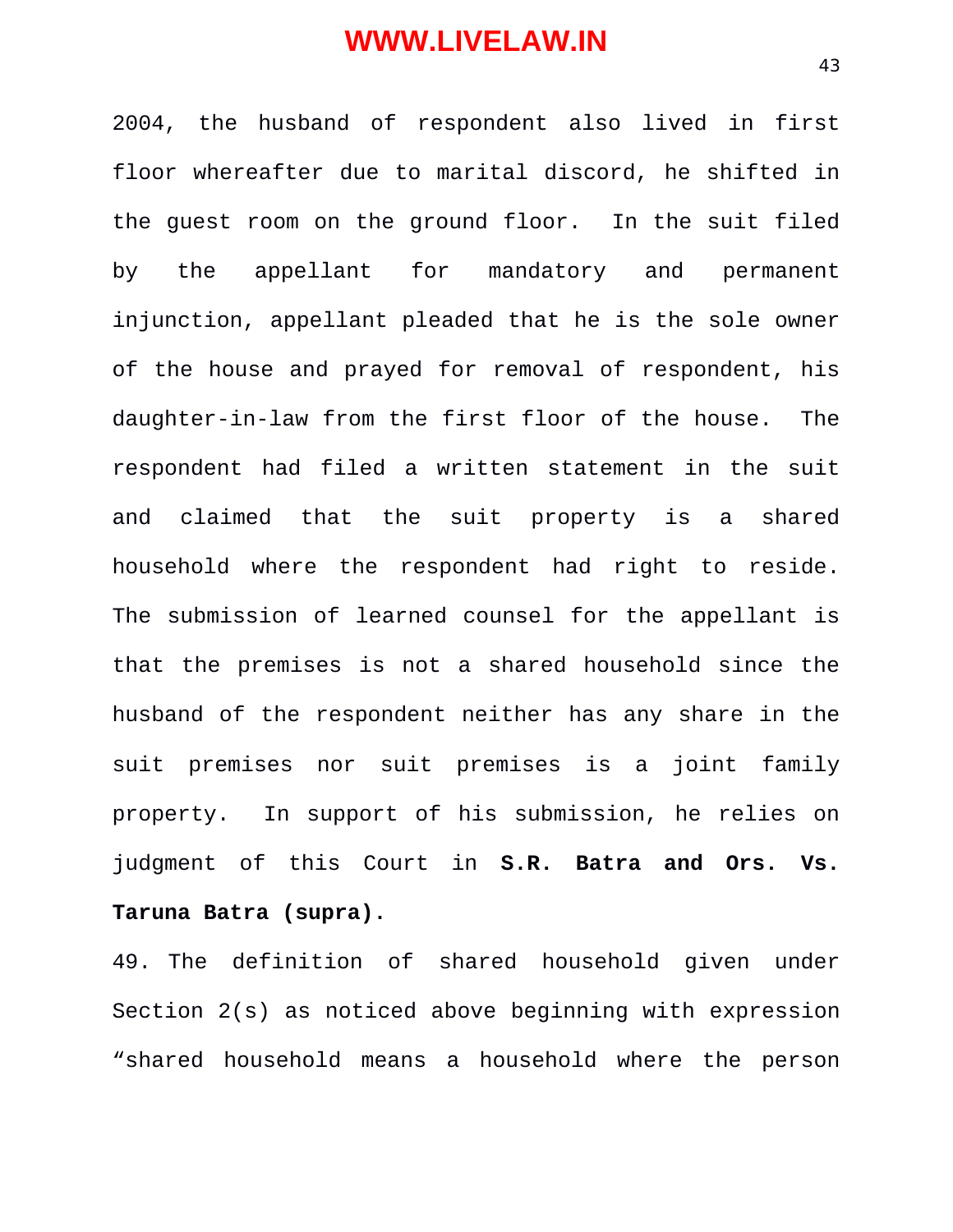aggrieved lives or at any stage has lived in a domestic relationship either singly or along with the respondent and includes……………. The section uses both the expressions "means and includes". A Three Judge bench judgment of this Court in **Bharat Coop. Bank (Mumbai) Ltd. Vs. Coop. Bank Employees Union, (2007) 4 SCC 685** had occasion to consider Section 2(bb) of Industrial Disputes Act, 1947, which section used both the words "means and includes". Explaining both the expressions, following was laid down in paragraph 23:-

"**23.** ……………………………………………….It is trite to say that when in the definition clause given in any statute the word "means" is used, what follows is intended to speak exhaustively. When the word "means" is used in the definition, to borrow the words of Lord Esher, M.R. in Gough v. Gough [(1891) 2 QB 665] it is a "hard-and-fast" definition and no meaning other than that which is put in the definition can be assigned to the same. (Also see P. Kasilingam v. P.S.G. College of Technology [1995 Supp (2) SCC 348 : AIR 1995 SC 1395].) On the other hand, when the word "includes" is used in the definition, the legislature does not intend to restrict the definition: it makes the definition enumerative but not exhaustive. That is to say, the term defined will retain its ordinary meaning but its scope would be extended to bring within it matters, which in its ordinary meaning may or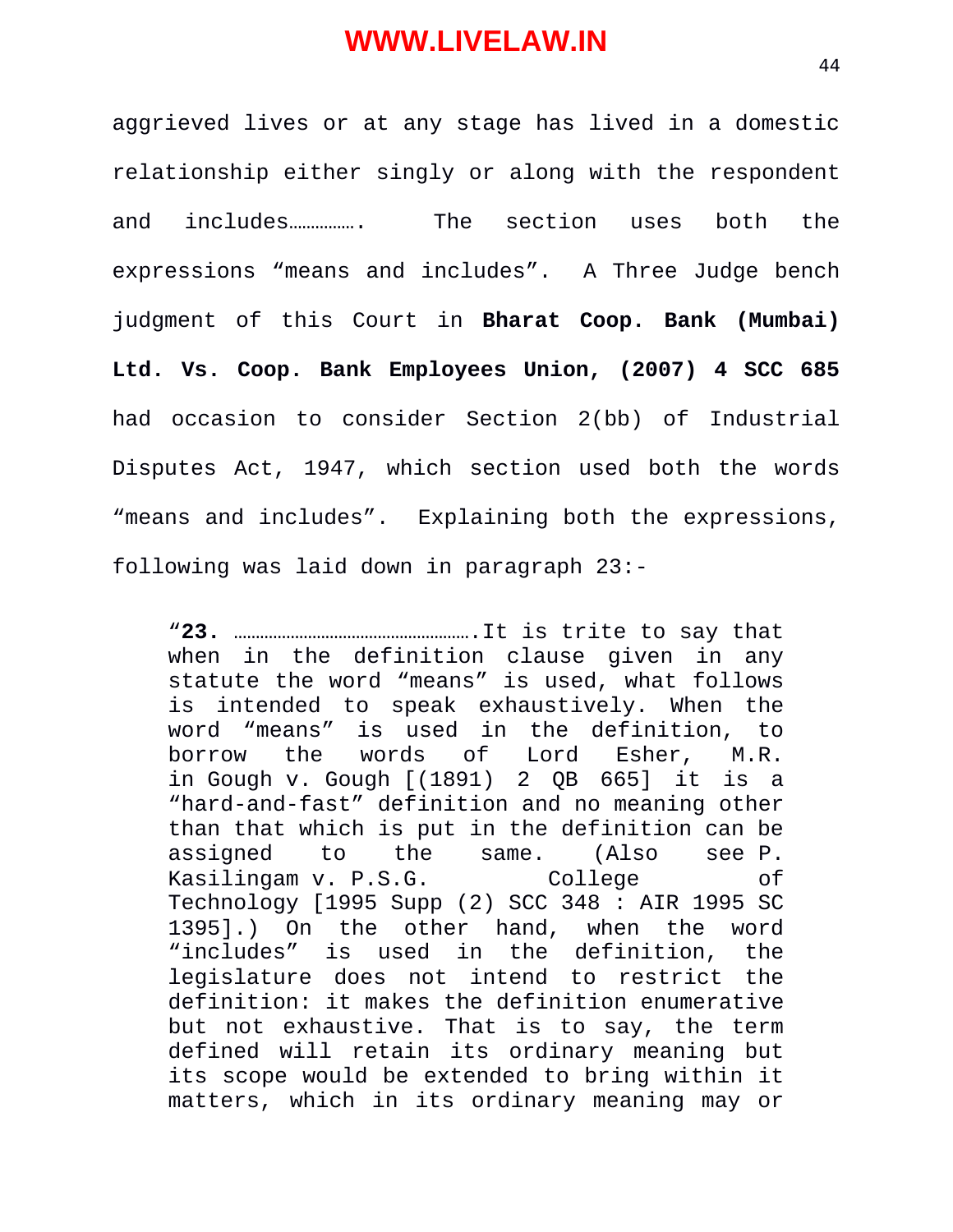may not comprise. Therefore, the use of the word "means" followed by the word "includes" in Section 2(bb) of the ID Act is clearly indicative of the legislative intent to make the definition exhaustive and would cover only those banking companies which fall within the purview of the definition and no other."

50. We may notice another judgment of this Court in **Pioneer Urban Land and Infrastructure Limited and Anr. Vs. Union of India and Ors., (2019) 8 SCC 416** where this Court had occasion to consider both the expressions, i.e., "means and includes". In paragraph 82, this Court laid down:-

"**82.** …………………………In fact, in *Jagir Singh* v. *State of Bihar* [(1976) 2 SCC 942] , SCC paras 11 and 19 to 21 and *Mahalakshmi Oil Mills* v. *State of A.P.* [(1989) 1 SCC 164] , SCC paras 8 and 11 (which has been cited in *P. Kasilingam* [*P. Kasilingam* v. *PSG College of Technology*, 1995 Supp (2) SCC 348]), this Court set out definition sections where the expression "means" was followed by some words, after which came the expression "and includes" followed by other words, just as in *Krishi Utpadan Mandi Samiti case* [*Krishi Utpadan Mandi Samiti* v. *Shankar Industries*, 1993 Supp (3) SCC 361 (2)] . In two other recent judgments, *Bharat Coop. Bank (Mumbai) Ltd.* v. *Employees Union* [(2007) 4 SCC 685], SCC paras 12 and 23 and *State of W.B.* v. *Associated Contractors* [*State of*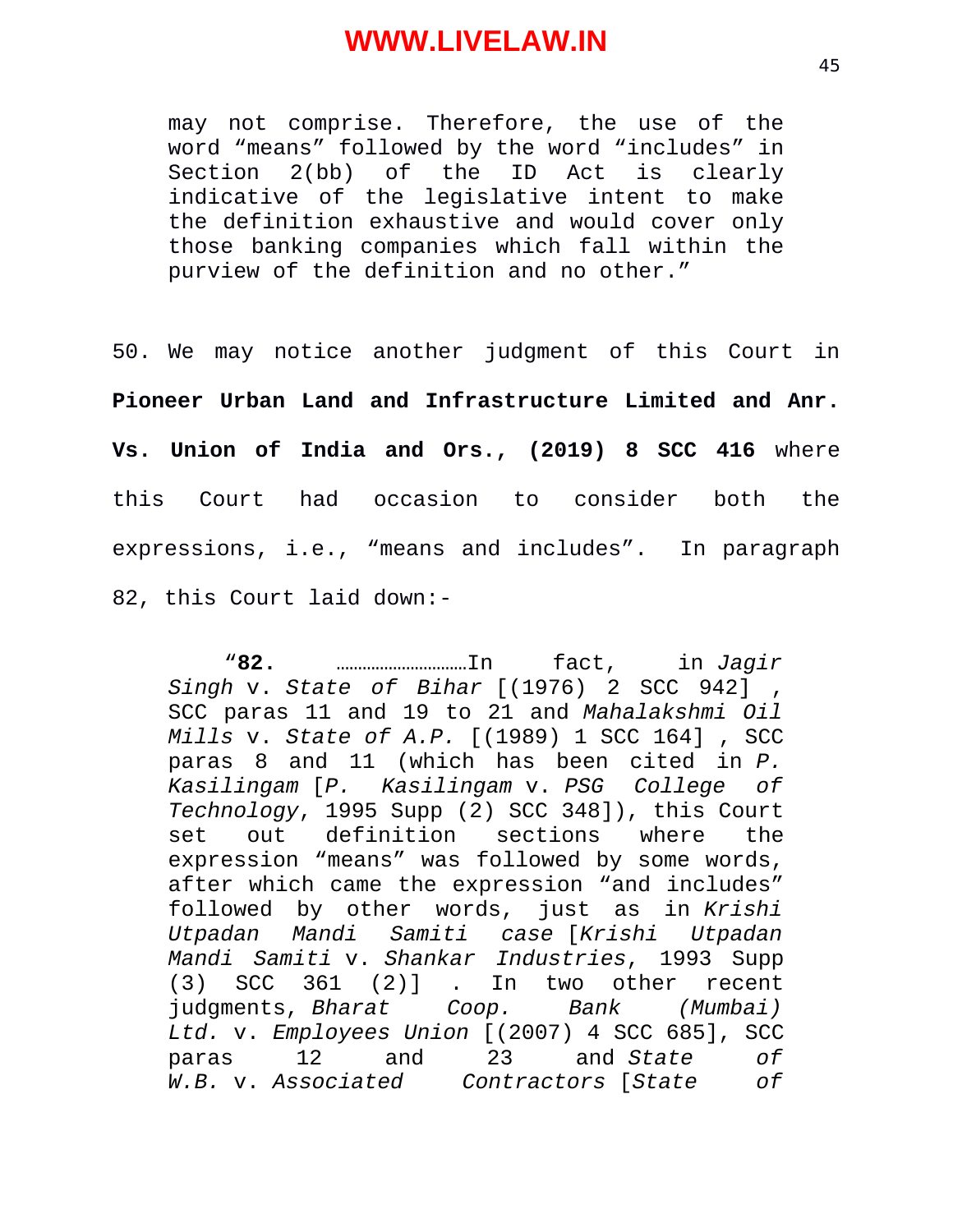*W.B.* v. *Associated Contractors*, (2015) 1 SCC 32] , SCC para 14, this Court has held that wherever the expression "means" is followed by the expression "and includes" whether with or without additional words separating "means" from "includes", these expressions indicate that the definition provision is exhaustive as a matter of statutory interpretation. It has also been held that the expression "and includes" is an expression which extends the definition contained in words which follow the expression "means"……………………………"

51. We may notice two more judgments relied by Shri Jayant Bhushan, learned senior counsel, i.e., **The South Gujarat Roofing Tiles Manufacturers Association and Anr. Vs. The State of Gujarat and Anr., (1976) 4 SCC 601.** Shri Bhushan's submission is that use of expression "includes" in Section 2(s) has to be read as means. He placed reliance on following observations made by this Court in paragraph 5:-

#### "**5.** XXXXXXXXXXXXXXXX

………………………….Though "include" is generally used in interpretation clauses as a word of enlargement, in some cases the context might suggest a different intention. Pottery is an expression of very wide import, embracing all objects made of clay and hardened by heat. If it had been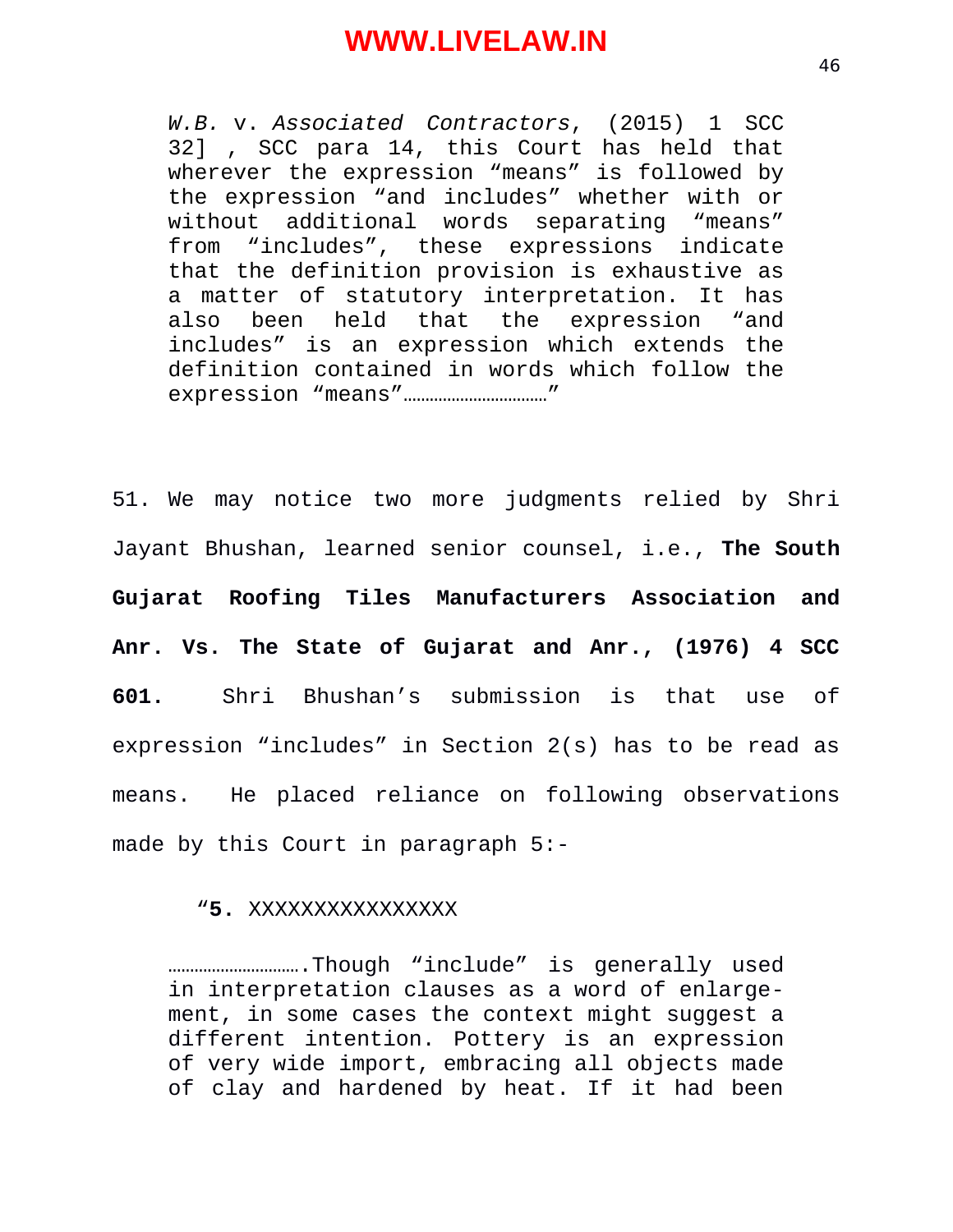the legislature's intention to bring within the entry all possible articles of pottery, it was quite unnecessary to add an explanation. We have found that the explanation could not possibly have been introduced to extend the meaning of potteries industry or the articles listed therein added ex abundanti cautela. It seems to us therefore that the legislature did not intend everything that the potteries industry turns out to be covered by the entry. What then could be the purpose of the explanation. The explanation says that, for the purpose of Entry 22, potteries industry "includes" manufacture of the nine articles of pottery named therein. It seems to us that the word "includes" has been used here in the sense of 'means'; this is the only construction that the word can bear in the context. In that sense it is not a word of extension, but limitation; it is exhaustive of the meaning which must be given to potteries industry for the purpose of Entry 22. The use of the word "includes" in the restrictive sense is not unknown. The observation of Lord Watson in Dilworth v. Commissioner of Stamps which is usually referred to on the use of "include" as a word of extension, is followed by these lines:

"But the word 'include' is susceptible of another construction, which may become imperative, if the context of the Act is sufficient to show that it was not merely employed for the purpose of adding to the natural significance of the words or expressions defined. It may be equivalent to 'mean and include', and in that case it may afford an exhaustive explanation of the meaning which, for the purposes of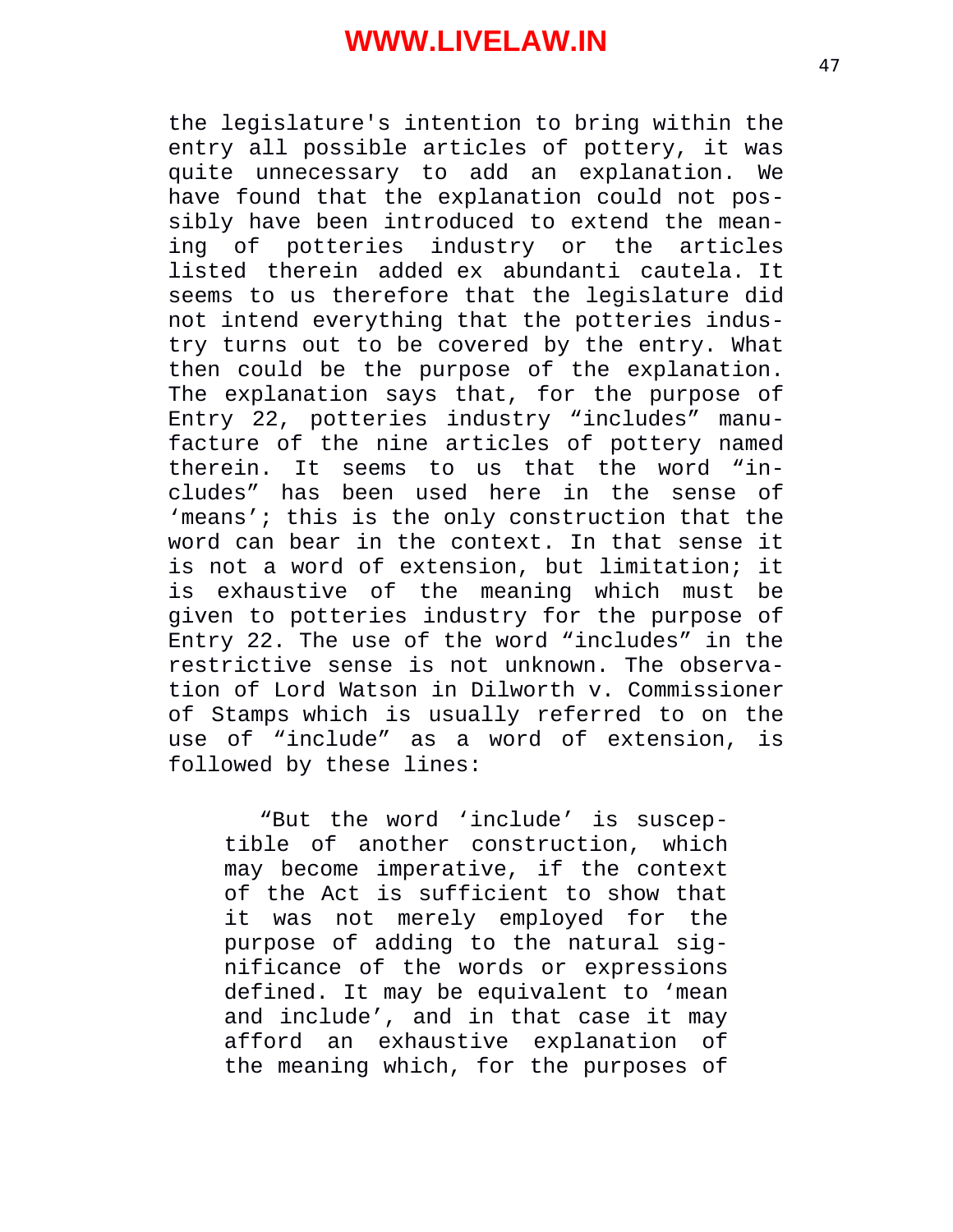the Act, must invariably be attached to these words or expressions."

52. Next judgment relied by Shri Bhushan is **Karnataka Power Transmission Corporation and Anr. Vs. Ashok Iron Works Private Limited, (2009) 3 SCC 240.** In the above case also submission was made before this court that in the definition of person given in section 2(m) of Consumer Protection Act, the expression "includes" should be read as "means". This Court laid down that interpretation of a word or expression must depend on the text and the context. In paragraphs 14 to 17, following was laid down:-

**"14.** The learned counsel also submitted that the word "includes" must be read as "means". In this regard, the learned counsel placed reliance upon two decisions of this Court, namely; (*1*) *South Gujarat Roofing Tiles Manufacturers Assn.* v. *State of Gujarat* [(1976) 4 SCC 601] and (*2*) *RBI* v. *Peerless General Finance and Investment Co. Ltd.* [(1987) 1 SCC 424].

**15.** Lord Watson in *Dilworth* v. *Stamps Commr.* [1899 AC 99] made the following classic statement: (AC pp. 105-06)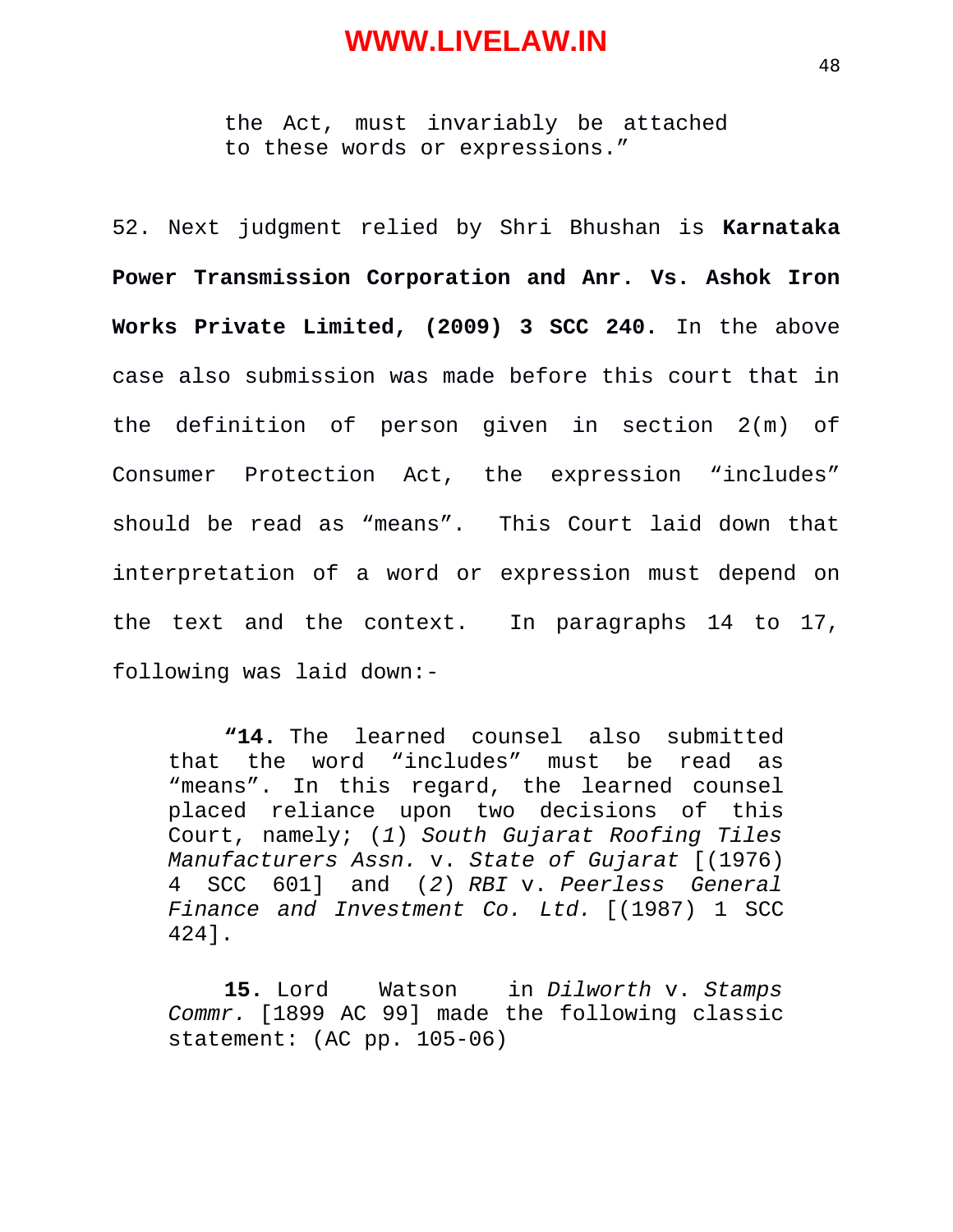"… The word 'include' is very generally used in interpretation clauses in order to enlarge the meaning of words or phrases occurring in the body of the statute; and when it is so used these words or phrases must be construed as comprehending, not only such things as they signify according to their natural import, but also those things which the interpretation clause declares that they shall include. But the word 'include' is susceptible of another construction, which may become imperative, if the context of the Act is sufficient to show that it was not merely employed for the purpose of adding to the natural significance of the words or expressions defined. It may be equivalent to 'mean and include', and in that case it may afford an exhaustive explanation of the meaning which, for the purposes of the Act, must invariably be attached to these words or expressions."

**16.** *Dilworth* [1899 AC 99] and few other decisions came up for consideration in *Peerless General Finance and Investment Co. Ltd.* [(1987) 1 SCC 424] and this Court summarised the legal position that (*Peerless case* [(1987) 1 SCC 424], SCC pp. 449-50, para 32) inclusive definition by the legislature is used:

> "*32*. … (*1*) to enlarge the meaning of words or phrases so as to take in the ordinary, popular and natural sense of the words and also the sense which the statute wishes to attribute to it; (*2*) to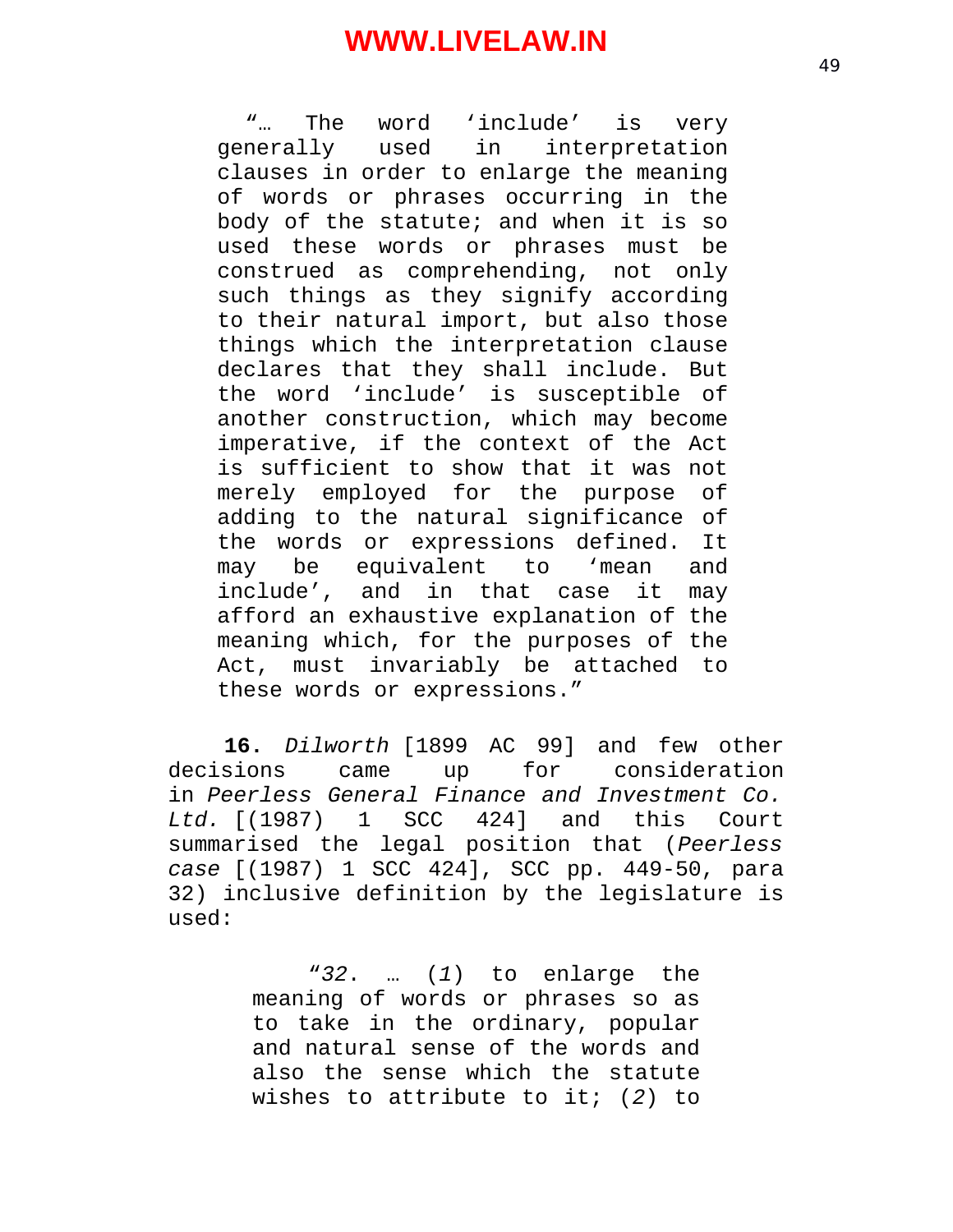include meanings about which there might be some dispute; or (*3*) to bring under one nomenclature all transactions possessing certain similar features but going under different names."

**17.** It goes without saying that interpretation of a word or expression must depend on the text and the context. The resort to the word "includes" by the legislature often shows the intention of the legislature that it wanted to give extensive and enlarged meaning to such expression. Sometimes, however, the context may suggest that word "includes" may have been designed to mean "means". The setting, context and object of an enactment may provide sufficient guidance for interpretation of the word "includes" for the purposes of such enactment."

53. After noticing the ratio of above judgments, Section 2(s), which uses both the expressions "means and includes" and looking to the context, we are of the view that the definition of shared household in Section 2(s) is an exhaustive definition. The first part of definition begins with expression "means" which is undoubtedly an exhaustive definition and second part of definition, which begins with word "includes" is explanatory of what was meant by the definition. Shri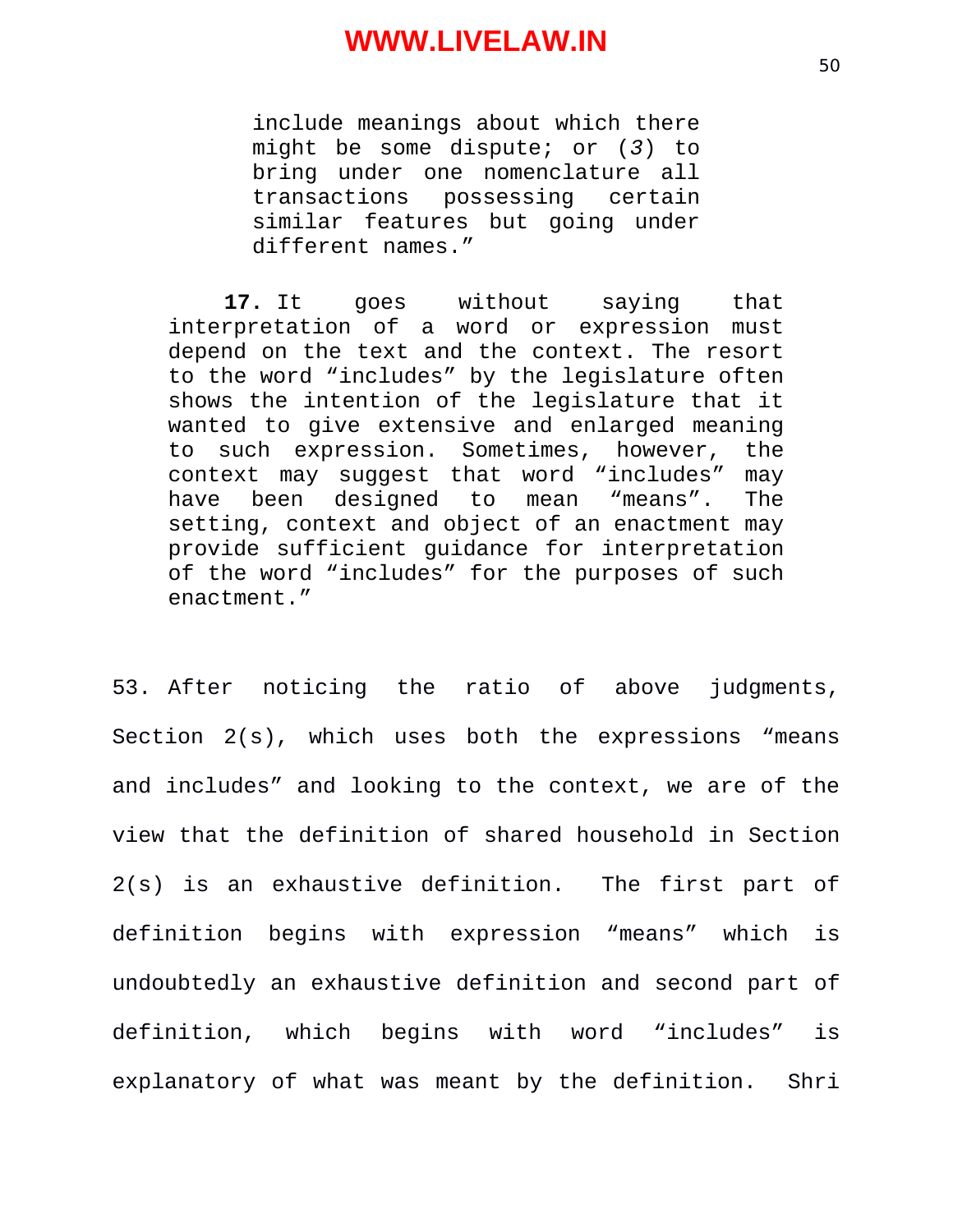Nidhesh Gupta, learned senior counsel for the appellant submits that even if it is accepted that the definition of Section 2(s) is exhaustive, his case is fully covered in both the parts of the definition.

54. The use of both the expressions "means and includes" in Section 2(s) of Act, 2005, thus, clearly indicate the legislative intent that the definition is exhaustive and shall cover only those which fall within the purview of definition and no other.

55. Now, reverting back to the definition of Section 2(s), the definition can be divided in two parts, first, which follows the word "means" and second which follows the word "includes". The second part which follows "includes" can be further sub-divided in two parts. The first part reads "shared household means a household where the person aggrieved has lived or at any stage has lived in a domestic relationship either singly or along with the respondent". Thus, first condition to be fulfilled for a shared household is that person aggrieved lives or at any stage has lived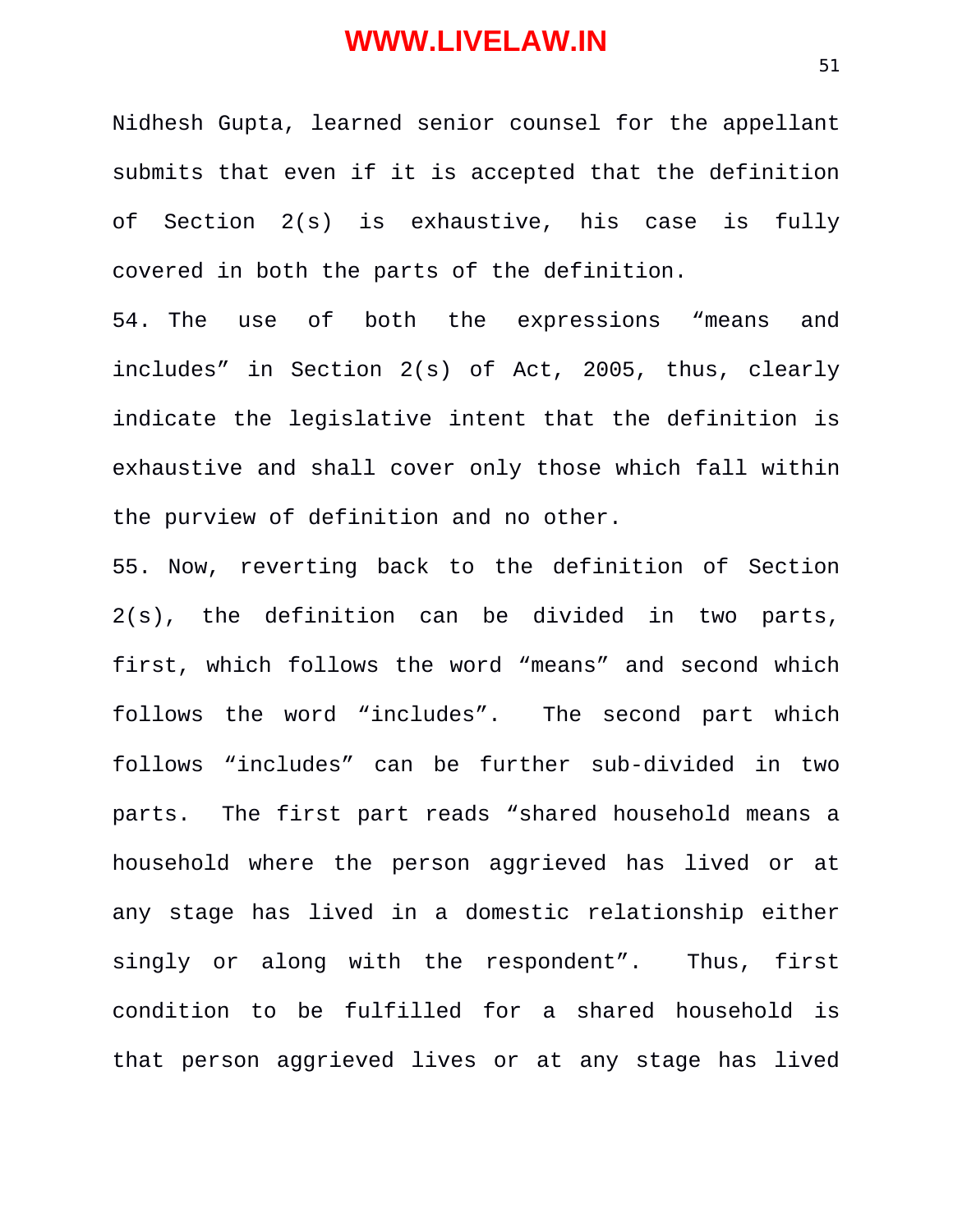in a domestic relationship. The second part subdivided in two parts is- (a) includes such a household whether owned or tenanted either jointly by the aggrieved person and the respondent and owned or tenanted by either of them in respect of which either the aggrieved person or the respondent or both jointly or singly have any right, title, interest or equity and (b)includes such a household which may belong to the joint family of which the respondent is a member, irrespective of whether the respondent or the aggrieved person has any right, title or interest in the shared household. In the above definition, two expressions, namely, "aggrieved person" and "respondent" have occurred. From the above definition, following is clear:- (i) it is not requirement of law that aggrieved person may either own the premises jointly or singly or by tenanting it jointly or singly; (ii) the household may belong to a joint family of which the respondent is a member irrespective of whether the respondent or the aggrieved person has any right, title or interest in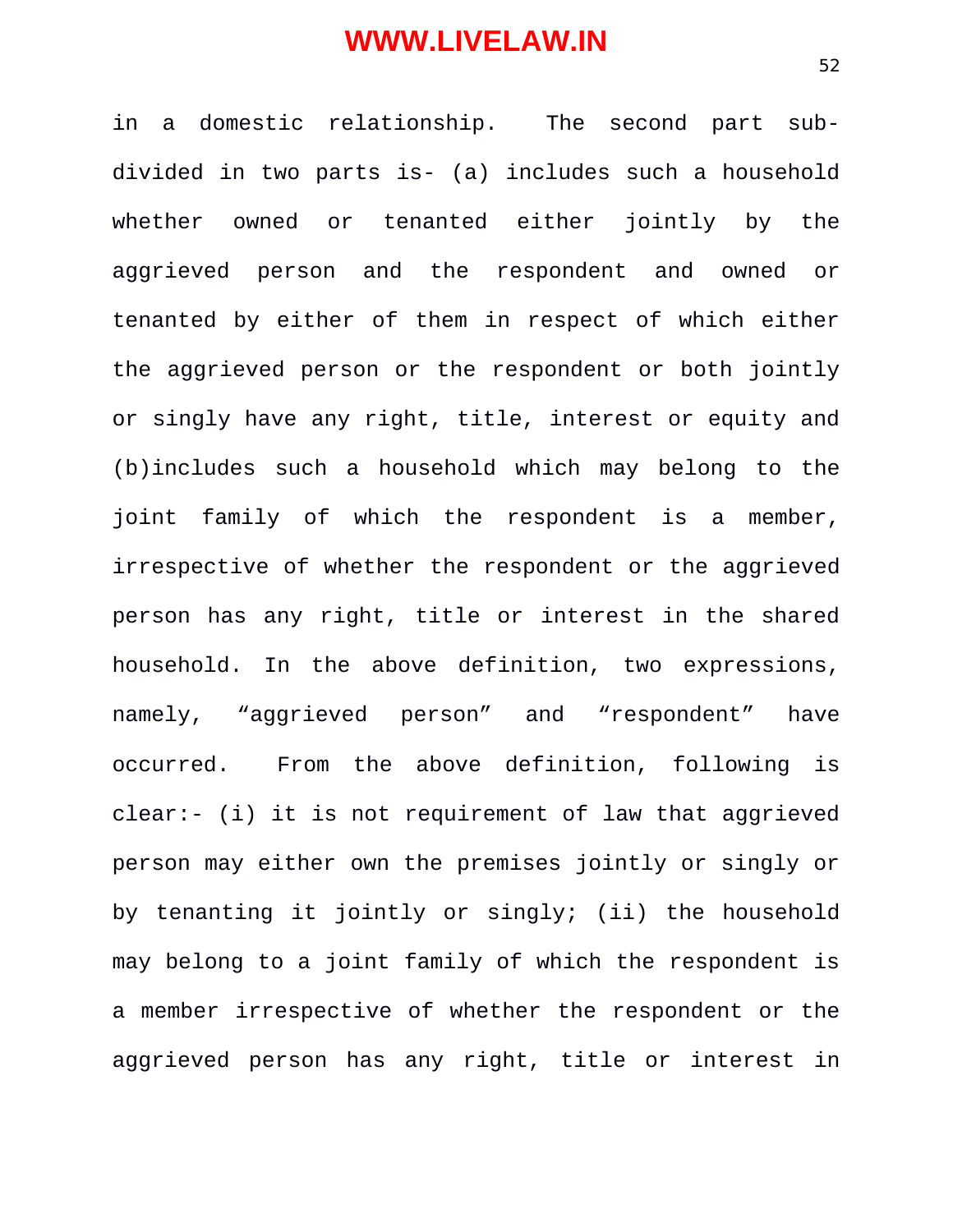the shared household; and (iii) the shared household may either be owned or tenanted by the respondent singly or jointly.

56. Now, we revert back to the submission of the learned counsel for the appellant that the shared household is that household which belongs to joint family of which husband is a member or husband has share in the shared household. He finds support for his submission by the judgment of this Court in **S.R. Batra Vs. Taruna Batra (supra)**.

57. The judgment of this court in **S.R. Batra Vs. Taruna Batra (supra)**, which is sheet anchor of the submission of the appellant needs to be noticed in detail. In the above case, the respondent was married with the son of appellant on 14.04.2000. Respondent started living with her husband in the house of appellant No.2 on the second floor. It was not disputed that house belonged to appellant No.2 and her son, i.e., husband of respondent had no share. Husband had filed a divorce petition against respondent whereas respondent filed a

53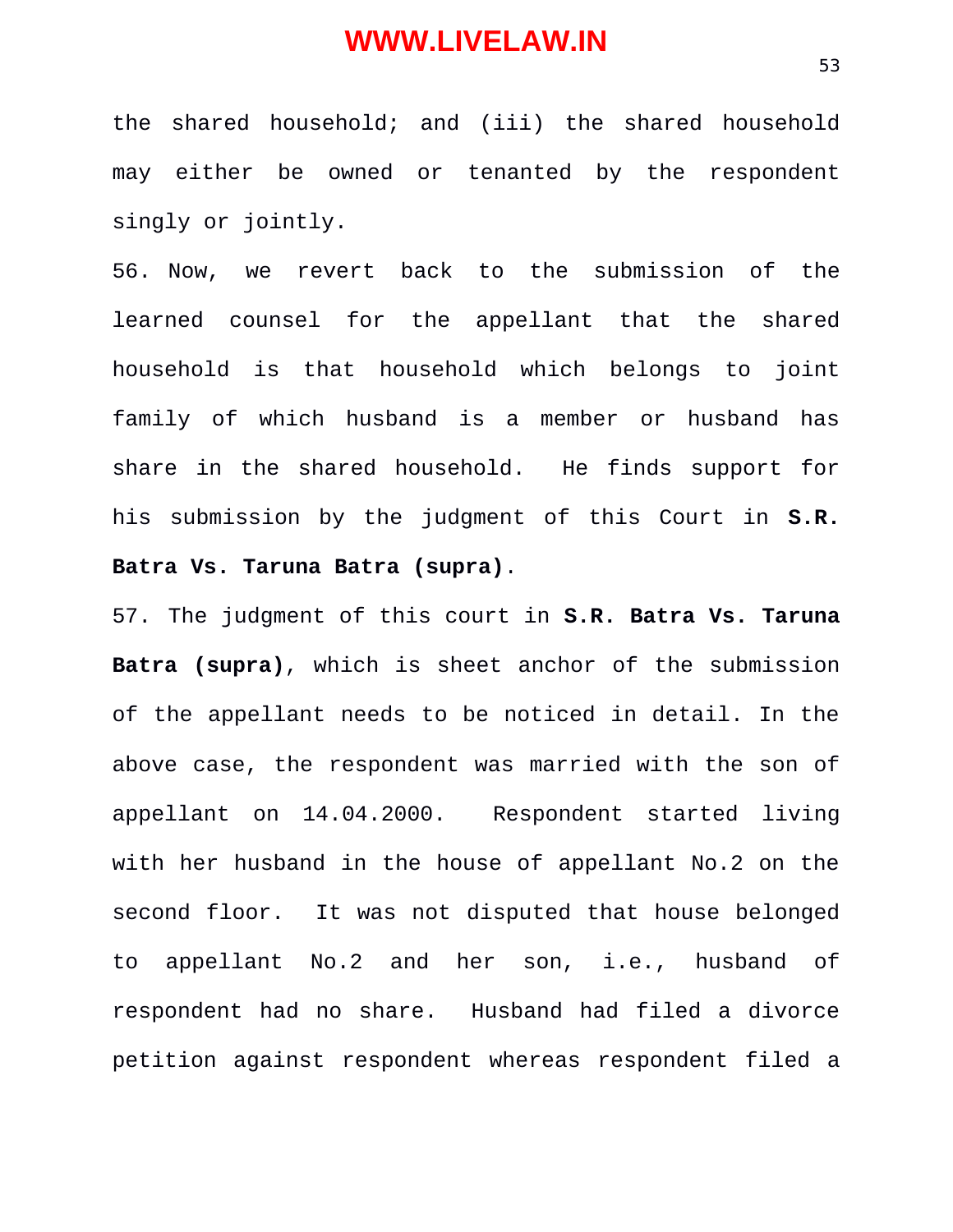criminal case under Sections 406, 498A, 506 and 34 of Indian Penal Code. Respondent shifted to her parents' residence because of the dispute with her husband. She when later tried to enter the house, she found the main entrance locked hence, she filed suit No. 87 of 2003 to grant mandatory injunction to enable her to enter the house. The Trial Court granted temporary injunction in favour of the respondent. The appellant filed the appeal, which was allowed by dismissing the temporary injunction. Respondent filed a Writ Petition under Article 227 of the Constitution, which was allowed by learned Single Judge holding that the appellant is entitled to reside in the second floor as that was her matrimonial home. The appellant aggrieved against the judgment of the High Court had filed an appeal. This Court in Paragraph 18 observed that since the house belongs to mother-in-law of the respondent and does not belong to the husband, hence, she cannot claim any right to live in the said house. Following was observed in paragraph 18:-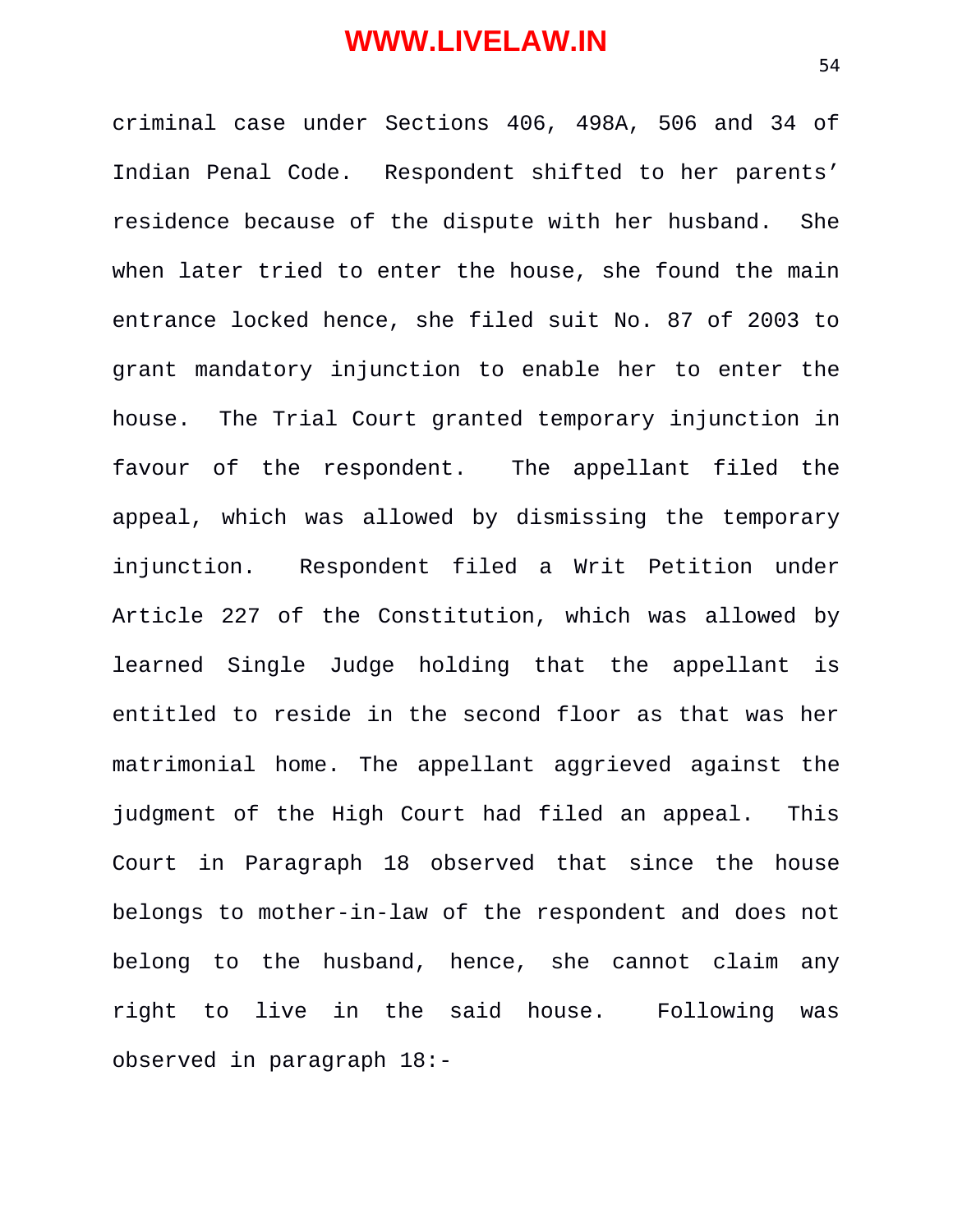"**18.** Here, the house in question belongs to the mother-in-law of Smt Taruna Batra and it does not belong to her husband Amit Batra. Hence, Smt Taruna Batra cannot claim any right to live in the said house."

58. Before this Court, in the above case, the provisions of Act, 2005 were relied. This Court held that the respondent was not residing in the premises in question, a finding of fact recorded by the court below which ought not to be interfered by the High Court under Articles 226 or 227. After taking the aforesaid view, this Court observed that house in question cannot be said to be shared household. In paragraph 22, this Court held:-

"**22.** Apart from the above, we are of the opinion that the house in question cannot be said to be a "shared household" within the meaning of Section 2(s) of the Protection of Women from Domestic Violence Act, 2005 (hereinafter referred to as "the Act")."

59. This Court also noticed Sections 17 and 19 and the argument of respondent that household is a shared household since aggrieved person had lived there in a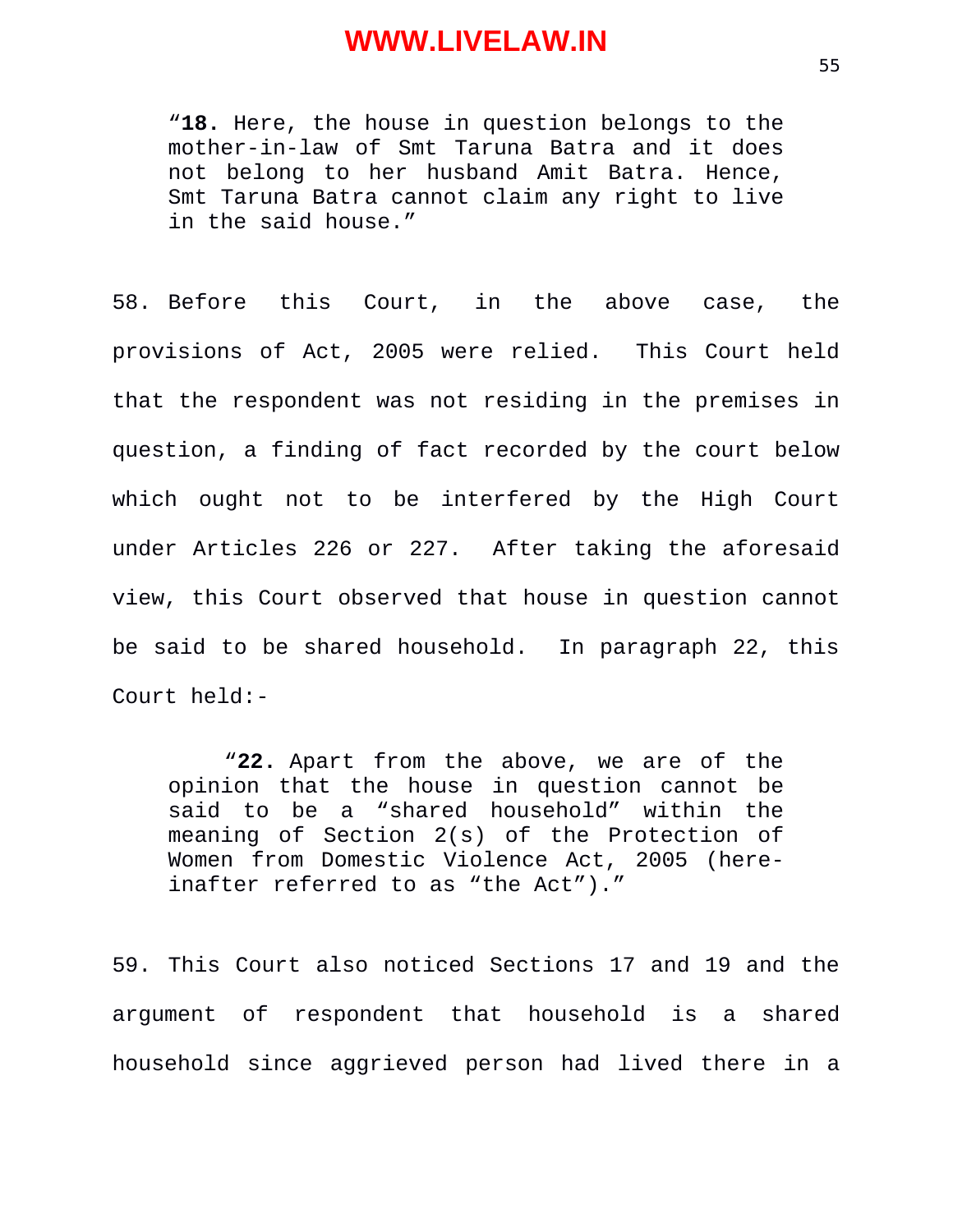domestic relationship. Argument of the respondent was noticed in paragraph 24 in following words:-

"**24.** Learned counsel for the respondent Smt Taruna Batra stated that the definition of shared household includes a household where the person aggrieved lives or at any stage had lived in a domestic relationship. He contended that since admittedly the respondent had lived in the property in question in the past, hence the said property is her shared household."

60. This court expressed its dis-agreement with the submission and made following observations in paragraphs 25 to 30:-

**"25.** We cannot agree with this submission.

**26.** If the aforesaid submission is accepted, then it will mean that wherever the husband and wife lived together in the past that property becomes a shared household. It is quite possible that the husband and wife may have lived together in dozens of places e.g. with the husband's father, husband's paternal grandparents, his maternal parents, uncles, aunts, brothers, sisters, nephews, nieces, etc. If the interpretation canvassed by the learned counsel for the respondent is accepted, all these houses of the husband's relatives will be shared households and the wife can well insist in living in all these houses of her husband's relatives merely because she had stayed with her husband for some time in those houses in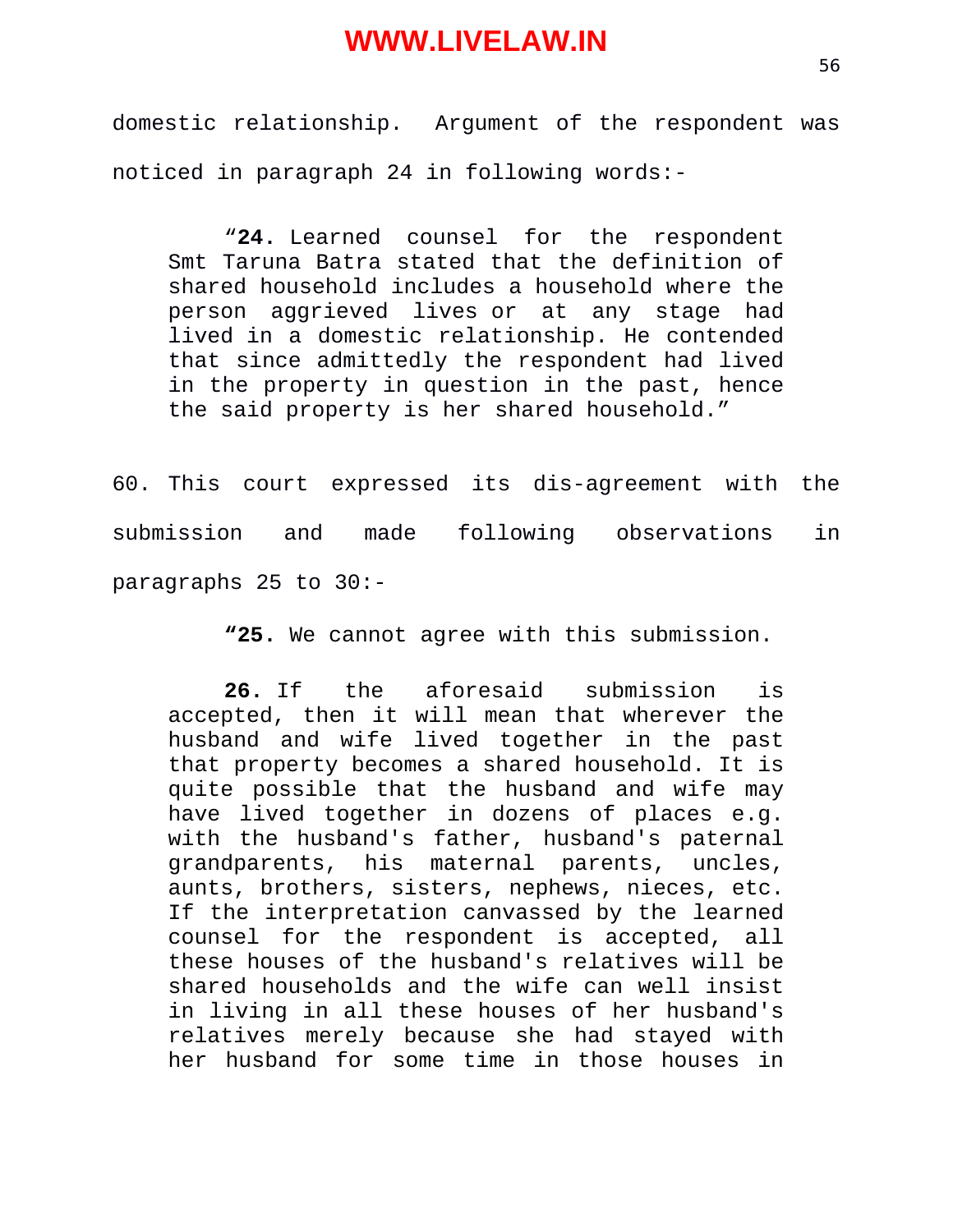the past. Such a view would lead to chaos and would be absurd.

**27.** It is well settled that any interpretation which leads to absurdity should not be accepted.

**28.** Learned counsel for the respondent Smt Taruna Batra has relied upon Section 19(1)(*f*) of the Act and claimed that she should be given an alternative accommodation. In our opinion, the claim for alternative accommodation can only be made against the husband and not against the husband's (*sic*) in-laws or other relatives.

**29.** As regards Section 17(1) of the Act, in our opinion the wife is only entitled to claim a right to residence in a shared household, and a shared household would only mean the house belonging to or taken on rent by the husband, or the house which belongs to the joint family of which the husband is a member. The property in question in the present case neither belongs to Amit Batra nor was it taken on rent by him nor is it a joint family property of which the husband Amit Batra is a member. It is the exclusive property of Appellant 2, mother of Amit Batra. Hence it cannot be called a "shared household".

**30.** No doubt, the definition of "shared household" in Section 2(*s*) of the Act is not very happily worded, and appears to be the result of clumsy drafting, but we have to give it an interpretation which is sensible and which does not lead to chaos in society."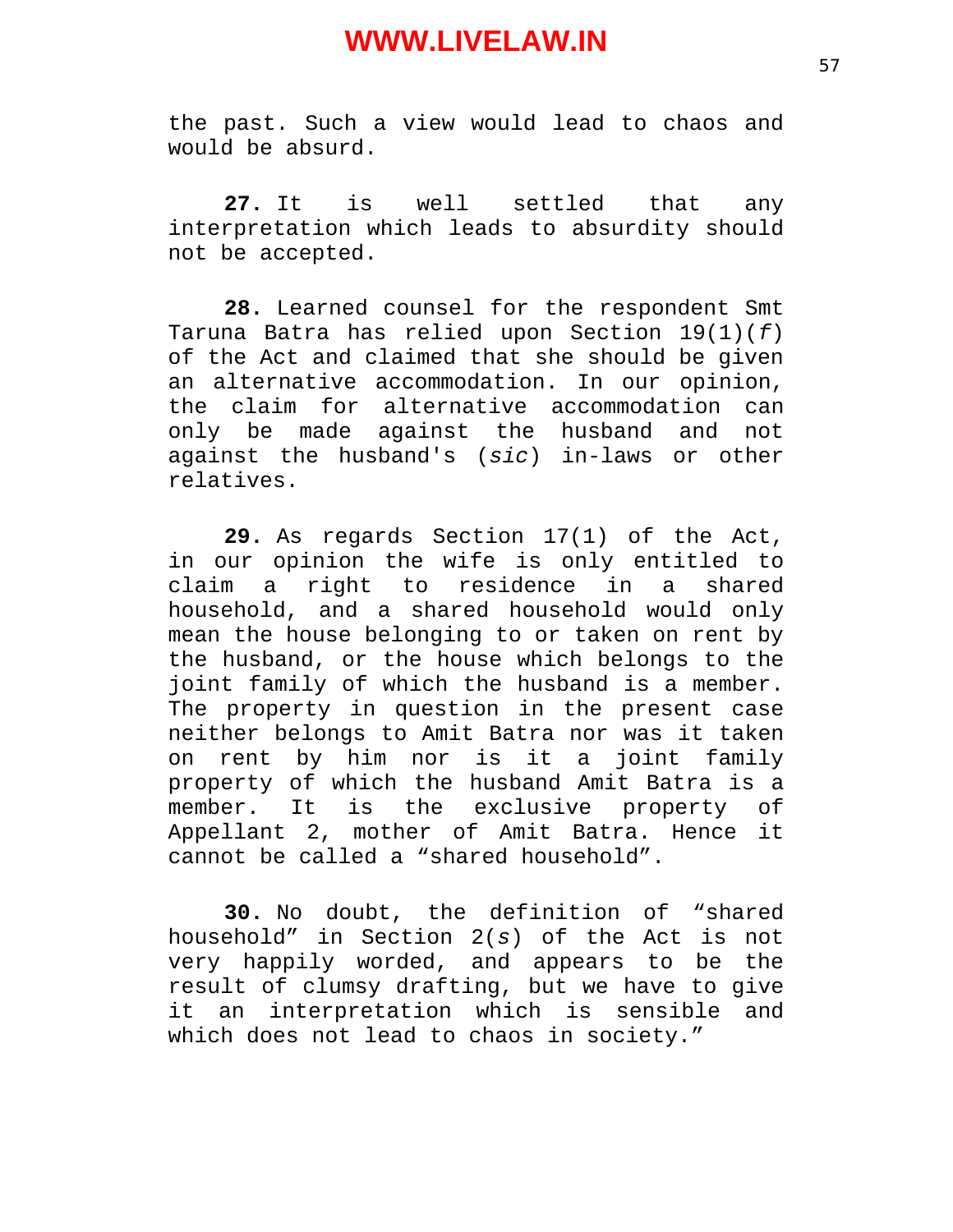61. In paragraph 26, this Court observed "if the aforesaid submission is accepted, then it will mean that wherever the husband and wife lived together in the past that property becomes a shared household".

62. The observation of this Court in **S.R. Batra Vs. Taruna Batra (supra)** in paragraphs 24, 25 and 26 were made while considering the expression "person aggrieved lives or at any stage has lived". This Court observed in paragraph 26 that if the interpretation canvassed by learned counsel for the respondent is accepted that the house of the husband's relative where respondent resided shall become shared household, shall lead to chaos and would be absurd. The expression "at any stage has lived" occurs in Section 2(s) after the words "where the person aggrieved lives". The use of the expression "at any stage has lived" immediately after words "person aggrieved lives" has been used for object different to what has been apprehended by this Court in paragraph 26. The expression "at any stage has lived" has been used to protect the women from denying the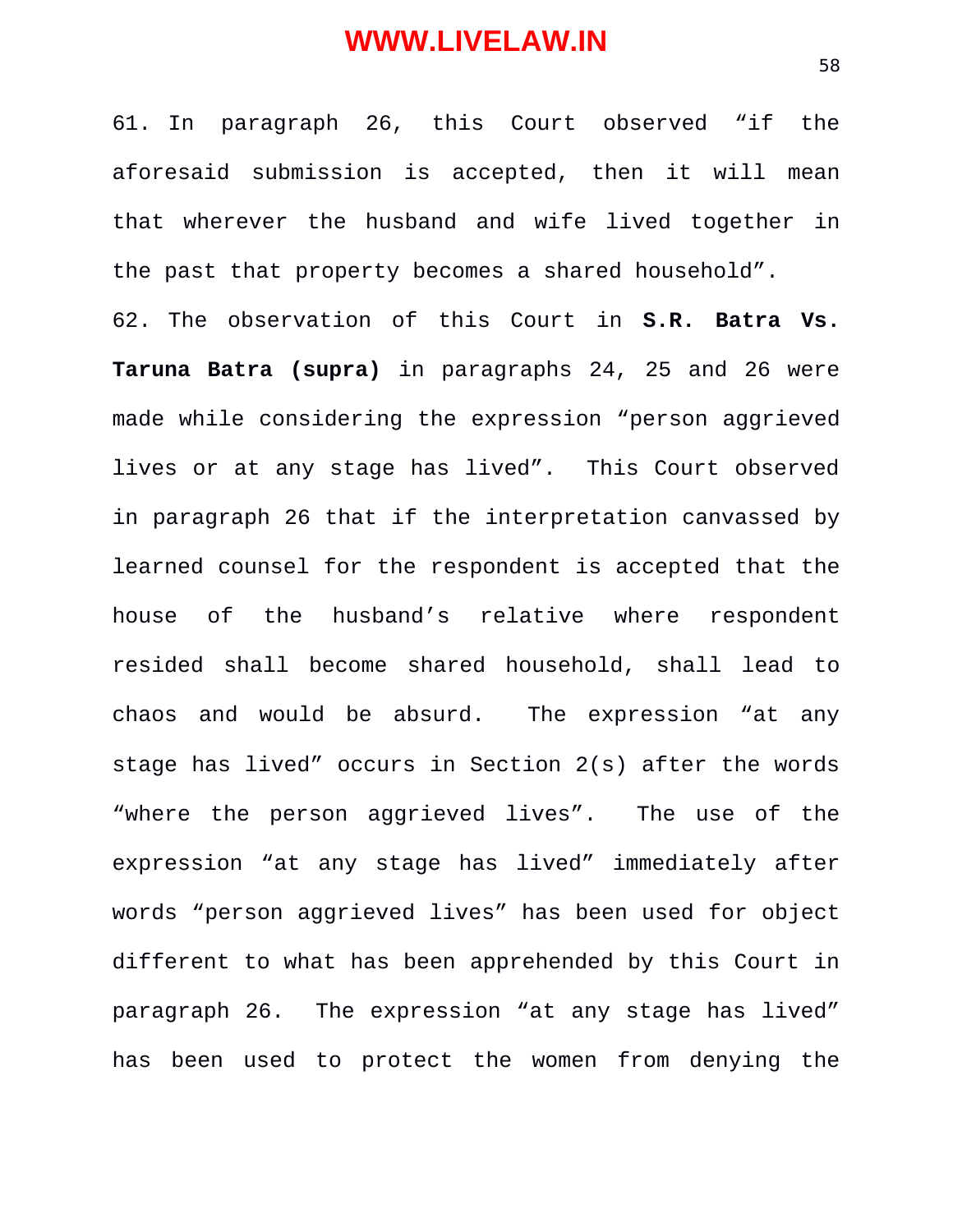benefit of right to live in a shared household on the ground that on the date when application is filed, she was excluded from possession of the house or temporarily absent. The use of the expression "at any stage has lived" is for the above purpose and not with the object that wherever the aggrieved person has lived with the relatives of husband, all such houses shall become shared household, which is not the legislative intent. The shared household is contemplated to be the household, which is a dwelling place of aggrieved person in present time. When we look into the different kinds of orders or reliefs, which can be granted on an application filed by aggrieved person, all orders contemplate providing protection to the women in reference to the premises in which aggrieved person is or was in possession. Our above conclusion is further fortified by statutory scheme as delineated by Section 19 of the Act, 2005. In event, the definition of shared household as occurring in Section 2(s) is read to mean that all houses where the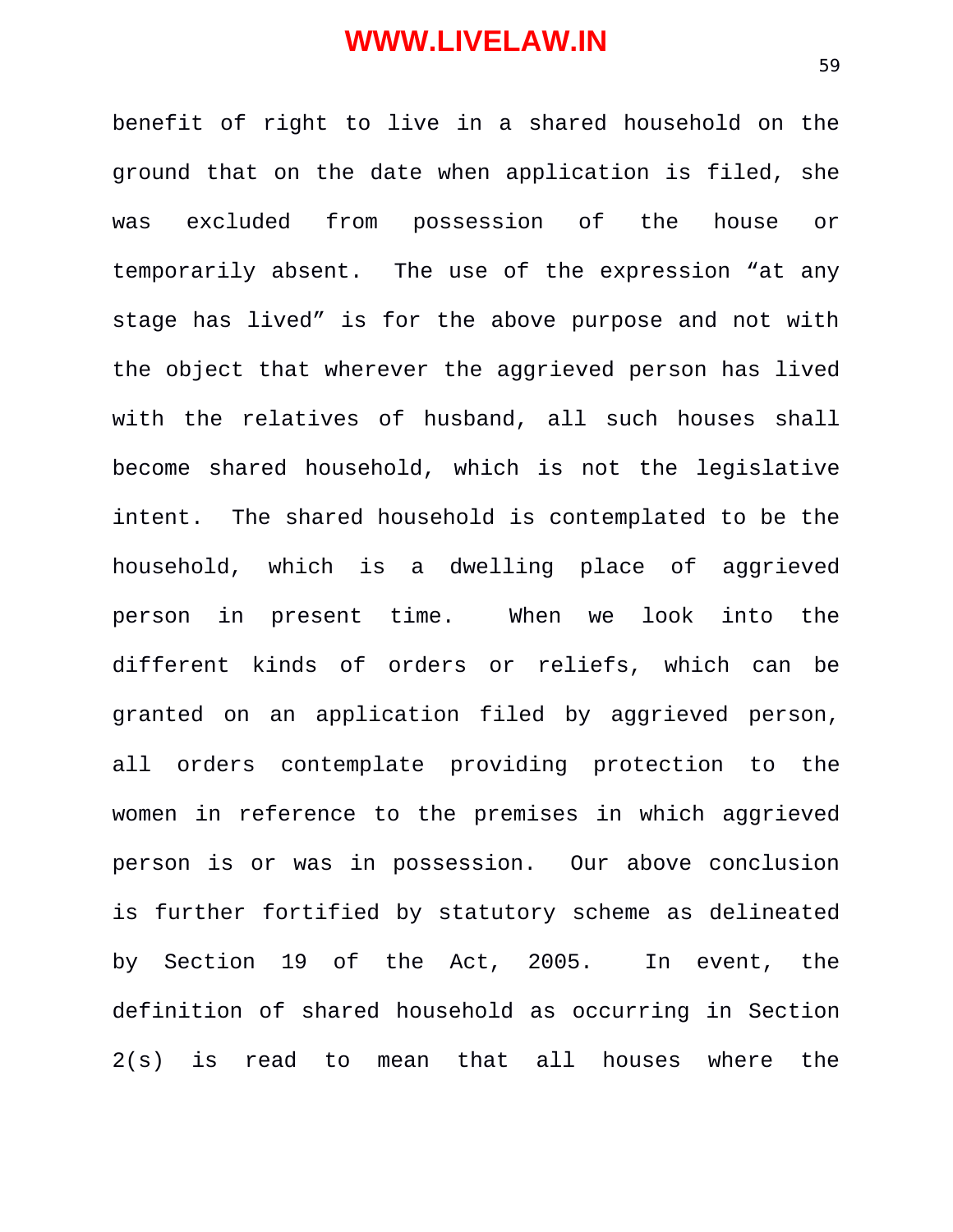aggrieved person has lived in a domestic relationship alongwith the relatives of the husband shall become shared household, there will be number of shared household, which was never contemplated by the legislative scheme. The entire Scheme of the Act is to provide immediate relief to the aggrieved person with respect to the shared household where the aggrieved person lives or has lived. As observed above, the use of the expression "at any stage has lived" was only with intent of not denying the protection to aggrieved person merely on the ground that aggrieved person is not living as on the date of the application or as on the date when Magistrate concerned passes an order under Section 19. The apprehension expressed by this Court in paragraph 26 in **S.R. Batra Vs. Taruna Batra (supra)**, thus, was not true apprehension and it is correct that in event such interpretation is accepted, it will lead to chaos and that was never the legislative intent. We, thus, are of the considered opinion that shared household referred to in Section

60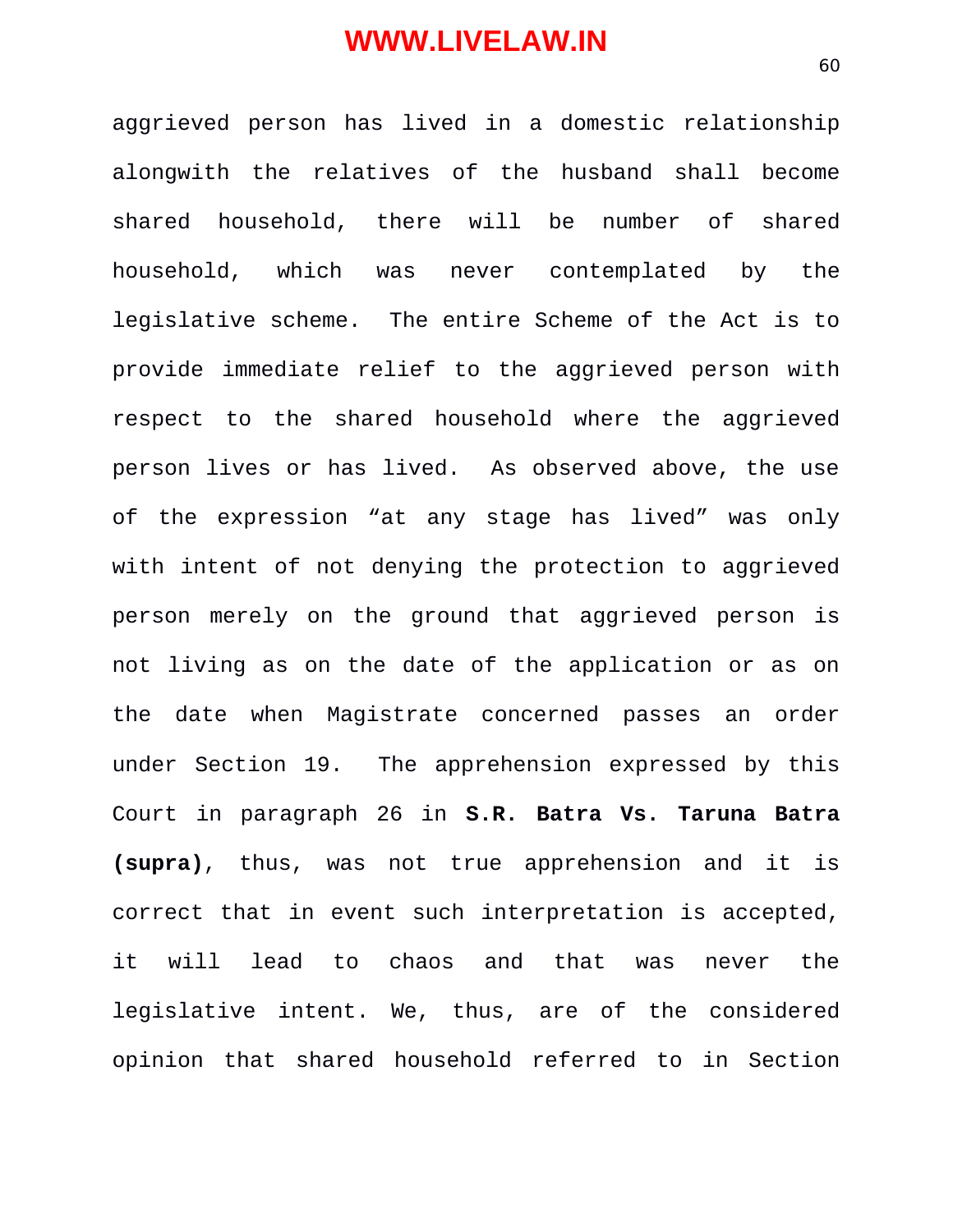2(s) is the shared household of aggrieved person where she was living at the time when application was filed or in the recent past had been excluded from the use or she is temporarily absent.

63. The words "lives or at any stage has lived in a domestic relationship" have to be given its normal and purposeful meaning. The living of woman in a household has to refer to a living which has some permanency. Mere fleeting or casual living at different places shall not make a shared household. The intention of the parties and the nature of living including the nature of household have to be looked into to find out as to whether the parties intended to treat the premises as shared household or not. As noted above, Act 2005 was enacted to give a higher right in favour of woman. The Act, 2005 has been enacted to provide for more effective protection of the rights of the woman who are victims of violence of any kind occurring within the family. The Act has to be interpreted in a manner to effectuate the very purpose and object of the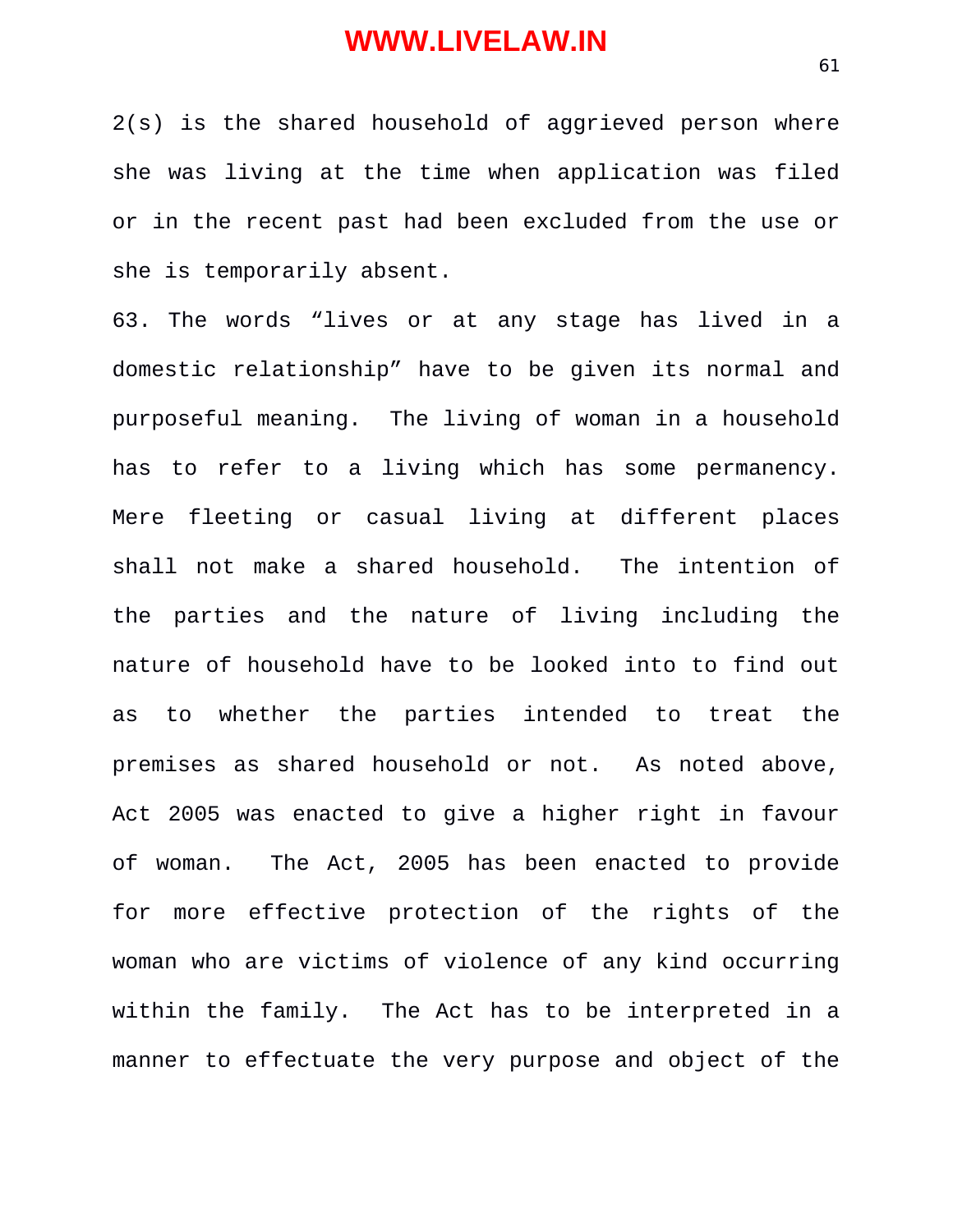Act. Section 2(s) read with Sections 17 and 19 of Act, 2005 grants an entitlement in favour of the woman of the right of residence under the shared household irrespective of her having any legal interest in the same or not.

64. In paragraph 29 of the judgment, this Court in **S.R. Batra Vs. Taruna Batra (supra)** held that wife is only entitled to claim a right to residence in a shared household and a shared household would only mean the house belonging to or taken on rent by the husband, or the house which belongs to the joint family of which the husband is a member. The definition of shared household as noticed in Section 2(s) does not indicate that a shared household shall be one which belongs to or taken on rent by the husband. We have noticed the definition of "respondent" under the Act. The respondent in a proceeding under Domestic Violence Act can be any relative of the husband. In event, the shared household belongs to any relative of the husband with whom in a domestic relationship the woman has

62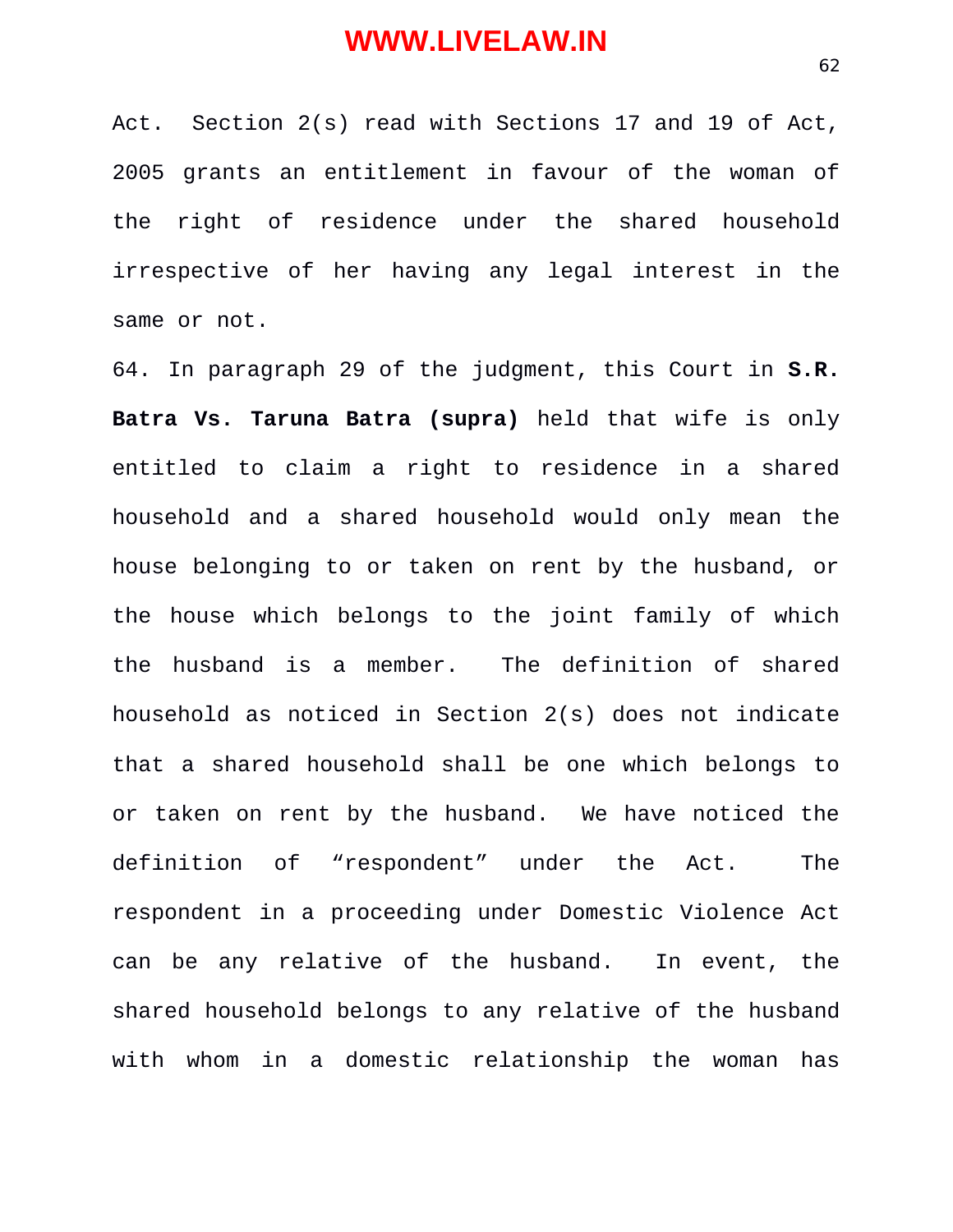lived, the conditions mentioned in Section 2(s) are satisfied and the said house will become a shared household. We are of the view that this court in **S.R. Batra Vs. Taruna Batra (supra)** although noticed the definition of shared household as given in Section 2(s) but did not advert to different parts of the definition which makes it clear that for a shared household there is no such requirement that the house may be owned singly or jointly by the husband or taken on rent by the husband. The observation of this Court in **S.R. Batra Vs. Taruna Batra (supra)** that definition of shared household in Section 2(s) is not very happily worded and it has to be interpreted, which is sensible and does not lead to chaos in the society also does not commend us. The definition of shared household is clear and exhaustive definition as observed by us. The object and purpose of the Act was to grant a right to aggrieved person, a woman of residence in shared household. The interpretation which is put by this Court in **S.R. Batra Vs. Taruna Batra (supra)** if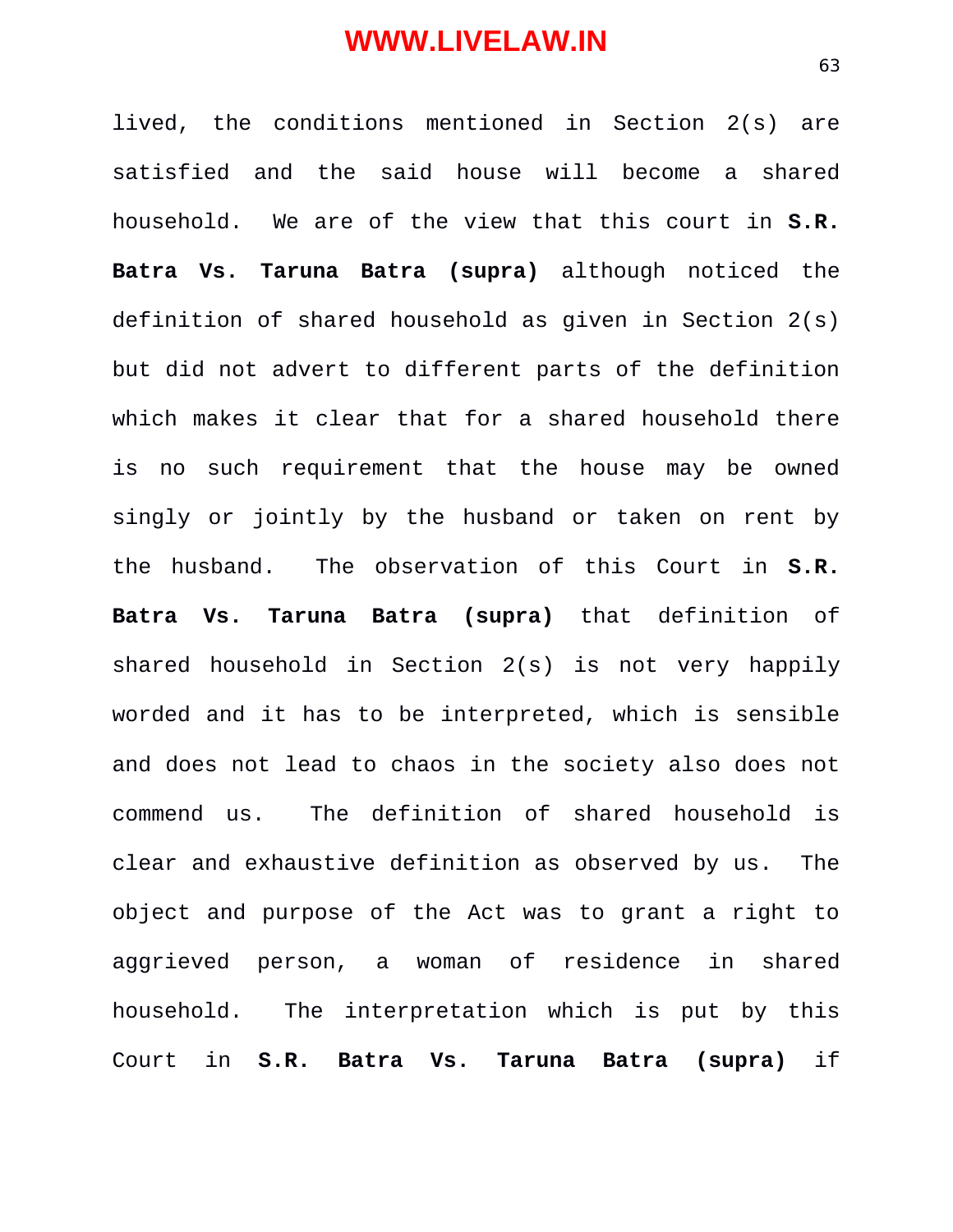accepted shall clearly frustrate the object and purpose of the Act. We, thus, are of the opinion that the interpretation of definition of shared household as put by this Court in **S.R. Batra Vs. Taruna Batra (supra)** is not correct interpretation and the said judgment does not lay down the correct law.

65. The learned counsel for the appellant has placed reliance on another Two Judge Bench judgment of this Court in **Vimlaben Ajitbhai Patel Vs. Vatsalben Ashokbhai Patel and Ors., (2008) 4 SCC 649**. In the above case, this Court had occasion to consider the provisions of Act, 2005. The question which came for consideration in the above case has been noticed in paragraph 14 of the judgment, which is to the following effect:-

"14. The questions which arise for consideration are:

(i) Whether in the facts and circumstances of the case, the property of Appellant 1 could have been sold in auction? and

64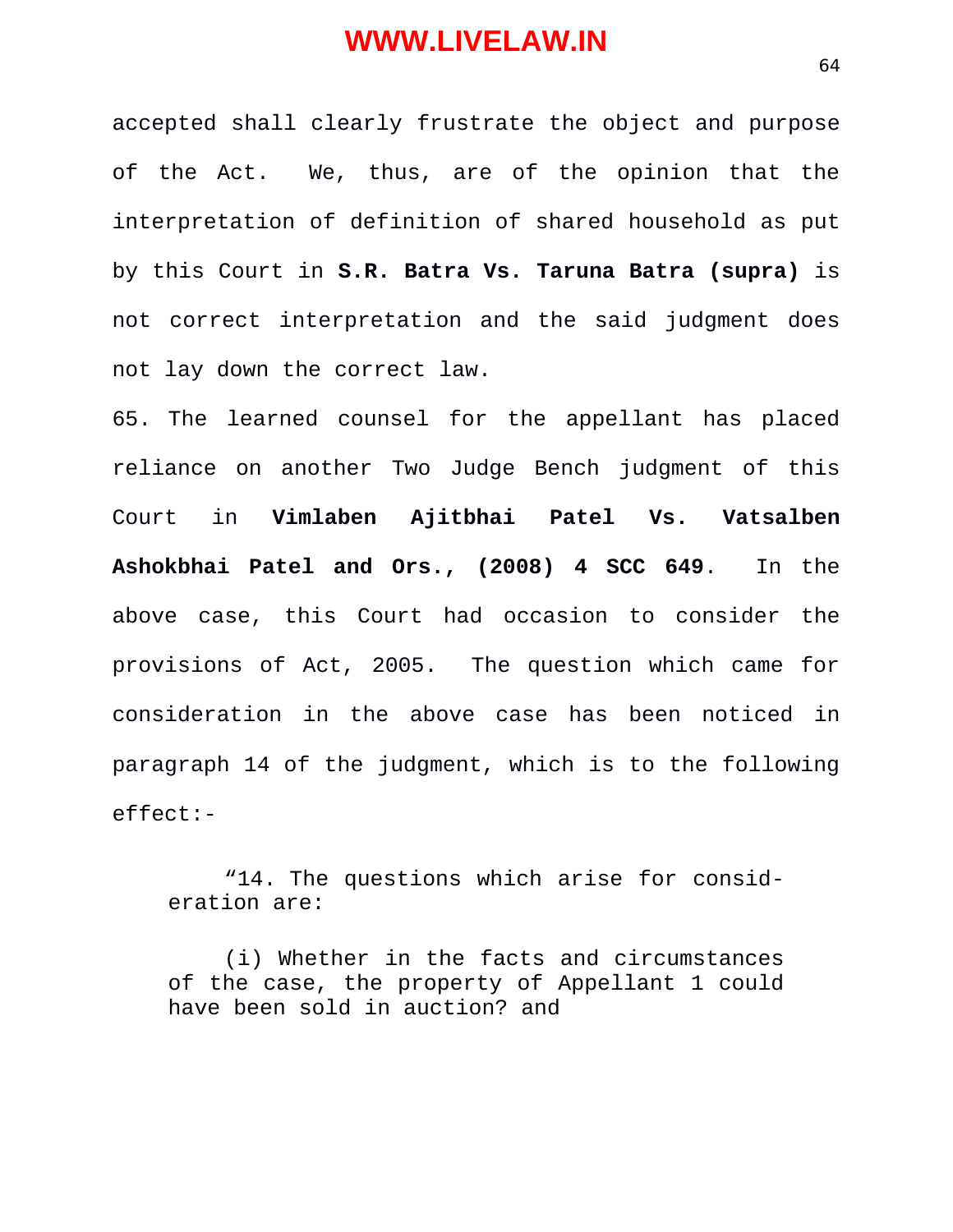(ii) Whether in a case of this nature, the bail granted to the appellants should have been directed to be cancelled?"

66. In the above case, the complaint was filed by third respondent against her husband and appellant's fatherin-law and mother-in-law under Sections 406 and 114 of Indian Penal Code. The bail granted to the appellants was cancelled. Proceedings under Section 82 Cr.P.C. were initiated attaching the properties of the appellant. The learned Metropolitan Magistrate asked the District Magistrate to auction the attached properties. The properties of the appellant was auctioned and this Court in the above case has held that the provisions of the Hindu Adoptions and Maintenance Act, 1956 that maintenance of a wife, during subsistence of marriage, is on the husband and on the applicant to maintain the daughter-in-law arises only when the husband has died. In paragraphs 21 and 22 following was laid down:-

"**21.** Maintenance of a married wife, during subsistence of marriage, is on the husband. It is a personal obligation. The obligation to

65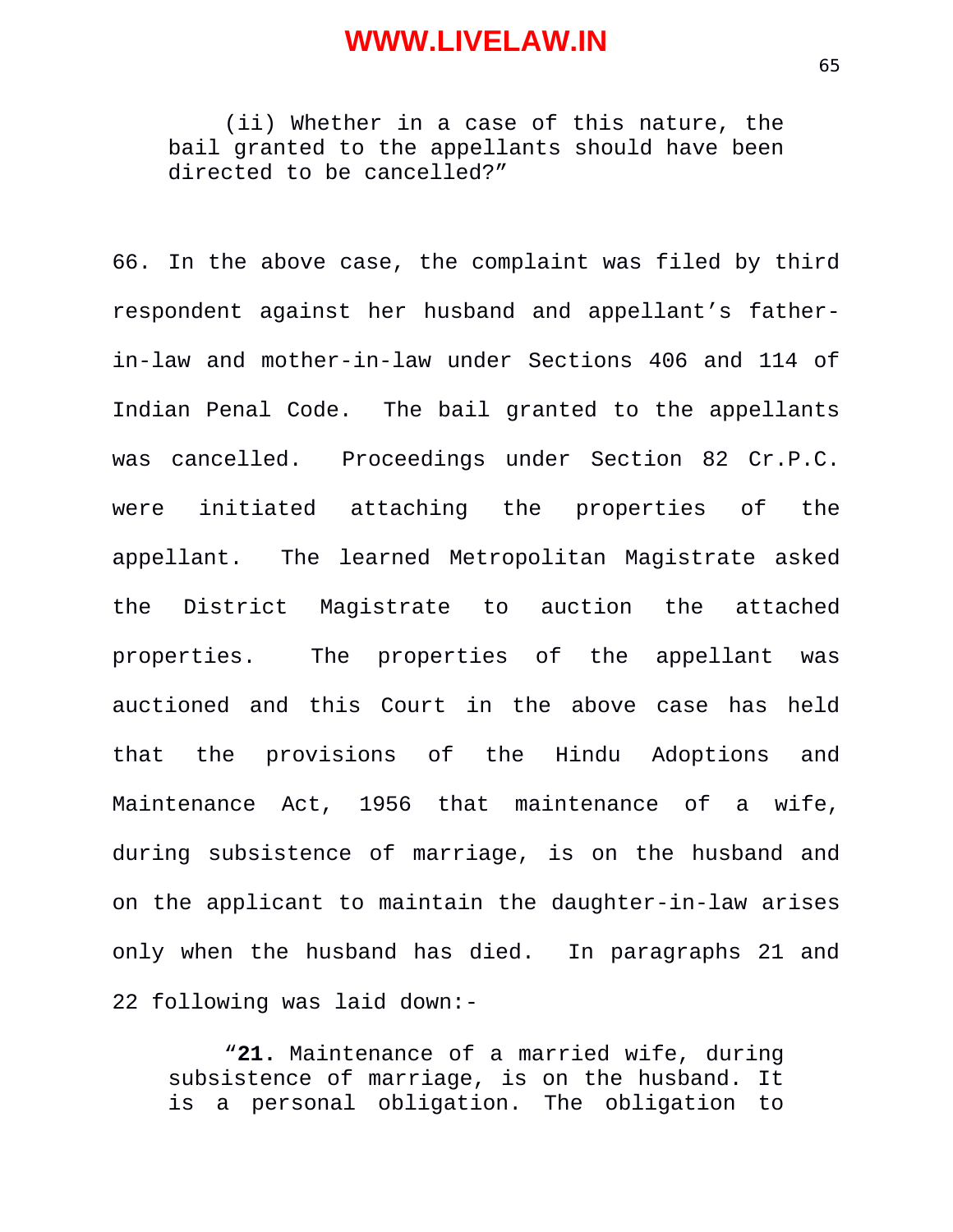maintain a daughter-in-law arises only when the husband has died. Such an obligation can also be met from the properties of which the husband is a co-sharer and not otherwise. For invoking the said provision, the husband must have a share in the property. The property in the name of the mother-in-law can neither be a subjectmatter of attachment nor during the lifetime of the husband, his personal liability to maintain his wife can be directed to be enforced against such property.

**22.** Wholly uncontentious issues have been raised before us on behalf of Sonalben (wife). It is well settled that apparent state of affairs of state shall be taken as real state of affairs. It is not for an owner of the property to establish that it is his selfacquired property and the onus would be on the one, who pleads contra. Sonalben might be entitled to maintenance from her husband. An order of maintenance might have been passed but in view of the settled legal position, the decree, if any, must be executed against her husband and only his properties could be attached therefor but not of her mother-inlaw."

67. In paragraph 27, this Court further held:-

"**27.** The Domestic Violence Act provides for a higher right in favour of a wife. She not only acquires a right to be maintained but also thereunder acquires a right of residence. The right of residence is a higher right. The said right as per the legislation extends to joint properties in which the husband has a share."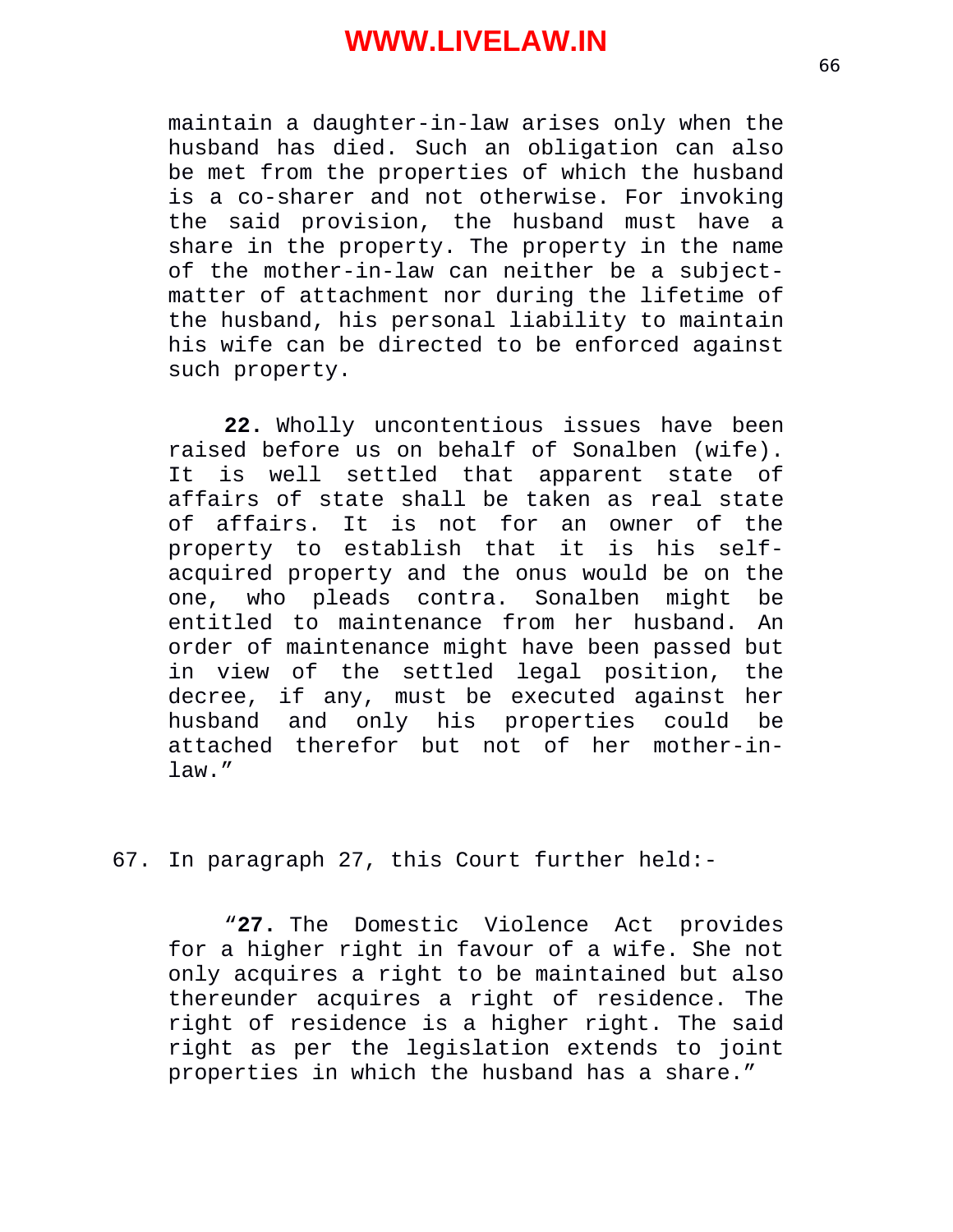68. In paragraph 28, this court noticed the judgment of this Court in **S.R. Batra Vs. Taruna Batra (supra).**

69. In the facts of the above case, this Court held that the High Court erred in cancelling the bail of the appellants. Allowing the appeal, following directions were issued in paragraph 51 of the judgment:-

**"51.** Having regard to the facts and circumstances of this case we are of the opinion that the interest of justice shall be subserved if the impugned judgments are set aside with the following directions:

(*i*) The property in question shall be released from attachment.

(*ii*) The 3rd respondent shall refund the sum of Rs 1 lakh to the respondent with interest @ 6% per annum.

(*iii*) The amount of Rs 4 lakhs deposited by the 1st respondent shall be refunded to him immediately with interest accrued thereon.

(*iv*) The 3rd respondent should be entitled to pursue her remedies against her husband in accordance with law.

(*v*) The learned Magistrate before whom the cases filed by the 3rd respondent are pending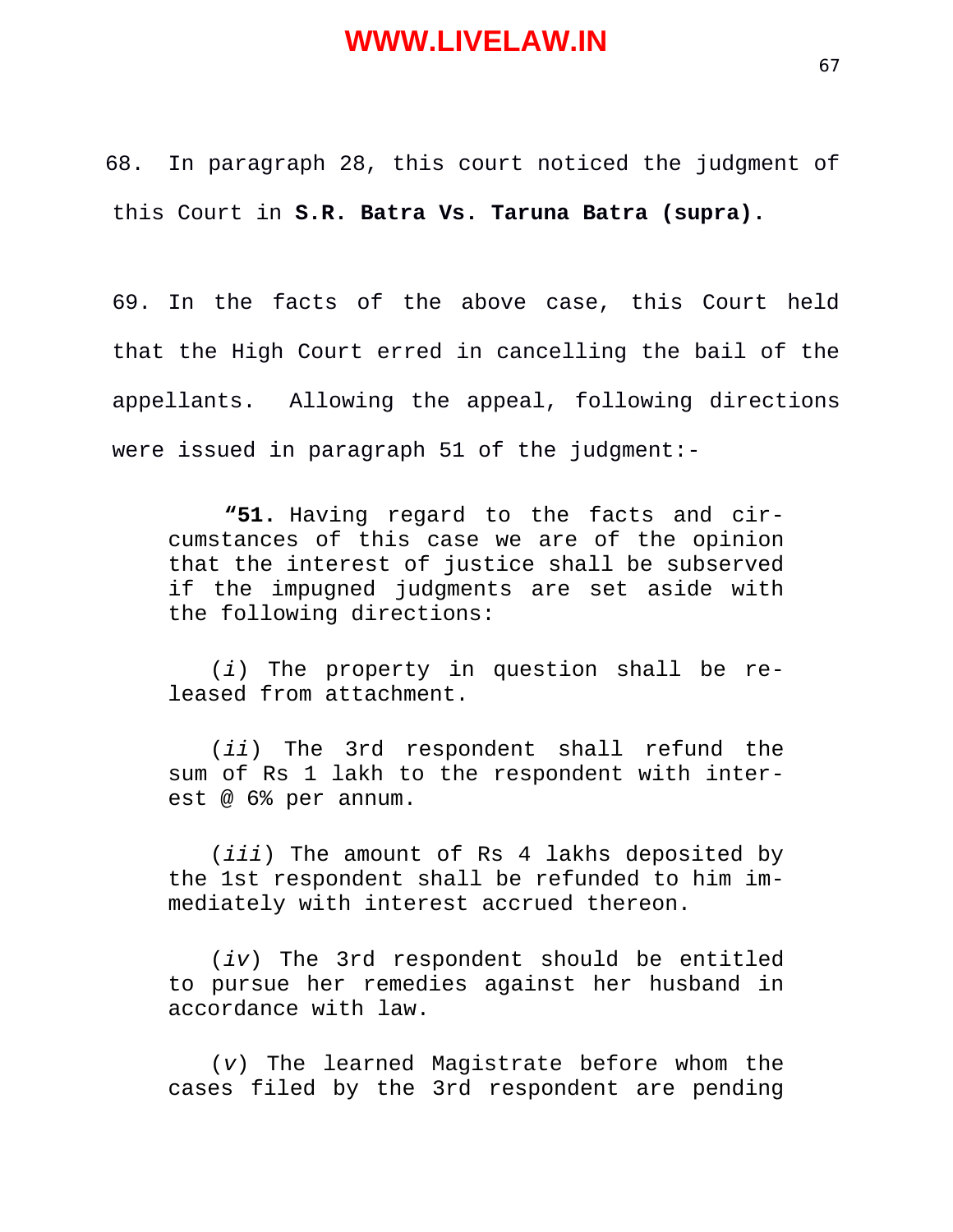should bestow serious consideration of disposing of the same, as expeditiously as possible.

(*vi*) The 3rd respondent shall bear the costs of the appellant which are quantified at Rs 50,000 (Rupees fifty thousand) consolidated."

70. In the above case, this Court has held that property of mother-in-law cannot be attached since the maintenance of wife during the married life is on the husband. The question which fell for consideration before this Court in above case was as to whether the property of the appellant could have been sold in auction and the bail granted to the appellants should have been cancelled as noted in paragraph 14. No issue regarding right to reside in a shared household had arisen in the above case and the above case is entirely different from the present case, the above case arose out of criminal proceedings on the basis of complaint filed by the respondent against the appellant. The above judgment in no manner supports the case of the appellant. Further in the above case, this Court relied on judgment of **S.R. Batra Vs. Taruna Batra**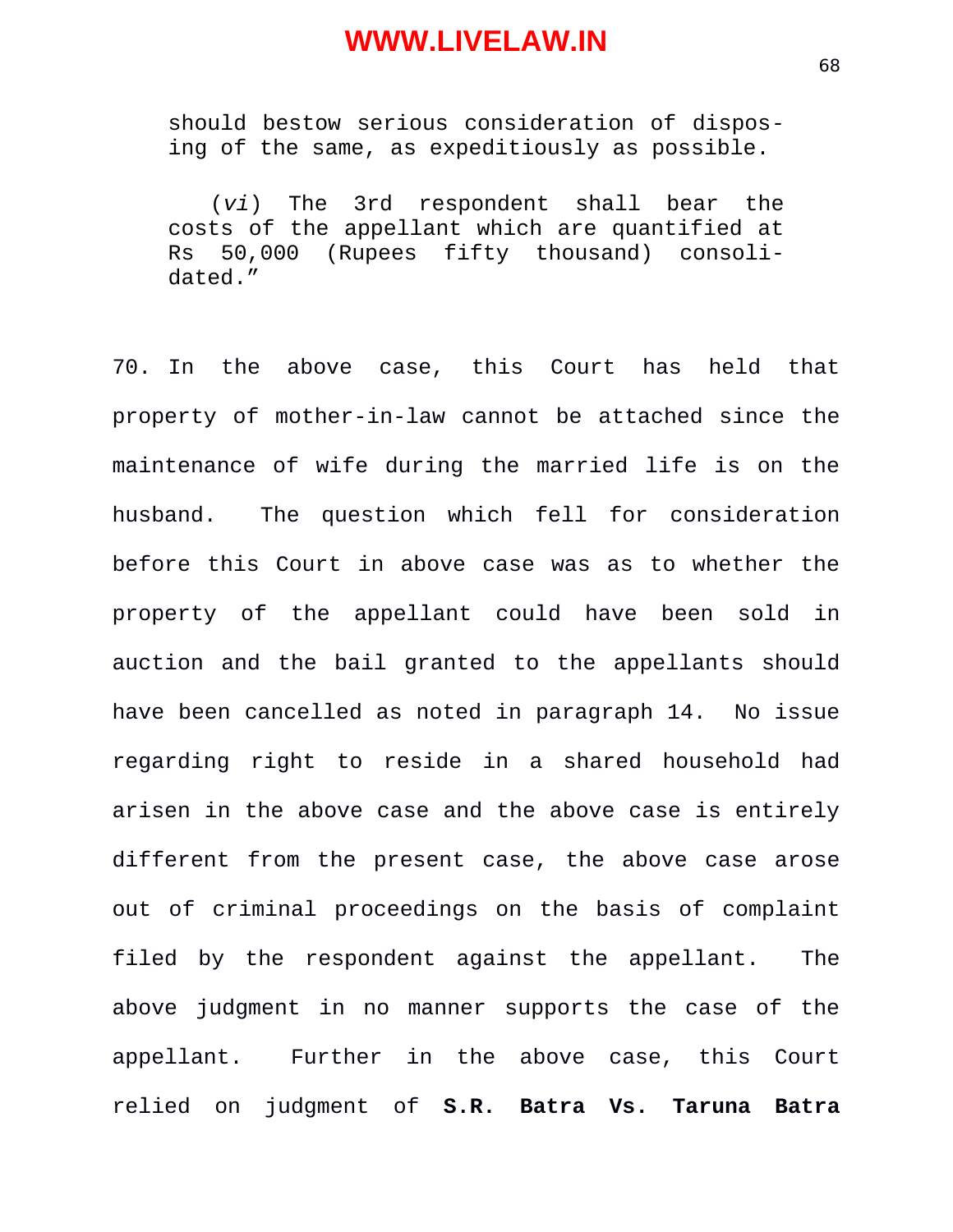**(supra),** we have observed above that **S.R. Mehta** does not lay down a correct law.

71. Learned counsel for the respondent has relied on few judgments of Delhi High Court in support of his submission. Delhi High Court in **Eveneet Singh Vs. Prashant Chaudhri, 2010 SCC Online Del 4507** had considered the provisions of Act, 2005 and also the definition of shared household. In paragraphs 16 and 17 following was laid down:-

 "**16.** The definition of "shared household" emphasizes the factum of a domestic relationship and no investigation into the ownership of the said household is necessary, as per the definition. Even if an inquiry is made into the aspect of ownership of the household, the definition casts a wide enough net. It is couched in inclusive terms and is not in any way, exhaustive (S. Prabhakaran v. State of Kerala, 2009 (2) RCR (Civil) 883). It states that "…includes such a household whether owned or tenanted either jointly by the aggrieved person and the respondent, or owned or tenanted by either of them in respect of which either the aggrieved person or the respondent or both jointly or singly have any right, title, interest or equity and includes such a household which may belong to the joint family of which the respondent is a member, irrespective of whether the respondent or the aggrieved person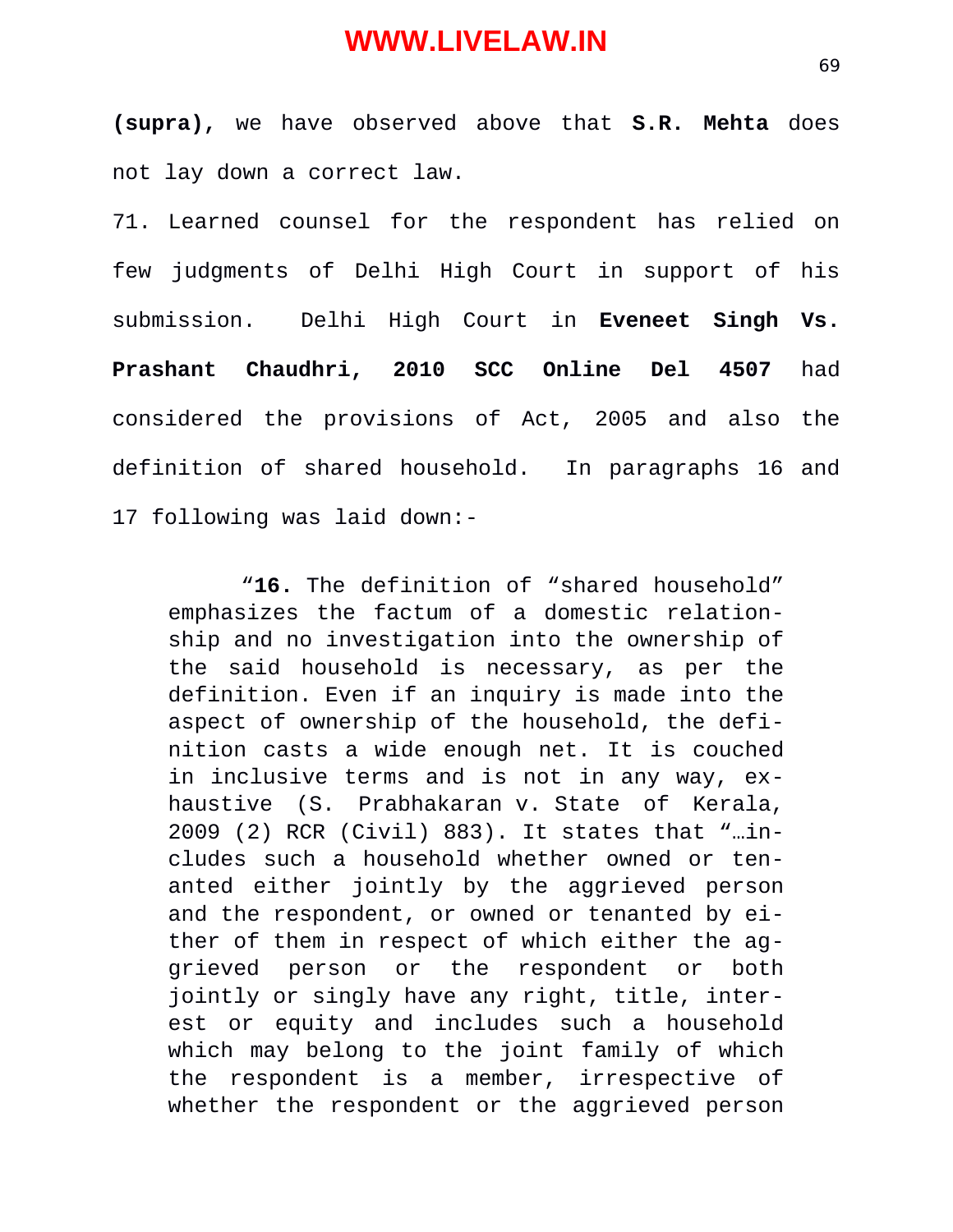has any right, title or interest in the shared household"

(emphasis supplied).

**17.** It would not be out of place to notice here that the use of the term "respondent" is unqualified in the definition nor is there any qualification to it under Sections 12, 17 or 19. Therefore, there is no reason to conclude that the definition does not extend to a house which is owned by a mother-in-law or any other female relative, since they are encompassed under the definition of 'respondent' under Section  $2(q)$ ."

72. The Division Bench of the Delhi High Court affirmed the judgment in **Eveneet Singh Vs. Prashant Chaudhari, 2011 SCC Online Del 4651** of the learned Single Judge as noted above. In paragraph 14, the Division Bench laid down following:-

"**14.** It is apparent that clause (f) of subsection 1 of Section 19 of the Act is intended to strike a balance between the rights of a daughter-in-law and her in-laws, if a claim to a shared residence by the daughter-in-law pertains to a building in which the matrimonial home was set up belongs to her mother-in-law or father-in-law."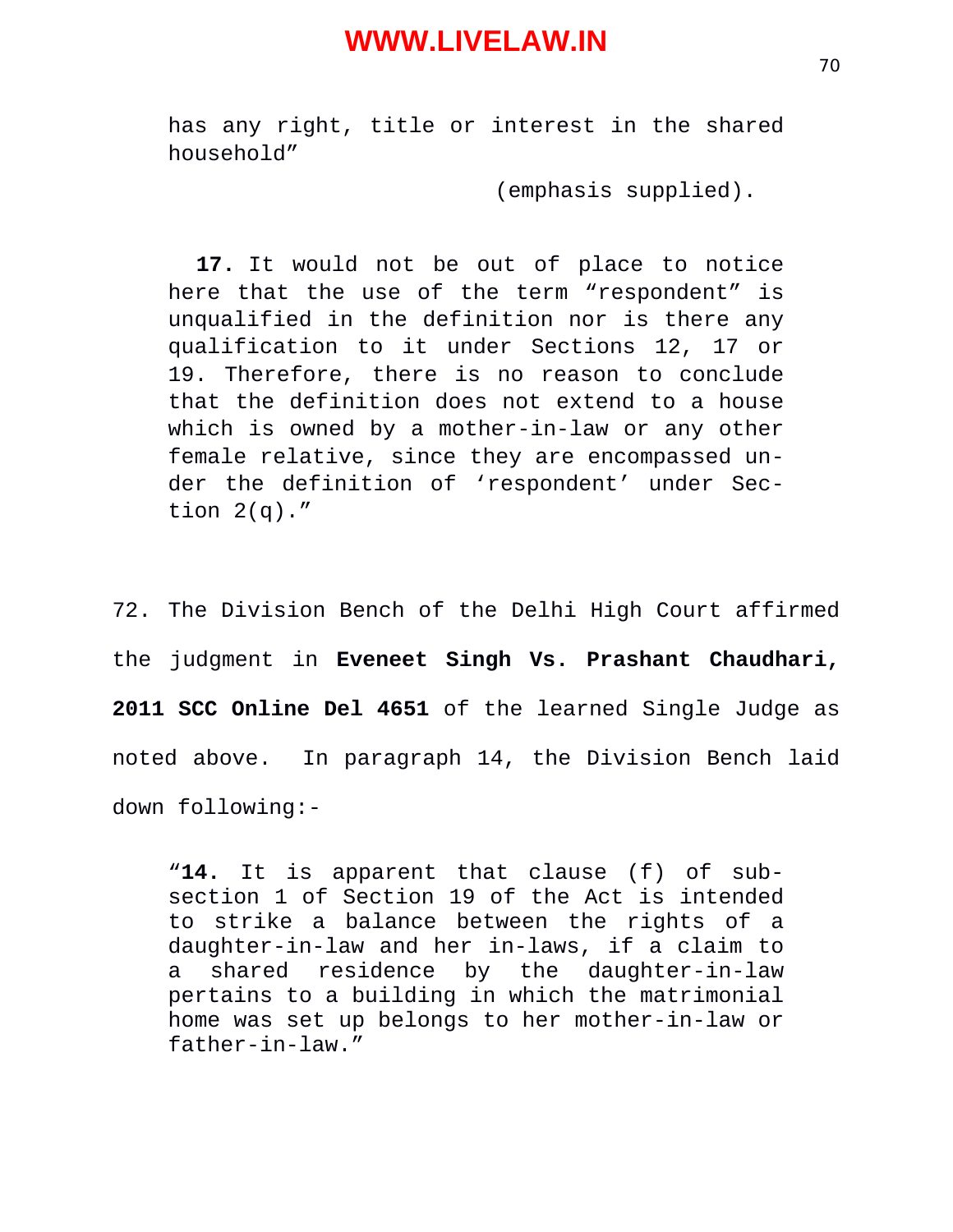73. Another judgment which need to be noticed of Delhi High Court is **Preeti Satija Vs. Raj Kumari and Anr., 2014 SCC Online Del 188.** In paragraphs 20 and 21, the Division Bench laid down following:-

**"20.** Crucially, Parliament's intention by the 2005 Act was to secure the rights of aggrieved persons in the shared household, which could be tenanted by the Respondent (including relative of the husband) or in respect of which the Respondent had jointly or singly any right, title, interest, or "equity". For instance, a widow (or as in this case, a daughter in law, estranged from her husband) living with a mother-in-law, in premises owned by the latter, falls within a "domestic relationship". The obligation not to disturb the right to residence in the shared household would continue even if the mother-in-law does not have any right, title or interest, but is a tenant, or entitled to "equity" (such as an equitable right to possession) in those premises. This is because the premises would be a "shared household". The daughter-in-law, in these circumstances is entitled to protection from dispossession, though her husband never had any ownership rights in the premises. The right is not dependent on title, but the mere factum of residence. Thus, even if the mother-in-law is a tenant, then, on that ground, or someone having equity, she can be injuncted from dispossessing the daughter in law. In case the mother in law is the owner, the obligation to allow the daughter in law to live in the shared household, as long as the matrimonial relationship between her and the husband subsists, continues. The only exception is the proviso to 19(1)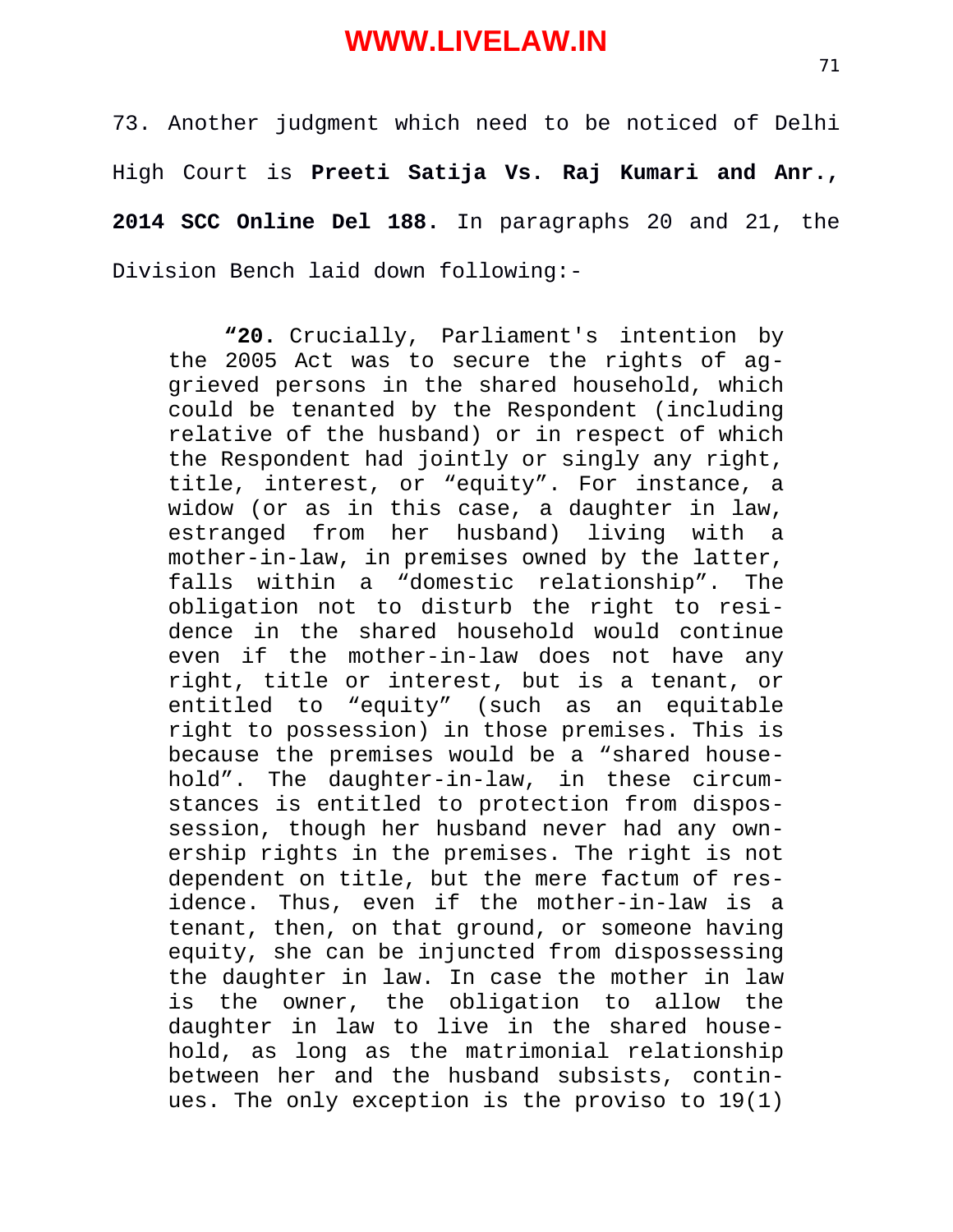(b), which exempts women from being directed to remove themselves from the shared household. No such exception has been carved out for the other reliefs under Section 19, especally in respect of protection orders. Had the Parliament intended to create another exception in favor of women, it would have done so. This omission was deliberate and in consonance with the rest of the scheme of the Act. There can be other cases of domestic relationships such as an orphaned sister, or widowed mother, living in her brother's or son's house. Both are covered by the definition of domestic relationship, as the brother is clearly a Respondent. In such a case too, if the widowed mother or sister is threatened with dispossession, they can secure reliefs under the Act, notwithstanding exclusive ownership of the property by the son or brother. Thus, excluding the right of residence against properties where the husband has no right, share, interest or title, would severely curtail the extent of the usefulness of the right to residence.

**21.** The other aspect, which this Court wishes to highlight, is that the 2005 Act applies to all communities, and was enacted "to provide more effective protection of the rights of women guaranteed under the Constitution who are victims of violence of any kind occurring within the family". The right to residence and creation of mechanism to enforce is a ground breaking measure, which Courts should be alive to. Restricting the scope of the remedies, including in respect of the right to reside in shared household, would undermine the purpose of this enactment. It is, therefore, contrary to the scheme and the objects of the Act, as also the unambiguous text of Section 2(s), to restrict the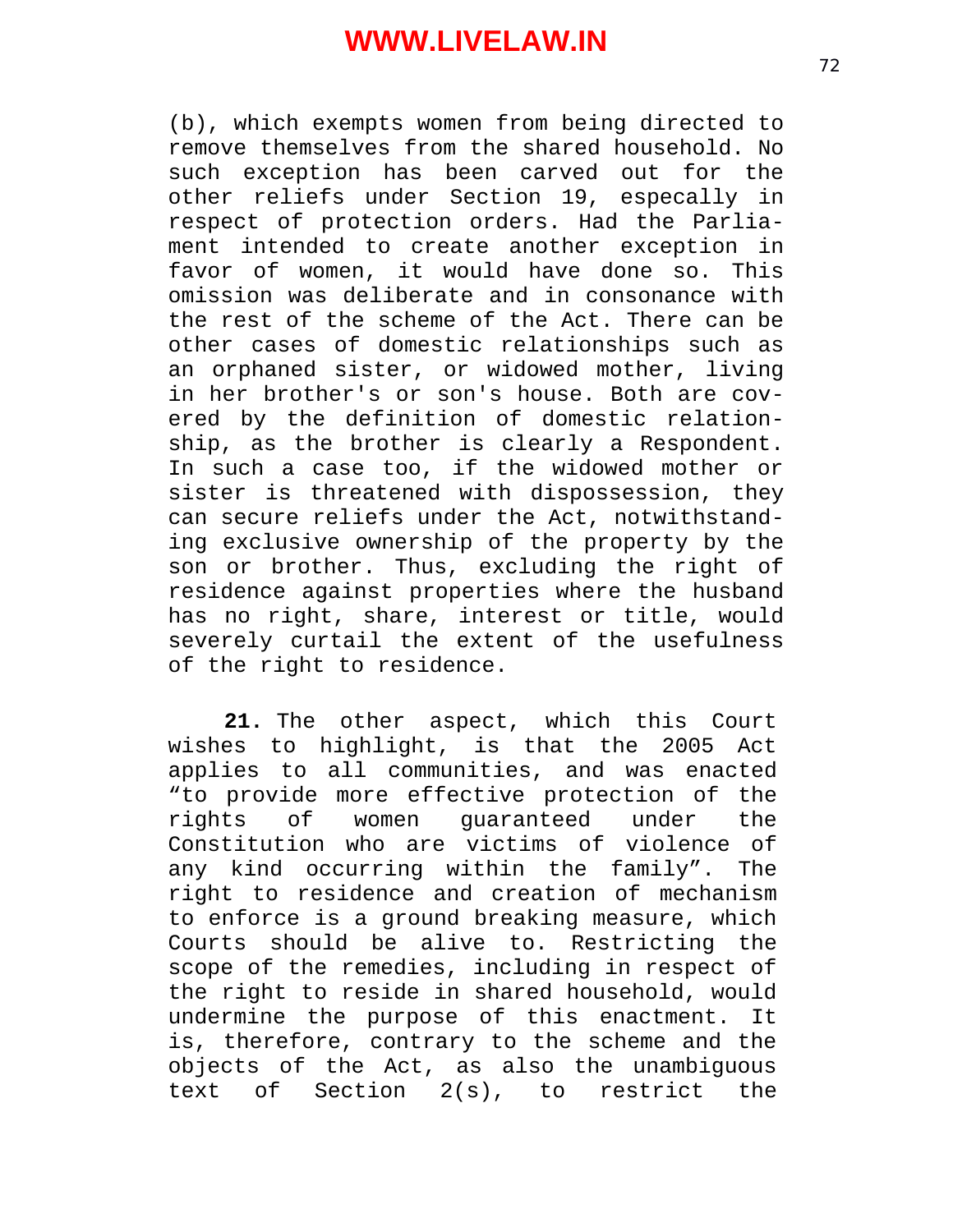application of the 2005 Act to only such cases where the husband alone owns some property or has a share in it. Crucially, the mother-inlaw (or a father-in-law, or for that matter, "a relative of the husband") can also be a Respondent in the proceedings under the 2005 Act and remedies available under the same Act would necessarily need to be enforced against them."

Against above judgment of Delhi High Court, Civil Appeal No. 9723 of 2014 is pending in this Court. 74. In another elaborate judgment, the Division Bench of Delhi High Court in **Navneet Arora Vs. Surender Kaur**

**and Ors., 2014 SCC Online Del 7617** had considered the various aspects of Act, 2005. Dealing with right of residence in paragraphs 58 to 60, following was held:-

**"58.** It may be highlighted that the Act does not confer any title or proprietary rights in favour of the aggrieved person as misunderstood by most, but merely secures a 'right of residence' in the 'shared household'. Section 17(2) clarifies that the aggrieved person may be evicted from the 'shared household' but only in accordance with the procedure established by law. The legislature has taken care to calibrate and balance the interests of the family members of the respondent and mitigated the rigour by expressly providing under the provisio to Section 19(1) that whilst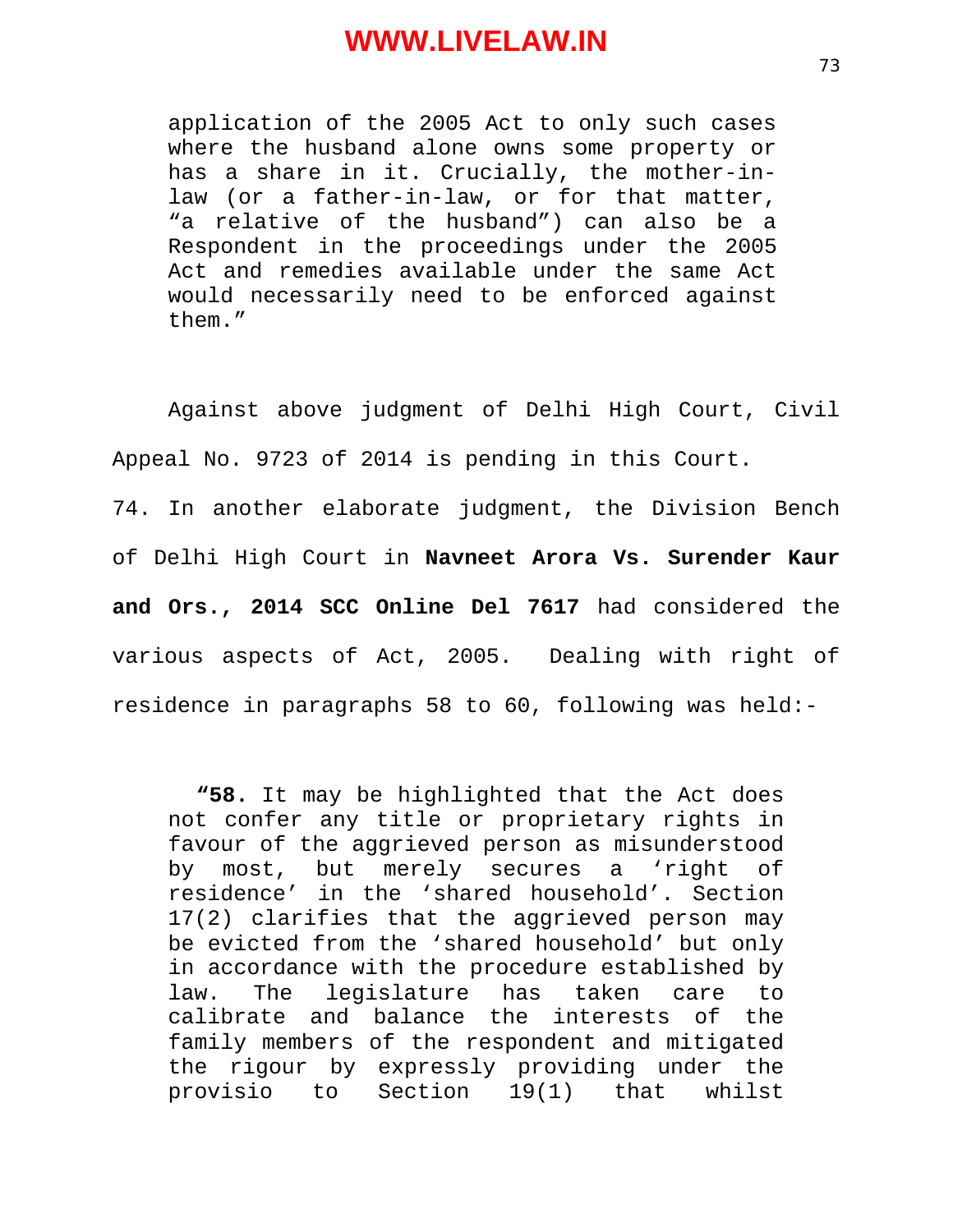adjudicating an application preferred by the aggrieved person it would not be open to the Court to pass directions for removing a female member of the respondents family from the "shared household". Furthermore, in terms of Section  $19(1)(f)$ , the Court may direct the respondent to secure same level of accommodation for the aggrieved person as enjoyed by her in the "shared household" or to pay rent for the same, if the circumstances so require.

**59.** The seemingly 'radical' provisions comprised in the Protection of Women from Domestic Violence Act, 2005 must be understood and appreciated in light of the prevalent culture and ethos in our society.

**60.** The broad and inclusive definition of the term 'shared household' in the Protection of Women from Domestic Violence Act, 2005 is in consonance with the family patterns in India, where married couple continue to live with their parents in homes owned by parents."

75. The Delhi High Court in the above case has rightly considered the concept of shared household as occurring in Section 2(s) of the Act, 2005.

76. We also need to notice several judgments of Delhi High Court and other High Courts, which have been relied by Shri Jauhar. The judgments of Delhi High Court relied by Shri Jauhar are:-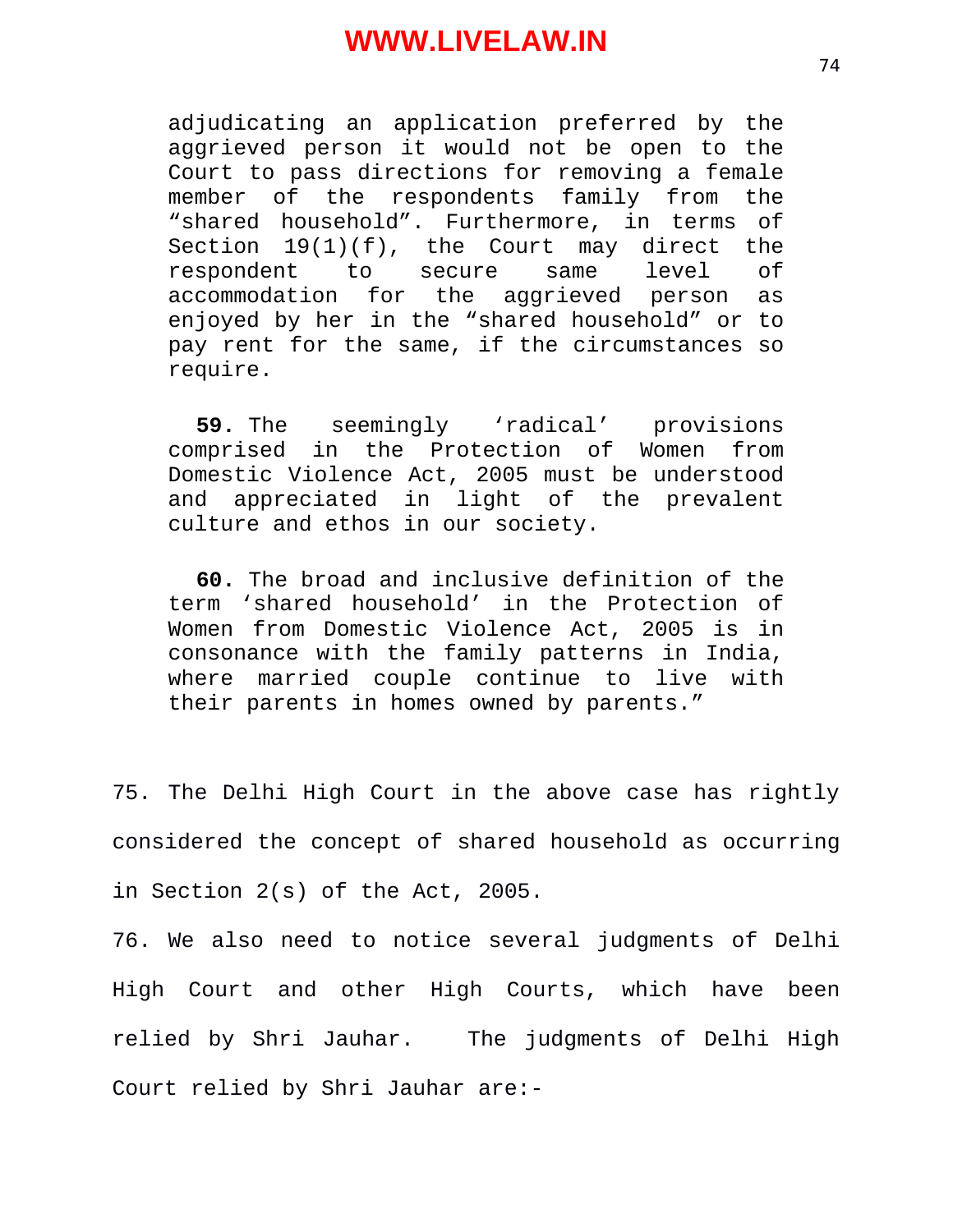| S.NO. | Particulars                                                           | Citation                           |
|-------|-----------------------------------------------------------------------|------------------------------------|
| 1.    | Deepika Kumar Vs. Medhavi MANU/DE/3859/2015<br>Kumar and Ors.         |                                    |
| 2.    | Sardar Malkiat Singh Vs.<br>Knawaljit Kaur and Ors.                   | <b>DLT</b><br>(2010)<br>168<br>521 |
| 3.    | Neetu Mittal Vs. Kanta Mittal                                         | 2009 AIR (Del) 72                  |
| 4.    | Sudha Mishra Vs. Surya Chand 2012 (3)<br>Mishra                       | <b>AD</b><br>(Delhi) 76            |
| 5.    | Sangeeta Vs. Om Parkash Balyan<br>and Ors.                            | MANU/PH/1251/2015                  |
| 6.    | Harish Chand Tandon Vs. Darpan   MANU/DE/3200/2015<br>Tandon and Anr. |                                    |
| 7.    | Ekta Arora Vs. Ajay Arora and<br>Anr.                                 | AIR 2015<br>(Del)<br>180           |
| 8.    | Smt. Saloni Mahajn Vs. Shri 2014 SCC<br>Madan Mohan Vig.              | Online<br>$(\text{Del})$<br>4931   |

77. All these judgments of Delhi High Court relies on **S.R. Batra Vs. Taruna Batra (supra).** We having already held that judgment of **S.R. Batra Vs. Taruna Batra (supra)** insofar as it interpret the definition of shared household of Section 2(s) does not lay down the correct law, the above judgment of the High Court does not come to rescue of learned counsel for the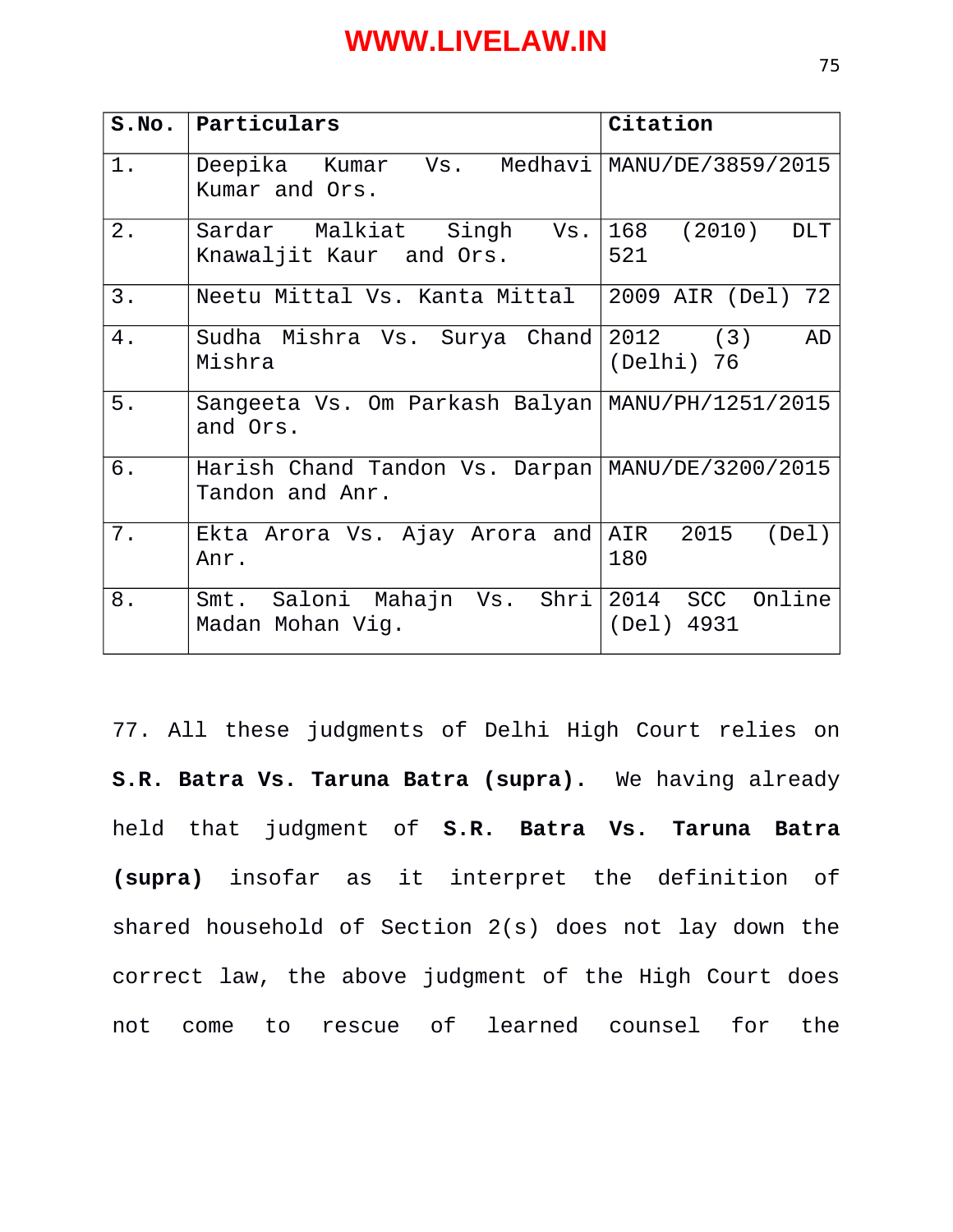appellant. Shri Jauhar has also placed reliance on few judgments of other High Courts namely:-

|    | S.No.   Particulars                       | Citation           |
|----|-------------------------------------------|--------------------|
| 1. | Smt. Chanchal Agarwal Vs. 2014 SCC Online |                    |
|    | Jagdish Prasad Gupta<br>and $ $<br>Anr    | All 16019          |
| 2. | A.R. Hashir Najyahouse and                | Online<br>2015 SCC |
|    | Ors. Vs. Shima and Ors.                   | Ker 9007           |
| 3. | Richa Gaur Vs. Kamal Kishore              | Online<br>2019 SCC |
|    | Gaur                                      | All 4084           |
| 4. | Payal Sancheti (Smt.) and                 | MANU/RH/08054/2008 |
|    | Anr. Vs. Harshvardhan<br>Sancheti         |                    |
|    |                                           |                    |
| 5. | Kolli Babi Sarojini and Ors.              | 2014 SCC Online AP |
|    | Vs. kolli Jayalaxmi and Anr.              | 414                |
| 6. | N.S. Leelawati and Ors. Vs.               | MANU/KA/8874/2019  |
|    | R. Shilpa Brunda                          |                    |

78. The above judgments of the High Courts have again relied on judgment of **S.R. Batra Vs. Taruna Batra (supra)**, hence, they also do not support the claim of the appellant.

79. Shri Jauhar also relied on a Judgment of Three Judge Bench of this Court in **Maria Margarida Sequeira**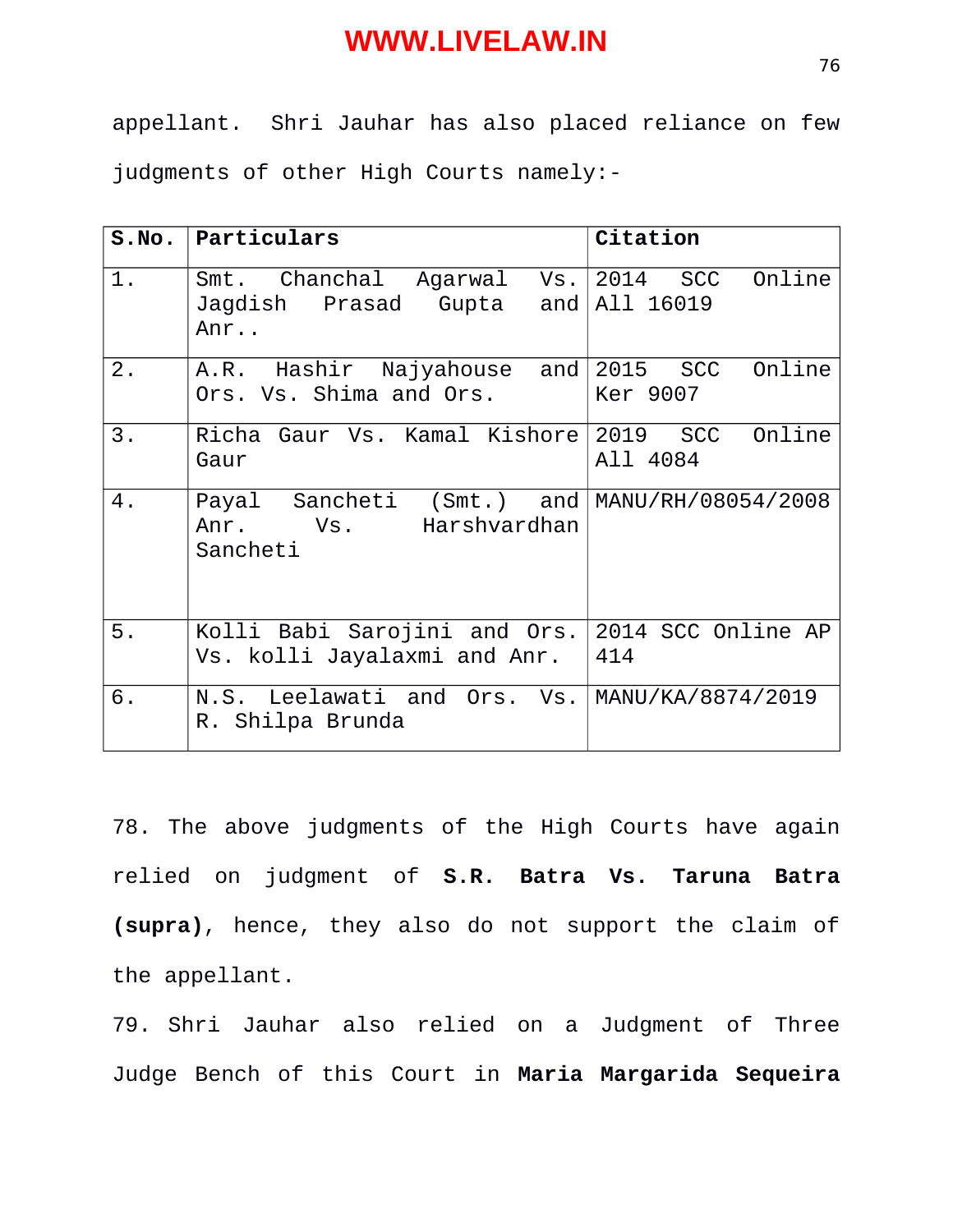**Fernandes and Ors. Vs. Erasmo Jack De Sequeira, (2012) 5 SCC 370**. Shri Jauhar placed reliance on paragraph 97 of the judgment, which enumerates few principles of law. Paragraph 97 is as follows:-

**"97.** Principles of law which emerge in this case are crystallised as under:

(*1*) No one acquires title to the property if he or she was allowed to stay in the premises gratuitously. Even by long possession of years or decades such person would not acquire any right or interest in the said property.

(*2*) Caretaker, watchman or servant can never acquire interest in the property irrespective of his long possession. The caretaker or servant has to give possession forthwith on demand.

(*3*) The courts are not justified in protecting the possession of a caretaker, servant or any person who was allowed to live in the premises for some time either as a friend, relative, caretaker or as a servant.

(*4*) The protection of the court can only be granted or extended to the person who has valid, subsisting rent agreement, lease agreement or licence agreement in his favour.

(*5*) The caretaker or agent holds property of the principal only on behalf of the principal. He acquires no right or interest whatso-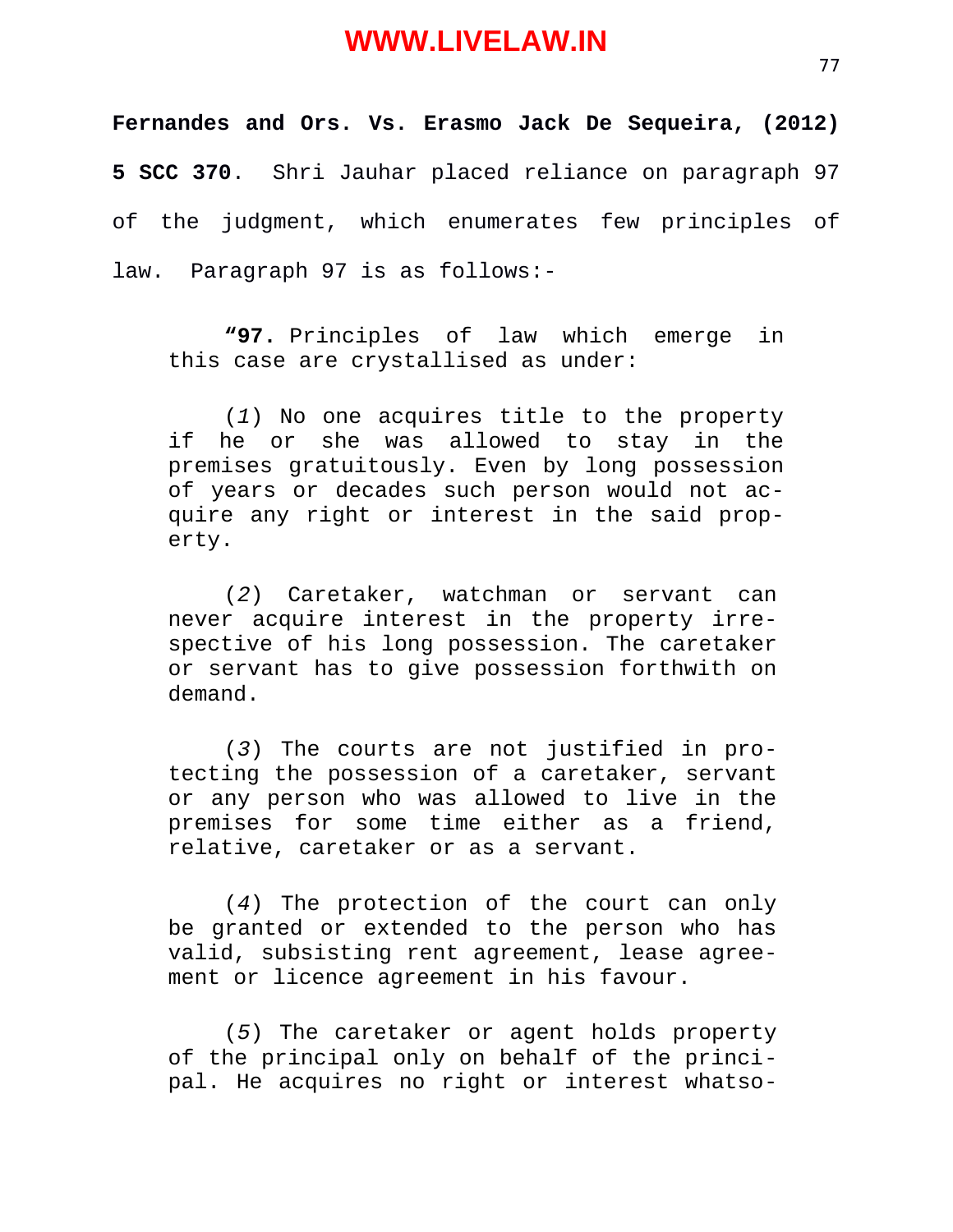ever for himself in such property irrespective of his long stay or possession."

80. There cannot be any dispute to the preposition of law as laid down by this Court in above case. The above case arose out of a suit filed by the respondent for permanent injunction and mandatory injunction against the appellant. The respondent was brother of the appellant. Suit was decreed by the Trial Court, and appeal against which judgment was also dismissed. Appellant case was that the respondent has no right, title or interest in the property and the respondent was permitted to live in the premises since the appellant being wife of a Navy Officer was most of the period out of Goa and she has permitted her brother to occupy the premises. This Court made following observations in paragraphs 91 and 92:-

**"91.** We have heard the learned counsel for the parties at length and perused the relevant judgments cited at the Bar. In the instant case, admittedly, the respondent did not claim any title to the suit property. Undoubtedly, the appellant has a valid title to the property which is clearly proved from the pleadings and documents on record.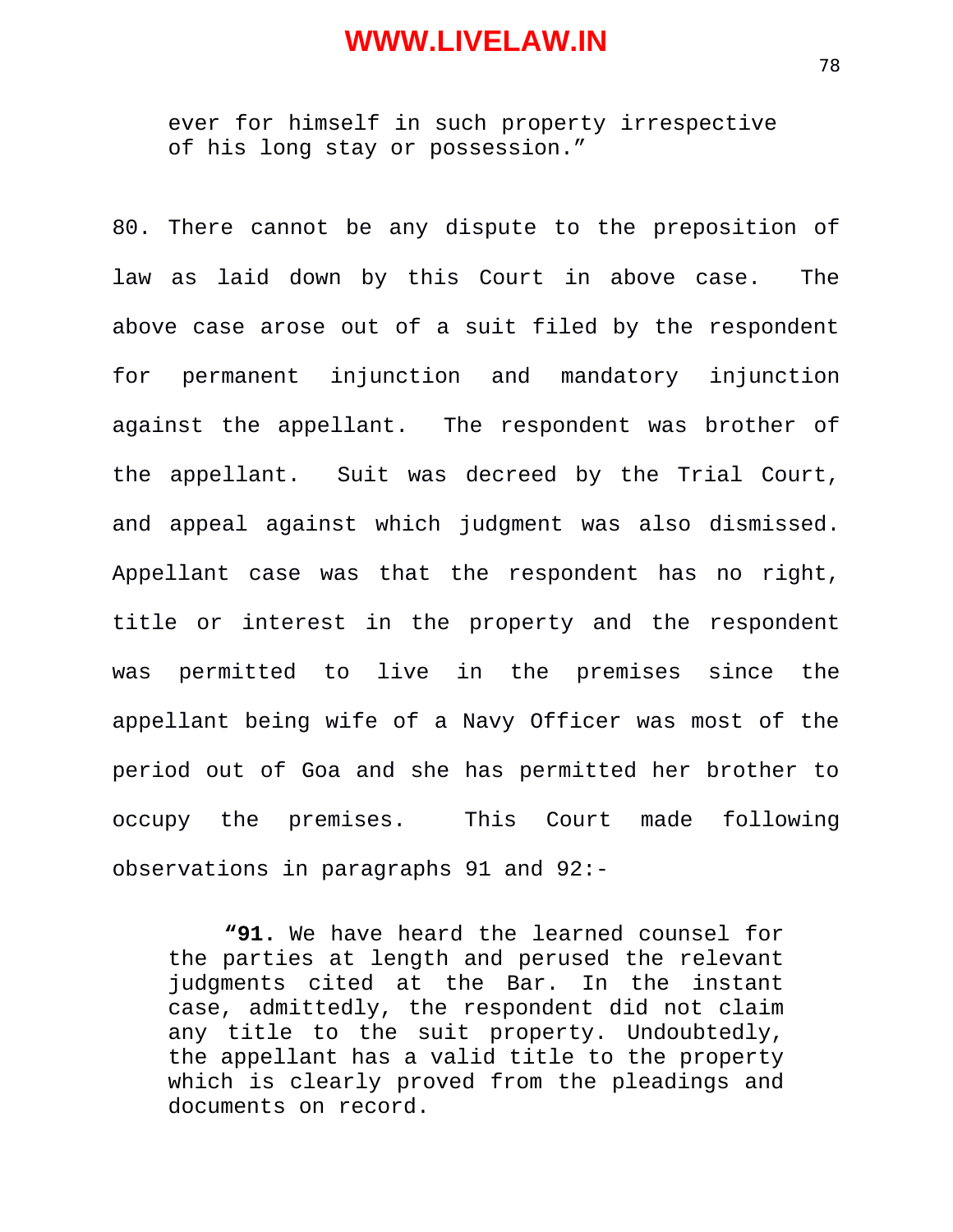**92.** The respondent has not been able to establish the family arrangement by which this house was given to the respondent for his residence. The courts below have failed to appreciate that the premises in question was given by the appellant to her brother, the respondent herein as a caretaker. The appellant was married to a naval officer who was transferred from time to time outside Goa. Therefore, on the request of her brother she gave possession of the premises to him as a caretaker. The caretaker holds the property of the principal only on behalf of the principal."

81. For the above reasons, the Court allowed the appeal and laid down the preposition of law as noted above in paragraph 97 of the judgment. The ratio as laid down in the above case of this Court is nothing to do with the issues, which have arisen in the present appeal and the reliance on the above judgment by learned counsel for the appellant is misplaced.

82. Now, coming back again to the facts of the present case, there being specific pleading on behalf of the respondent that the house, which is in the name of the appellant is the matrimonial home of the respondent where she was residing in first floor since her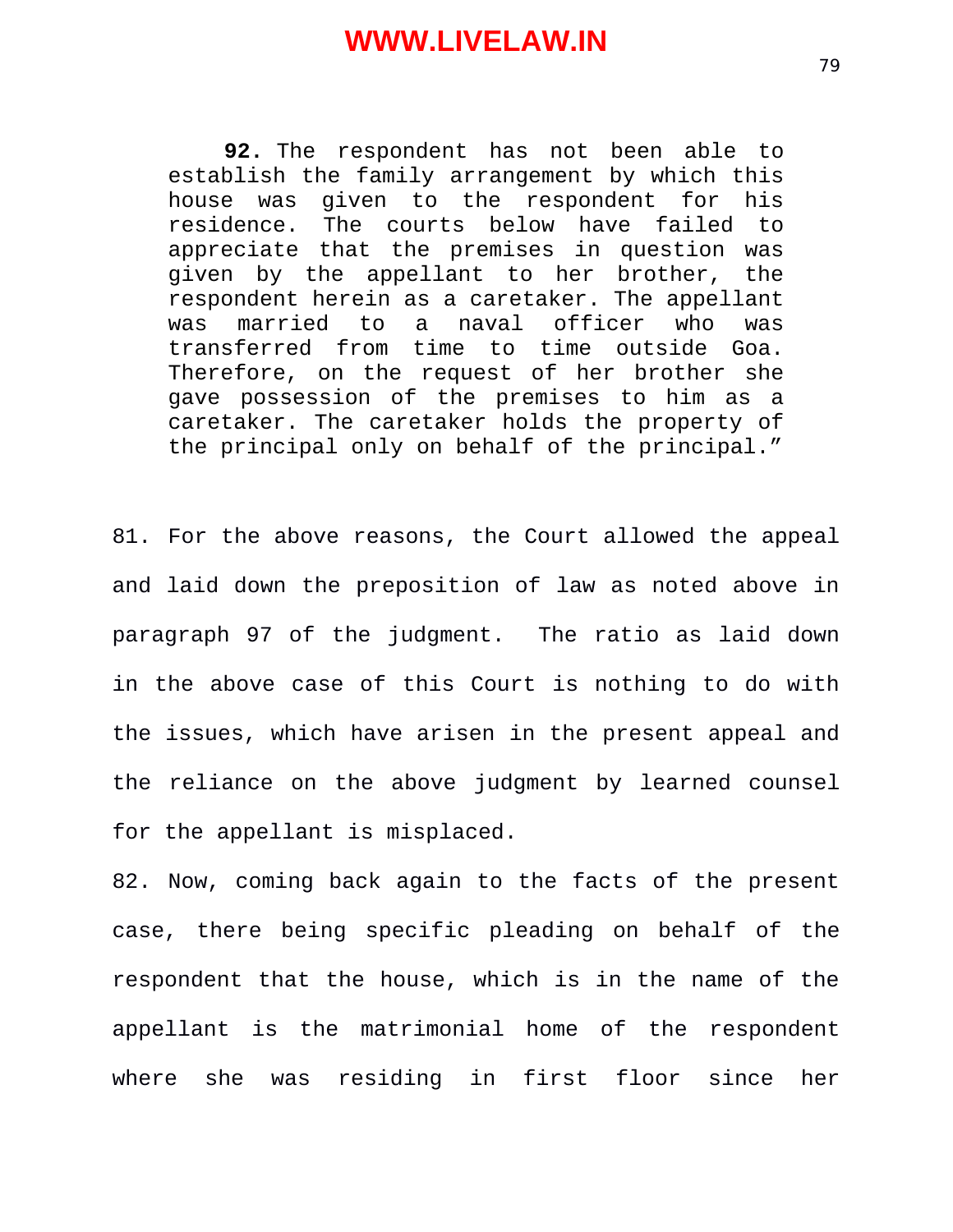marriage. The fact that respondent is residing in first floor of the premises is not matter of dispute. Even if the house is in the name of the appellant and that even if we accept the case of the appellant that appellant's son Raveen has no share in the house belonging to appellant, with whom the respondent was living in the domestic relationship, whether the respondent is entitled to reside in the premises in question as shared household is the question to be answered. In the impugned judgment, Delhi High Court has refrained from deciding the point as to whether suit property is a shared household on the ground that the application filed under Section 12 of Act, 2005 by the respondent is pending. In the suit filed by the appellant where respondent has pleaded and claimed that it is shared household and she has right to live and it was on that ground she was resisting the suit for mandatory injunction, the question that whether the suit property is a shared household or not becomes relevant and necessary and the said issue cannot be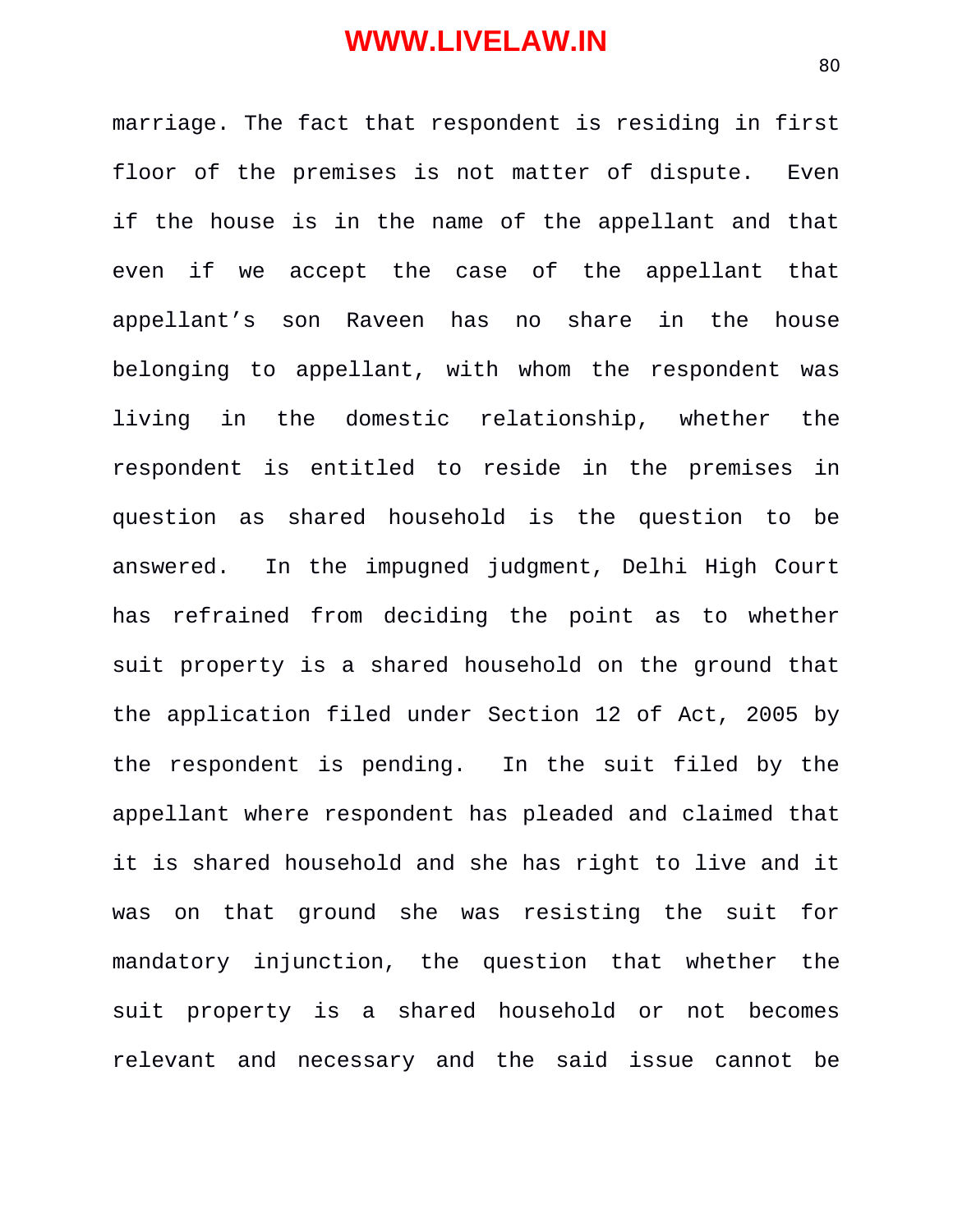skipped on the ground that application under D.V. Act is pending. In the regular suit, which has been filed by the appellant, the plea of defendant that suit property is her shared household and she has right to residence could have been very well gone into by virtue of Section 26, which we shall further deal a little later.

83. Before we close our discussion on Section 2(s), we need to observe that the right to residence under Section 19 is not an indefeasible right of residence in shared household especially when the daughter-in-law is pitted against aged father-in-law and mother-in-law. The senior citizens in the evening of their life are also entitled to live peacefully not haunted by marital discord between their son and daughter-in-law. While granting relief both in application under Section 12 of Act, 2005 or in any civil proceedings, the Court has to balance the rights of both the parties. The directions issued by High court in paragraph 56 adequately balances the rights of both the parties.

81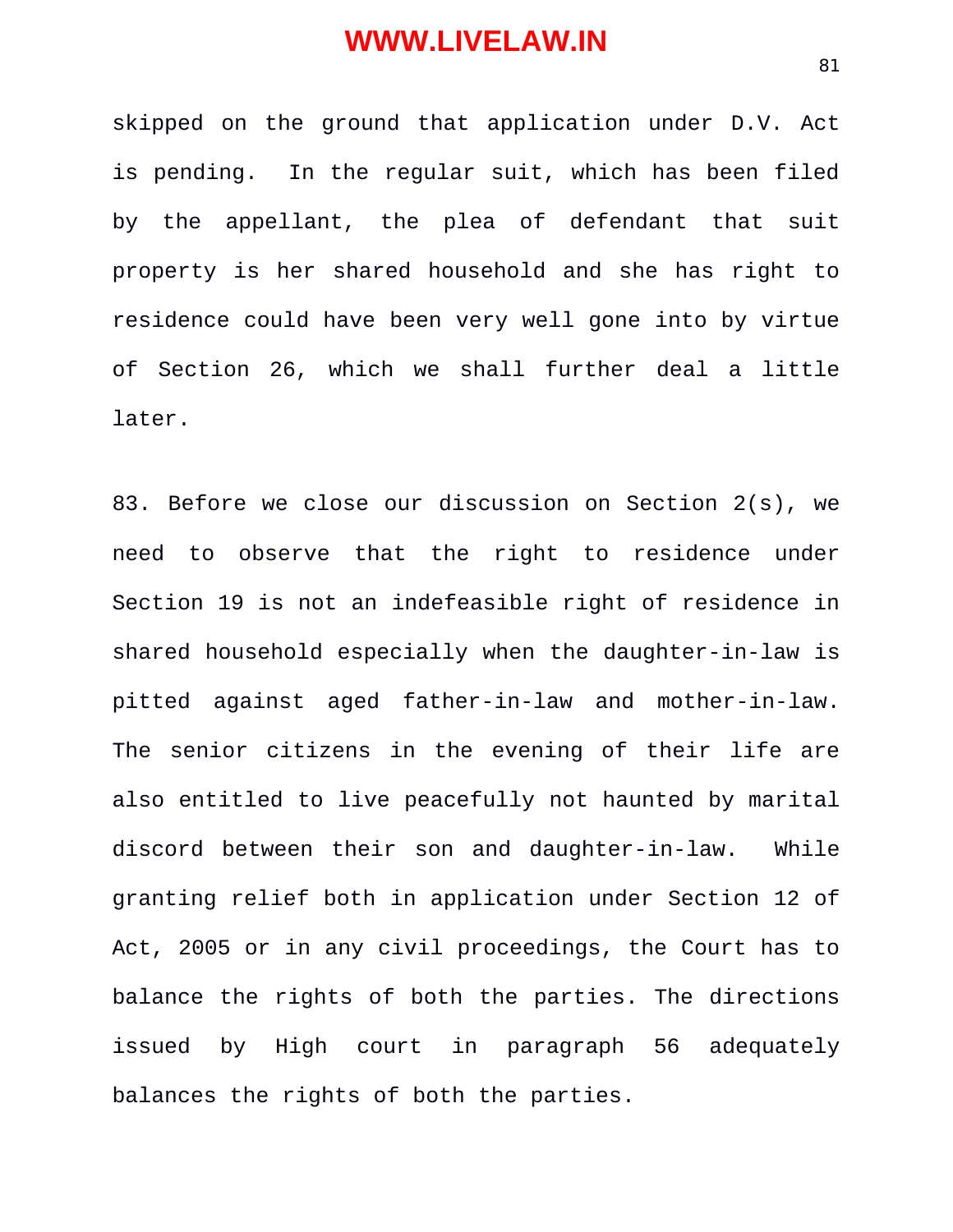- 84. In view of the foregoing discussions, we answer issue Nos. 1 and 2 in following manner:-
	- (i) The definition of shared household given in Section 2(s) cannot be read to mean that shared household can only be that household which is household of the joint family of which husband is a member or in which husband of the aggrieved person has a share.
		- (ii) The judgment of this Court in **S.R. Batra Vs. Taruna Batra (supra)** has not correctly interpreted Section 2(s) of Act, 2005 and the judgment does not lay down a correct law.

#### **Question Nos. 3 and 4**

85. Both the issues being inter-connected are being taken together.

86. The question which is posed for the consideration is, whether the learned Trial Court was justified in passing the decree on alleged admission under Order XII Rule 6 of the CPC or not. What is required to be considered is what constitutes the admission warranting

82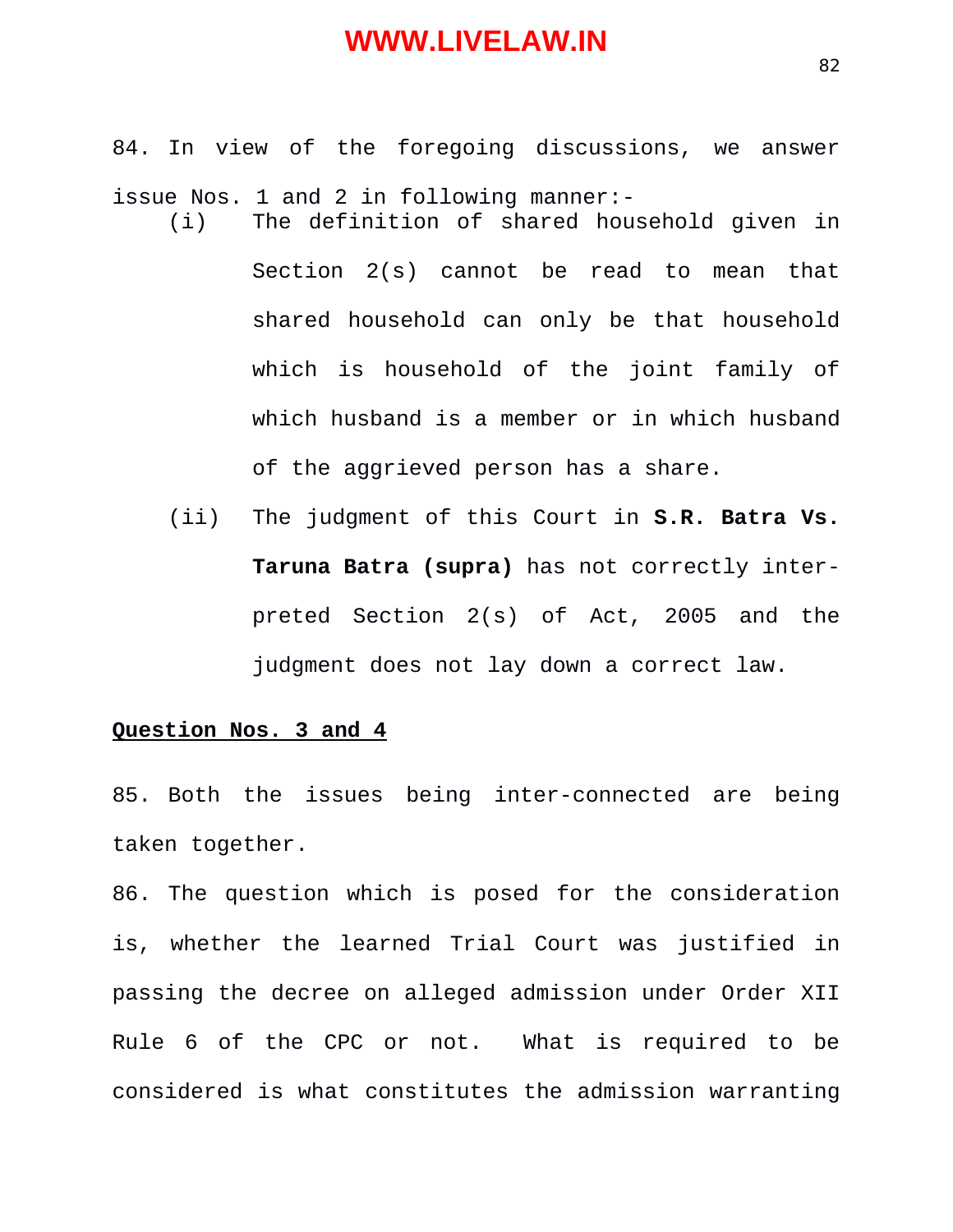the judgment on admission in exercise of powers under Order XII Rule 6, CPC. This Court had occasion to consider above in decisions; **Himani Alloys Limited Vs. Tata Steel Limited, (2011) 15 SCC 273** and **S.M. Asif Vs. Virender Kumar Bajaj, (2015) 9 SCC 287**.

87. In **Himani Alloys Limited (supra)**, this Court had an occasion to consider the scope and ambit of judgment on admission in exercise of powers under Order XII Rule 6, CPC. It is observed and held in paragraph 11 that being an enabling provision, it is neither mandatory nor preemptory but discretionary for the Court to pass judgment on admission in exercise of powers under Order XII Rule 6 CPC. It is observed that the Court, on examination of the facts and circumstances, has to exercise its judicial discretion keeping in mind that a judgment on admission is a judgment without trial which permanently denies any remedy to the defendant by way of an appeal on merits. It is further observed that, therefore, unless the admission is clear, unambiguous and unconditional, the discretion of the Court should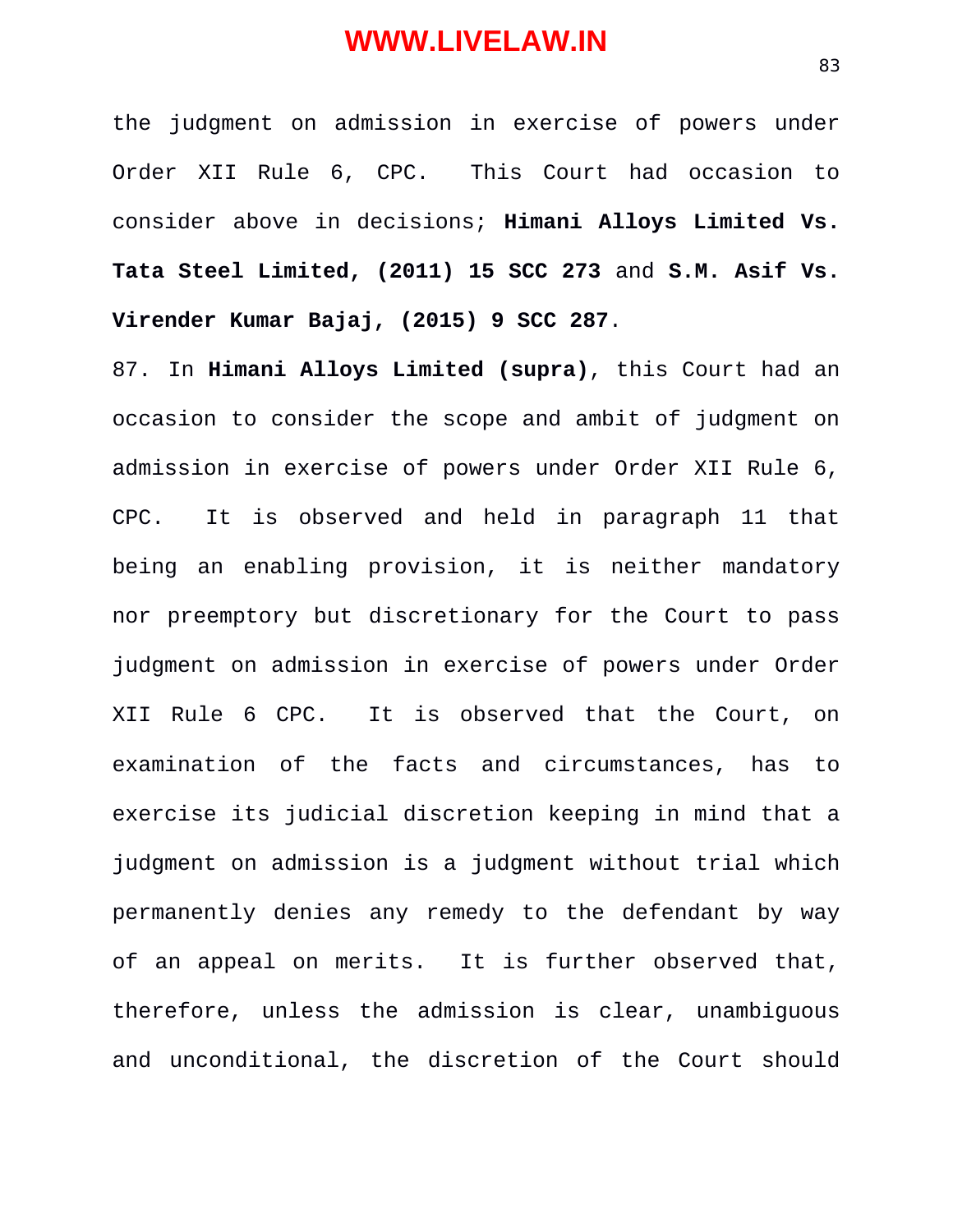not be exercised to deny the valuable right of a defendant to contest the claim. In short, the discretion should be used only when there is a clear "admission" which can be acted upon. It is further observed and held that "admission" should be categorical. It should be a conscious and deliberate act of the party making it, showing an intention to be bound by it.

88. A similar view was expressed by this Court in the case of **S.M. Asif (supra)**. It is observed and held in paragraph 8 that expression "may" in Order XII Rule 6 CPC suggests that it is discretionary and cannot be claimed as of right. It is further observed that where defendants raised objections which go to root of the case, it would not be appropriate to exercise discretion under Order XII Rule 6 CPC.

89. In this context, we need to notice a few parts of pleadings of both the parties as disclosed in plaint and the written statement. The plaintiffs have filed the suit for mandatory and permanent injunction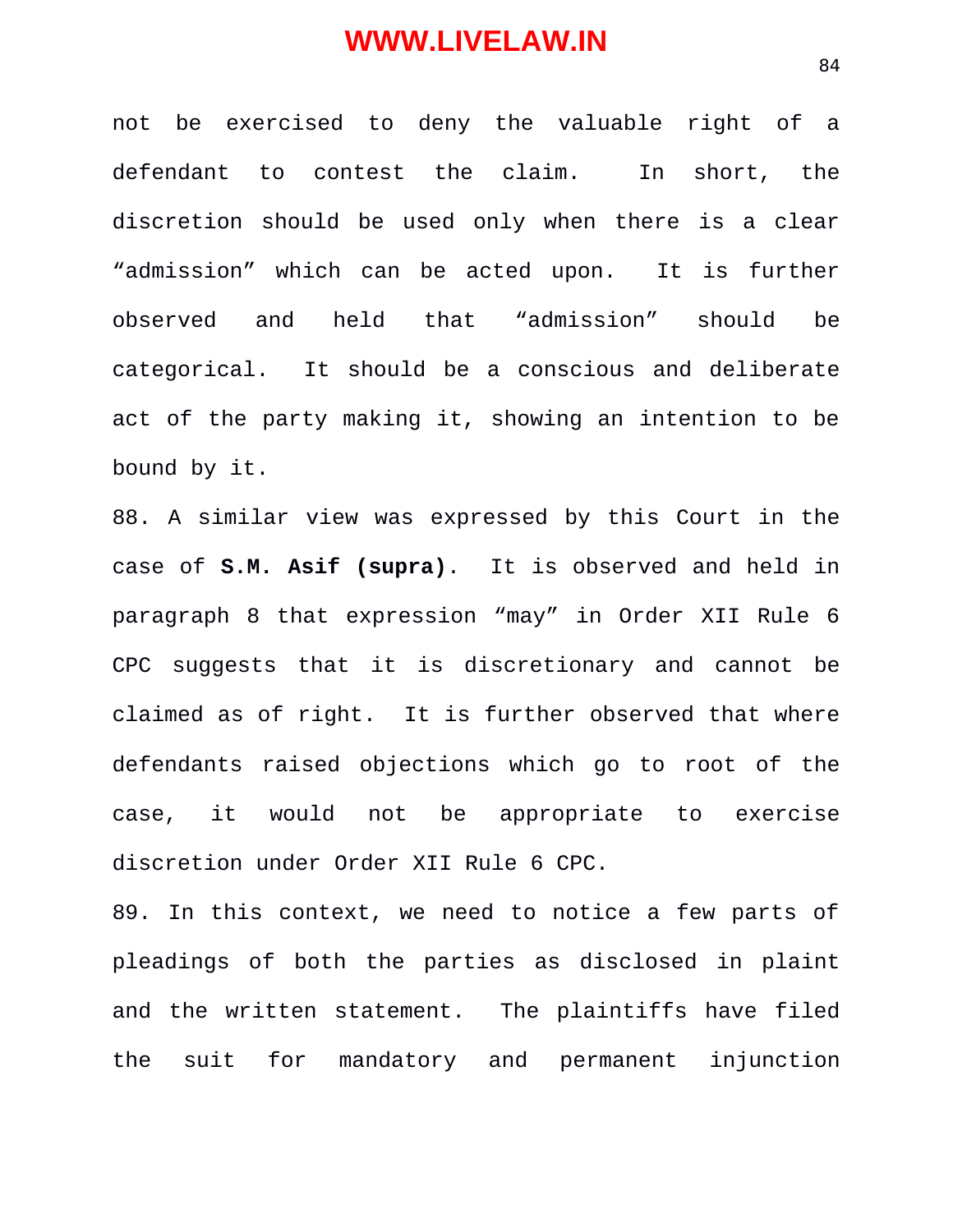claiming to be absolute owner of the suit property where defendant was admitted to be in occupation of two bed rooms with few amenities on first floor of the property. The plaintiff pleaded that he is a senior citizen, aged 76 years but wanted to live a peaceful life and has terminated the licence of the defendant, who stayed in the first floor. The pleadings of the plaintiffs in paragraphs 1, 2, 3, 4 and 5 are as follows:-

"1. That the plaintiff is the absolute owner of the property bearing No.D-1077 New Friends Colony, New Delhi – 110 025, admeasuring 492 sqyds. and is filing the present suit seeking removal of the defendant from the first floor of the property bearing No.D-1077, New Friends Colony, New Delhi – 110 025.

2. That the defendant is in occupation of two bed rooms with attached dressing and bath rooms and a kitchen on the first floor of property bearing No.D-1077, New Friends Colony, New Delhi – 110 025 more particularly described in Red colour in the site plan and hereinafter referred to as the suit premises.

3. That the plaintiff is a senior citizen aged 76 years and is a heart patient and has undergone angioplasty twice in the arteries in the heart. The plaintiff suffers from hypertension and high blood pressure and is on constant medication for the same. As such the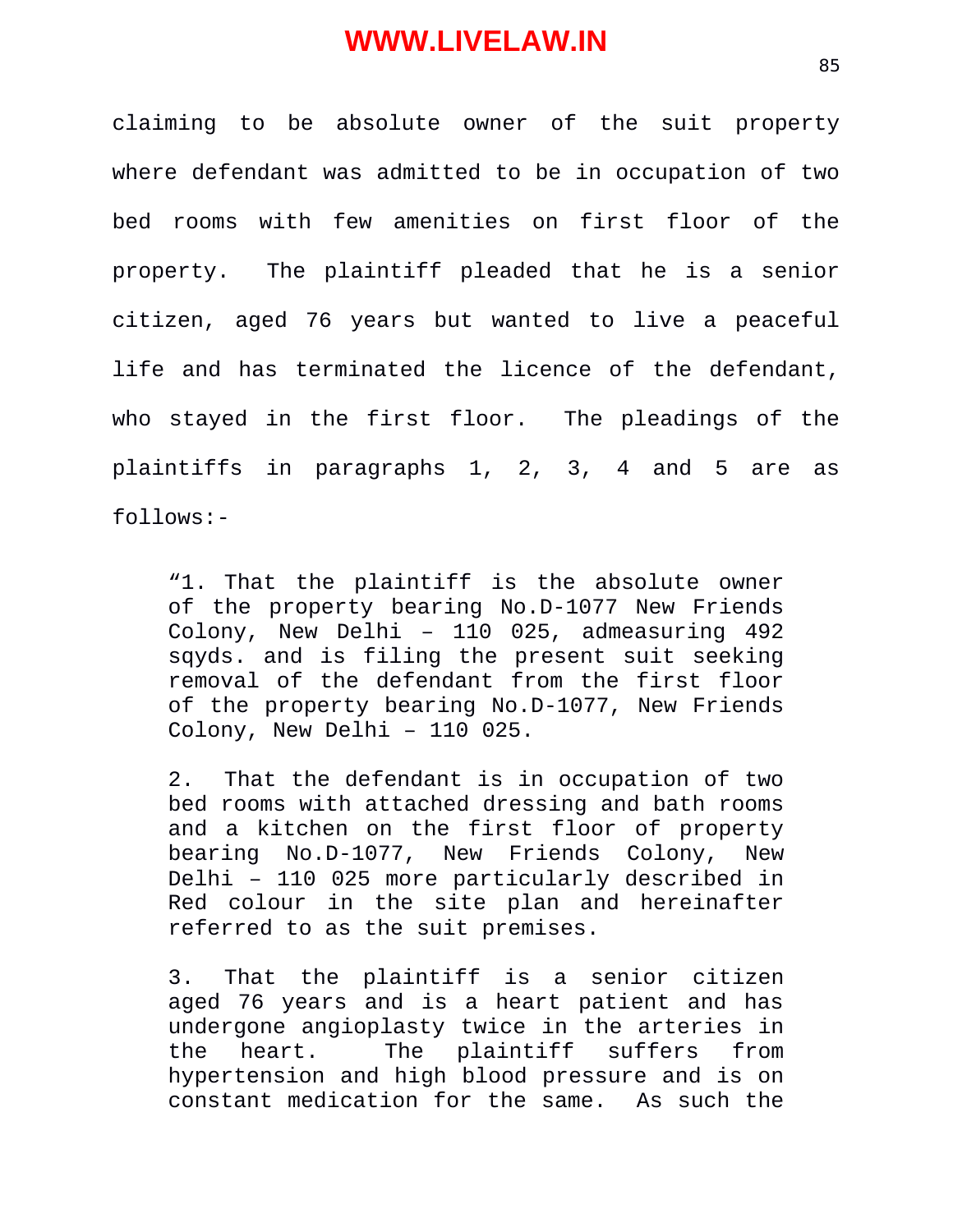plaintiff in his old age would like to live a peaceful life and has terminated the licence of the defendant to stay in the first floor of the suit property which is the exclusive property of the plaintiff.

4. That the plaintiff is aggrieved by the torturous acts of the defendant in filing false and frivolous cases and attempting to implicate the plaintiff and his aged wife in false cases, the plaintiff in his ripe old age prays for removal of the defendant from the suit property so as to lead a tension free life without hurling of abuses and torture perpetrated by the defendant.

5. That the plaintiff is the sole and absolute owner of the suit property which was acquired by the plaintiff from its previous owner namely Shri Kulbhushan Jain vide agreement to sell dated  $12<sup>th</sup>$  January, 1983 for a sum of Rs.2,77,000/- (Rupees Two lacs seventy seven thousand only) and after purchase of the said property the plaintiff herein constructed the entire property including first floor of the suit property out of his own self acquired funds and the entire property bearing No.D-1077, New Friends Colony, New Delhi – 110 025 was converted into free hold vide conveyance deed dated 14.07.2000 which was duly registered with the Sub Registrar of Assurances VII vide registration No.2500 in Volume No.951 pages 54 to 56. As such, the plaintiff having acquired the absolute ownership of the entire property bearing No.D-1077, New Friends Colony, New Delhi – 110 025 is entitled and competent to file the present suit seeking removal of the defendant from the portion of the first floor of the suit property."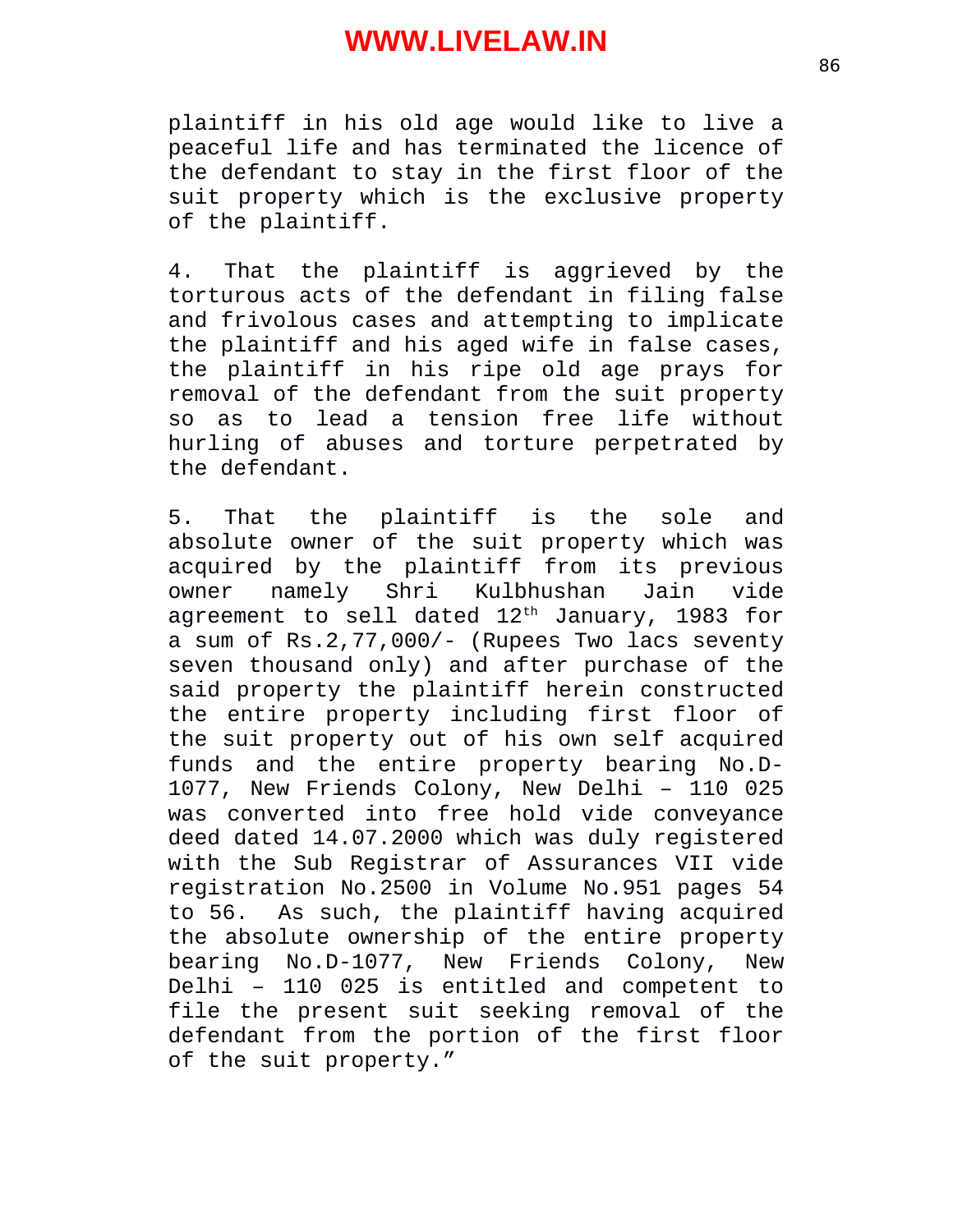90. A written statement was filed by the defendant where she claimed that after marriage of the defendant on 04.03.1995, she is residing in the house. It was further pleaded that the shared household was acquired by the plaintiff through joint family funds and it is not his self acquired property. Paragraphs 1, 4 and 7 of the written statement are as follows:-

"1. That a bare perusal of the documents filed alongwith the plaint and even otherwise it is amply evident that the plaintiff as per his own version became the owner of the suit property bearing No D-1077, New Friends Colony, New Delhi-110025 only in the year 2003 The marriage of the answering defendant was solemnized on 4/3/1995 and the defendant started residing in the joint shared household since then. Therefore the right of the defendant is prior in point of time that of the plaintiff.

It is further submitted that the said shared household was purportedly acquired by the plaintiff through joint family funds and not his self acquired property. The plaintiff hereby called upon to disclose all income tax returns, bank statements, audited balance sheets etc. since 1982 till 2006. This may deemed to be noticed to discover under provisions of Order XI Rule 12 CPC on the plaintiff. As separate application under relevant provision of CPC is also being filed by the defendant for such discovery of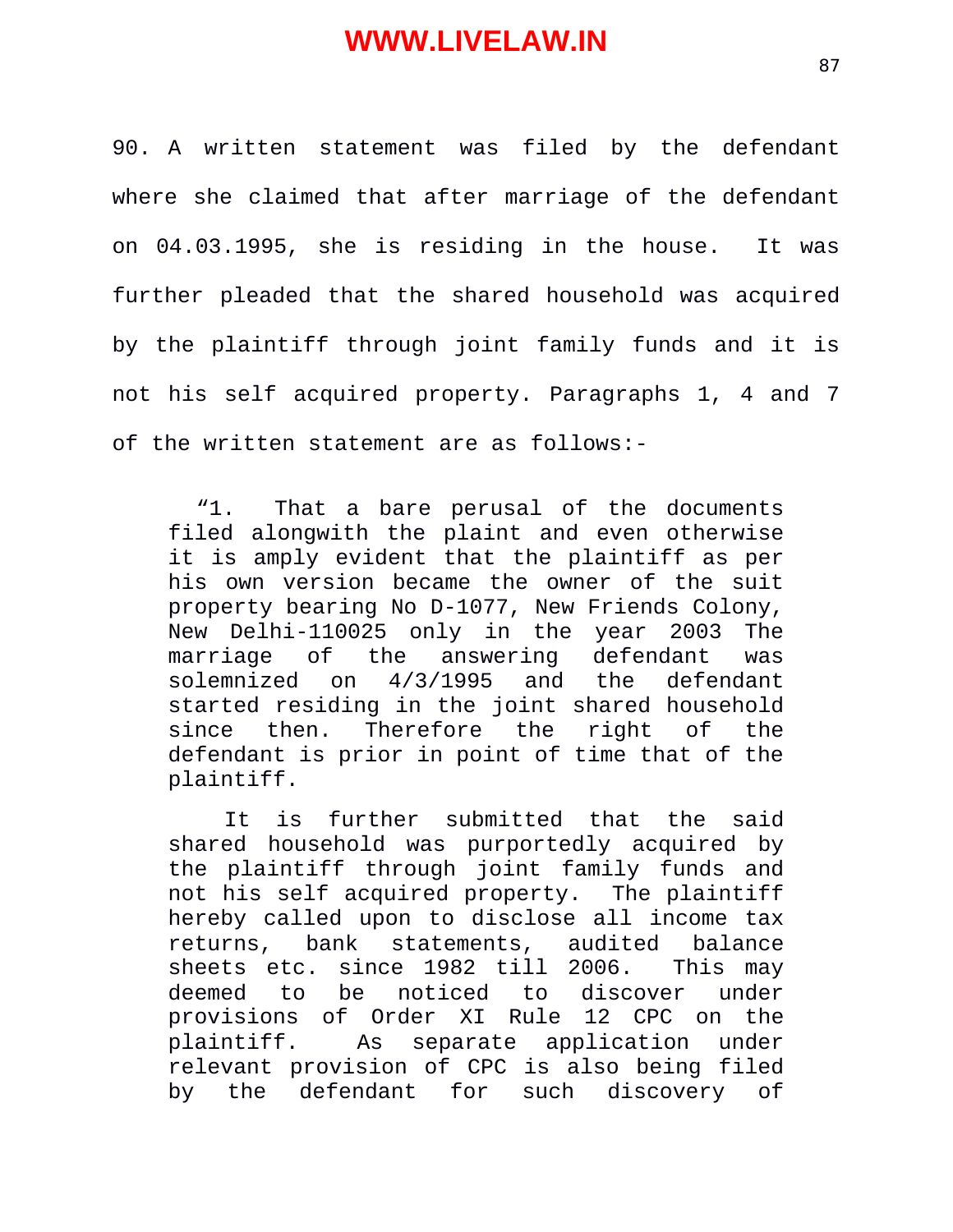documents. In view of this, the present is not maintainable and is liable to be dismissed.

4. That the suit filed by the plaintiff is directly in conflict with the right of the defendant to reside in her matrimonial residence/shared household granted to her by the Legislature and specifically envisaged in section 17 and 19 of the Protection of Women from Domestic Violence Act, 2005 and as such is liable to be dismissed at the threshold. The defendant came to the suit property on 04.03.1995 as a 'Bahu' of the plaintiff and legally wedded wife of his elder son Shri Raveen Ahuja. After the marriage the defendant lived with the son of the plaintiff Shri Raveen Ahuja in the joint family uninterruptedly and there was/is a joint kitchen. The defendant has a right to reside in the suit property whether or not she has any right title or beneficial interest in the same. The son of the plaintiff Shri Raveen Ahuja is residing with, the plaintiff on the ground floor of the suit premises. In view of this, the stilt of the plaintiff is not maintainable and is liable to be dismissed.

7. That the plaintiff has not approached to this Hon'ble Court with clean hands and suppressed the true and material facts regarding causing physical and mental torture to the defendant on account of domestic violence etc. by the plaintiff his wife and their elder son. They also hatched a conspiracy against the defendant in order to compel her to leave the matrimonial home in a deceit full manner. In view of this, the present suit is not maintainable and is liable to be dismissed."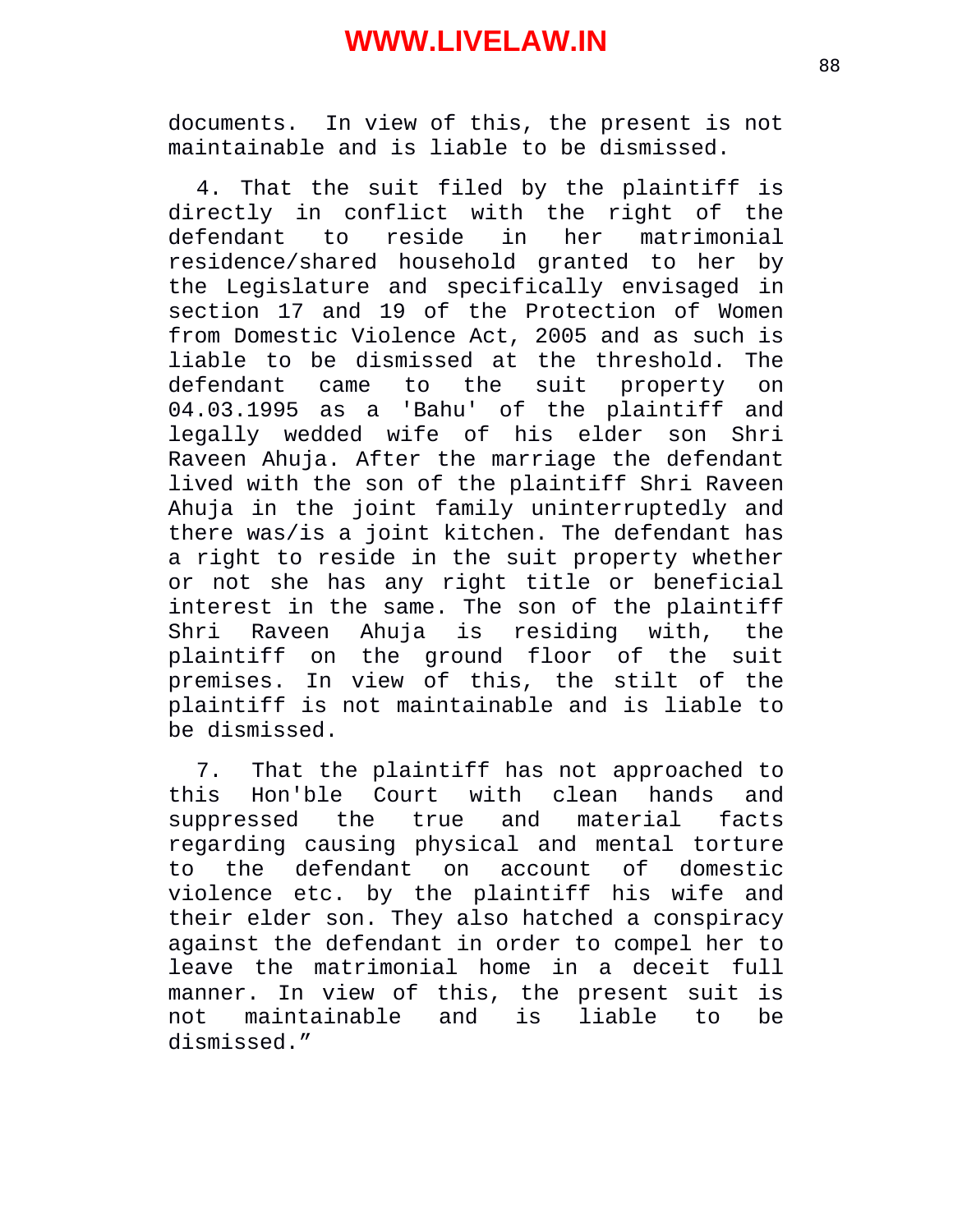91. The suit was filed by the plaintiff claiming to be sole owner of the house on the ground that he has terminated the gratuitous licencse of the defendant. Plaintiff also alleged that respondent (defendant) has filed false case implicating the plaintiff and his wife. Plaintiff further stated that wife of the plaintiff has been subjected to various threats and violence in the hands of the defendant on several occasions. On the other hand, the defendant does not dispute that the house was recorded in the name of the plaintiff and in her application filed under the Domestic Violence Act, she stated that plaintiff is the owner of the suit property but in the written statement filed in the suit, she pleaded that house has been purchased by joint family funds. The Trial Court on the basis of admission made by the defendant in her application filed under Section 12 of the D.V. Act before the Metropolitan Magistrate that the plaintiff is owner of the house has decreed the suit under Section 12(6).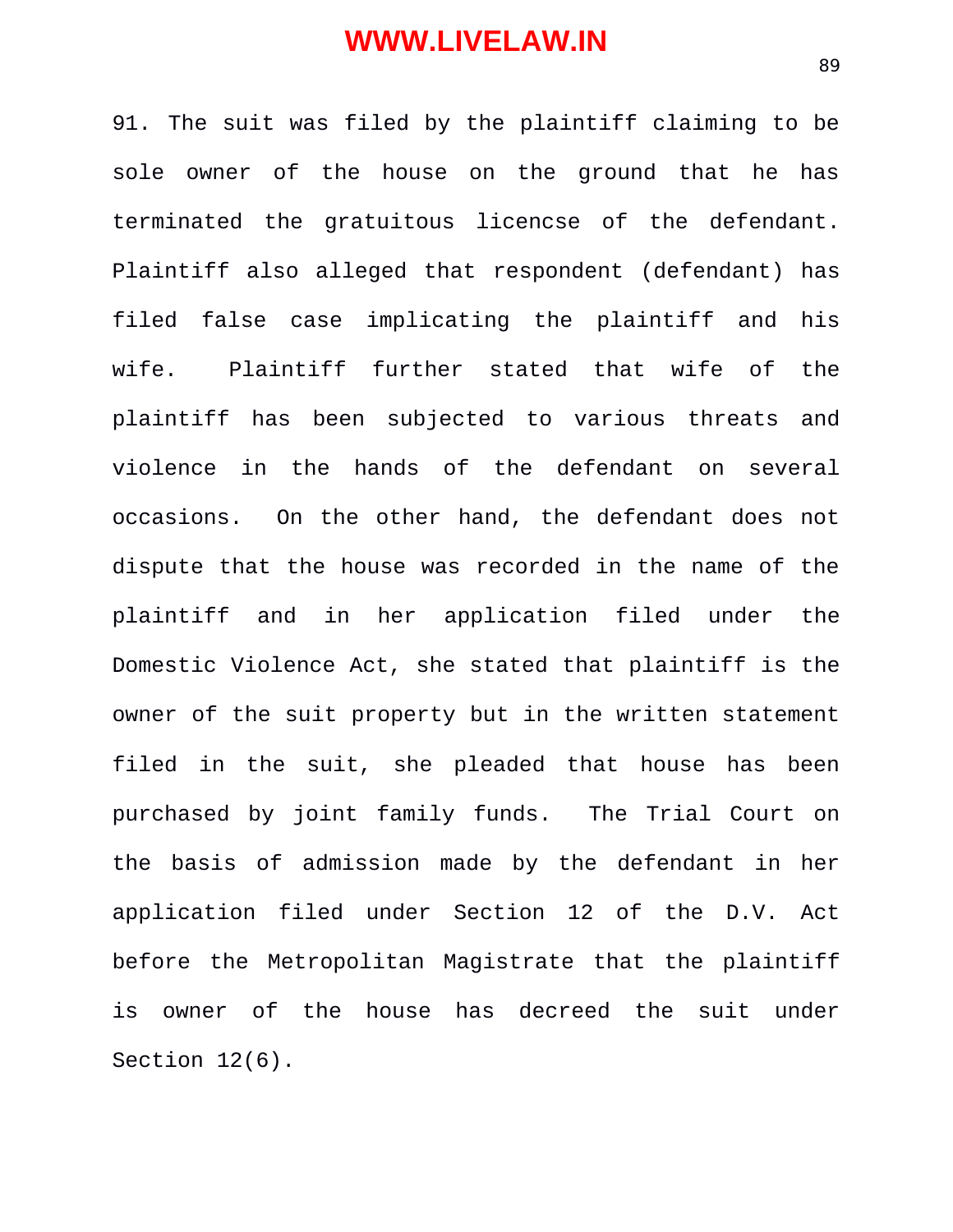92. Even if for argument's sake, we proceed on the basis that the plaintiff is the sole owner of the house, whether on the aforesaid ground, the Trial Court could have decreed the suit under Order XII Rule 6 CPC without adverting to the defence which was taken by the defendant to resist the suit is the question to be considered. Section 26 of the Act, 2005 contains heading "Reliefs in other suits and legal proceedings". Section 26, which is relevant for the present discussion is extracted for ready reference:-

"**26. Relief in other suits and legal proceedings.**-(1) Any relief available under sections 18, 19, 20, 21 and 22 may also be sought in any legal proceeding, before a civil court, family court or a criminal court, affecting the aggrieved person and the respondent whether such proceeding was initiated before or after the commencement of this Act.

(2) Any relief referred to in sub-section (1) may be sought for in addition to and along with any other relief that the aggrieved person may seek in such suit or legal proceeding before a civil or criminal court.

(3) In case any relief has been obtained by the aggrieved person in any proceedings other than a proceeding under this Act, she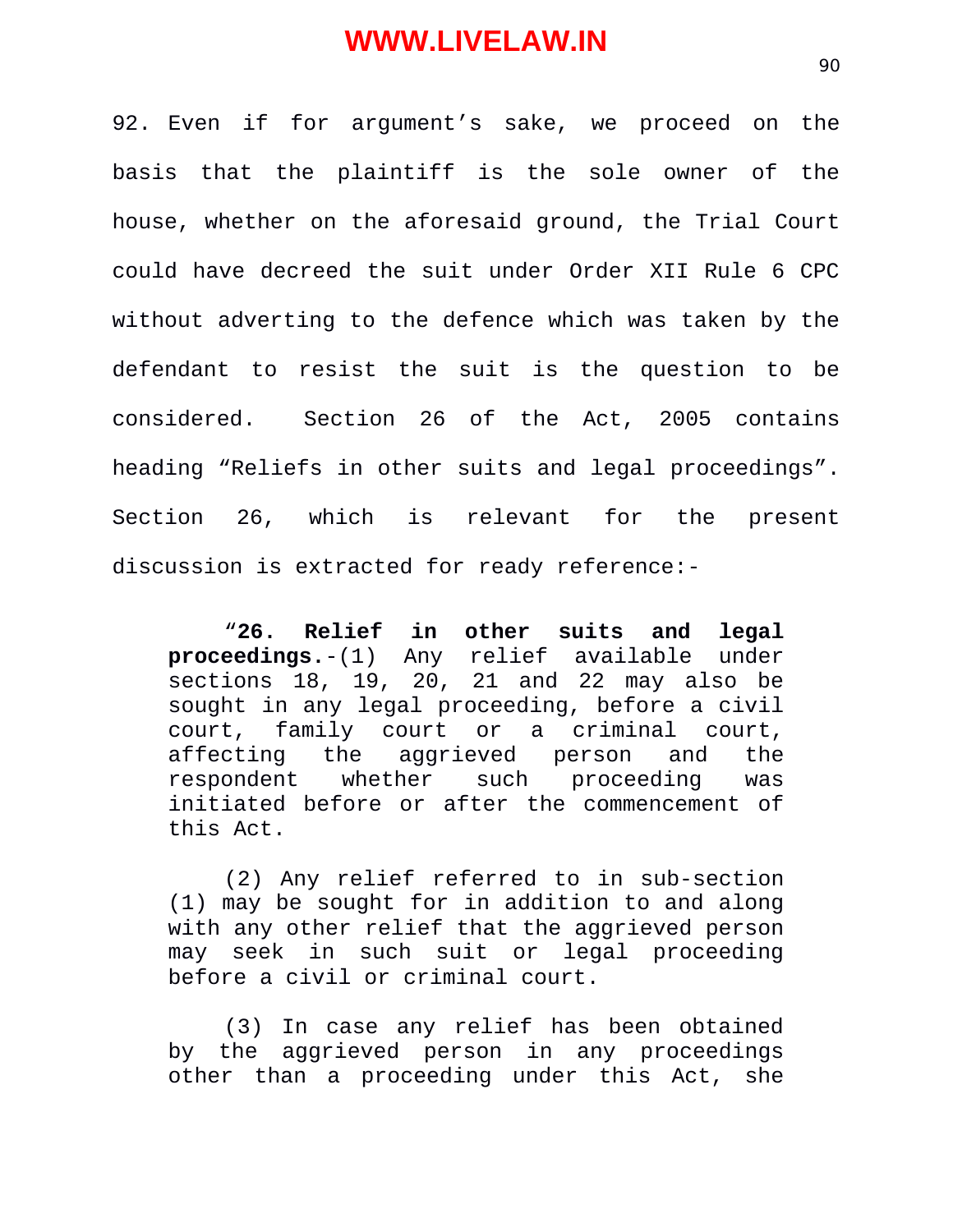shall be bound to inform the Magistrate of the grant of such relief."

93. As per Section 26, any relief available under Sections 18, 19, 20, 21 and 22 of the Act, 2005 may also be sought in any legal proceeding, before a civil court, family court or a criminal court being the aggrieved person. Thus, the defendant is entitled to claim relief under Section 19 in suit, which has been filed by the plaintiff. Section 26 empowers the aggrieved person to claim above relief in Civil Courts also. In the present suit, it was defence of the defendant that the house being the shared household, she is entitled to reside in the house as per Section 17(1) of Act, 2005. This Court had occasion to consider provision of Section 26 in **Vaishali Abhimanyu Joshi Vs. Nanasaheb Gopal Joshi, (2017) 14 SCC 373**. In the above case, the appellant was married with one Abhimanyu with whom she was residing in suit Flat No.4, 45/4, Arati Society, Shivvihar Colony, Paud Fata, Pune. The husband filed a suit for divorce against the appellant.

91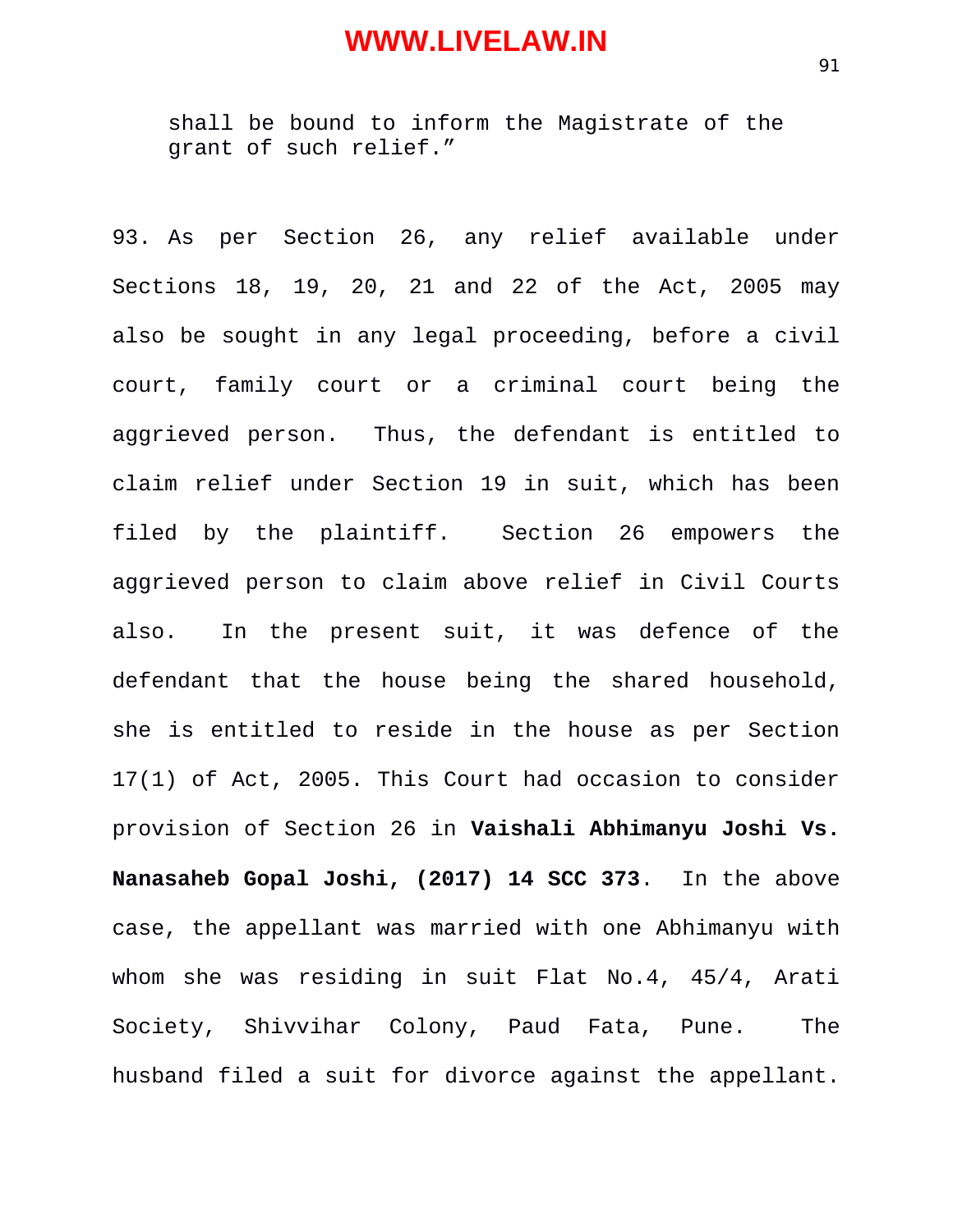The father-in-law filed a suit in Small Cause Court for mandatory injunction praying that defendant be directed to stop the occupation and use of the suit flat. The appellant filed a written statement in the suit claiming that although the flat bears the name of the respondent but she is residing in the suit flat. She filed a counter claim claiming that flat is a shared household and the suit be dismissed. The counter claim was rejected by the Judge, Small Cause Court, against which revision as well as the writ petition was dismissed. This Court noted the question, which arose for consideration in the above case in paragraph 16, which is to the following effect:-

"**16.** As noted above, the only question to be answered in this appeal is as to whether the counter claim filed by the appellant seeking right of residence in accordance with Section 19 of the 2005 Act in a suit filed by the respondent, her father-in-law under the Provincial Small Cause Courts Act, 1887 is entertainable or not. Whether the provisions of the 1887 Act bar entertainment of such counterclaim, is the moot question to be answered………………"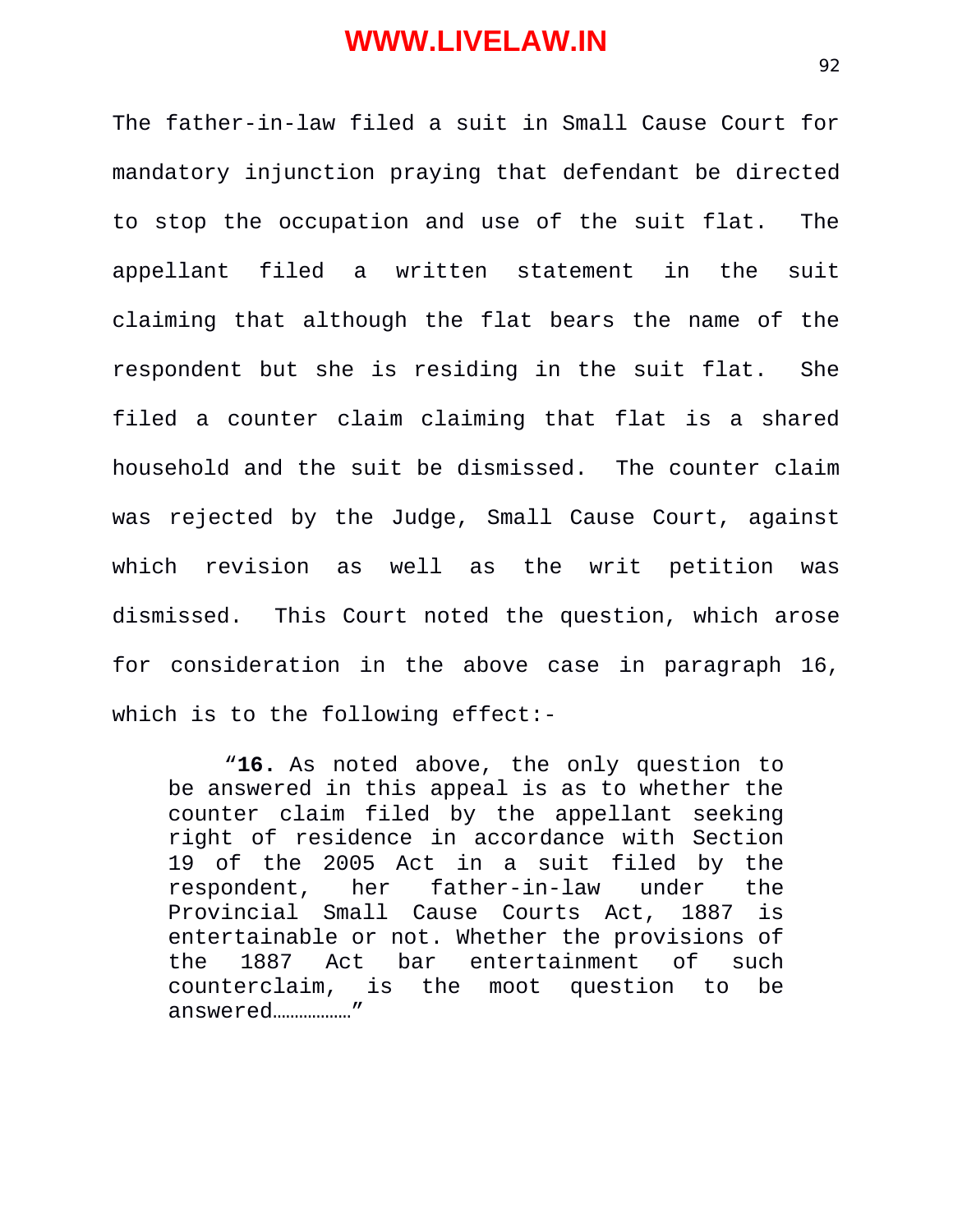94. After noticing the provision of Section 26 of the Act, this Court made following observations in paragraphs 23 and 24:-

**"23.** Section 26 of the Act is a special provision which has been enacted in the enactment. Although, Chapter IV of the Act containing Section 12 to Section 29 contains the procedure for obtaining orders of reliefs by making application before the Magistrate whereas steps taken by the Magistrate and different categories of reliefs could be granted as noted in Sections 18 to 22 and certain other provisions. Section 26 provides that any relief available under Sections 18 to 22 may also be sought in any legal proceedings, before a civil court, family court or a criminal court, affecting the aggrieved person and the respondent. Section 26 is material for the present case since the appellant has set up her counterclaim on the basis of this section before the Judge, Small Cause Court. Section 26 is extracted below:

"**26. Relief in other suits and legal proceedings**.—(1) Any relief available under Sections 18, 19, 20, 21 and 22 may also be sought in any legal proceeding, before a civil court, family court or a criminal court, affecting the aggrieved person and the respondent whether such proceeding was initiated before or after the commencement of this Act.

(2) Any relief referred to in subsection (1) may be sought for in addition to and along with any other

93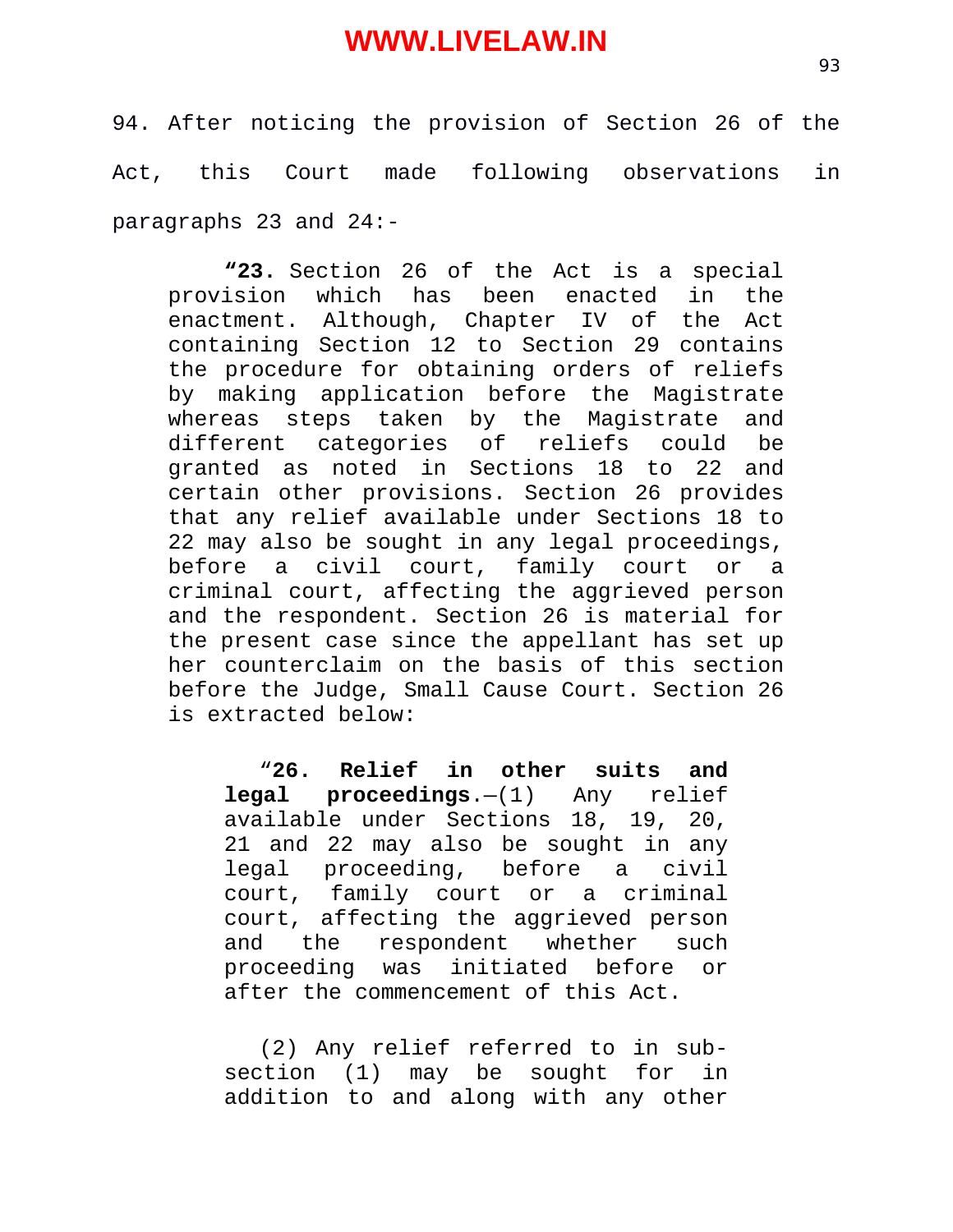relief that the aggrieved person may seek in such suit or legal proceeding before a civil or criminal court.

(3) In case any relief has been obtained by the aggrieved person in any proceedings other than a proceeding under this Act, she shall be bound to inform the Magistrate of the grant of such relief."

**24.** There cannot be any dispute that proceeding before the Judge, Small Cause Court is a legal proceeding and the Judge, Small Cause Court is a civil court. On the strength of Section 26, any relief available under Sections 18 to 22 of the 2005 Act, thus, can also be sought by the aggrieved person."

95. This Court held that Section 26 has to be interpreted in a manner to effectuate the purpose and object of the Act. This Court held that the determination of claim of the aggrieved person was necessary in the suit to avoid multiplicity of proceedings. This court laid down following in paragraphs 40 and 41:-

**"40.** Section 26 of the 2005 Act has to be interpreted in a manner to effectuate the very purpose and object of the Act. Unless the determination of claim by an aggrieved person seeking any order as contemplated by the 2005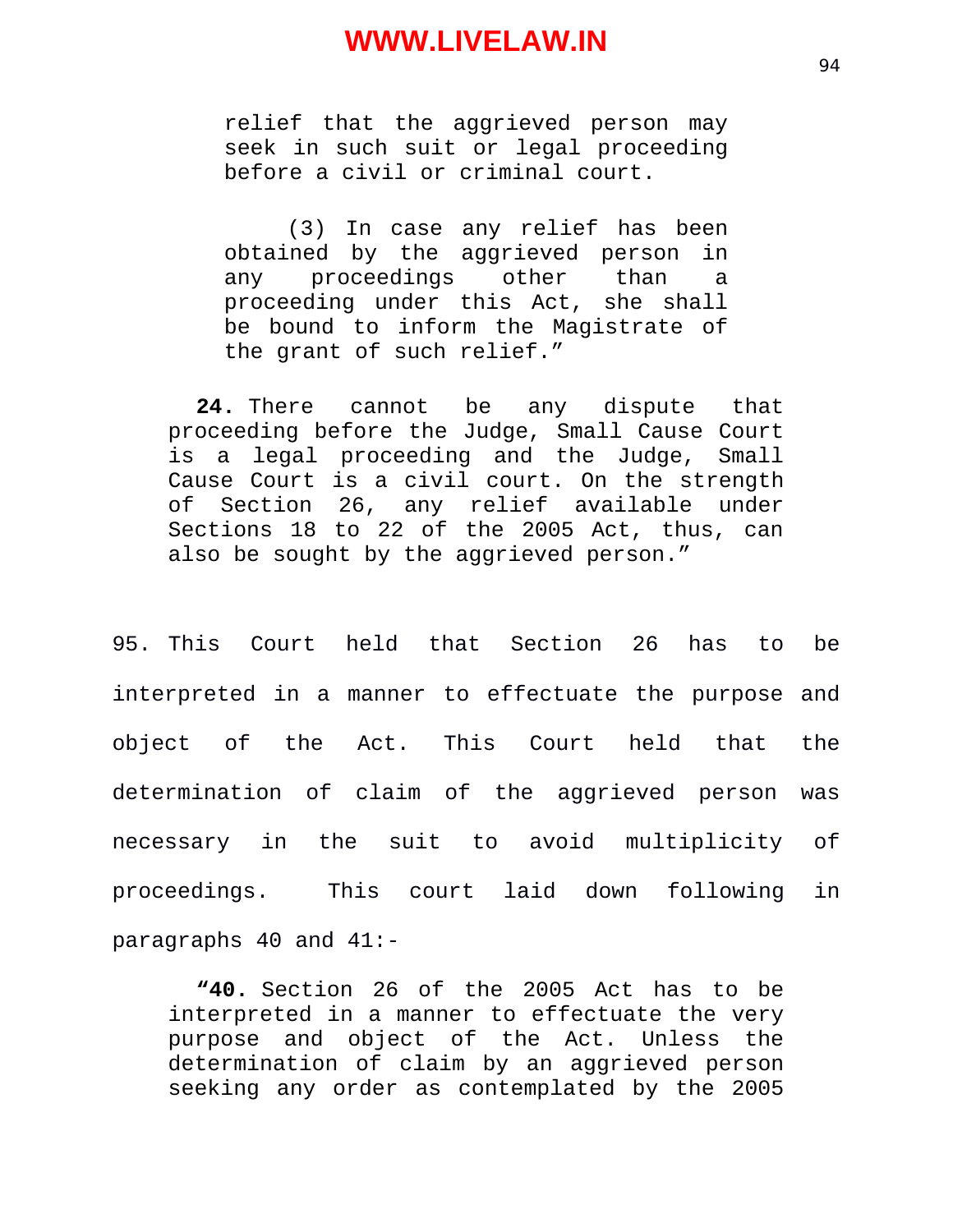Act is expressly barred from consideration by a civil court, this Court shall be loath to read in bar in consideration of any such claim in any legal proceeding before the civil court. When the proceeding initiated by the plaintiff in the Judge, Small Cause Court alleged termination of gratuitous licence of the appellant and prays for restraining the appellant from using the suit flat and permit the plaintiff to enter and use the flat, the right of residence as claimed by the appellant is interconnected with such determination and refusal of consideration of claim of the appellant as raised in her counterclaim shall be nothing but denying consideration of claim as contemplated by Section 26 of the 2005 Act which shall lead to multiplicity of<br>proceedings, which cannot be the object and proceedings, which cannot be the object and purpose of the 2005 Act.

**41.** We, thus, are of the considered opinion that the counterclaim filed by the appellant before Judge, Small Cause Court in Civil Suit No. 77 of 2013 was fully entertainable and the courts below committed error in refusing to consider such claim."

96. In view of the ratio laid down by this court in the above case, the claim of the defendant that suit property is shared household and she has right to reside in the house ought to have been considered by the Trial Court and non-consideration of the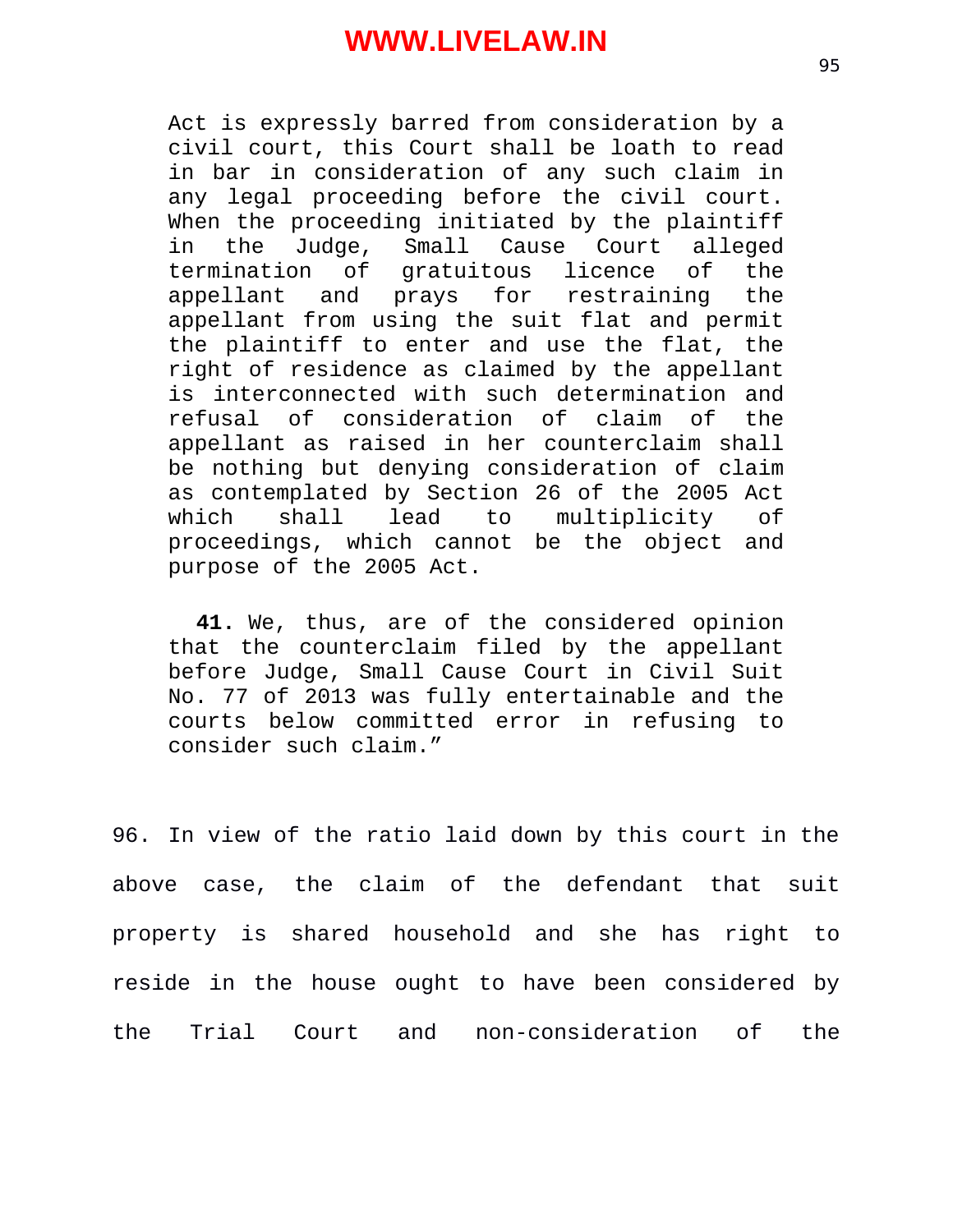claim/defence is nothing but defeating the right, which is protected by Act, 2005.

97. We have noticed the law laid down by this Court in **S.M. Asif Vs. Virender Kumar Bajaj (supra)** where this Court in paragraph 8 has laid down following:-

**"8.** The words in Order 12 Rule 6 CPC "may" and "make such order …" show that the power under Order 12 Rule 6 CPC is discretionary and cannot be claimed as a matter of right. Judgment on admission is not a matter of right and rather is a matter of discretion of the court. Where the defendants have raised objections which go to the root of the case, it would not be appropriate to exercise the discretion under Order 12 Rule 6 CPC. The said rule is an enabling provision which confers discretion on the court in delivering a quick judgment on admission and to the extent of the claim admitted by one of the parties of his opponent's claim."

98. The power under Order XII Rule 6 is discretionary and cannot be claimed as a matter of right. In the facts of the present case, the Trial Court ought not to have given judgment under Order XII Rule 6 on the admission of the defendant as contained in her application filed under Section 12 of the D.V. Act.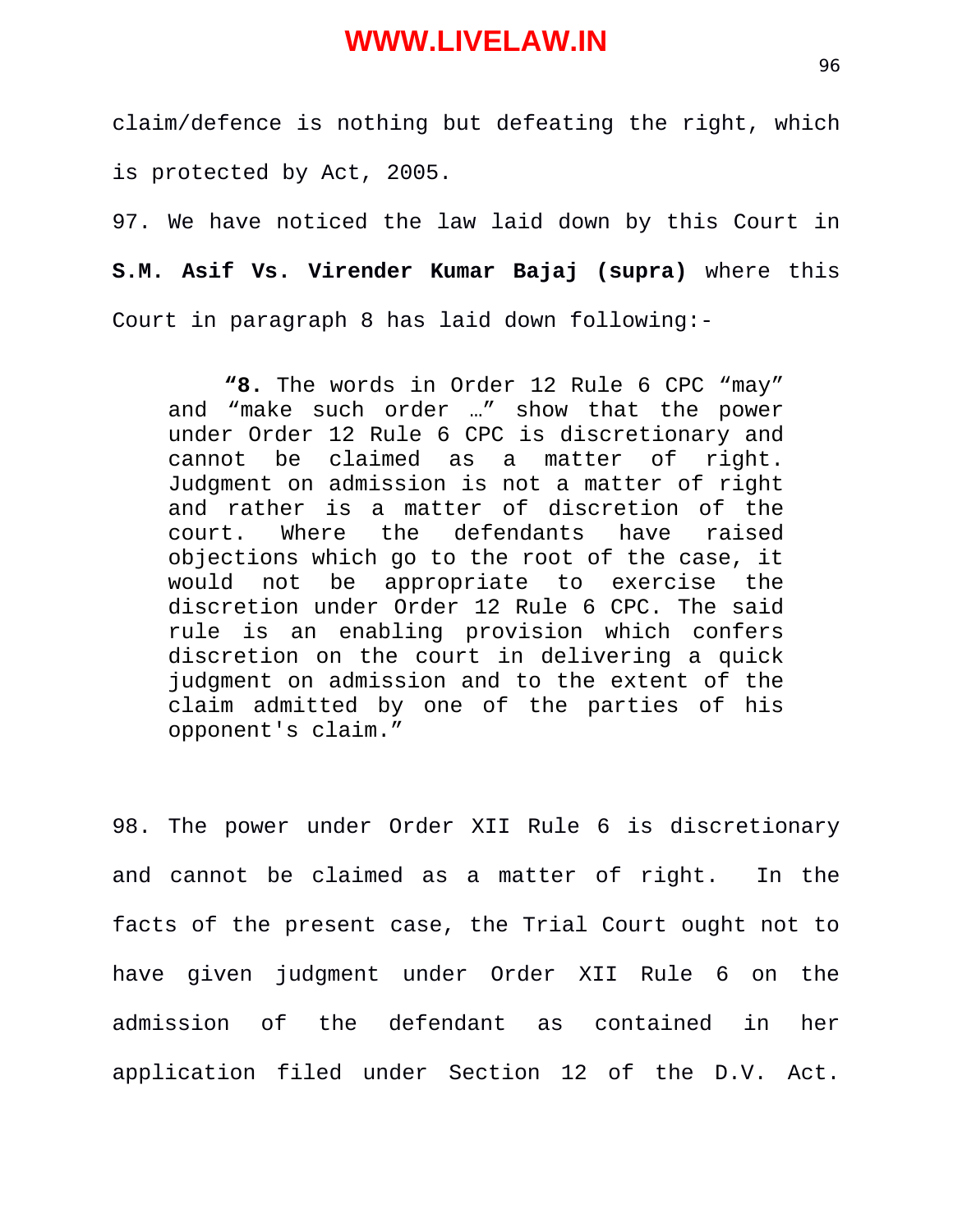Thus, there are more than one reason for not approving the course of action adopted by Trial Court in passing the judgment under Order XII Rule 6. We, thus, concur with the view of the High Court that the judgment and decree of the Trial Court given under Order XII rule 6 is unsustainable.

#### **Question No.5**

99. Section 2(q) defines the 'respondent' in following words:

"2(q) "respondent" means any adult male person who is, or has been, in a domestic relationship with the aggrieved person and against whom the aggrieved person has sought any relief under this Act:

Provided that an aggrieved wife or female living in a relationship in the nature of a marriage may also file a complaint against a relative of the husband or the male partner;"

100. There are two conditions for a person to be treated to be respondent within the meaning of Section 2(q), i.e., (i) in a domestic relationship with the aggrieved person, and (ii) against whom the aggrieved person has sought any relief under Act, 2005. It is to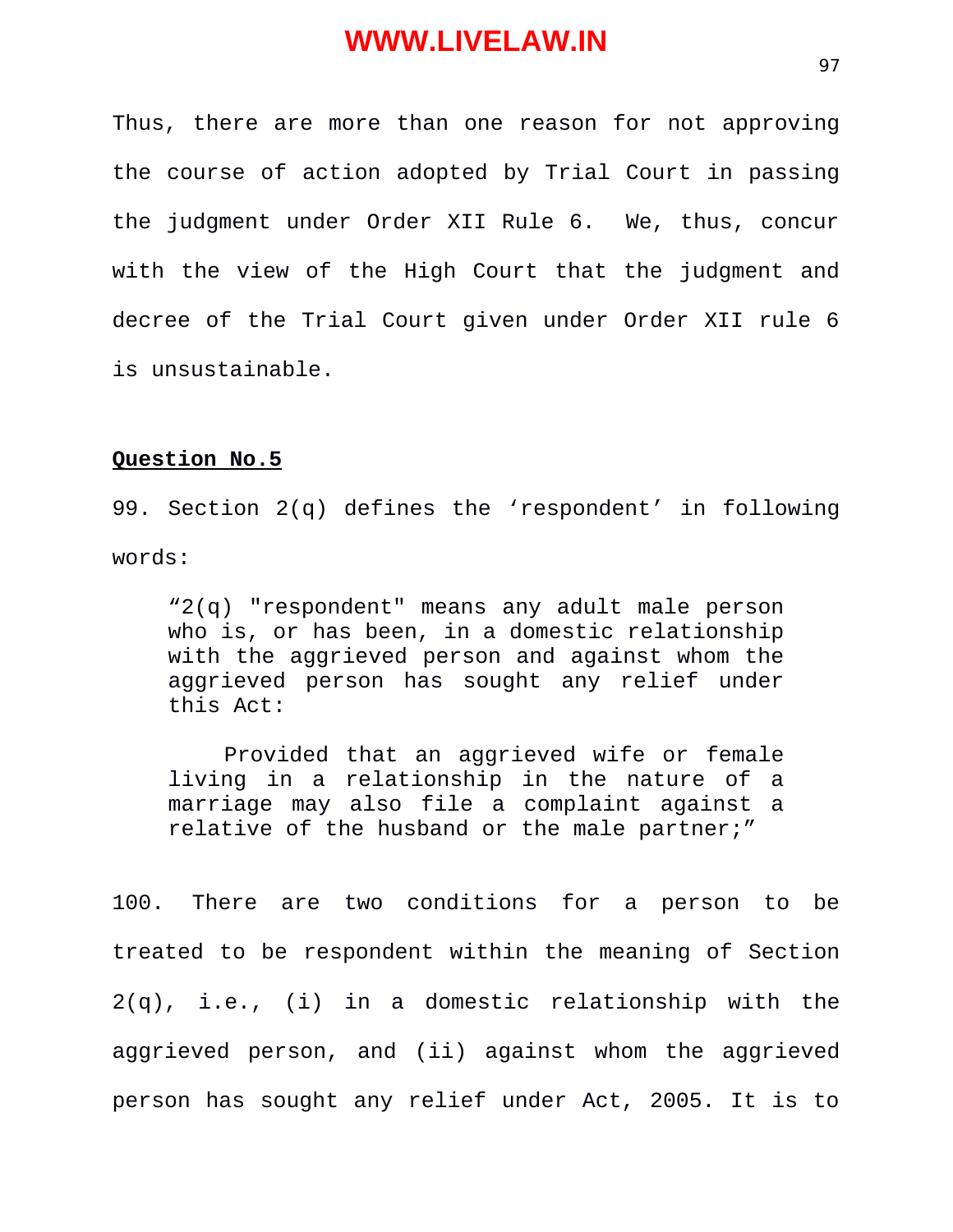be noticed that the expression "any adult male person" occurring in Section 2(q) came for consideration before this Court in **Hiral P. Harsora and others Vs. Kusum Narottamdas Harsora and others, (2016) 10 SCC 165,** where this Court has struck down the expression "adult male". This Court held that "adult male person" restricting the meaning of respondent in Section 2(q) to only "adult male person" is not based on any intelligible differentia having rational nexus with object sought to be achieved. This Court struck down the word "adult male". Hence, it is now permissible under definition of Section 2(q) to include females also.

101. The defendant in her application filed under Section 12 on 20.11.2015 in the Court of Additional Chief Metropolitan Magistrate impleaded Satish Chandra Ahuja as respondent No.2. Thus, in the domestic violence proceedings initiated by the defendant, plaintiff was the respondent. As noted above, under Section 26 of the Act, 2005 any relief available under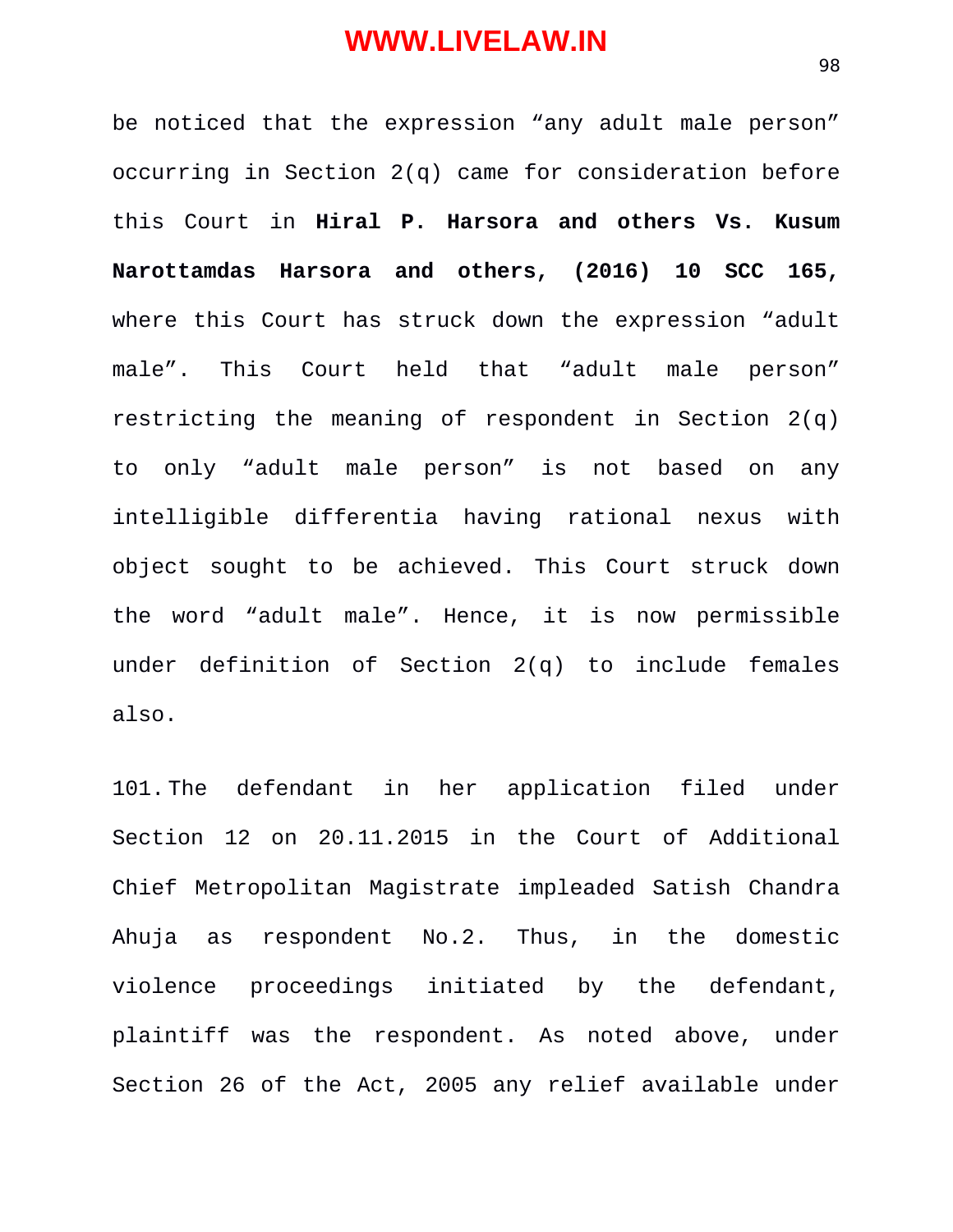Sections 18, 19, 20, 21 and 22 may also be sought in any legal proceedings, before a Civil Court. The defendant in her written statement claimed that she is entitled to reside in the premises of suit property it being her shared household.

102. Learned counsel for the appellant submitted that in the suit in question the defendant has not sought for any relief under Section 19. It is true that no separate application or separate prayer has been made by the defendant in the suit for grant of any relief under Section 19 but in her pleadings she has resisted the claim of plaintiff on the ground that she has a right to reside in the suit property it being her shared household. Thus, the question whether the suit premises is shared household of the defendant and she has right in the shared household so as the decree before the Trial Court can be successfully resisted were required to be determined by the Trial Court. We are further of the view that when in the suit defendant has pleaded to resist the decree on the ground of her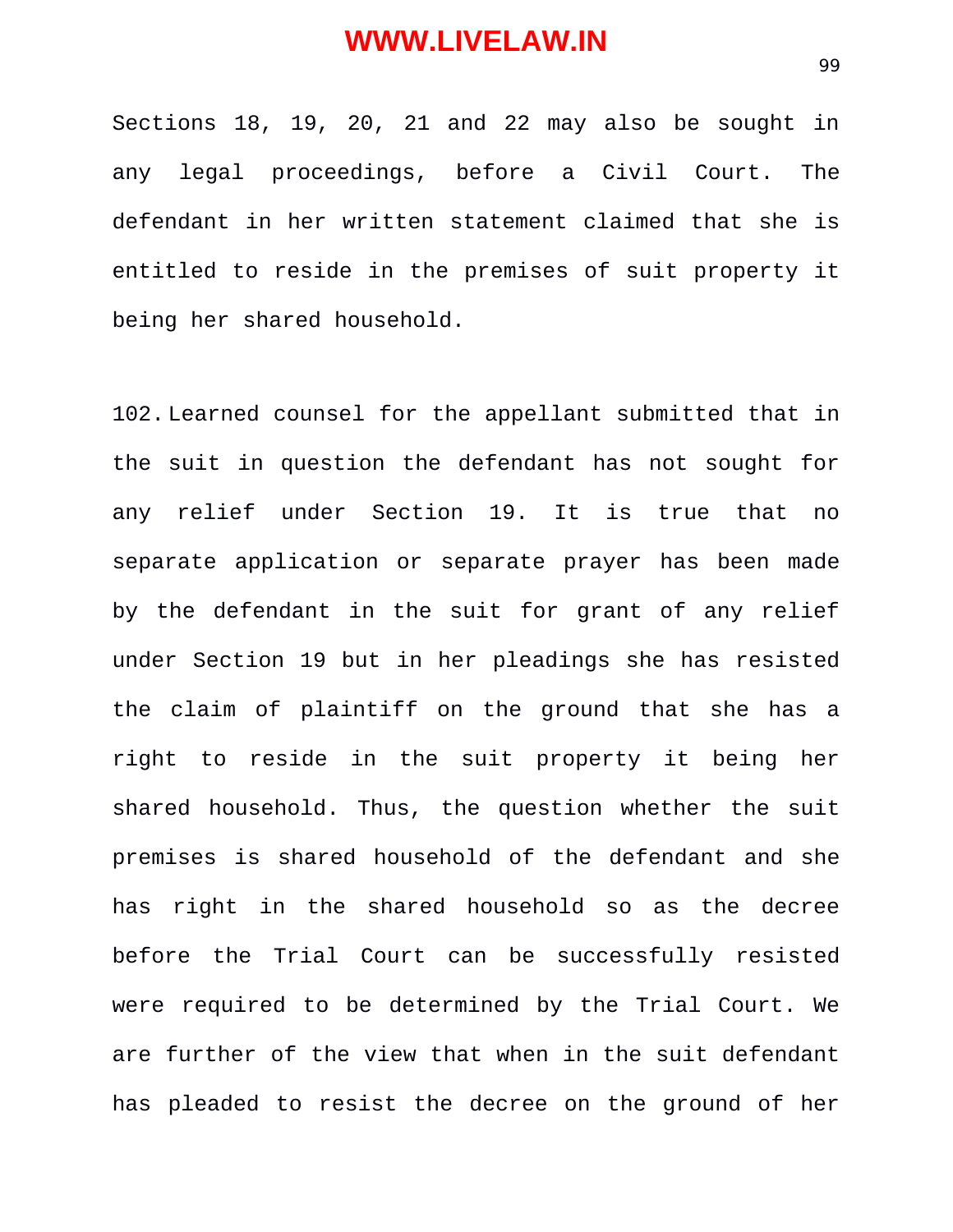right of residence in the suit property it was for her to prove her claim in the suit both by pleadings and evidence.

103. As noted above, one of the conditions to treat a person as a respondent is that "against whom the aggrieved person has sought any relief under the Act". The defendant in her pleadings having claimed that she has right of residence in the suit property, she for successful resisting the suit has to plead and prove that she has been subjected to any act of domestic violence by the respondent, which is implicit in the definition of the aggrieved person itself as given in the Section 2(a) of the Act, 2005. It is, further, relevant to notice that although learned Magistrate passed an interim order in the application filed by the defendant under Section 12 on 26.11.2016 but said order was interim order which was passed on the satisfaction of the Magistrate that "the application prima facie disclosed that the respondent is committing or has committed an act of domestic violence". For granting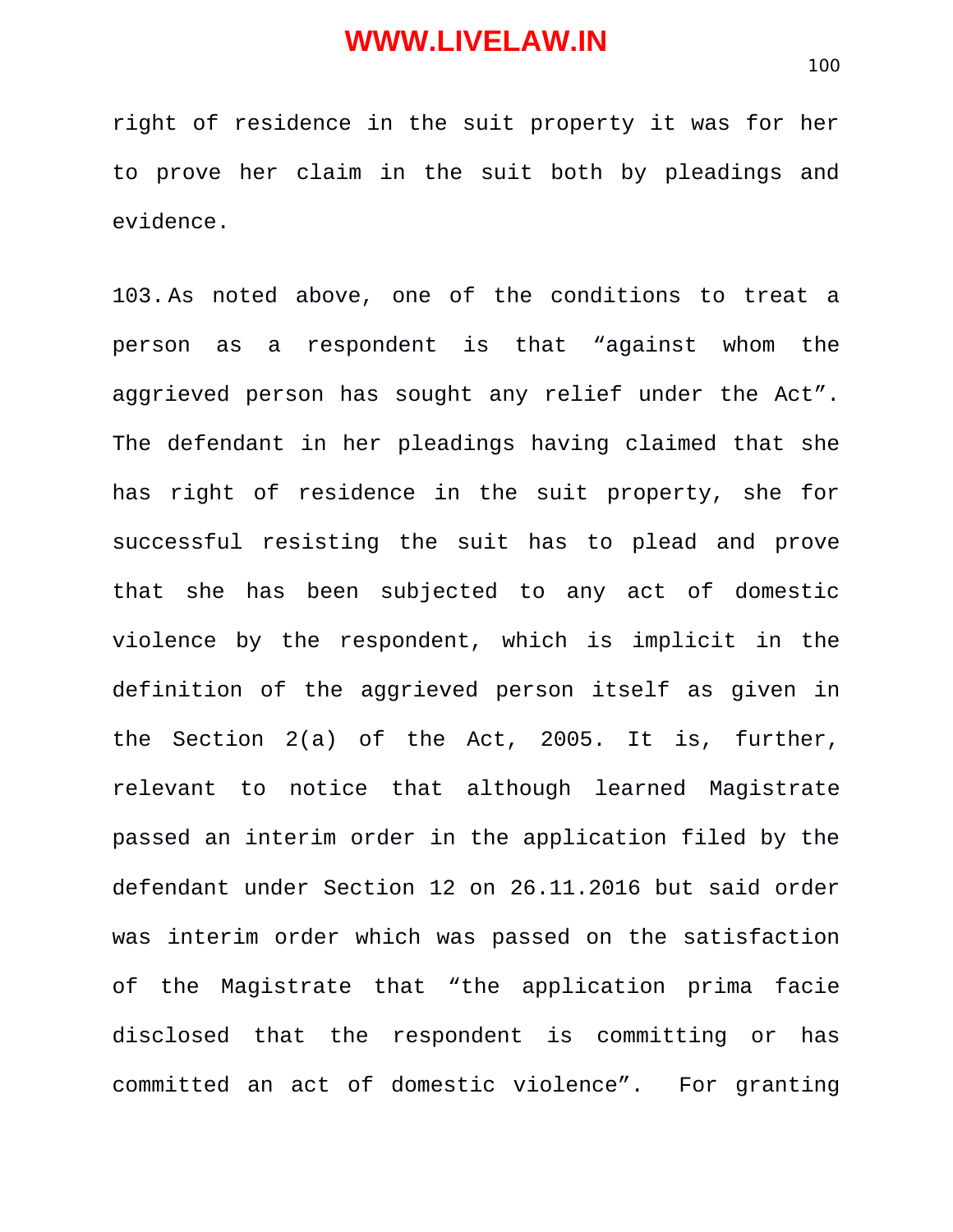any relief by the Civil Court under Section 19 it has to be proved that the respondent is committing or has committed an act of domestic violence on the aggrieved person. To treat a person as the "respondent" for purposes of Section 2(q) it has to be proved that person arrayed as respondent has committed an act of domestic violence on the aggrieved person.

104. We, thus, are of the view that for the purposes of determination of right of defendant under Sections 17 and 19 read with Section 26 in the suit in question the plaintiff can be treated as "respondent", but for the grant of any relief to the defendant or for successful resisting the suit of the plaintiff necessary conditions for grant of relief as prescribed under the Act, 2005 has to be pleaded and proved by the defendant, only then the relief can be granted by the Civil Court to the defendant.

#### **Question No.6**

101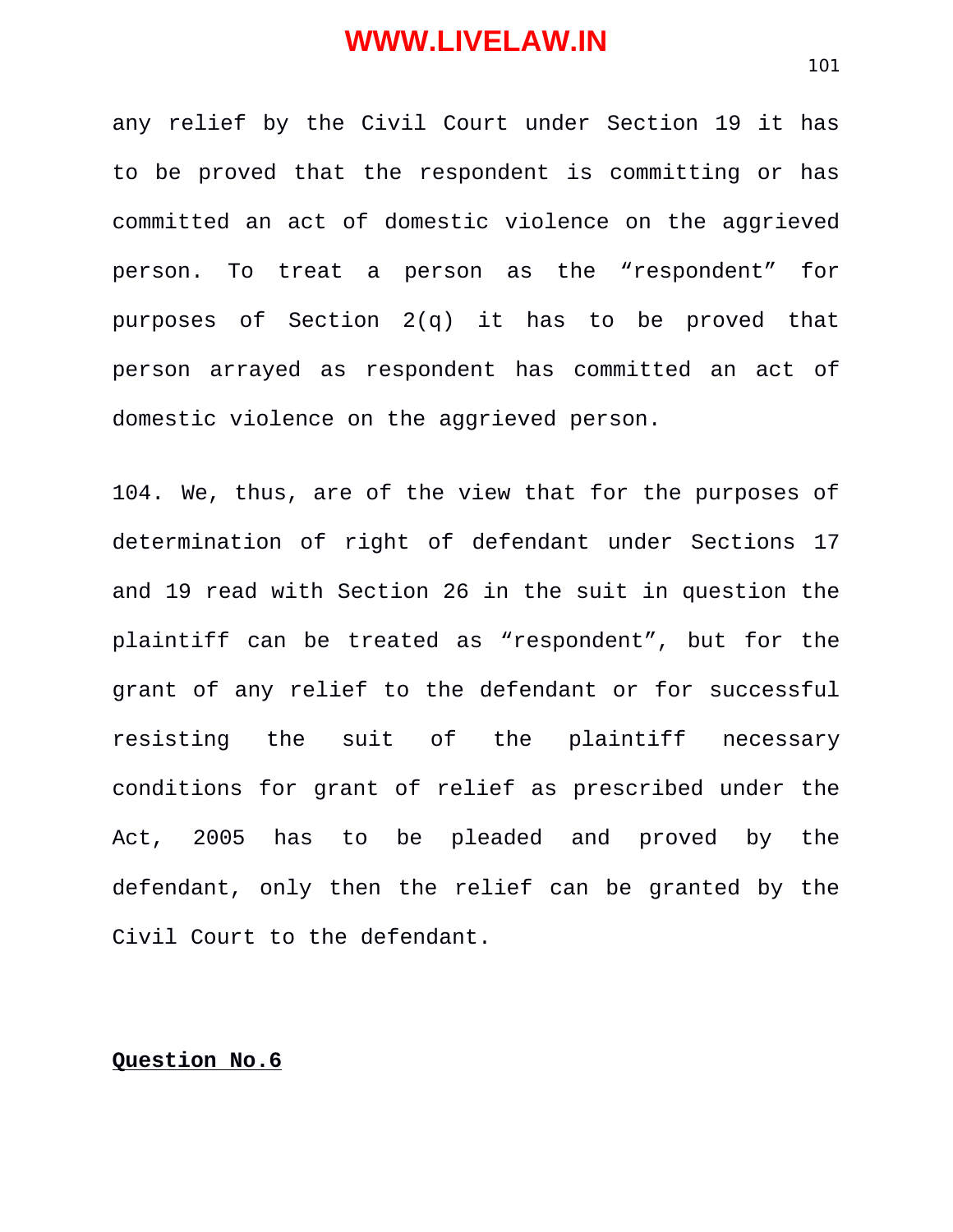105. Section 17 of the Act has two sub-sections which engraft two independent rights. According to subsection (1) notwithstanding anything contained in any other law for the time being in force, every woman in a domestic relationship shall have the right to reside in the shared household, whether or not she has any right, title or beneficial interest in the same. This right has been expressly granted to every woman in domestic relationship to fulfill the purpose and objective of the Act. Although under the statute regulating personal law the woman has right to maintenance, every wife has right of maintenance which may include right of residence, the right recognized by sub-section (1) of Section 17 is new and higher right conferred on every woman.

106. The right is to be implemented by an order under Section 19, on an application filed under sub-section (1) of Section 12. Sub-section (2) of Section 17, however, contains an exception in the right granted by sub-section (2), i.e., "save in accordance with the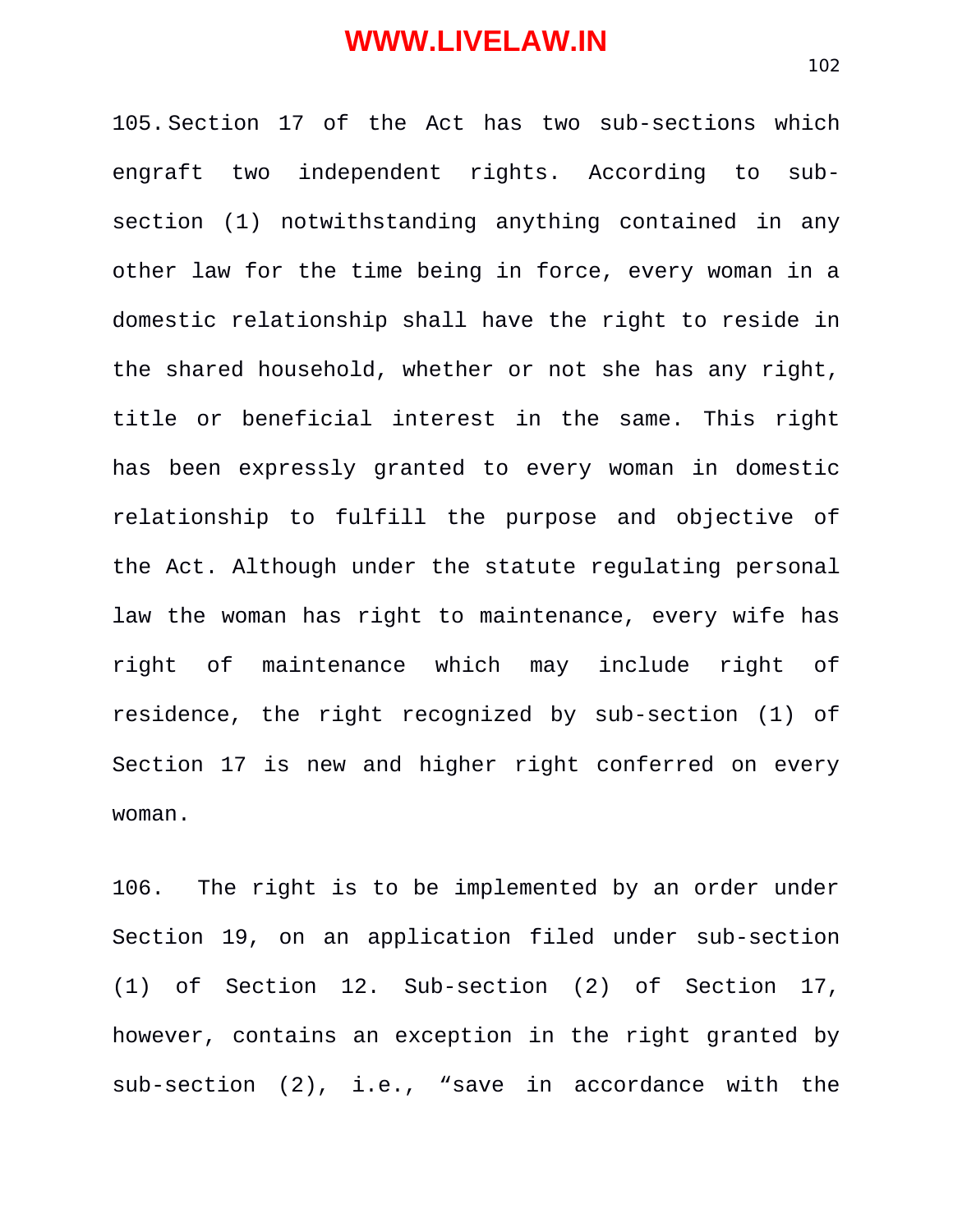procedure established by law". Sub-section (2) of Section 17, thus, contemplates that aggrieved person can be evicted or excluded from the shared household in accordance with the procedure established by law. What is the meaning and extent of expression "save in accordance with the procedure established by law" is a question which has come up for consideration in this appeal. Whether the suit filed by the plaintiff for mandatory and permanent injunction against the defendant in the Civil Court is covered by the expression "save in accordance with the procedure established by law". We may further notice that the learned Magistrate while passing the interim order on 26.11.2016 in favour of the defendant on her application filed under Section 12 has directed that "the respondent shall not alienate the alleged shared household nor would they dispossess the complainant or their children from the same **without orders of a Competent Court**". The Magistrate, thus, has provided that without the orders of Competent Court the

103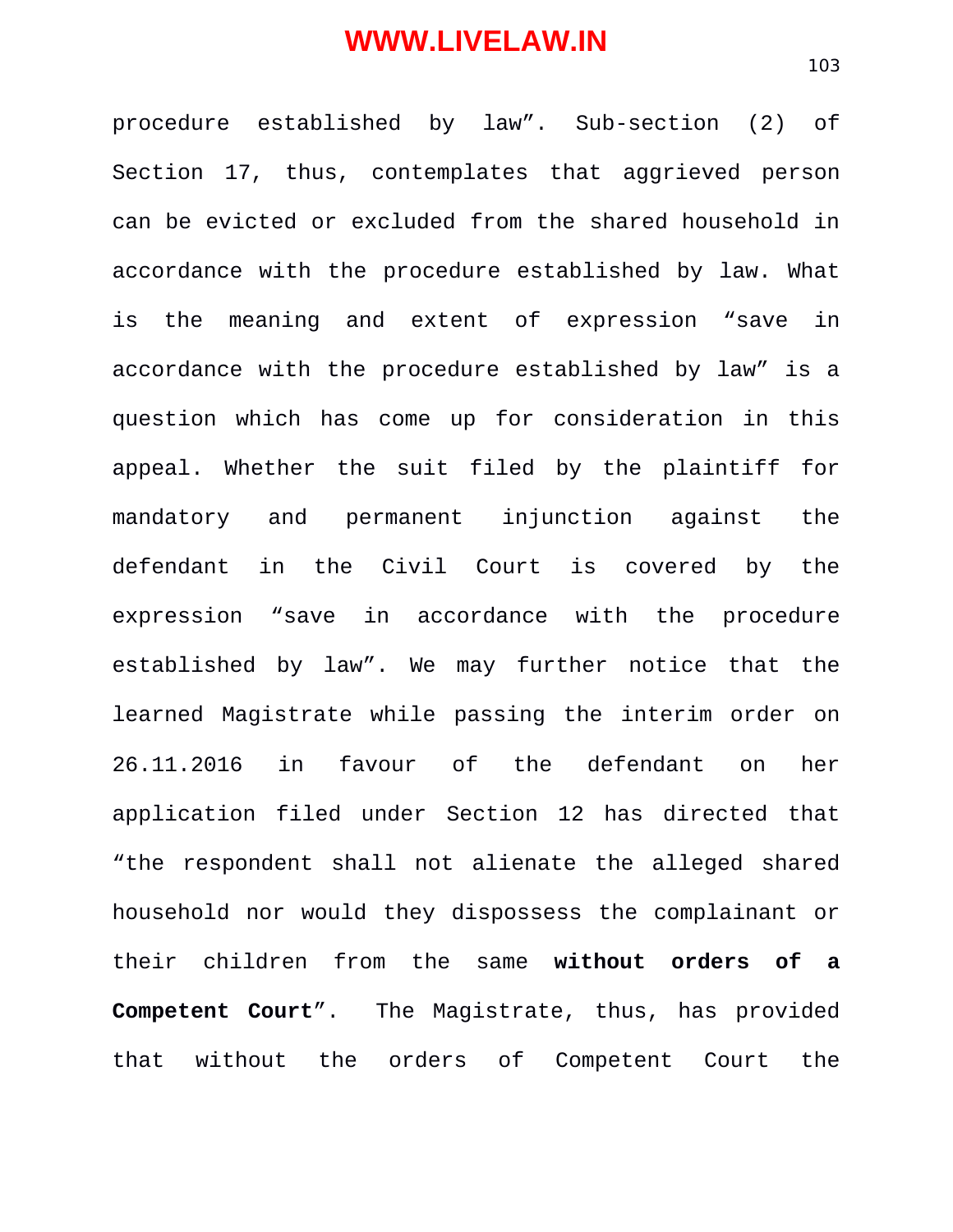applicant (respondent herein) should not be dispossessed. In the present case, interim order specifically contemplates that it is only by the order of the Competent Court respondent shall be dispossessed.

107. We may take an example, where a final order has been passed by the Magistrate under Section 12. What is the nature and life of the said order? Section 25(2) itself contemplates an eventuality when order passed under the Act can be altered, modified or revoked. Section 25(2) provides:

#### **"Section 25. Duration and alteration of orders**.-

 $(1)$  xxx xxx xxx

(2) If the Magistrate, on receipt of an application from the aggrieved person or the respondent, is satisfied that there is a change in the circumstances requiring alteration, modification or revocation of any order made under this Act, he may, for reasons to be recorded in writing pass such order, as he may deem appropriate."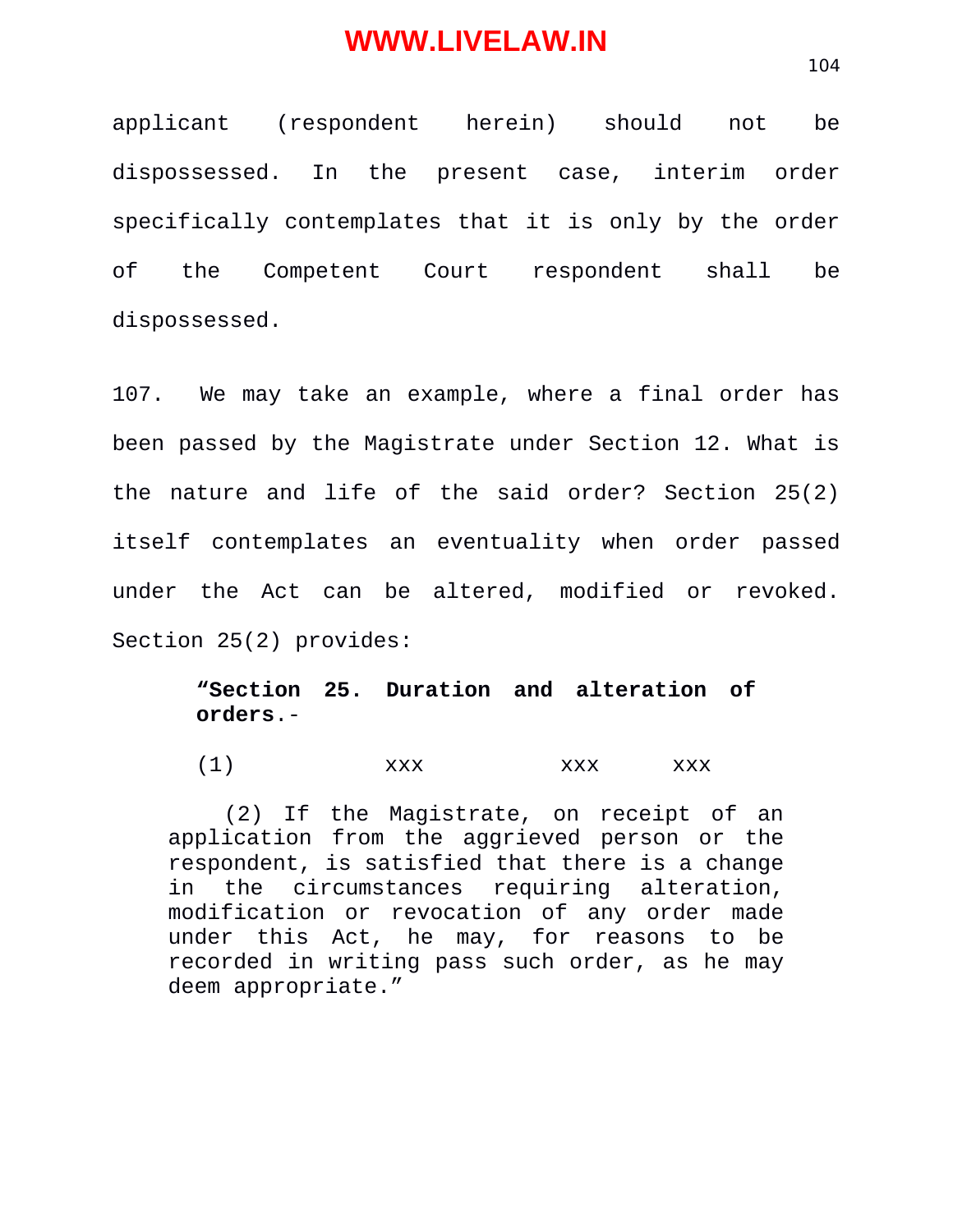108. Whether apart from powers of Magistrate under Section 25(2) of the Act, 2005, the Act, 2005 contemplates any other eventuality when despite the order of residence under Section 19 an aggrieved person can be evicted or dispossessed.

109. The right to reside in shared household as granted by Section 17 itself contemplates an exception in express words, i.e., "save in accordance with the procedure established by law".

110. The procedure prescribed for proceedings under Section 19 as provided in Section 28 of the Act is as per the provisions of the Code of Criminal Procedure, 1973. Section 28 of the Act, 2005, provides as follows:-

"28. Procedure.- (1) Save as otherwise provided in this Act, all proceedings under sections 12, 18,19,20,21,22 and 23 and offences under section 31 shall be governed by the provisions of the Code of Criminal Procedure, 1973(2 of 1974).

(2) Nothing in sub-section (1) shall prevent the court from laying down its own procedure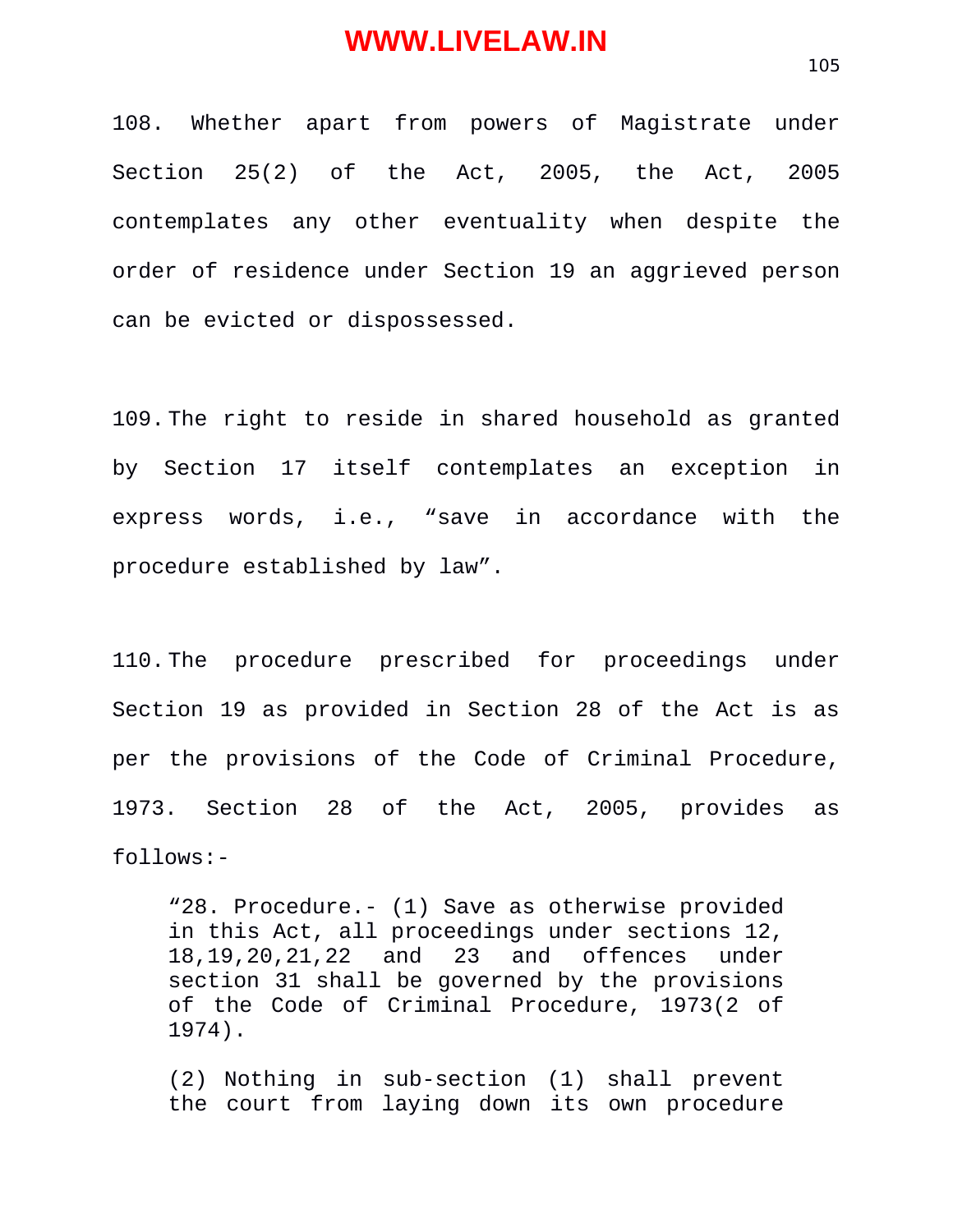for disposal of an application under section 12 or under sub-section (2) of section 23."

111. The rules have been framed under the Act, 2005, namely "The Protection of Women from Domestic Violence Rules, 2006". Rule 5 deals with Domestic Incident Report which is to be submitted by protection officer in Form I. The Form I is part of Rule which contains details in various columns to enable the Magistrate to take appropriate decision. Rule 6 provides that every application of the aggrieved person under Section 12 shall be in Form-II or as nearly as possible thereto. Form-II is again part of Rule which contains various details including orders required, residence orders, under Section 19, monetary relief under Section 20, details of previous litigation, if any, and other details to enable the Magistrate to take appropriate decision. Rule 6 sub-Rule (4) provides that for obtaining an interim ex-parte order under Section 23, an affidavit is to be filed in Form-III. The Form-III is an affidavit of an aggrieved person or the person filing affidavit on behalf of his ward, daughter, etc.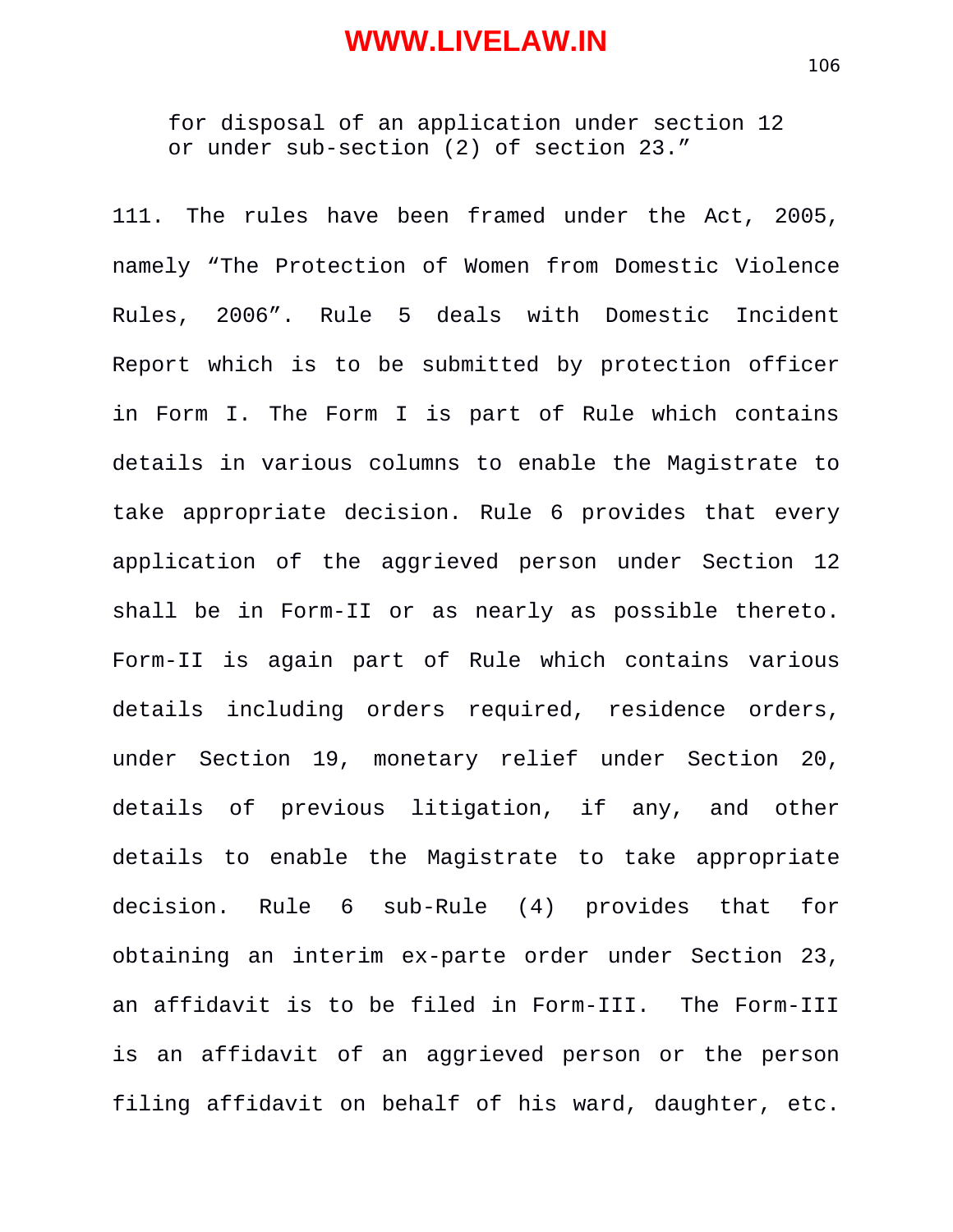The Act and the Rules thus provide for a procedure and manner of filing an application for obtaining a relief under Act, 2005. The Act, 2005, is an special Act which provides for manner and procedure for obtaining relief by an aggrieved person.

112. The provision of Section 145 of Cr.P.C. in this context may be noticed. Section 145 of Cr.P.C. provides for procedure where dispute concerning land or water is likely to cause breach of peace. Under Section 145 Cr.P.C. in case Magistrate is satisfied that a dispute likely to cause a breach of the peace exists, he may require the parties to attend the Court and to decide whether any and which of the parties was, at the date of the order made by him under sub-section (1), in possession of the subject of dispute. Sub-section (6) of Section 145 Cr.P.C. contemplates issuance of the order by the Magistrate declaring such party to be entitled to such possession. Sub-section (6), however, contemplates that the parties to be entitled to possession thereof **until evicted therefrom in due**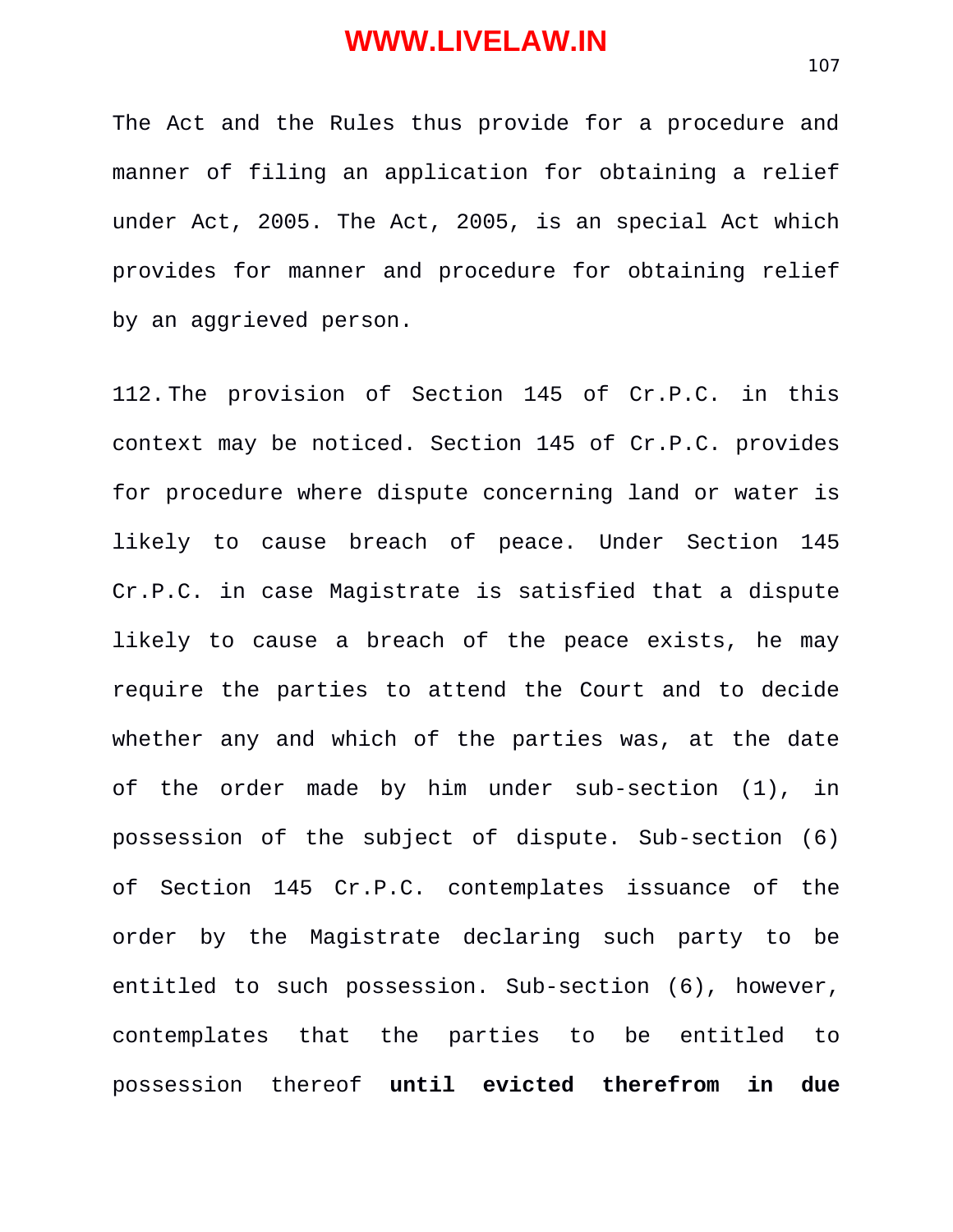**course of law**. The eviction in due course of law was contemplated to be by a competent court.

113. This Court had occasion to consider the expression "until evicted therefrom in due course of law" as occurring in Section 145(6) in **Shanti Kumar Panda Vs. Shakuntala Devi, (2004) 1 SCC 438.** This Court held in the above case that the purpose of provisions of Section 145 Cr.P.C. is to provide a speedy and summary remedy so as to prevent a breach of the peace by submitting the dispute to the Executive Magistrate for resolution as between the parties disputing the question of possession over the property. This Court held that the unsuccessful party in proceedings under Section 145 Cr.P.C. ought to sue for recovery of possession seeking a decree or order for restoration of possession. In paragraph 12 following was laid down:

"12. What is an eviction "in due course of law" within the meaning of Sub-section (6) of Section 145 of the Code? Does it mean a suit or proceedings directing restoration of possession between the parties respectively unsuccessful and successful in proceedings under Section 145 or any order of competent court which though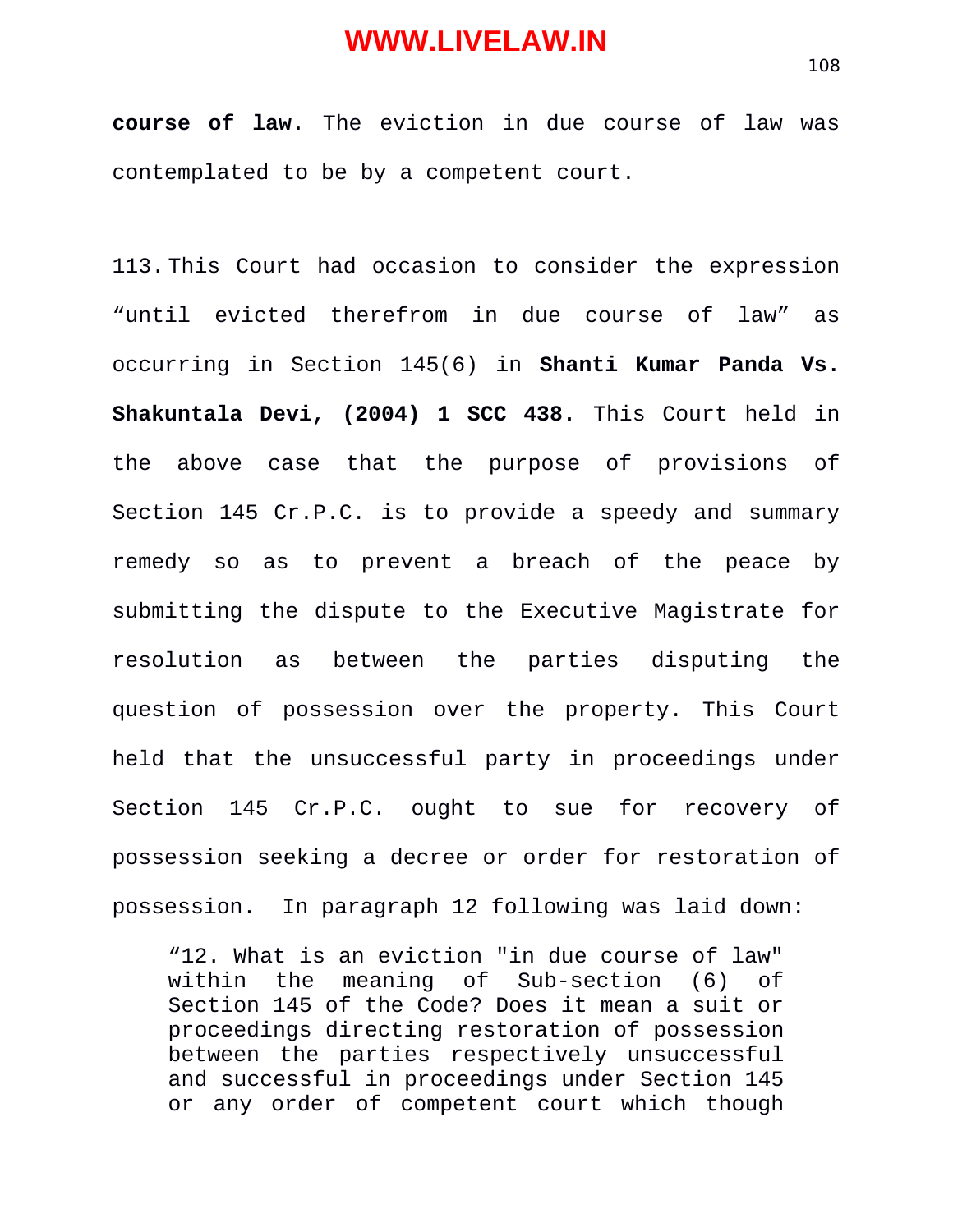not expressly directing eviction of successful party, has the effect of upholding the possession or entitlement to possession of the unsuccessful party as against the said successful party. In our opinion, which we would buttress by reasons stated shortly hereinafter, ordinarily a party unsuccessful in proceedings under Section 145 ought to sue for recovery of possession seeking a decree or order for restoration of possession. However, a party though unsuccessful in proceedings under Section 145 may still be able to successfully establish before the competent court that it was actually in possession of the property and is entitled to retain the same by making out a strong case demonstrating the finding of the Magistrate to be apparently incorrect."

114. This Court further held that finding recorded by the Magistrate under Section 145 Cr.P.C. does not bind when the matter comes for adjudication before competent court. This Court explained expression "until evicted therefrom in due course of law" mean "any court which has jurisdictional competence to decide the question of title or rights to the property or entitlement to possession". In paragraph 17 of the judgment following was observed:

"17………………The words 'until evicted therefrom in due course of law' as occurring in Sub-section (6) of Section 145' mean the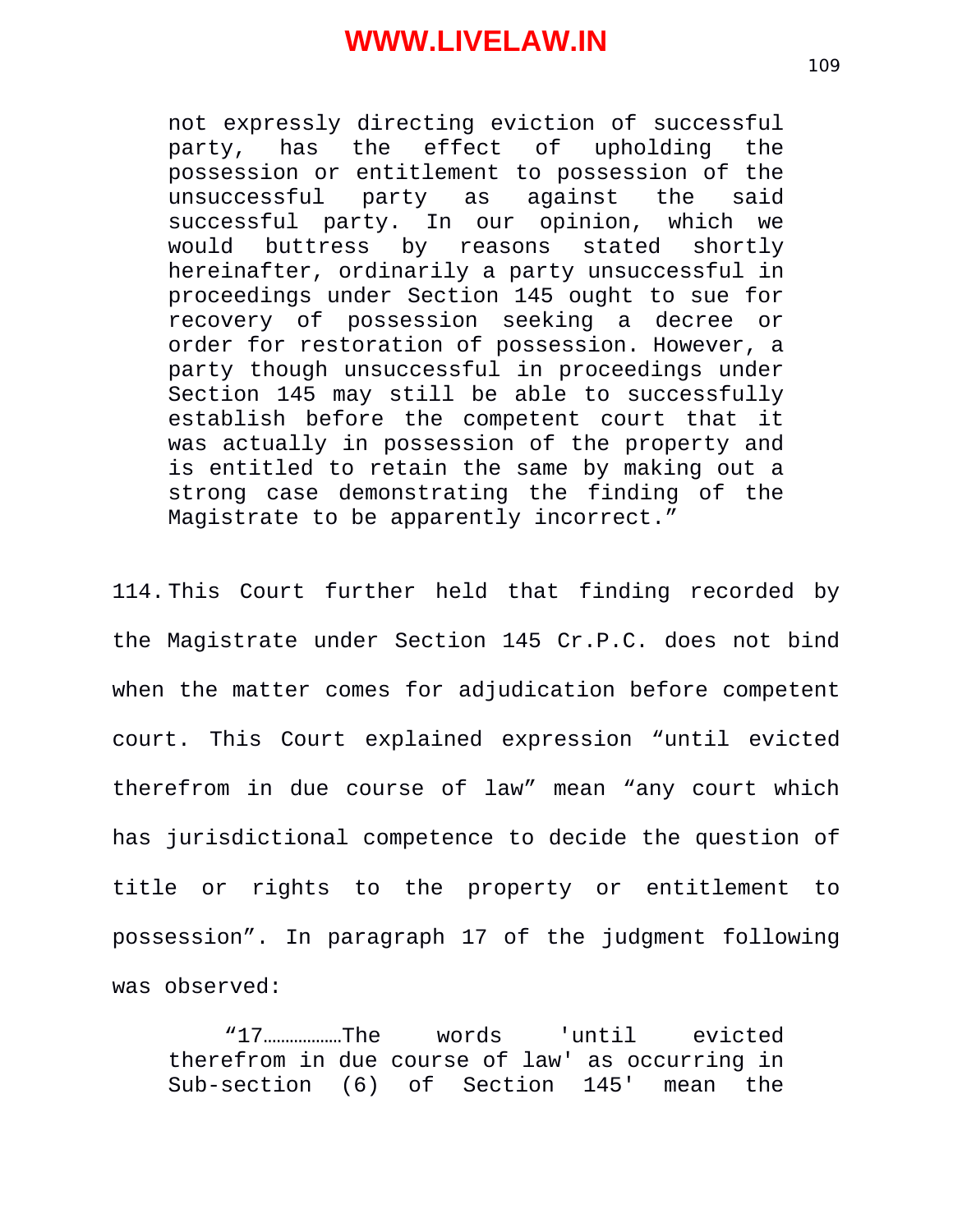eviction of the party successful before the Magistrate, consequent upon the adjudication of title or right to possession by a competent court; that does not necessarily mean a decree of eviction. The party unsuccessful before the Magistrate may dispute the correctness of the finding arrived at by the Magistrate and is at liberty to show before the competent court that it had not dispossessed the successful party or that it is the unsuccessful party and not the successful party who was actually in possession and the finding to the contrary arrived at by the Magistrate was wholly or apparently erroneous and unsustainable in law."

115. Summarising the law in the context of Sections 145 and 146 Cr.P.C. the effects of the order of Magistrate were recorded by this Court in paragraph 23, relevant

part of which for the present case is as follows:

"23. For the purpose of legal proceedings initiated before a competent court subsequent to the order of an Executive Magistrate under Sections 145/146 of the Code of Criminal Procedure, the law as to the effect of the order of the Magistrate may be summarized as under:-

(1) The words 'competent court' as used in Sub-section (1) of Section 146 of the code do not necessarily mean a civil court only. A competent court is one which has the jurisdictional competence to determine the question of title or the rights of the parties with regard to the entitlement as to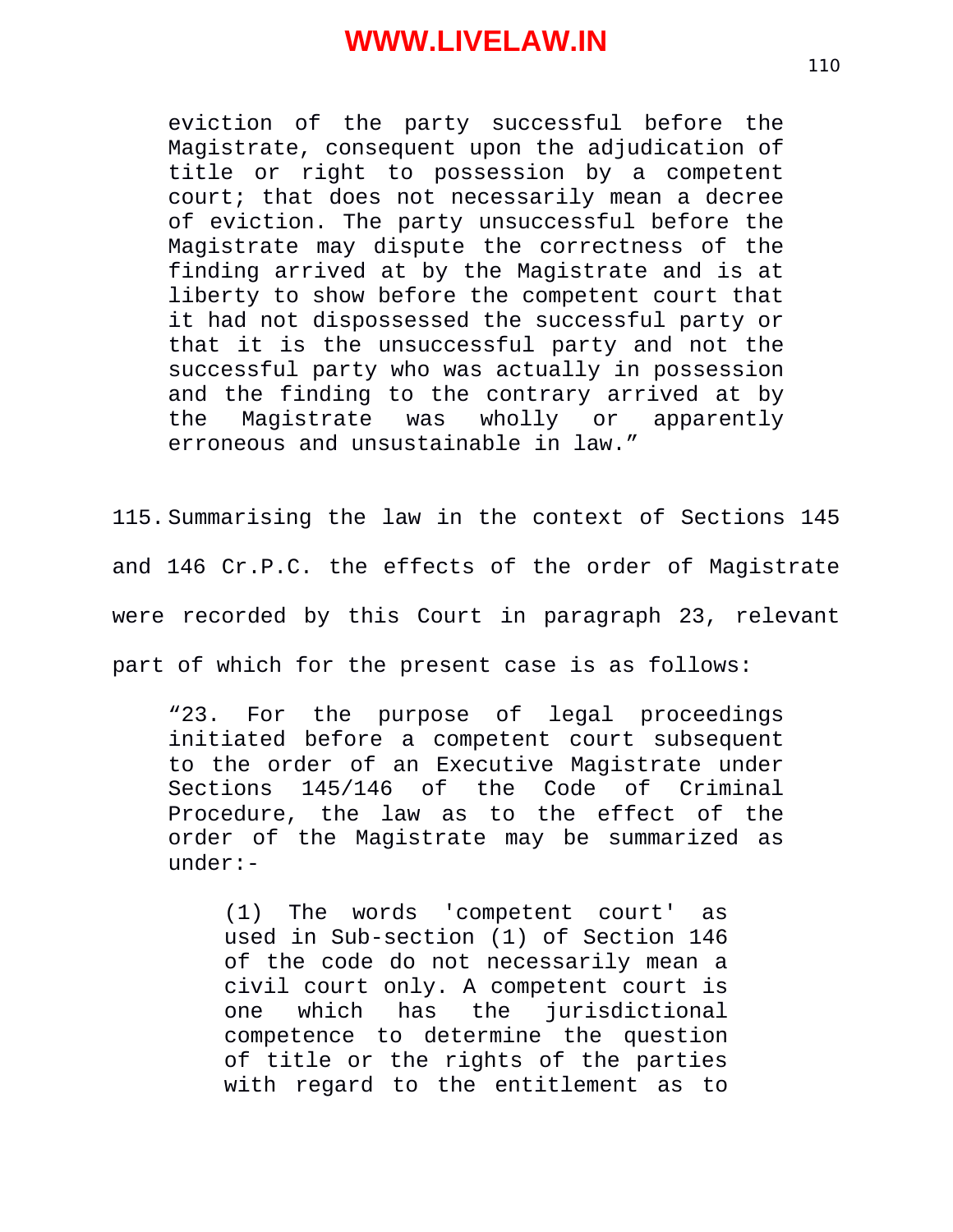possession over the property forming subject matter of proceedings before the Executive Magistrate;

(2) A party unsuccessful in an order under Section 145(1) would initiate proceedings in a competent court to establish its entitlement to possession over the disputed property against the successful party, Ordinarily, a relief of recovery of possession would be appropriate to be sought for. In legal proceedings initiated before a competent court consequent upon attachment under Section 146(1) of the Code it is not necessary to seek relief of recovery of possession. As the property is held custodia legis by the Magistrate for and on behalf of the party who would ultimately succeed from the court it would suffice if only determination of the rights with regard to the entitlement to the possession is sought for. Such a suit shall not be bad for not asking for the relief of possession.

(3) A decision by a criminal court does not bind the civil court while a decision by the civil court binds the criminal court. An order passed by the Executive Magistrate in proceedings under Sections 145/146 of the Code is an order by a criminal court and that too based on a summary enquiry. The order is entitled to respect and weight before the competent court at the interlocutory stage. At the stage of final adjudication of rights, which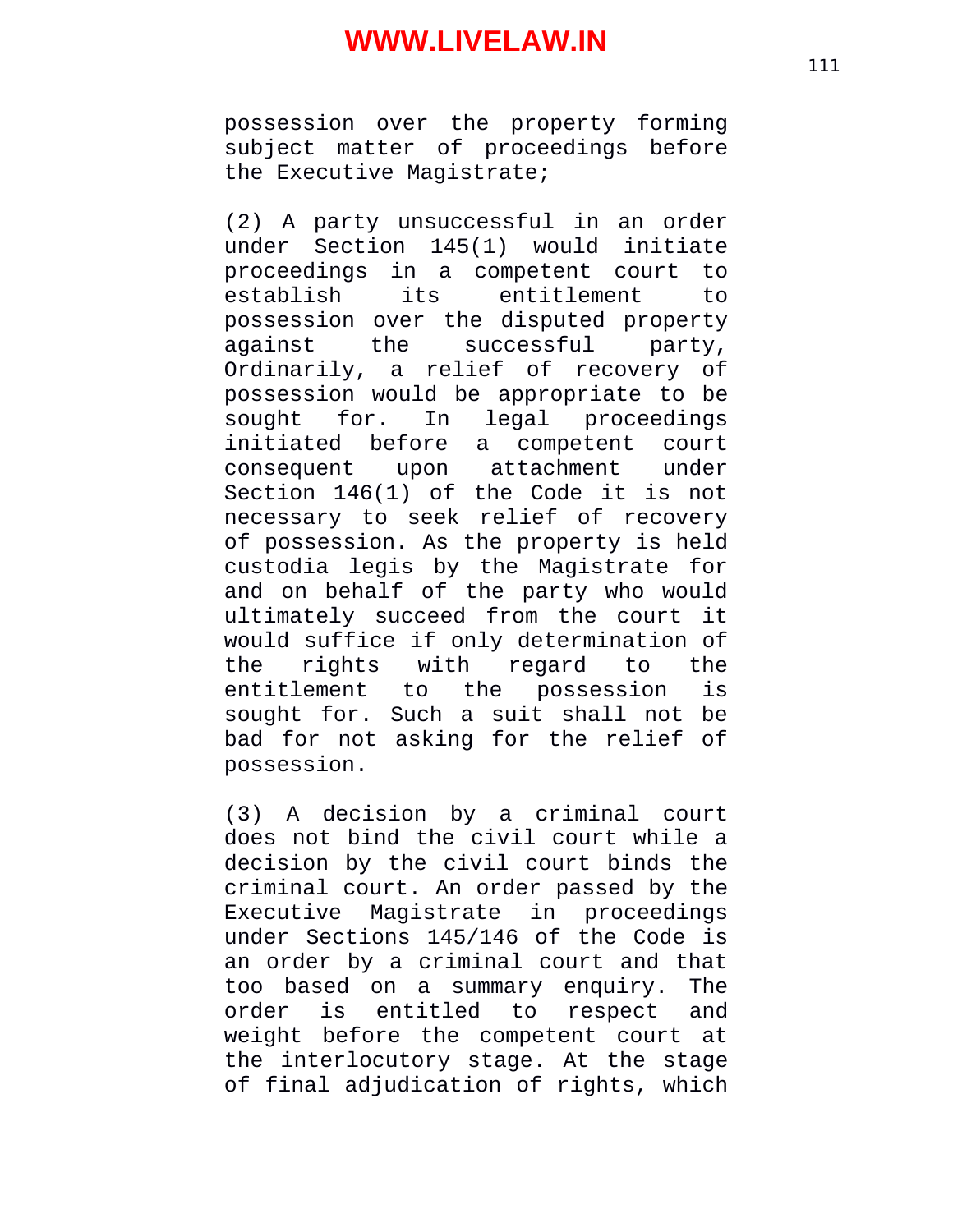would be on the evidence adduced before the court, the order of the Magistrate is only one out of several pieces of evidence.

(4) ..... ..... ....."

116. Drawing the analogy from the above case, we are of the opinion that the expression "save in accordance with the procedure established by law", in Section 17(2) of the Act, 2005 contemplates the proceedings in court of competent jurisdiction. Thus, suit for mandatory and permanent injunction/eviction or possession by the owner of the property is maintainable before a Competent Court. We may further notice that in sub-section (2) the injunction is "shall not be evicted or excluded from the shared household save in accordance with procedure established by law". Thus, the provision itself contemplates adopting of any procedure established by law by the respondent for eviction or exclusion of the aggrieved person from the shared household. Thus, in appropriate case, the competent court can decide the claim in a properly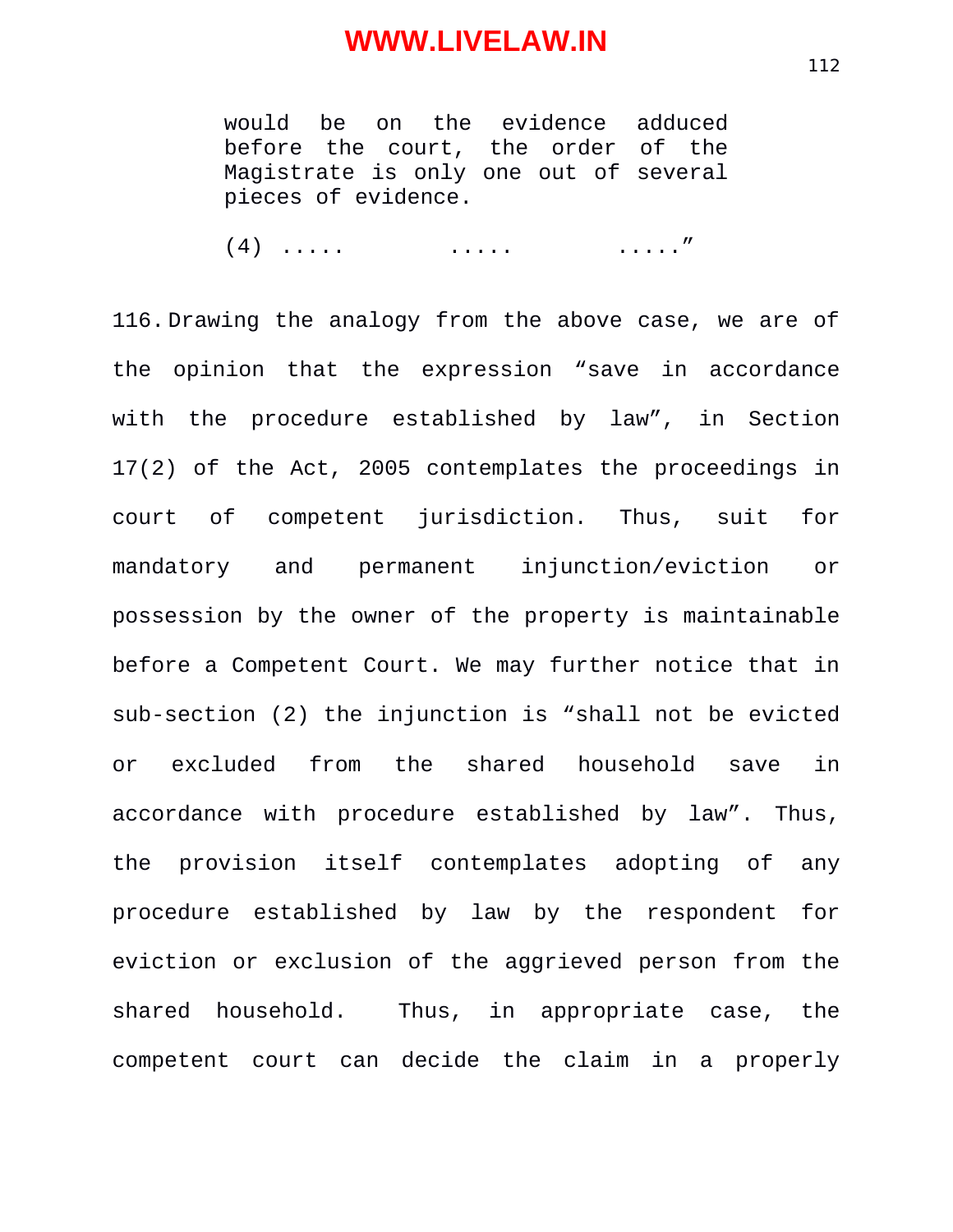instituted suit by the owner as to whether the women need to be excluded or evicted from the shared household. One most common example for eviction and exclusion may be when the aggrieved person is provided same level of alternate accommodation or payment of rent as contemplated by Section 19 sub-section (f) itself. There may be cases where plaintiff can successfully prove before the Competent Court that the claim of plaintiff for eviction of respondent is accepted. We need not ponder for cases and circumstances where eviction or exclusion can be allowed or refused. It depends on facts of each case for which no further discussion is necessary in the facts of the present case. The High Court in the impugned judgment has also expressed opinion that suit filed by the plaintiff cannot be held to be nonmaintainable with which conclusion we are in agreement.

117. In case, the shared household of a woman is a tenanted/allotted/licensed accommodation where tenancy/ allotment/license is in the name of husband, father-in-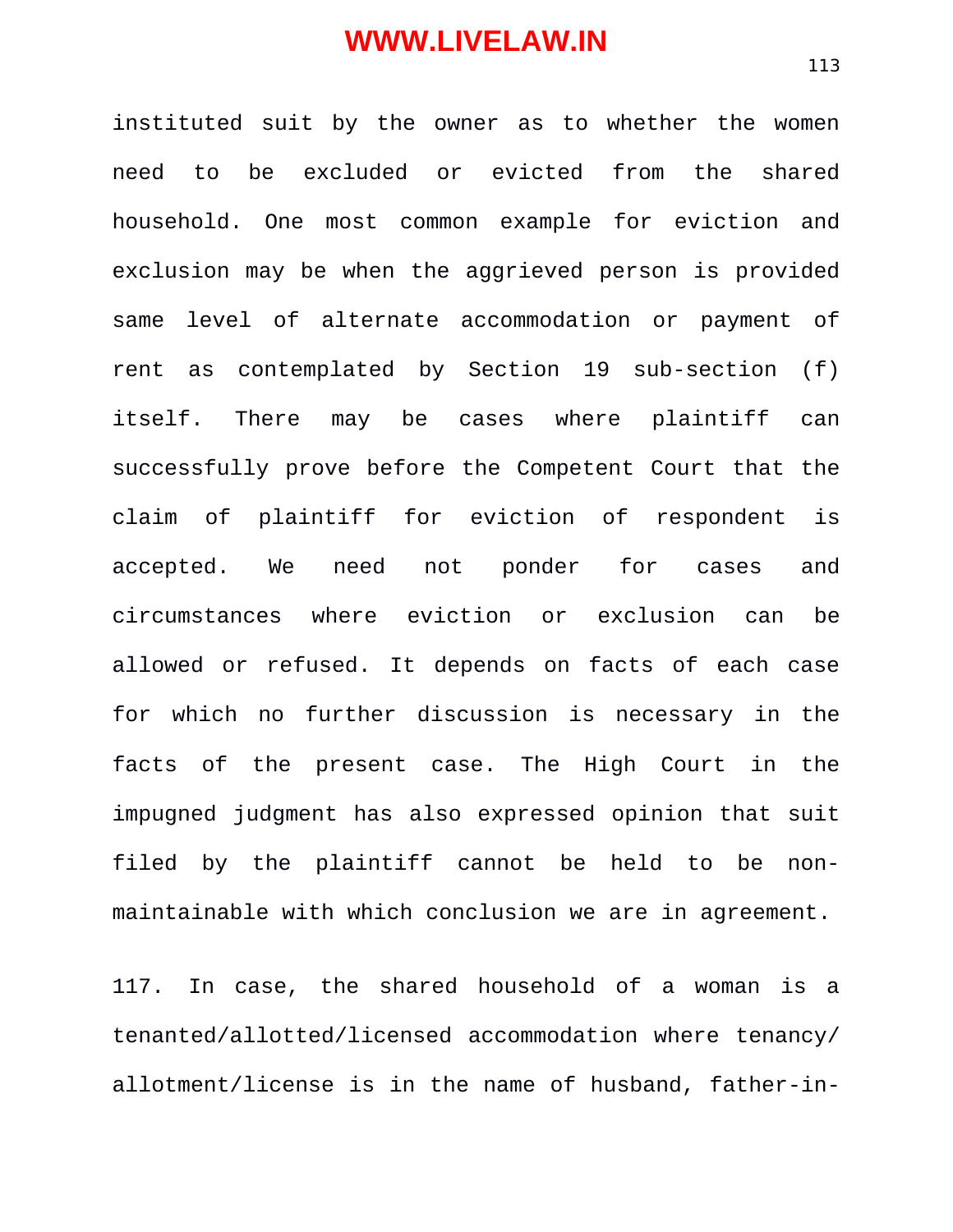law or any other relative, the Act, 2005 does not operate against the landlord/lessor/licensor in initiating an appropriate proceedings for eviction of the tenant/allottee/licensee qua the shared household. However, in case the proceedings are due to any collusion between the two, the woman, who is living in the shared household has right to resist the proceedings on all grounds which the tenant/lessee/licensee could have taken in the proceedings. The embargo under Section 17(2) of Act, 2005 of not to be evicted or excluded save in accordance with the procedure established by law operates only against the "respondent", i.e., one who is respondent within the meaning of Section 2(q) of Act, 2005.

#### **Question No.7**

118. Learned counsel for the appellant challenging the direction issued by the High Court that the husband of respondent be impleaded by the Trial Court by invoking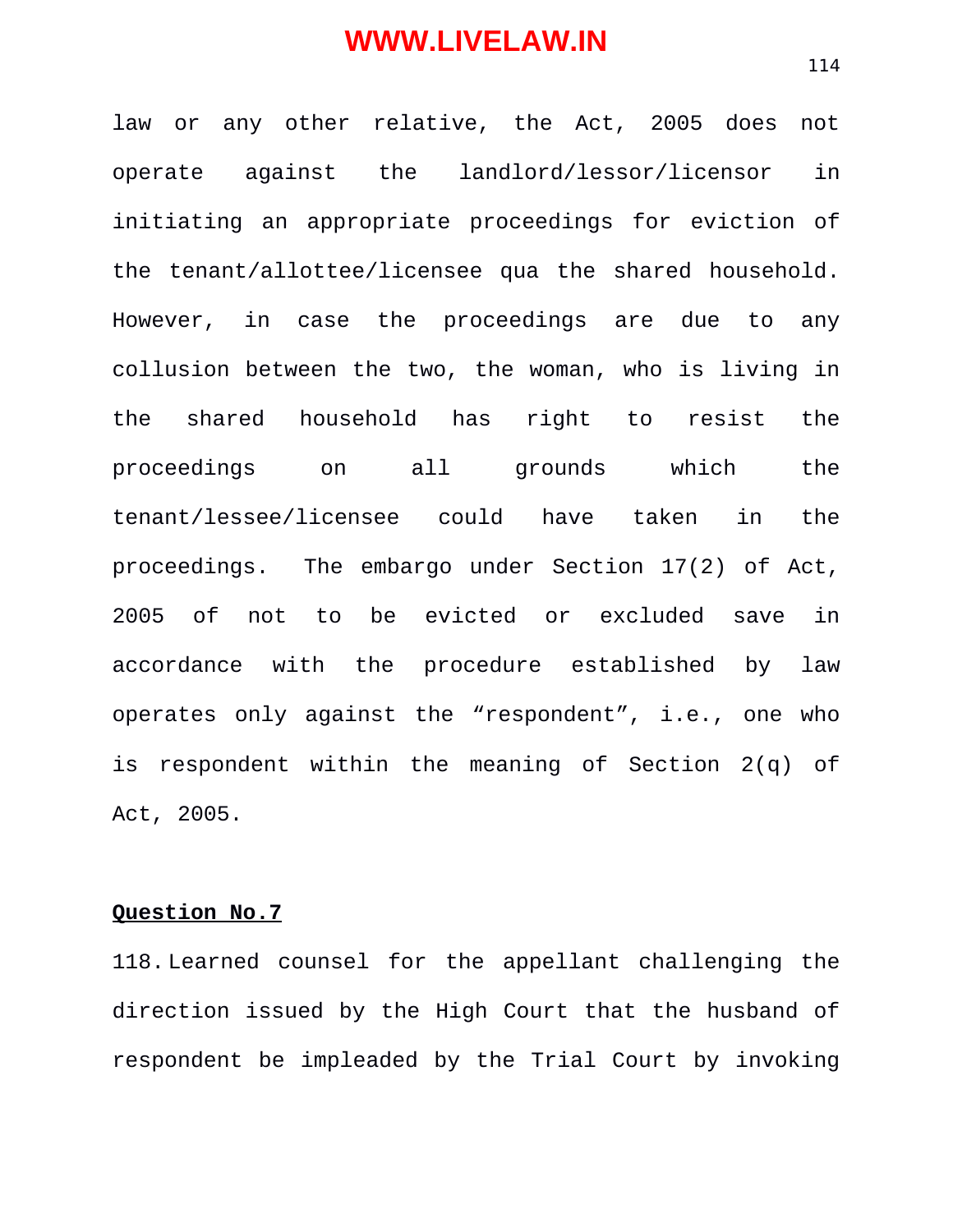suo moto powers under Order I Rule 10 CPC, submits that no relief having been claimed against the son of the appellant, he (son) was neither necessary nor proper party. Learned counsel for the appellant has relied on the judgments of this Court in **Razia Begum Vs. Sahebzadi Anwar Begum and others, AIR 1958 SC** 886 and **Ramesh Hirachand Kundanmal Vs. Municipal Corporation of Greater Bombay and others, (1992) 2 SCC 524.** Latter judgment of this Court discussing judgment of **Razia Begum** has laid down following in paragraphs 10 and 12:

"10. The power of the Court to add parties under Order I Rule 10, CPC, came up for consideration before this Court in Razia Begum (supra). In that case it was pointed out that the Courts in India have not treated the matter of addition of parties as raising any question of the initial jurisdiction of the Court and that it is firmly established as a result of judicial decisions that in order that a person may be added as a party to a suit, he should have a direct interest in the subject-matter of the litigation whether it be the questions relating to moveable or Immovable property.

12. Sinha, J. speaking for the majority said that a declaratory judgment in respect of a disputed status will be binding not only upon parties actually before the Court but also upon persons claiming through them respectively. The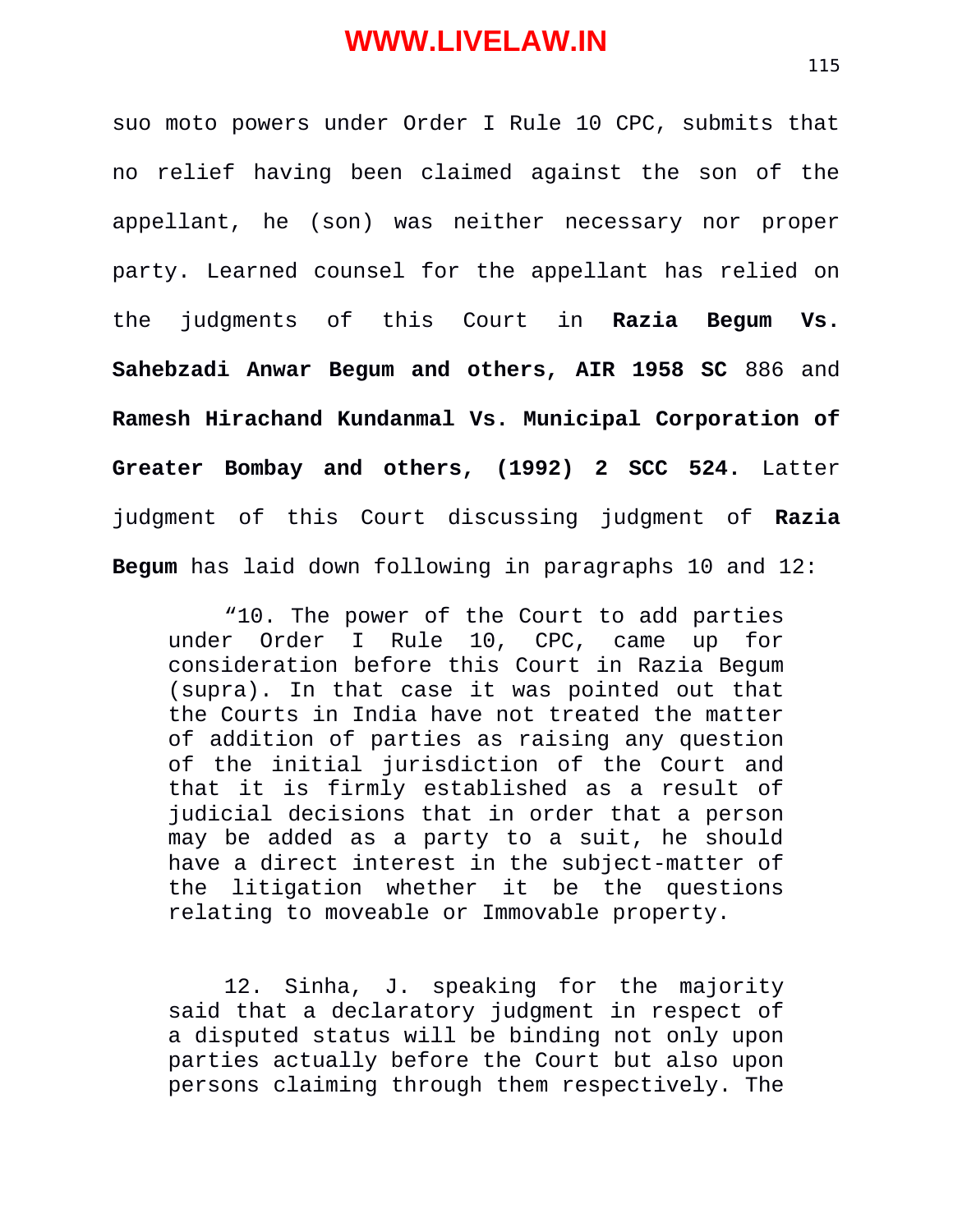Court laid down the law that in a suit relating to property in order that a person may be added as a party, he should have a direct interest as distinguished from a commercial interest in the subject-matter of the litigation. Where the subject-matter of a litigation is a declaration as regards status or a legal character, the rule of presence of direct interest may be relaxed in a suitable case where the Court is of the opinion that by adding that party it would be in a better position effectually and completely to adjudicate upon the controversy. …………"

119. There can be no dispute with the preposition of law as laid down by this Court in the above two cases. In the present case, although plaintiff has not claimed any relief against his son, Raveen Ahuja, the husband of the respondent, hence, he was not a necessary party but in view of the fact that respondent has pleaded her right of residence in shared household relying on Sections 17 and 19 of the Act, 2005 and one of the rights which can be granted under Section 19 is right of alternate accommodation, the husband is a proper party. The right of maintenance as per the provisions of Hindu Adoption and Maintenance Act, 1956 is that of the husband, hence he may be a proper party in cases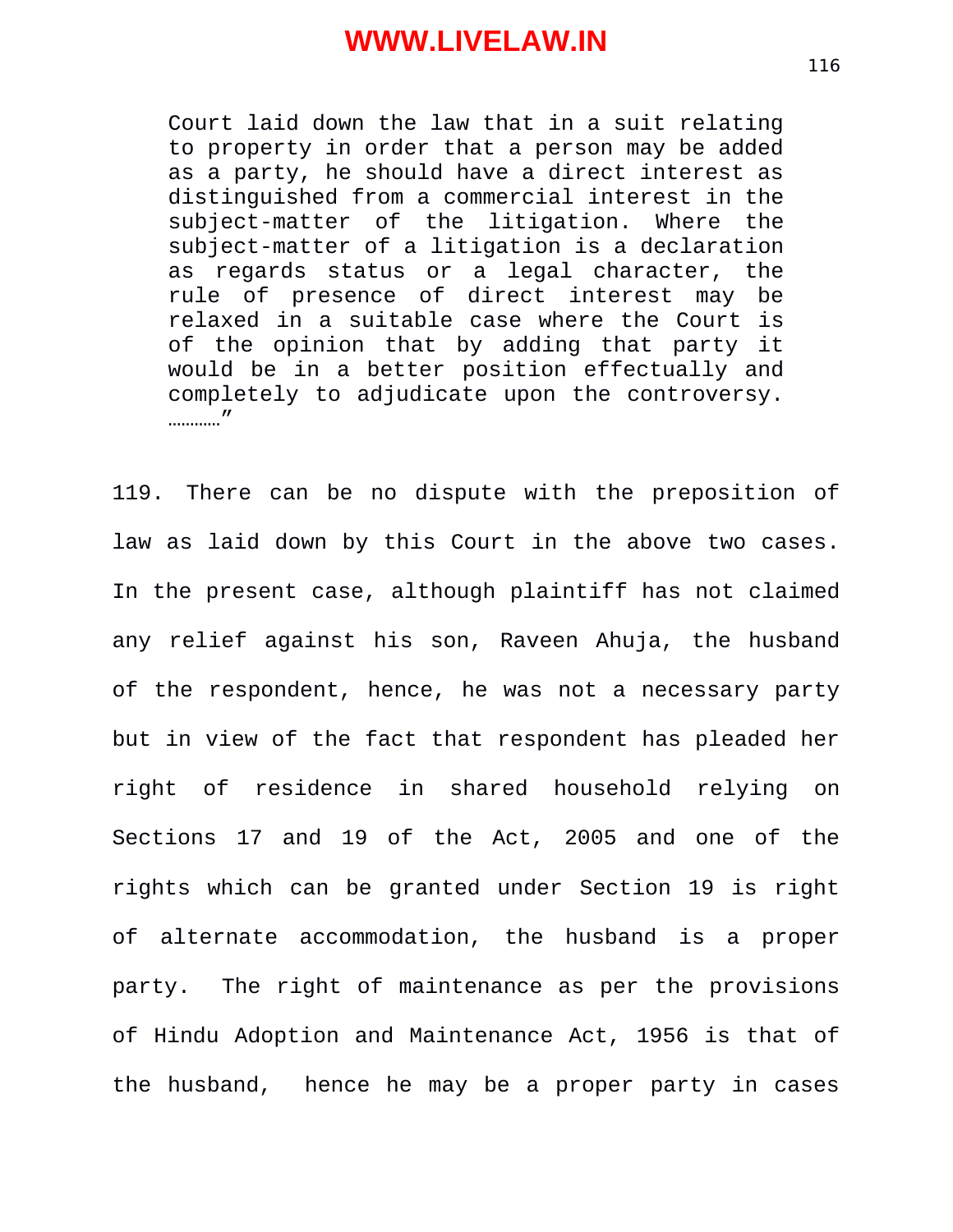when the Court is to consider the claim of respondent under Sections 17 and 19 read with Section 26 of the Act, 2005.

120. Civil Procedure Code, Order I Rule 10 empowers the Court at any stage of the proceedings either on an application or suo moto to add a party either as plaintiff or defendant, whose presence before the Court may be necessary in order to enable the Court effectively and completely adjudicate upon and settle all the questions involved in the suit. The High Court in paragraph 56(i) has issued following directions:-

"56. In these circumstances, the impugned judgments cannot be sustained and are accordingly set aside. The matters are remanded back to the Trial Court for fresh adjudication<br>in accordance with the directions given in accordance with the directions given hereinbelow:

(i)At the first instance, in all cases where the respondent's son/the appellant's husband has not been impleaded, the Trial Court shall direct his impleadment by invoking its suo motu powers under Order I Rule 10 CPC.

XXXXXXXXXXXXXXX"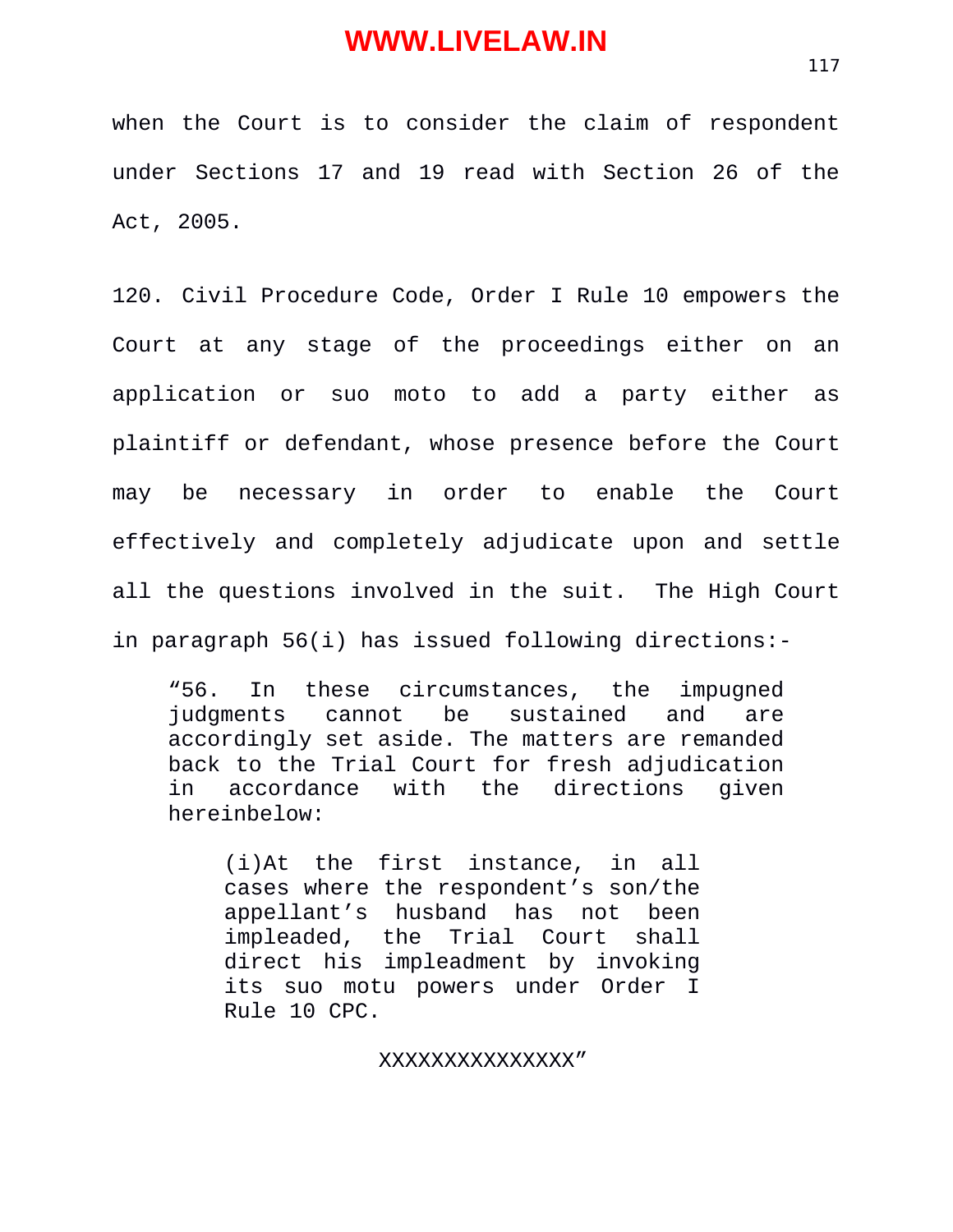121. The above direction is a little wide and preemptory. In event, the High Court was satisfied that impleadment of husband of defendant was necessary, the High Court itself could have invoked the power under Order I Rule 10 and directed for such impleadment. When the matter is remanded back to the Trial Court, Trial Court's discretion ought not to have been fettered by issuing such a general direction as noted above. The general direction issued in paragraph 56(i) is capable of being misinterpreted. Whether the husband of an aggrieved person in a particular case needs to be added as plaintiff or defendant in the suit is a matter, which need to be considered by the Court taking into consideration all aspects of the matter. We are, thus, of the view that direction in paragraph 56(i) be not treated as a general direction to the Courts to implead in all cases the husband of an aggrieved person and it is the Trial Court which is to exercise the jurisdiction under Order I Rule 10. The direction in paragraph 56(i) are, thus, need to be read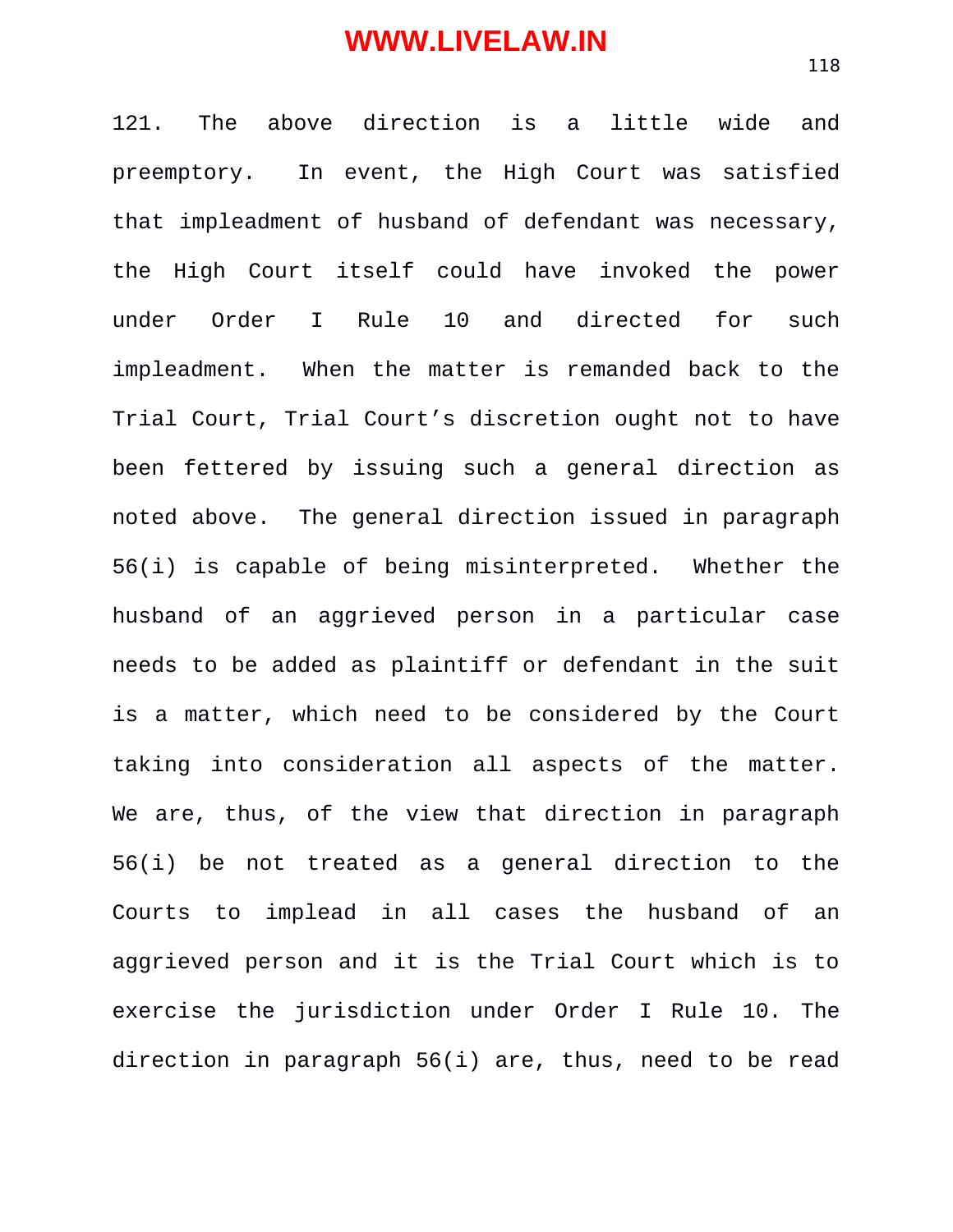in the manner as indicated above.

122. Now, coming to the present case, we have already observed that although husband of the defendant was not a necessary party but in view of the pleadings in the written statement, the husband was a proper party.

#### **Question No.8**

123. While noticing the facts and events of the present case, we have noticed that in complaint filed by the respondent under Section 12 of Act, 2005, an interim order was passed in her favour directing the respondent arrayed in the complaint not to dispossess the applicant without orders of a competent court. Suit giving rise to this appeal was filed thereafter praying for a mandatory and permanent injunction against the defendant-respondent. High Court in the impugned judgment has observed that the effect of the pendency of proceeding under D.V. Act, 2005 has not been taken note of. With regard to various precedents, which were relied before the High Court by learned counsel for the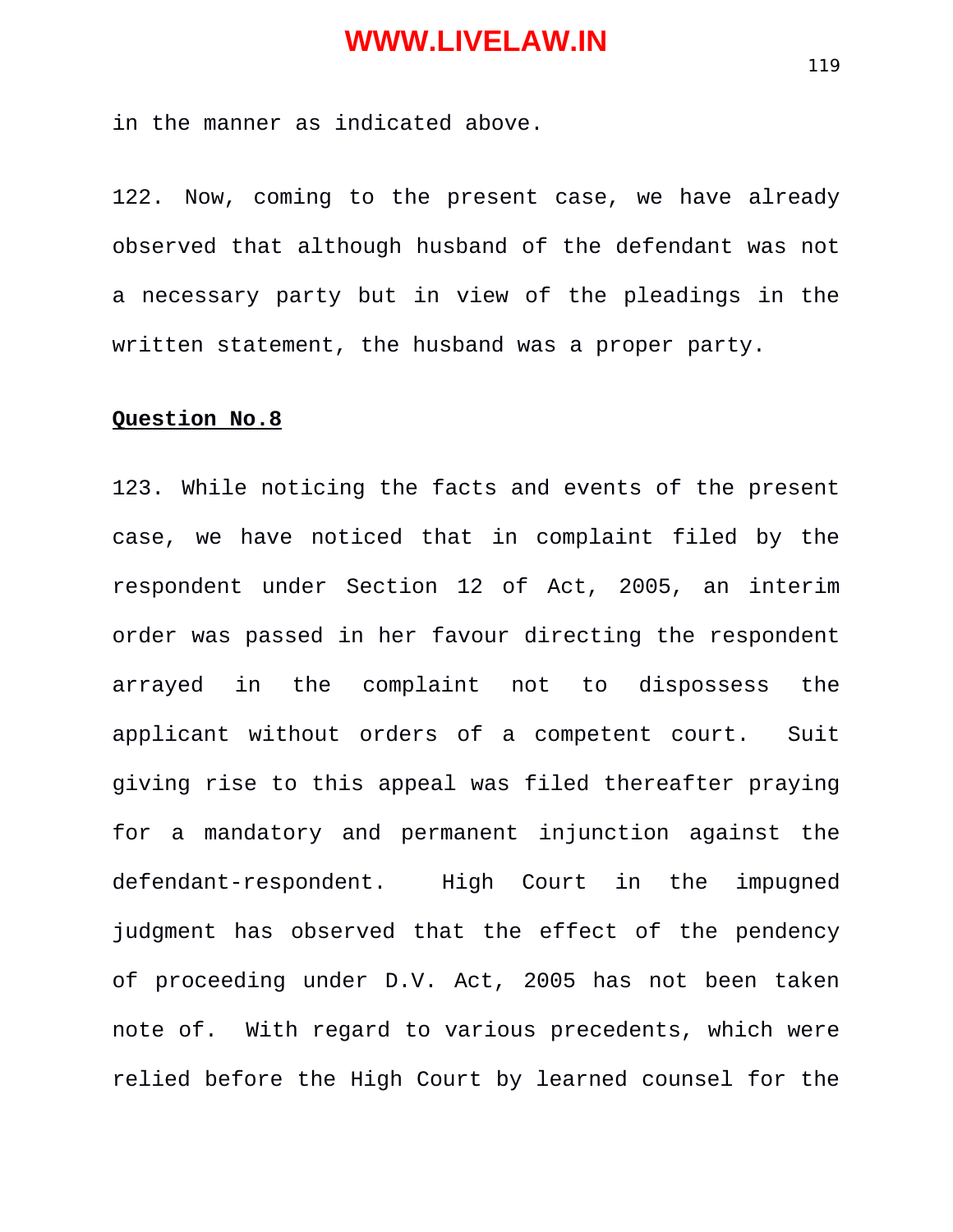appellant, similar observations were made by the High Court that those judgments do not consider the effect of initiation and pendency of proceedings under Act, 2005.

124. What is the effect of an interim order or a final order passed under Section 19 of the Act, 2005 on a civil proceeding initiated in a court of competent jurisdiction, is a question, which need to be answered? Whether in view of the pendency of proceedings under the D.V. Act any proceedings could not have been initiated in a Civil Court of competent jurisdiction or whether the orders passed under D.V. Act giving right of residence by interim or final order are binding in Civil Court proceedings and Civil court could not have taken any decision contrary to directions issued in D.V. Act are the related questions to be considered.

125. Section 17(2) itself contemplates eviction or exclusion of aggrieved person from a shared household in accordance with the procedure established by law. The conclusion is inescapable that a proceeding in a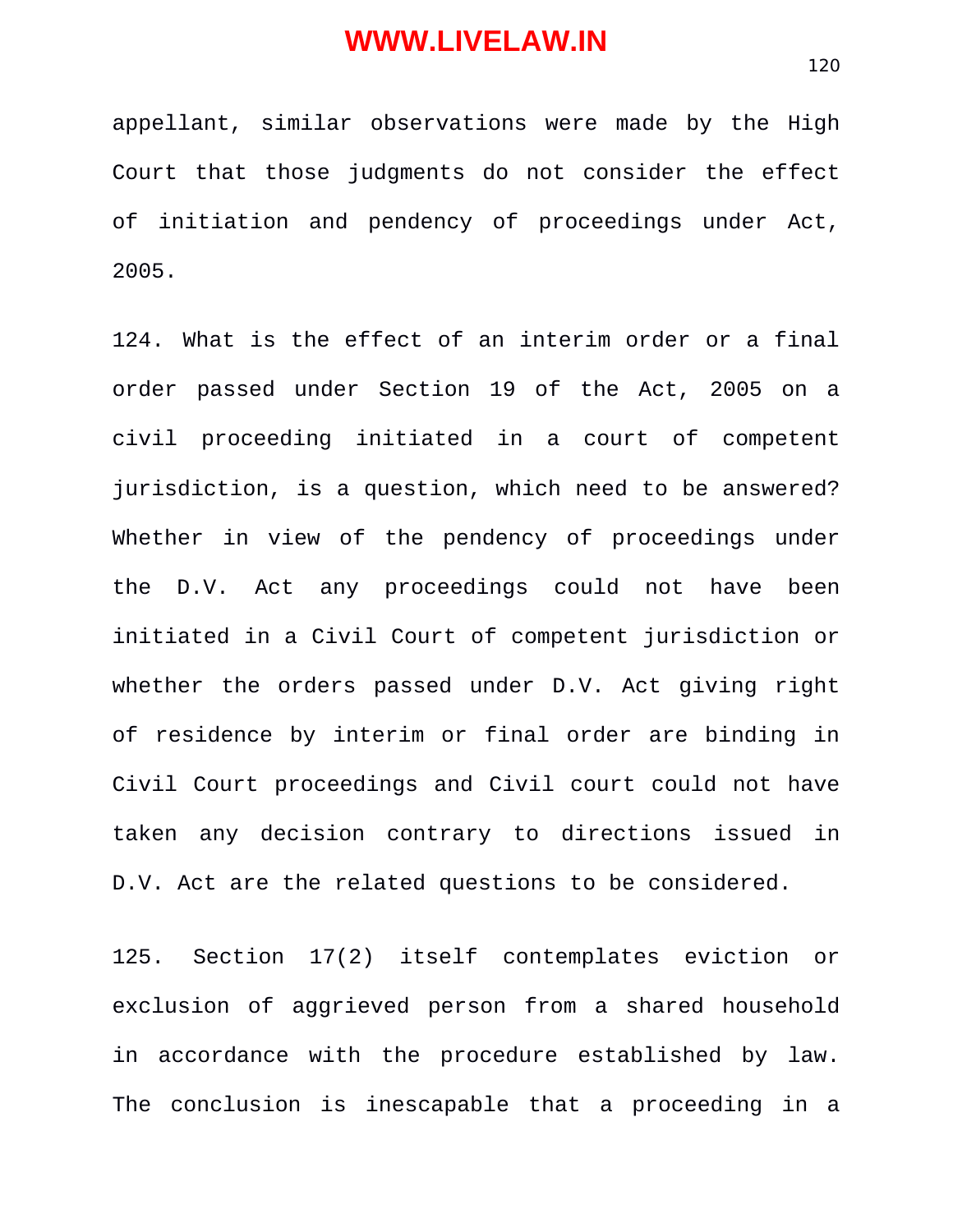competent court for eviction or exclusion is contemplated by the Statutory Scheme of Act, 2005. Thus, there is neither any express nor implied bar in initiation of civil proceedings in a Court of competent jurisdiction. Further, Section 26 also contemplate grant of relief of right of residence under Section 19 in any legal proceedings before a Civil Court or Family Court or Criminal Court affecting the aggrieved person. The proceedings might be initiated by aggrieved person or against the aggrieved person herself before or after the commencement of Act, 2005. Thus, initiation of the proceedings in Civil Court and relief available under Section 19 of the Act, 2005 is contemplated by the statutory scheme delineated by the Act, 2005. There may be also instances where conflict may arise in the orders issued under D.V. Act, 2005 as well as the judgment of Civil Court. What is the effect of such conflict in the decision is another related issue which needs to be answered? Whether the principle of res judicata can be pressed in respect to any decision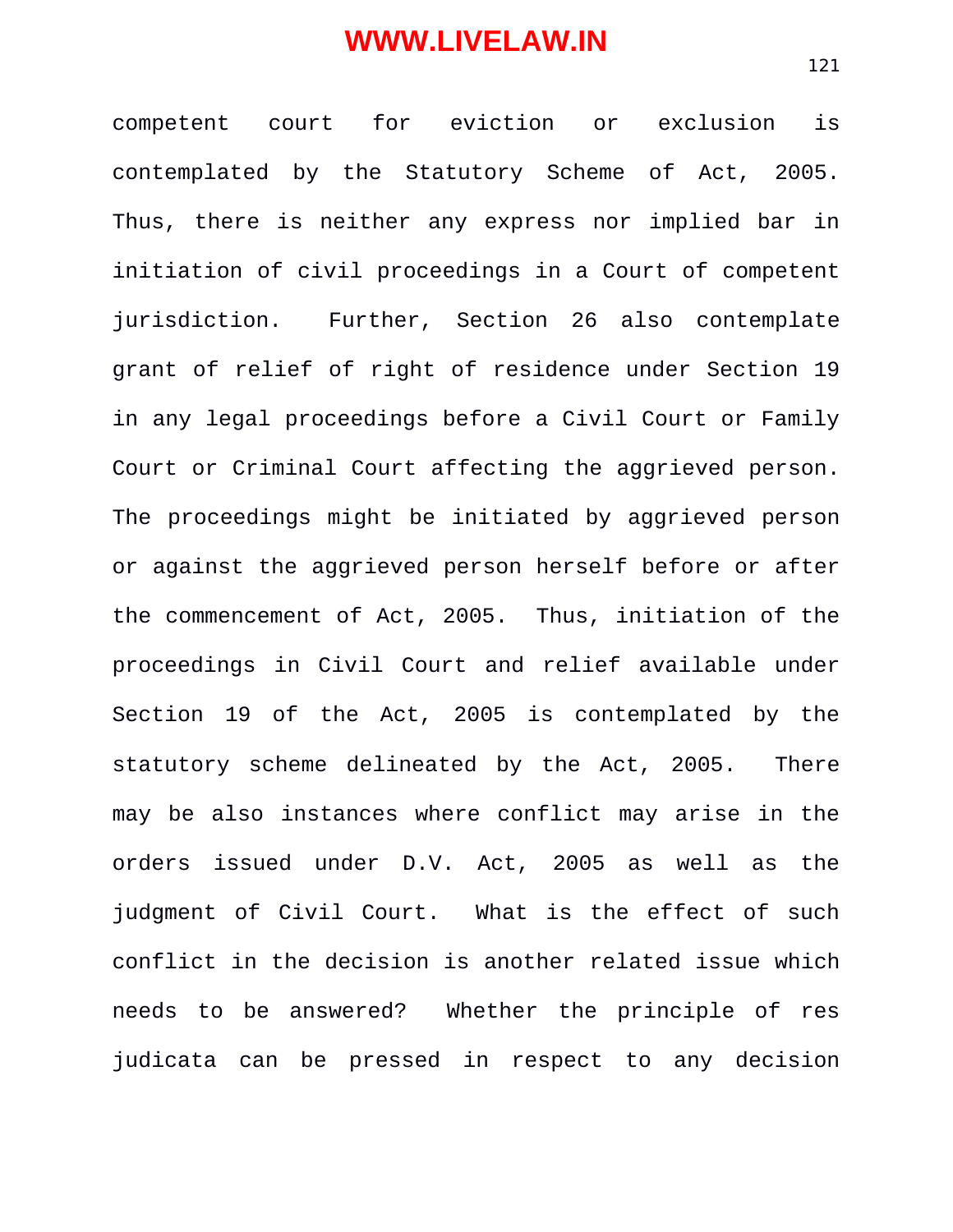inter parties in respect to criminal and civil proceedings?

126. The applicability of principle of res judicata is well known and are governed by provisions of Section 11 C.P.C., which principle also has been held to be applicable in other proceedings. There can be no applicability of principle of res judicata when orders of Criminal Courts are pitted against proceedings in Civil Court. With regard to criminal proceedings Code of Criminal Procedure also contains provision that a person who has once been tried by a Court of competent jurisdiction for an offence and convicted or acquitted of such offence shall, while such conviction or acquittal remains in force, not be liable to be tried again for the same offence nor on the same facts for any other offence. The principle enumerated in Section 300 Cr.P.C. may be relevant with respect to two criminal proceedings against same accused, which might have no relevance in reference to one criminal proceeding and one civil proceeding.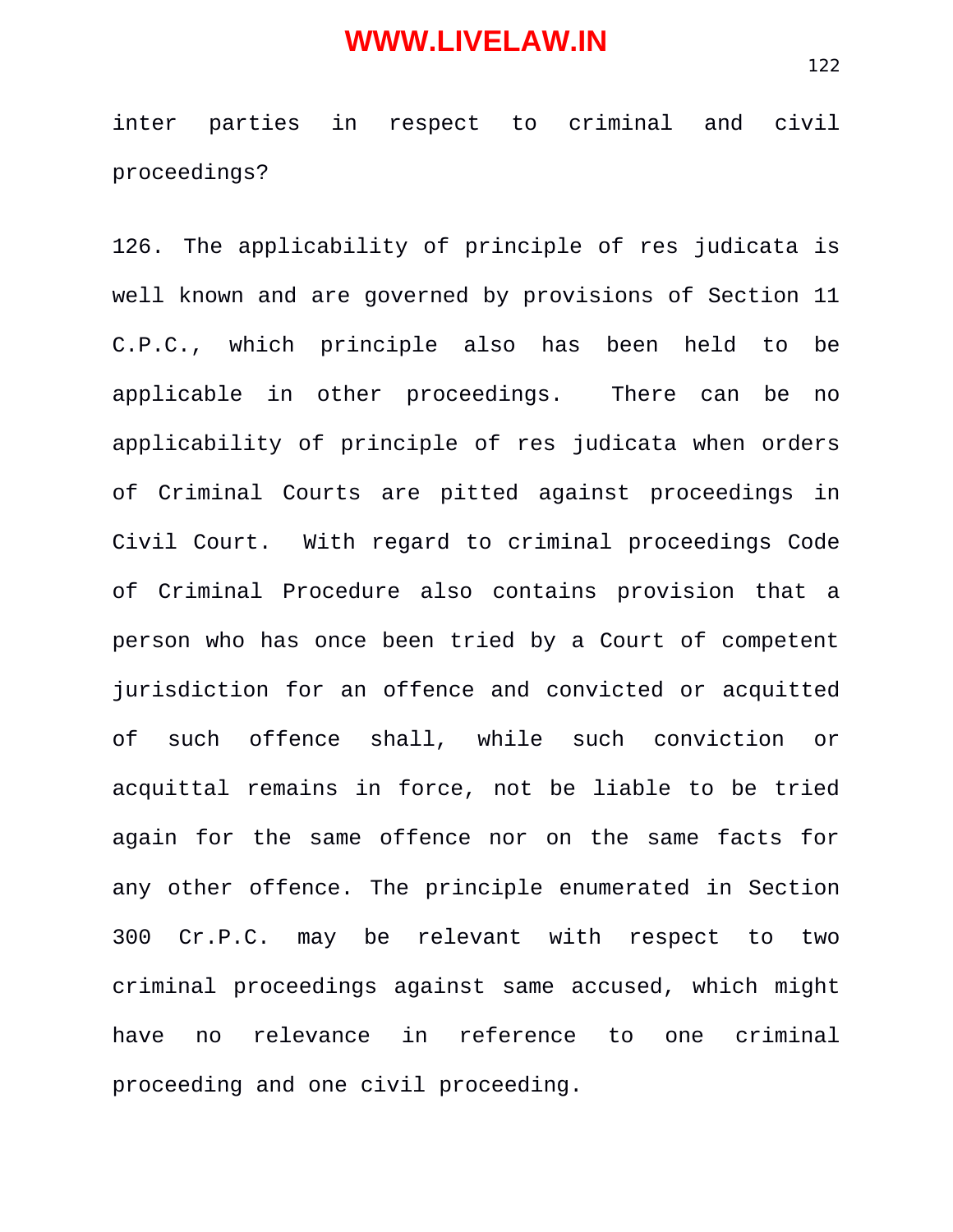127. Sections 40 to 44 of the Indian Evidence Act, 1872 which deal with "judgments of Courts of justice when relevant" throw considerable light on the subject which is under consideration before us. Sections 40 to 44 of the Indian Evidence Act are as follows:

"Judgments of courts of justice when relevant

**40. Previous judgments relevant to bar a second suit or trial.—** The existence of any judgment, order or decree which by law prevents any Court from taking cognizance of a suit or holding a trial, is a relevant fact when the question is whether such Court ought to take cognizance of such suit or to hold such trial.

**41. Relevancy of certain judgments in probate, etc., jurisdiction.—** A final judgment, order or decree of a competent Court, in the exercise of probate, matrimonial, admiralty or insolvency jurisdiction, which confers upon or takes away from any person any legal character, or which declares any person to be entitled to any such character, or to be entitled to any specific thing, not as against any specified person but absolutely, is relevant when the existence of any such legal character, or the title of any such person to any such thing, is relevant.

Such judgment, order or decree is conclusive proof—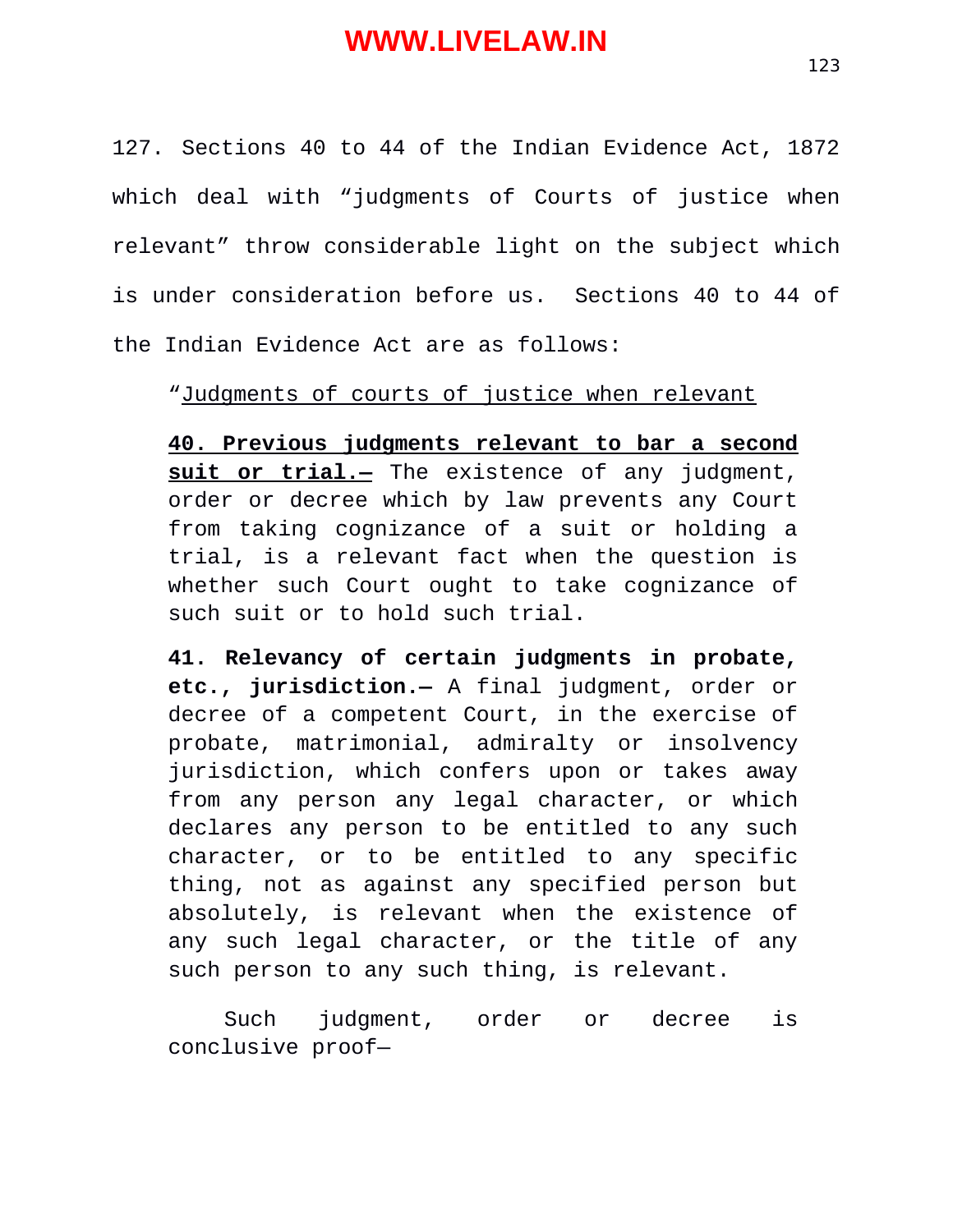that any legal character which it confers accrued at the time when such judgment, order or decree came into operation;

that any legal character, to which it declares any such person to be entitled, accrued to that person at the time when such judgment, order or decree declares it to have accrued to that person;

that any legal character which it takes away from any such person ceased at the time from which such judgment, order or decree declared that it had ceased or should cease;

and that anything to which it declares any person to be so entitled was the property of that person at the time from which such judgment, order or decree declares that it had been or should be his property.

**42. Relevancy and effect of judgments, orders or decrees, other than those mentioned in Section 41.—**Judgments, orders or decrees other than those mentioned in Section 41, are relevant if they relate to matters of a public nature relevant to the enquiry; but such judgments, orders or decrees are not conclusive proof of that which they state.

**43. Judgments, etc., other than those mentioned in Sections 40 to 42, when relevant.—**Judgments, orders or decrees, other than those mentioned in Sections 40, 41 and 42, are irrelevant, unless the existence of such judgment, order or decree,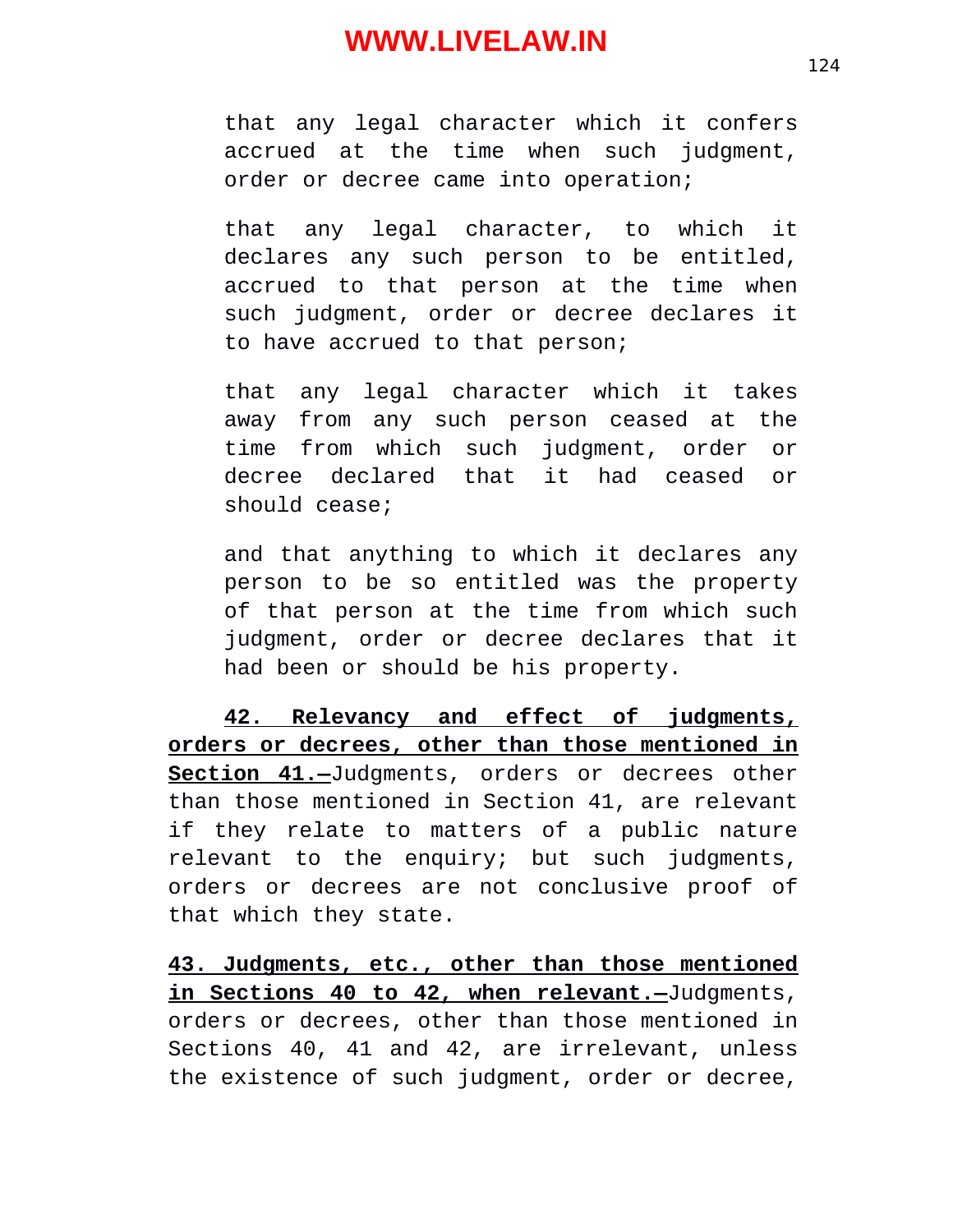is a fact in issue, or is relevant under some other provision of this Act.

**44. Fraud or collusion in obtaining judgment, or incompetency of Court, may be proved.—** Any party to a suit or other proceeding may show that any judgment, order or decree which is relevant under Section 40, 41 or 42, and which has been proved by the adverse party, was delivered by a Court not competent to deliver it, or was obtained by fraud or collusion."

128. Section 40 renders admissible judgments which operate as placing any bar on a suit or trial as plea of res judicata or otherwise under some rule of law. The scheme of D.V. Act, 2005 does not contemplate that any judgment and order passed under Section 19 of the said Act prevents any court from taking cognizance of a suit or holding of trial; Section 41 deals with relevancy of certain judgments in probate, matrimonial, admirality and insolvency jurisdiction which are conclusive not only against party but against all the world. This Section enumerates four classes of judgments. A decree of Civil Court in exercise of matrimonial jurisdiction is also one of the judgments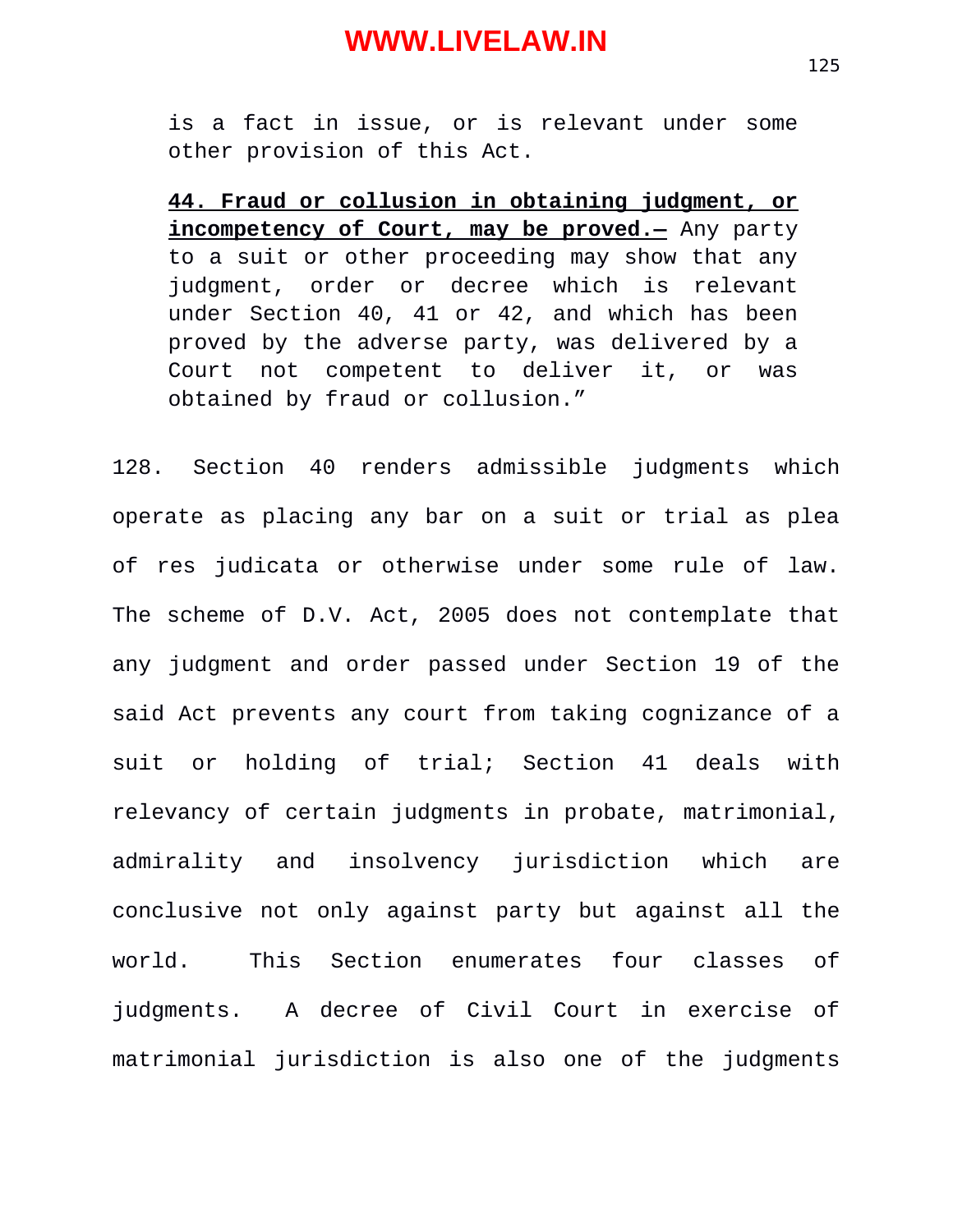which had been held to be relevant under Section 41. The orders passed under Act, 2005 cannot be held to be orders or judgments passed in exercise of any matrimonial jurisdiction by the Court. The Act, 2005 is a special act on the subject of providing for effective protection of the rights of women who are victims of violence of any kind.

129. Section 42 deals with admissibility of judgments relevant to matters of public nature though not between the parties and privy but such judgments, orders or decree are not conclusive proof of that they state. Section 43 says that judgment other than those mentioned in Sections 40 to 42 are irrelevant unless the existence of judgment, order or decree is fact in issue or is relevant under some other provisions of the Act. In the facts of the present case, where there are pleadings in the suit in question regarding proceeding under Section 12 the existence of orders passed under Act, 2005 are relevant and admissible in Civil Proceedings.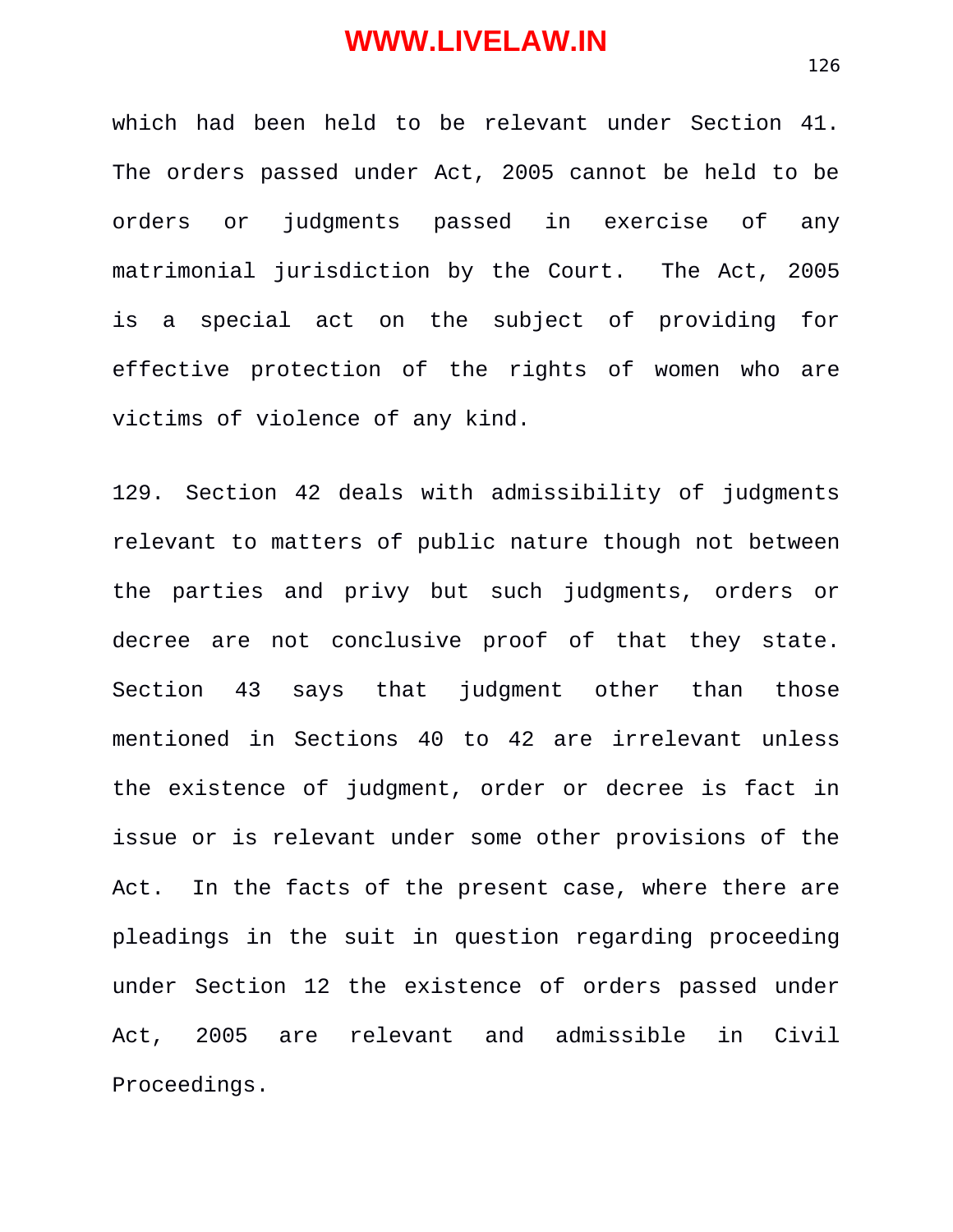130. The proceedings under D.V. Act, 2005 are proceedings which are to be governed by Code of Criminal Procedure, 1973.

131. The procedure to be followed by the magistrate is provided under Section 28 of the D.V. Act and as per Section 28 of the D.V. Act, all proceedings under Sections 12, 18, 19, 20, 21, 22 and 23 and offences under Section 31 shall be governed by the provisions of the Code of Criminal Procedure, 1973. Even sub-section (2) of Section 28 provides that the magistrate can lay down its own procedure for disposal of an application under Section 12 or under sub-section (2) of Section 23. However, for other proceedings, the procedure is to be followed as per the provisions of the Code of Criminal Procedure, 1973. The procedure to be followed under Section 125 shall be as per Section 126 of the Cr.P.C. which includes permitting the parties to lead evidence. Therefore, before passing any orders under the D.V. Act, the parties may be permitted to lead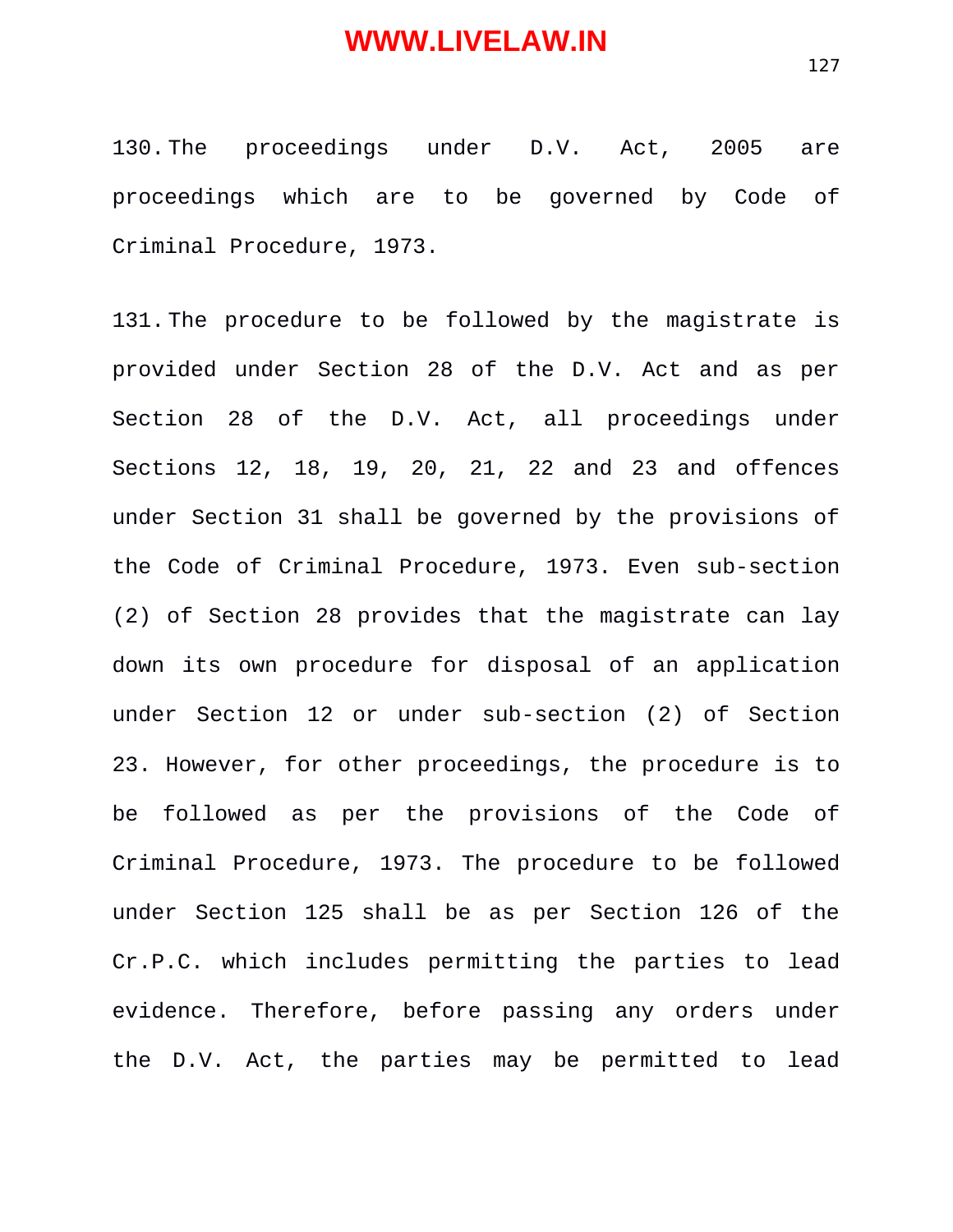evidence. However, before any order is passed under Section 12, the magistrate shall take into consideration any domestic incident report received by him from the protection officer or the service provider. That does not mean that magistrate can pass orders solely relying upon the domestic incident report received by him from the protection officer or the service provider. Even as per Section 36 of the D.V. Act, the provisions of the D.V. Act shall be **in addition to,** and not in derogation of the provisions of any other law, for the time being in force. Even the magistrate can also pass an interim order as per Section 23 of the D.V. Act.

132. Considering Section 12(2) and Section 26(3), read with Section 25(2), even the Legislature envisaged the two independent proceedings, one before the magistrate under the D.V. Act and another proceeding other than the proceedings under the D.V. Act.

133. Even the Civil Court has to take into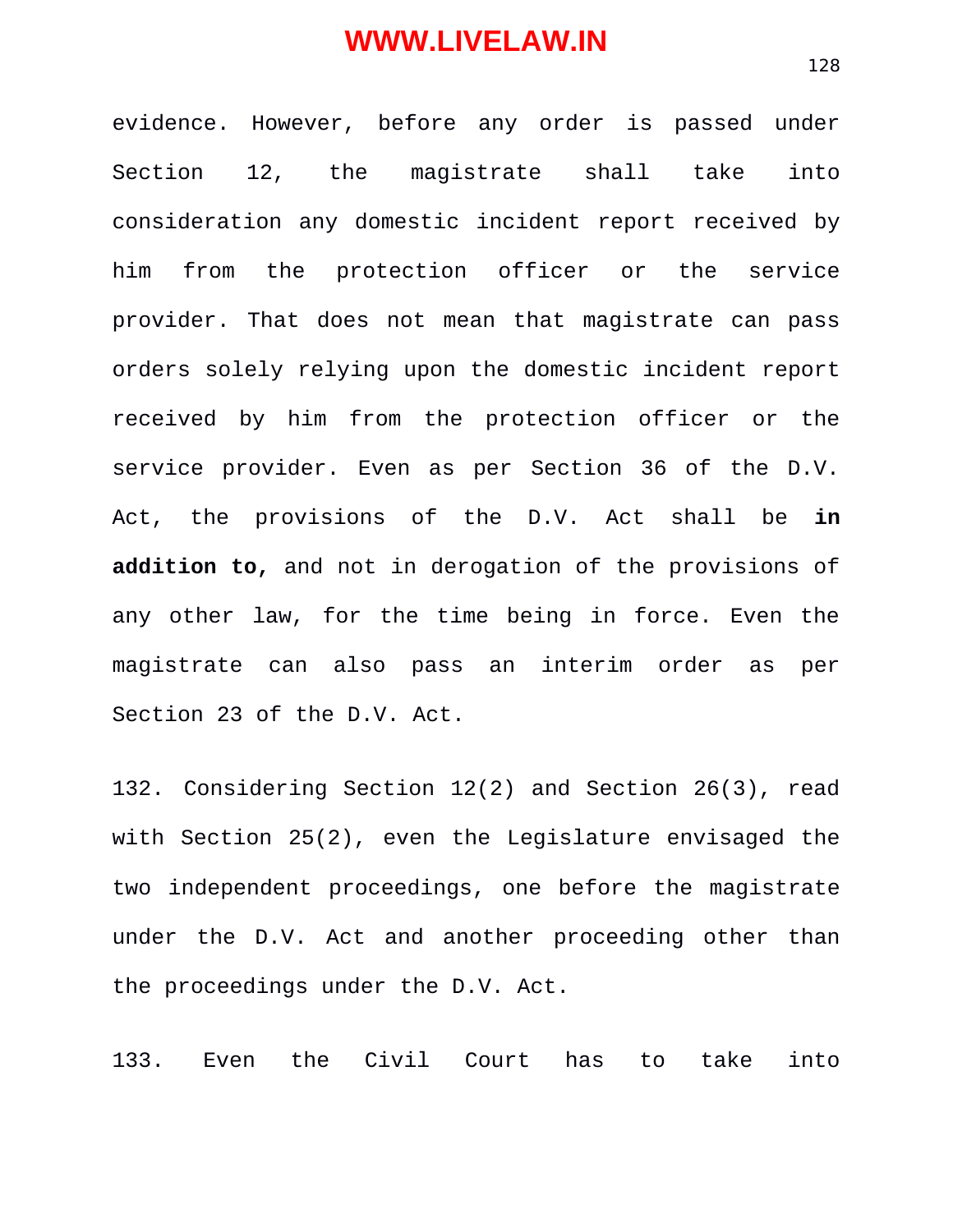consideration the relief already granted by the Magistrate in the proceedings under the D.V. Act and vice versa.

134. However, at the same time, it is to be observed that in a case any relief available under Sections 18, 19, 20, 21 and 22 is sought by aggrieved person in any legal proceedings before a civil court, family court or a criminal court including the residence order, the aggrieved person has to satisfy by leading evidence that domestic violence has taken place and only on the basis of the evidence led on being satisfied that the domestic violence has taken place, the relief available under Section 19 can be granted as Section 19(1) specifically provides that while disposing of an application under sub-Section 1 of Section 12, the magistrate may, on being satisfied, that domestic violence has taken place, pass the residence order.

135. At this stage, it is also required to be noted that while passing the order of residence under Section 19, more particularly under sub-section 19(1)(b) as per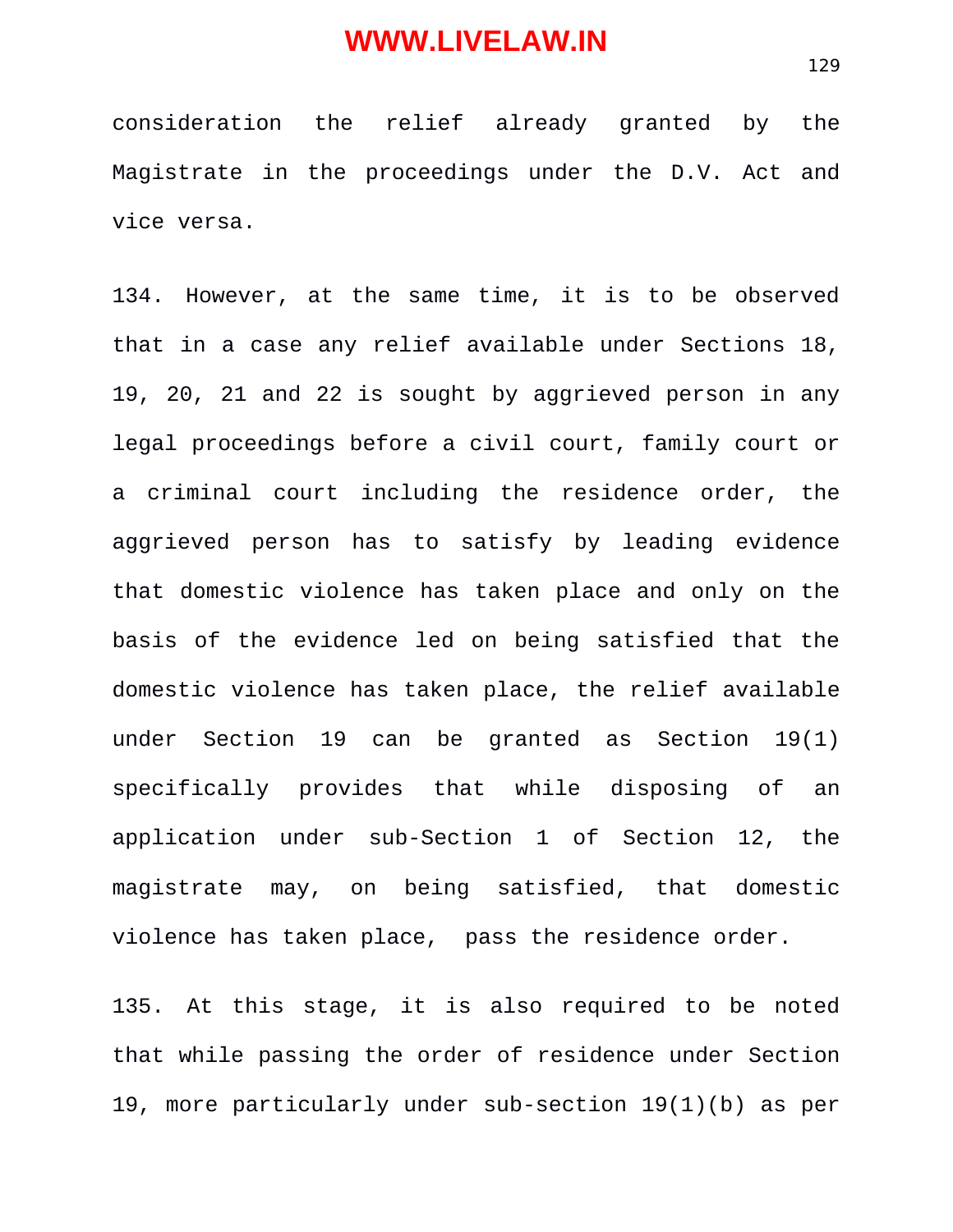the proviso to Section 19(1), no order under clause(b) shall be passed against any person who is a woman.

136. Therefore, on conjoint reading of Sections 12(2), 17, 19, 20, 22, 23, 25, 26 and 28 of the D.V. Act, it can safely be said that the proceedings under the D.V. Act and proceedings before a civil court, family court or a criminal court, as mentioned in Section 26 of the D.V. Act are independent proceedings, like the proceedings under Section 125 of the Cr. P.C. for maintenance before the Magistrate and/or family court and the proceedings for maintenance before a civil court/ family court for the reliefs under the Hindu Adoption and Maintenance Act. However, as observed hereinabove, the findings/orders passed by the one forum has to be considered by another forum.

137. Now, we proceed to examine effect of orders passed under criminal proceedings, i.e., Act, 2005 on the civil proceedings and consequence of any conflict in proceedings under D.V. Act as well as civil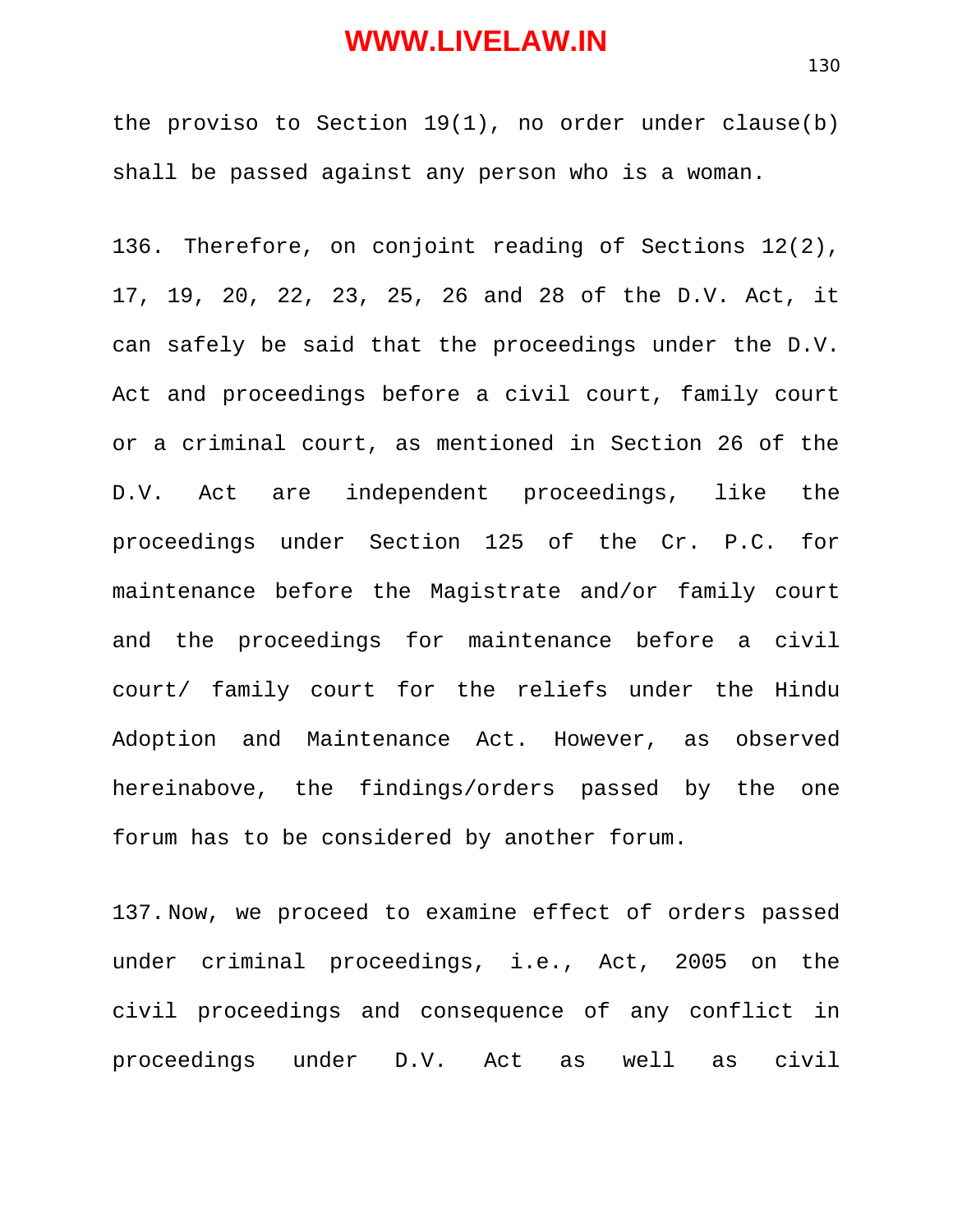proceedings.

138. We make it clear that in the present case we are called upon to examine the consequences and effect of orders passed under Section 19 of D.V. Act, 2005 on civil proceedings in a court of competent jurisdiction. Thus, our consideration and exposition are limited qua orders passed under Section 19 of D.V. Act only, i.e., a conflict between orders passed in a criminal proceeding on a civil proceeding.

139. We may first notice the judgment of Constitution Bench of this Court in *M.S. Sheriff and Anr. Vs. State of Madras and Ors., AIR 1954 SC 397*. In the above case, the appellants were sought to be prosecuted for perjury under Section 193 IPC, which was directed by High Court after an inquiry. Appeal was filed against the order of the High Court directing the filing of a complaint for perjury. The complainant had also filed a suit for damages for wrongful confinement against the appellants, who were accused, who were alleged to have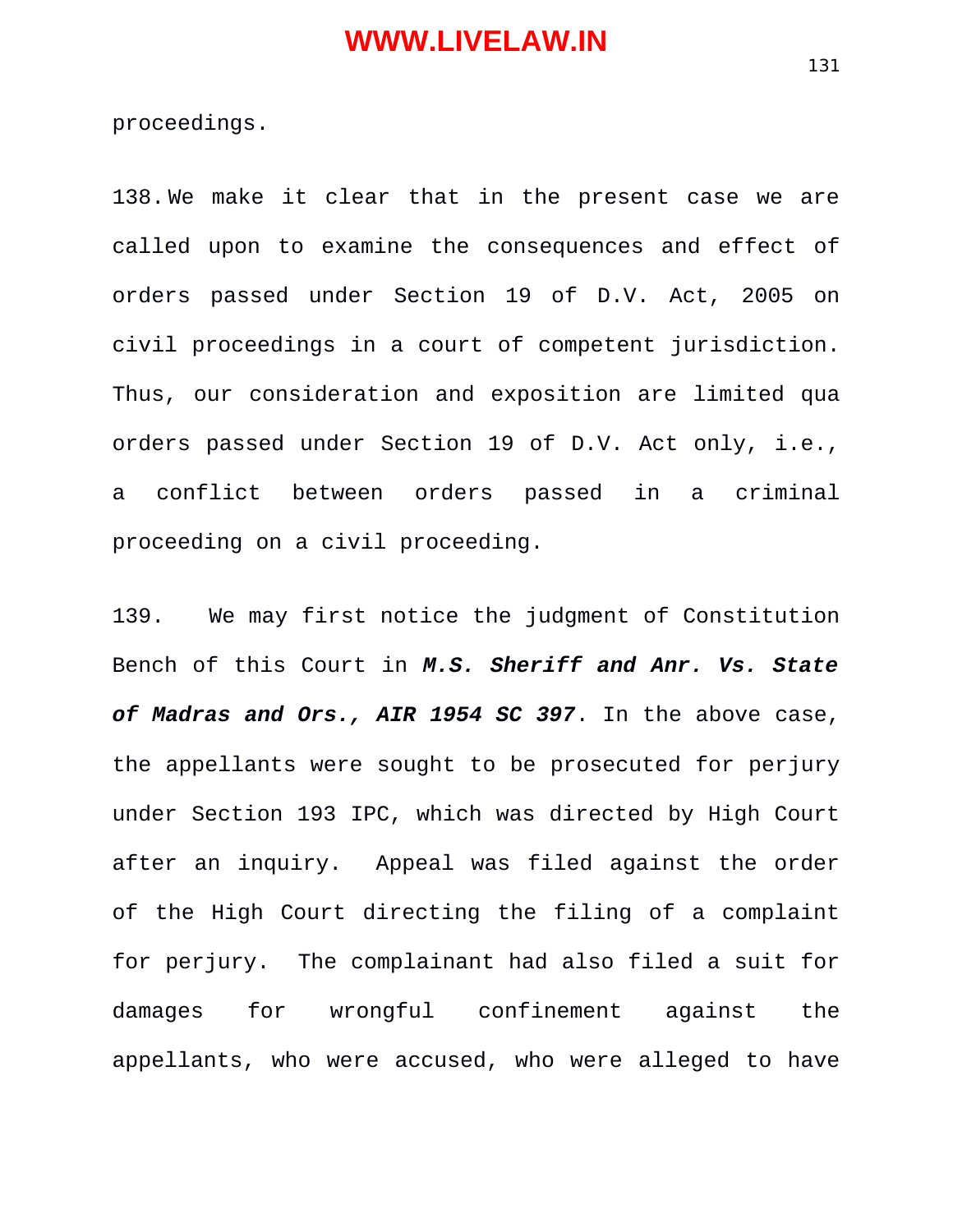illegally detained the complainant. One of the questions, which arose for consideration before this Court was that which proceeding should be stayed, i.e., prosecution under Section 193 or suit for damages for wrongful confinement. In the above context, following observations were made by the Constitution Bench in paragraph 15:-

**"15.** As between the civil and the criminal proceedings we are of the opinion that the criminal matters should be given precedence. There is some difference of opinion in the High Courts of India on this point. No hard and fast rule can be laid down but we do not consider that the possibility of conflicting decisions in the civil and criminal courts is a relevant consideration. The law envisages such an eventuality when it expressly refrains from making the decision of one court binding on the other, or even relevant, except for certain limited purposes, such as sentence or damages. The only relevant consideration here is the likelihood of embarrassment."

140. In the above case, this Court had observed that possibility of conflicting decisions in the civil and criminal courts was not a relevant consideration. This Court had further observed that "The law envisages such an eventuality when it expressly refrains from making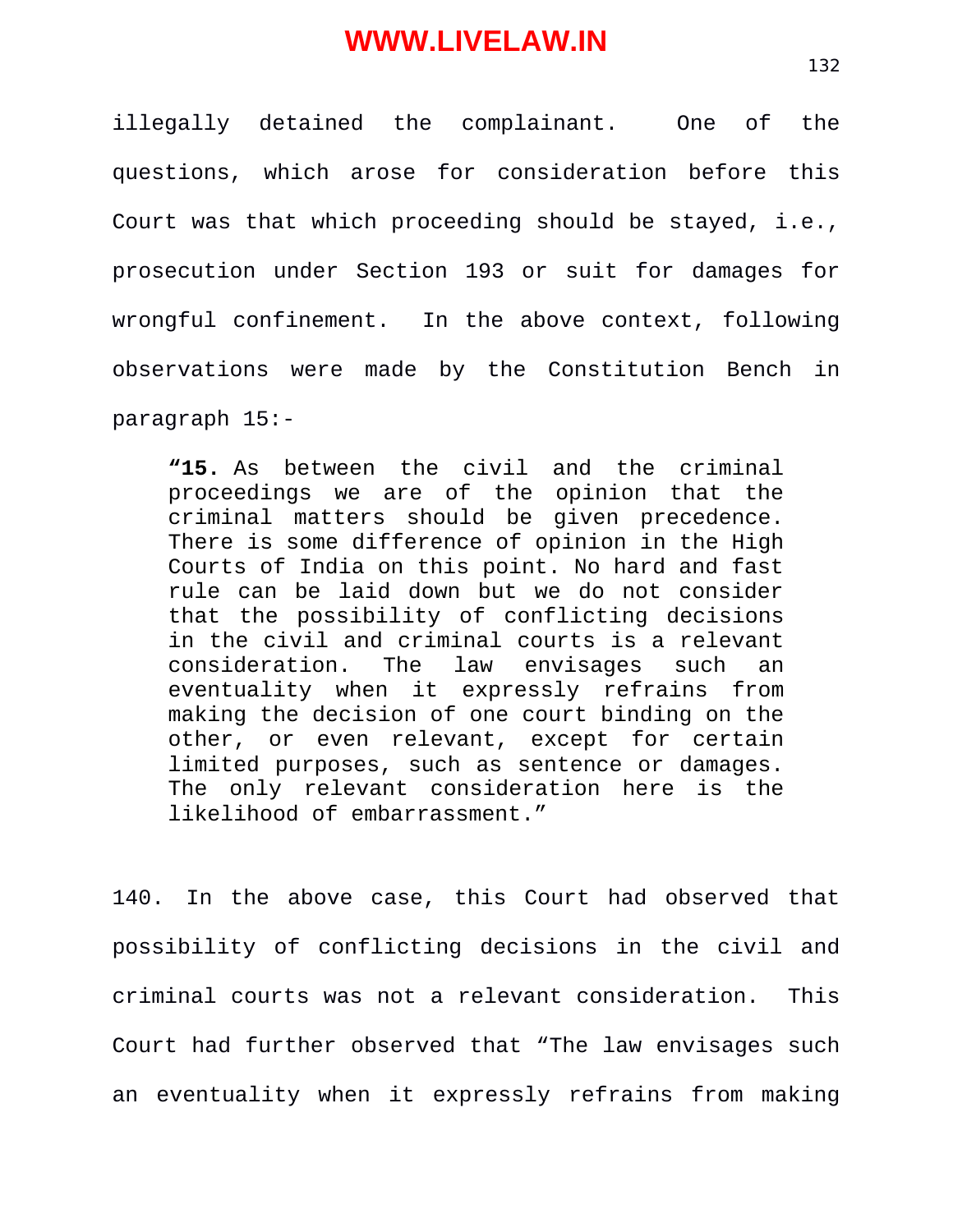the decision of one court binding on the other, or even relevant, except for certain limited purposes.........."

141. This Court in **M.S. Sheriff (supra),** directed that civil suits should be stayed till the criminal proceedings have finished. The issue before the Constitution Bench was limited as of stay of one out of two proceedings. In the present proceedings, we are not faced with any question regarding stay of any of the proceedings", however, "factum of possibility of conflicting decisions" was noticed by this Court qua civil and criminal proceedings which is a possible and probable consequence of decision taken in two proceedings.

142. We may notice a judgment of this Court dealing with Section 43 of the Indian Evidence Act, i.e., *S.M. Jakati and Anr. Vs. S.M. Borkar and Ors., AIR 1959 SC 282*. This Court in the above case had occasion to consider the relevancy of the effect and consequence of an order passed by Deputy Registrar of Cooperative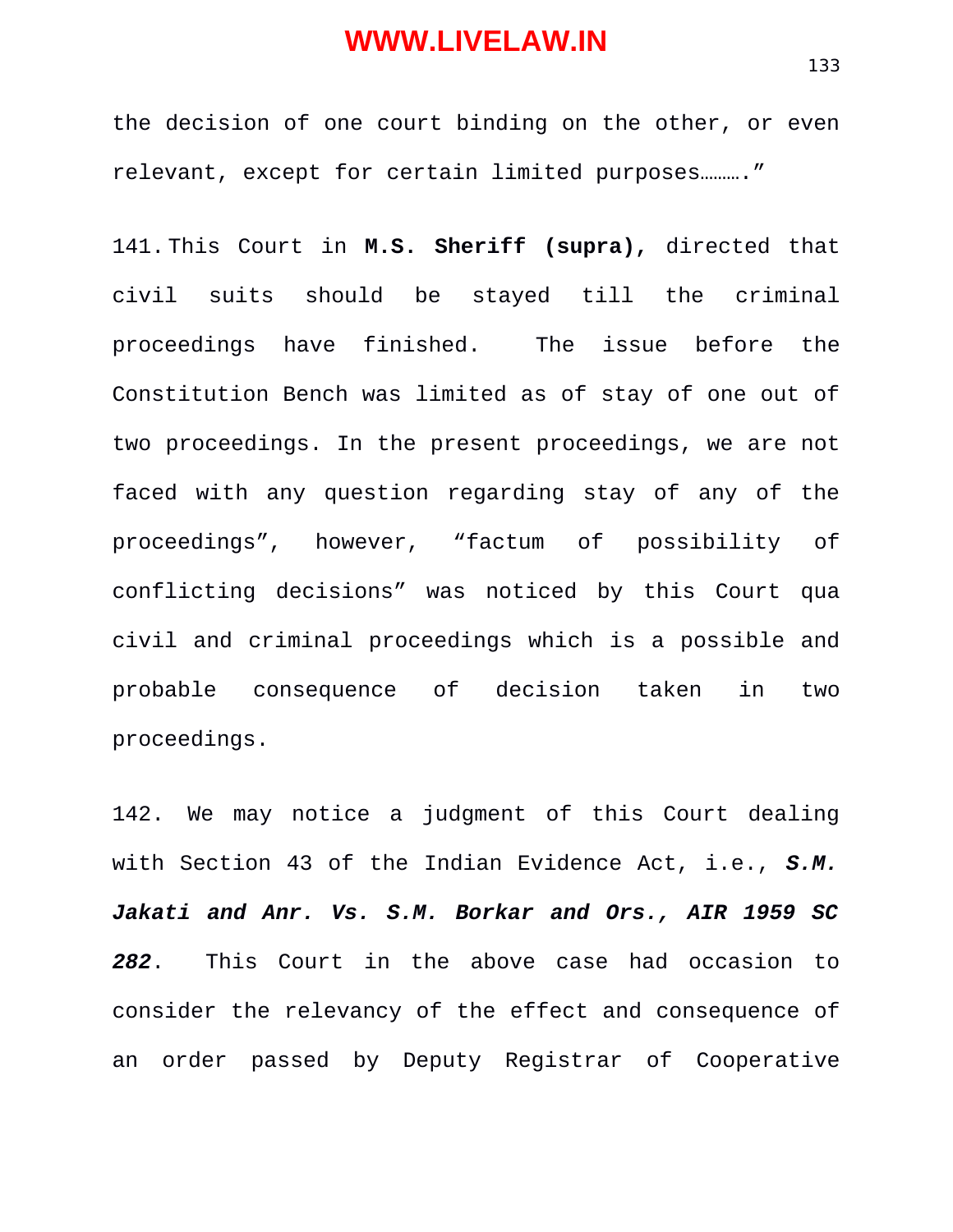Society in a suit filed for partition of joint family property, which was sold in auction in consequence of orders passed by the Deputy Registrar for the Society. The relevancy of orders of Deputy Registrar under Section 43 of the Evidence Act came to be considered and this Court noticing the principle of Section 43 of Evidence Act laid down following in paragraph 11:-

"11. In the case now before us the appellants have attempted to prove that the debt fell within the term Avyavaharika by relying upon the payment order and the findings given by the Deputy Registrar in the payment order where the liability was inter alia based on a breach of trust. Any opinion given in the order of the Deputy Registrar as to the nature of the liability of Defendant 1 M.B. Jakati cannot be used as evidence in the present case to determine whether the debt was Avyavaharika or otherwise. The order is not admissible to prove the truth of the facts therein stated and except that it may be relevant to prove the existence of the judgment itself, it will not be admissible in evidence. Section 43 of the Evidence Act, the principle of which is that judgments excepting those upon questions of public and general interest, judgment in rem or when necessary to prove the existence of a judgment, order or decree, which may be a fact in issue are irrelevant………………………"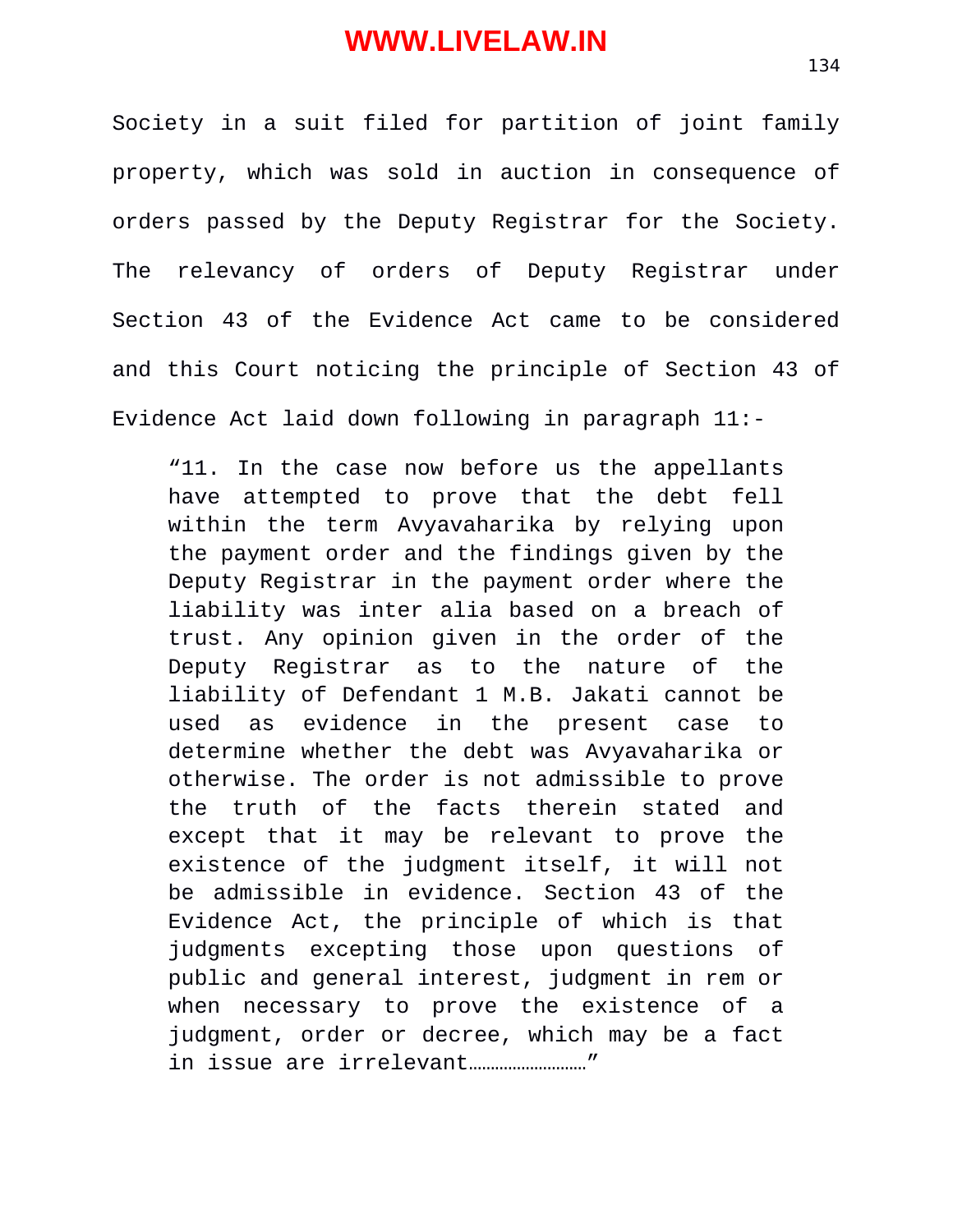143. We may notice a Three Judge Bench judgment of this Court in *K.G. Premshankar Vs. Inspector of Police and Anr., (2002) 8 SCC 87* in which case this Court had occasion to consider the effect of decision of civil court on the criminal proceeding. This Court had also occasion to consider Sections 40 to 43 of Indian Evidence Act in the said judgment. The Three Judge Bench was answering the reference made on 09.11.1998 by which an earlier judgment of this Court in V.M. Shah Vs. State of Maharashtra (1995) 5 SCC 767 required a reconsideration. This Court in V.M. Shah's case had laid down that "the finding recorded by the criminal court stands superseded by the finding recorded by the civil court" thereby the finding of civil court got precedence over the finding recorded by the criminal court. Before this Court in K.G. Premshankar case prosecution was launched against the appellants, cognizance of which was taken by the Chief Judicial Magistrate. Appellant filed a proceeding under Section 482 Cr.P.C. for quashing the prosecution, which was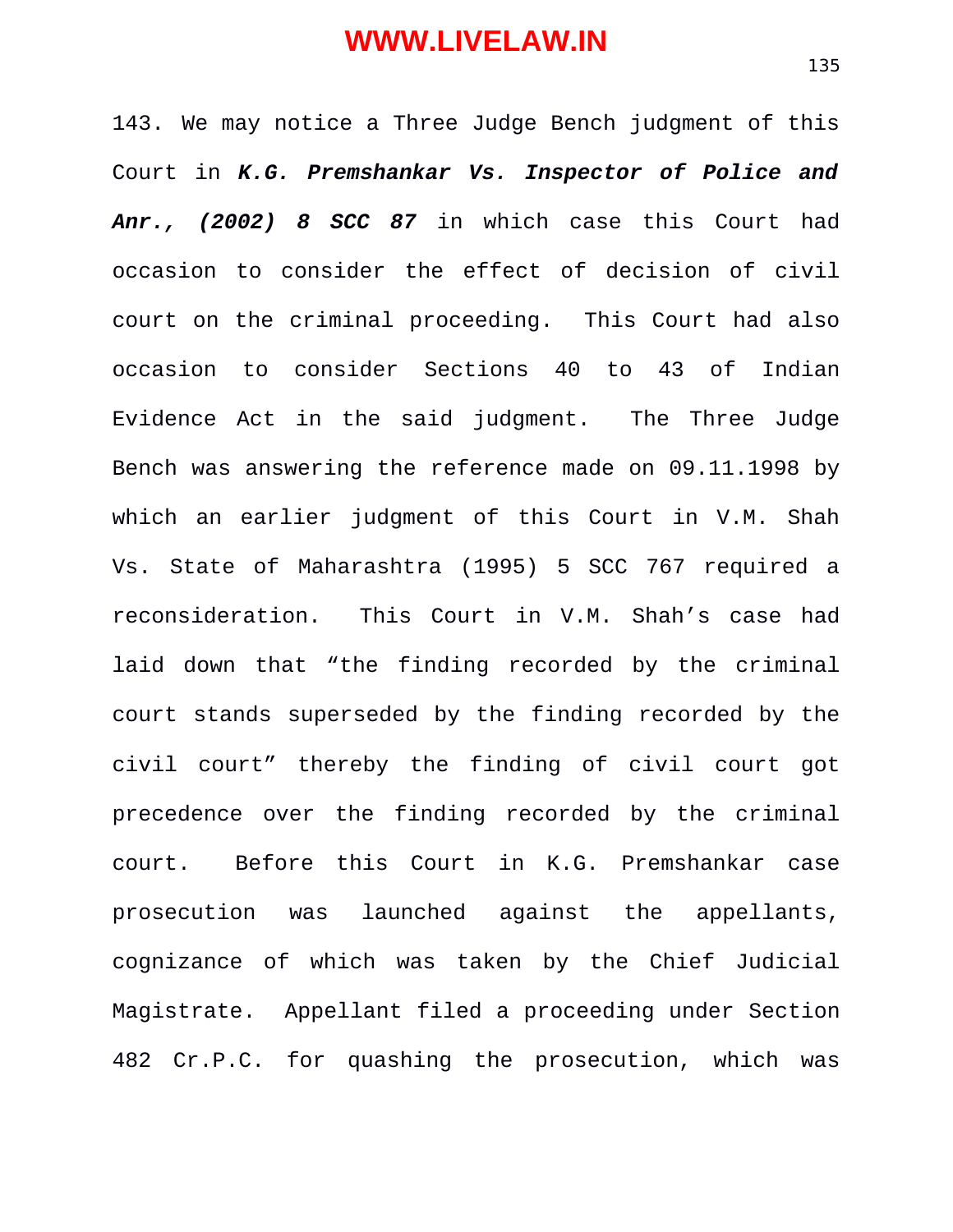rejected, against which matter was taken to this Court. The complainant had also filed a suit for damages for the alleged act before the civil court, which suit was pending in the trial court at the stage of framing of issues. Submission, which was raised before this court was that the High Court ought to have dropped the prosecution against the appellants as the civil court has dismissed the suit, i.e., suit for damages filed against the appellants. The submission of the appellants was refuted by learned Additional Advocate General, who relied on Sections 41, 42 and 43 of the Evidence Act. It was contended that previous proceedings are relevant only to limited extent and criminal proceedings are not required to be dropped as soon as a decree is passed in the civil suit. The submission of learned Additional Advocate General has been noticed in paragraph 15 of the judgment. This Court accepted the submission of the learned Additional Advocate General. Paragraphs 15 and 16 of the judgment are as follows:-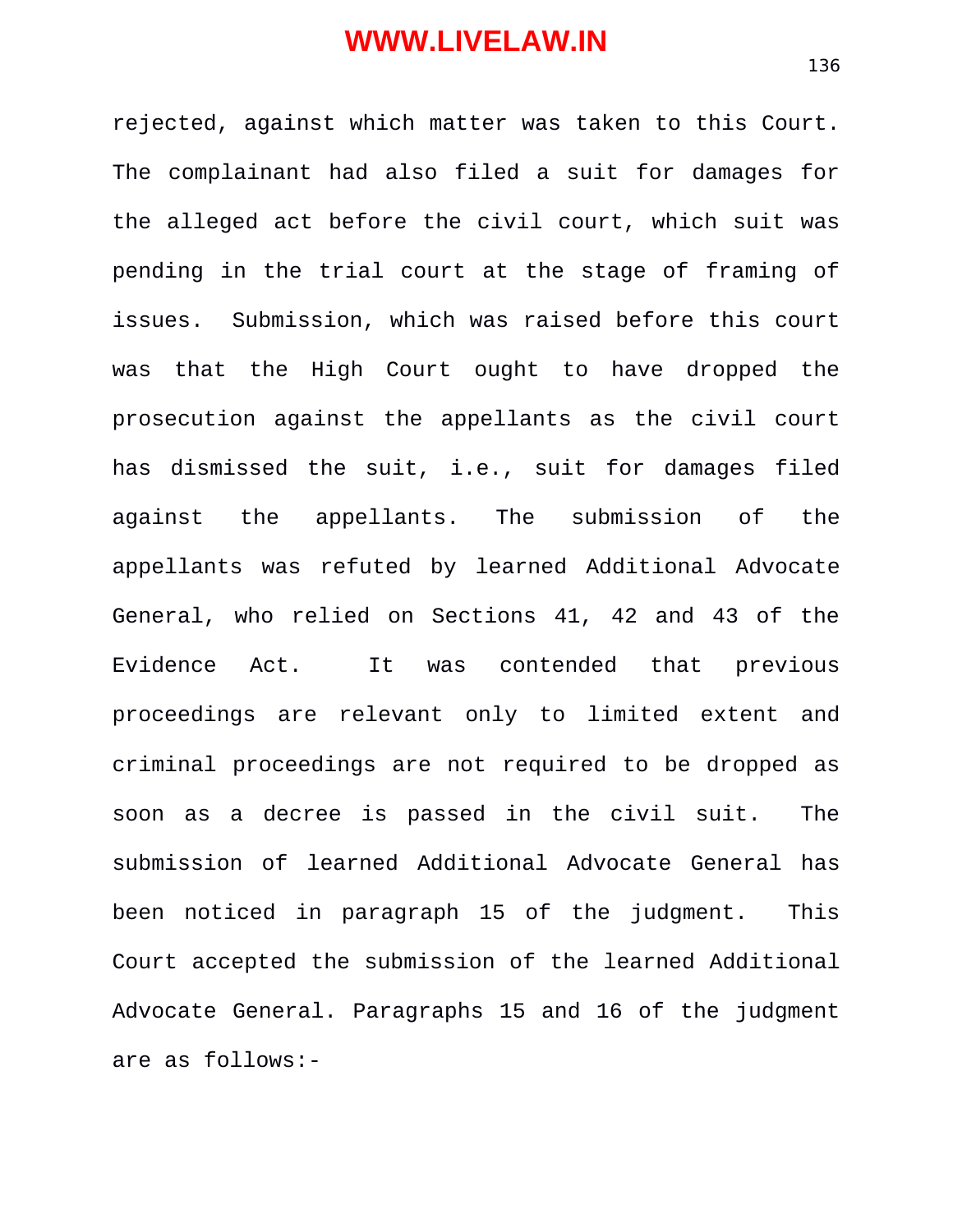"15. Learned Additional Solicitor-General Shri Altaf Ahmed appearing for the respondents submitted that the observation made by this Court in V.M. Shah case [(1995) 5 SCC 767 : 1995 SCC (Cri) 1077] that

"the finding recorded by the criminal court, stands superseded by the finding recorded by the civil court and thereby the finding of the civil court gets precedence over the finding recorded by the criminal court" (SCC p. 770, para 11)

is against the law laid down by this Court in various decisions. For this, he rightly referred to the provisions of Sections 41, 42 and 43 of the Evidence Act and submitted that under the Evidence Act to what extent judgments given in the previous proceedings are relevant is provided and therefore it would be against the law if it is held that as soon as the judgment and decree is passed in a civil suit the criminal proceedings are required to be dropped if the suit is decided against the plaintiff who is the complainant in the criminal proceedings.

16. In our view, the submission of learned Additional Solicitor-General requires to be accepted. Sections 40 to 43 of the Evidence Act provide which judgments of courts of justice are relevant and to what extent. Section 40 provides for previous judgment, order or a decree which by law prevents any court while taking cognizance of a suit or holding a trial, to be a relevant fact when the question is whether such court ought to take cognizance of such suit or to hold such trial. Section 40 is as under:

"40. Previous judgments relevant to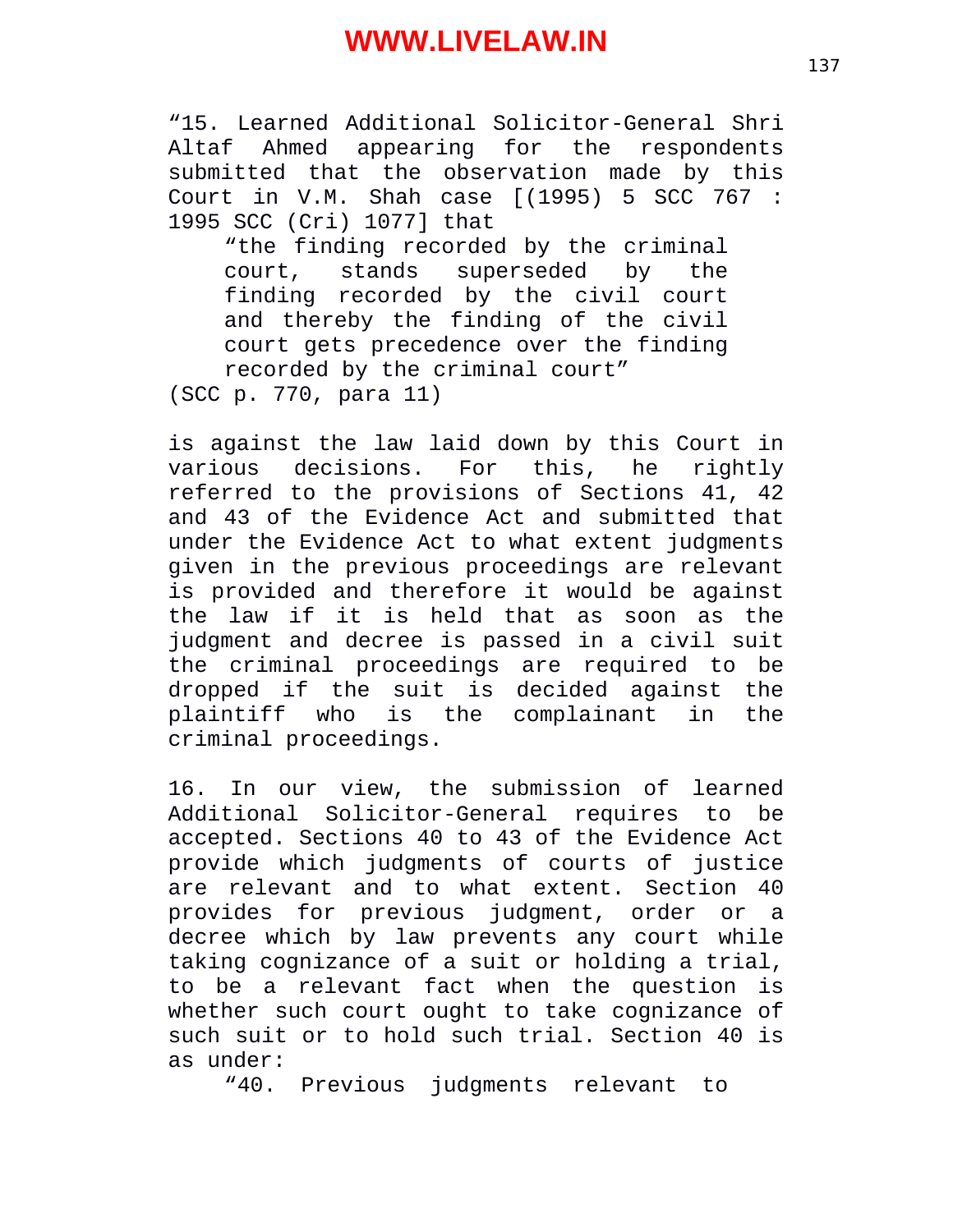bar a second suit or trial.—The existence of any judgment, order or decree which by law prevents any court from taking cognizance of a suit or holding a trial, is a relevant fact when the question is whether such court ought to take cognizance of such suit or to hold such trial."

144. This Court noticing the Constitution Bench judgment in **M.S. Sheriff (supra)** and few other judgments had recorded its conclusion in paragraph 30 to the following effect:-

**"30.** What emerges from the aforesaid discussion  $is - (1)$  the previous judgment which is final can be relied upon as provided under Sections 40 to 43 of the Evidence Act; (*2*) in civil suits between the same of *res judicata* may apply; (*3*) in a criminal case, Section 300 CrPC makes provision that once a person is convicted or acquitted, he may not be tried again for the same offence if the conditions mentioned therein are satisfied; (*4*) if the criminal case and the civil proceedings are for the same cause, judgment of the civil court would be relevant if conditions of any of Sections 40 to 43 are satisfied, but it cannot be said that the same would be conclusive except as provided in Section 41. Section 41 provides which judgment would be conclusive proof of what is stated therein."

145. This Court ultimately held that civil proceedings as well as criminal proceedings are required to be

138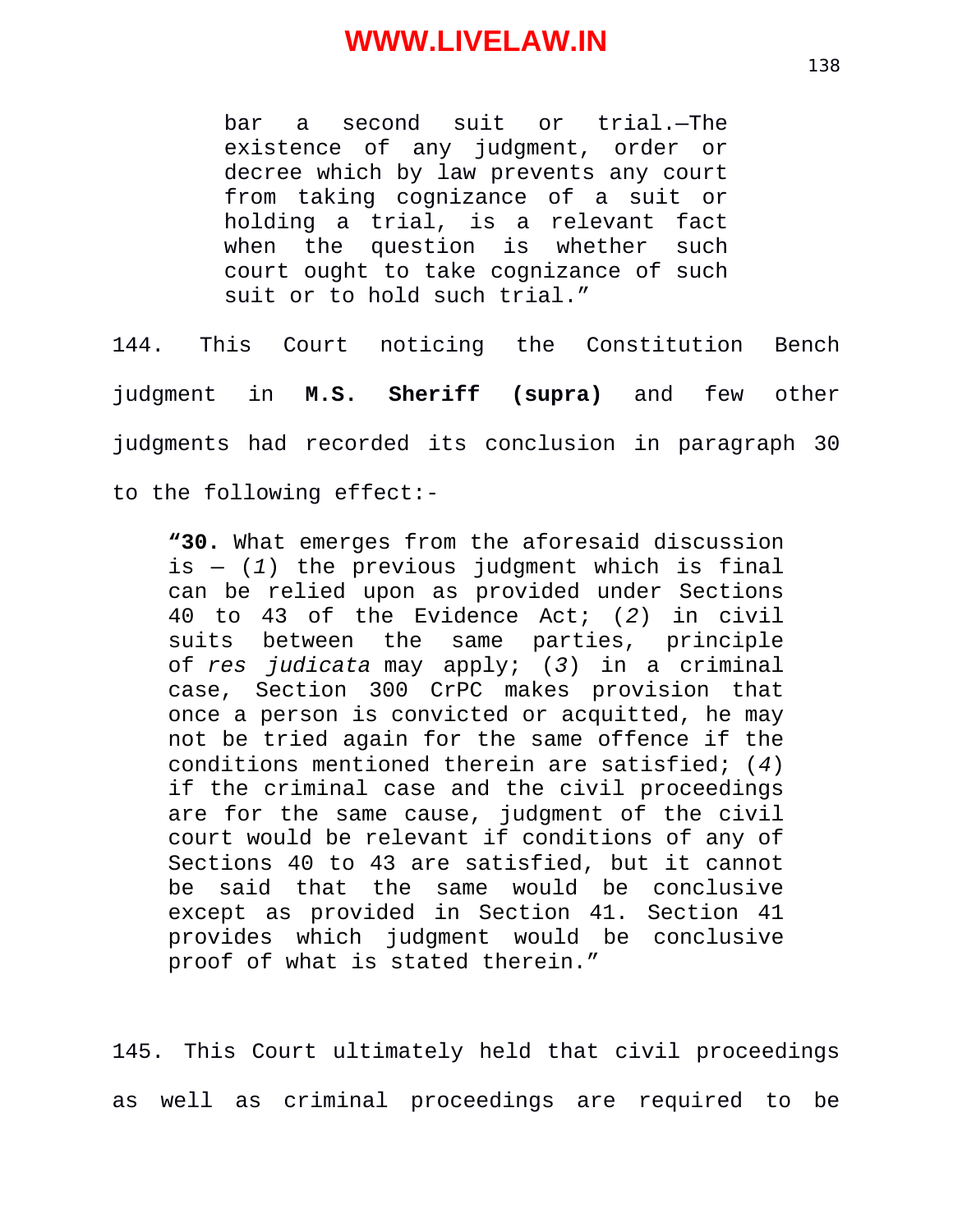decided on the facts and evidences brought on the record by the parties. Paragraphs 32, 33 and 34, which are relevant, are quoted below:-

"32. In the present case, the decision rendered by the Constitution Bench in M.S. Sheriff case [AIR 1954 SC 397] would be binding, wherein it has been specifically held that no hard-andfast rule can be laid down and that possibility of conflicting decision in civil and criminal courts is not a relevant consideration. The law envisages

"such an eventuality when it expressly refrains from making the decision of one court binding on the other, or even relevant, except for limited purpose such as sentence or damages".

33. Hence, the observation made by this Court in V.M. Shah case [(1995) 5 SCC 767] that the finding recorded by the criminal court stands superseded by the finding recorded by the civil court is not correct enunciation of law. Further, the general observations made in Karam Chand case [(1970) 3 SCC 694] are in context of the facts of the case stated above. The Court was not required to consider the earlier decision of the Constitution Bench in M.S. Sheriff case [AIR 1954 SC 397] as well as Sections 40 to 43 of the Evidence Act.

34. In the present case, after remand by the High Court, civil proceedings as well as criminal proceedings are required to be decided on the evidence, which may be brought on record by the parties."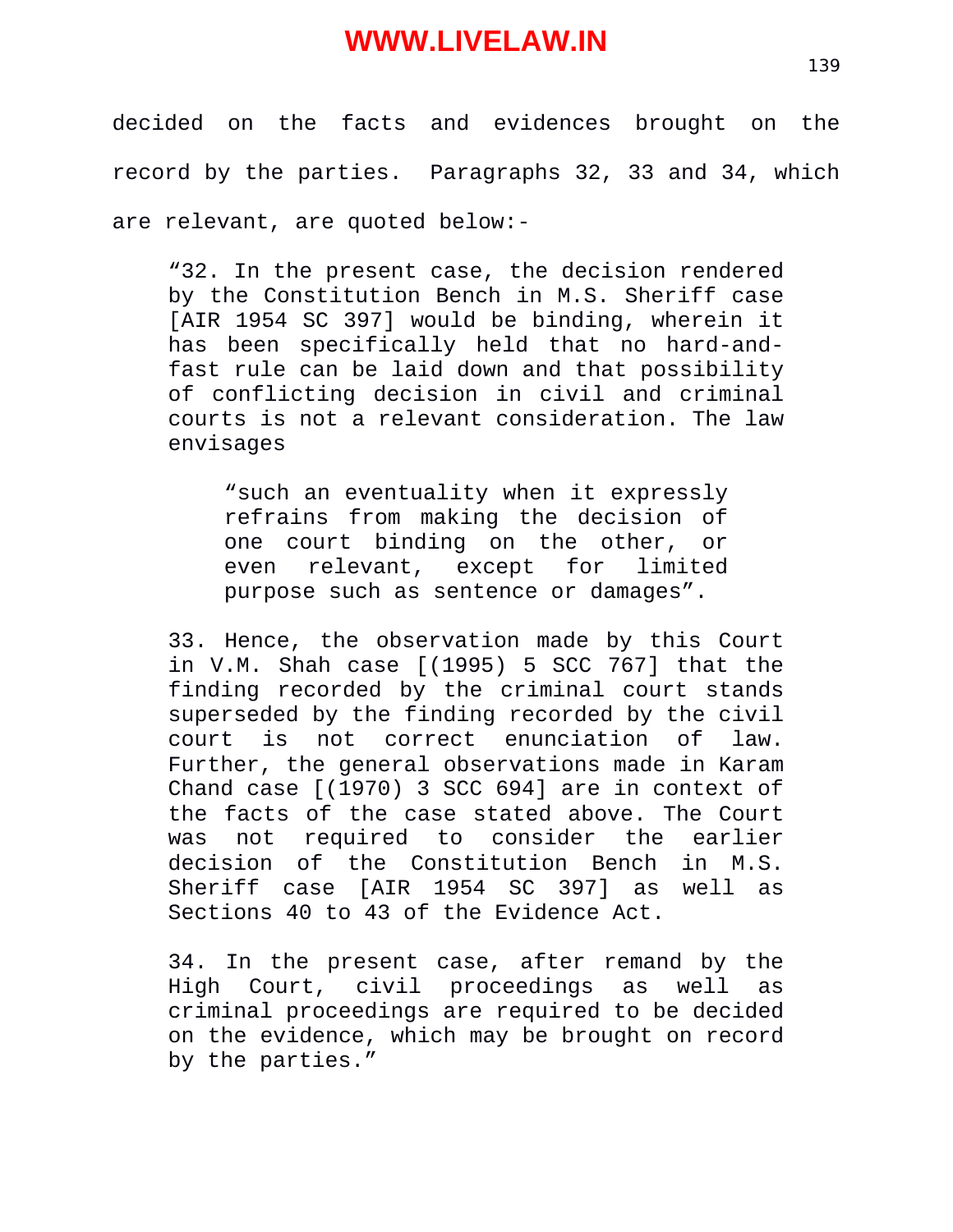146. We have noticed above judgment of this Court in *Shanti Kumar Panda (supra)* while considering the provisions under Sections 145 and 146 Cr.P.C. in context of suit filed in a court of competent jurisdiction in paragraphs 15 and 21 following was laid down:-

"15. It is well settled that a decision by a criminal court does not bind the civil court while a decision by the civil court binds the criminal court. (See Sarkar on Evidence, 15th Edn., p. 845.) A decision given under Section 145 of the Code has relevance and is admissible in evidence to show: (i) that there was a dispute relating to a particular property; (ii) that the dispute was between the particular parties; (iii) that such dispute led to the passing of a preliminary order under Section 145(1) or an attachment under Section 146(1), on the given date; and (iv) that the Magistrate found one of the parties to be in possession or fictional possession of the disputed property on the date of the preliminary order. The reasoning recorded by the Magistrate or other findings arrived at by him have no relevance and are not admissible in evidence before the competent court and the competent court is not bound by the findings arrived at by the Magistrate even on the question of possession though, as between the parties, the order of the Magistrate would be evidence of possession. The finding recorded by the Magistrate does not bind the court. The competent court has jurisdiction and would be justified in arriving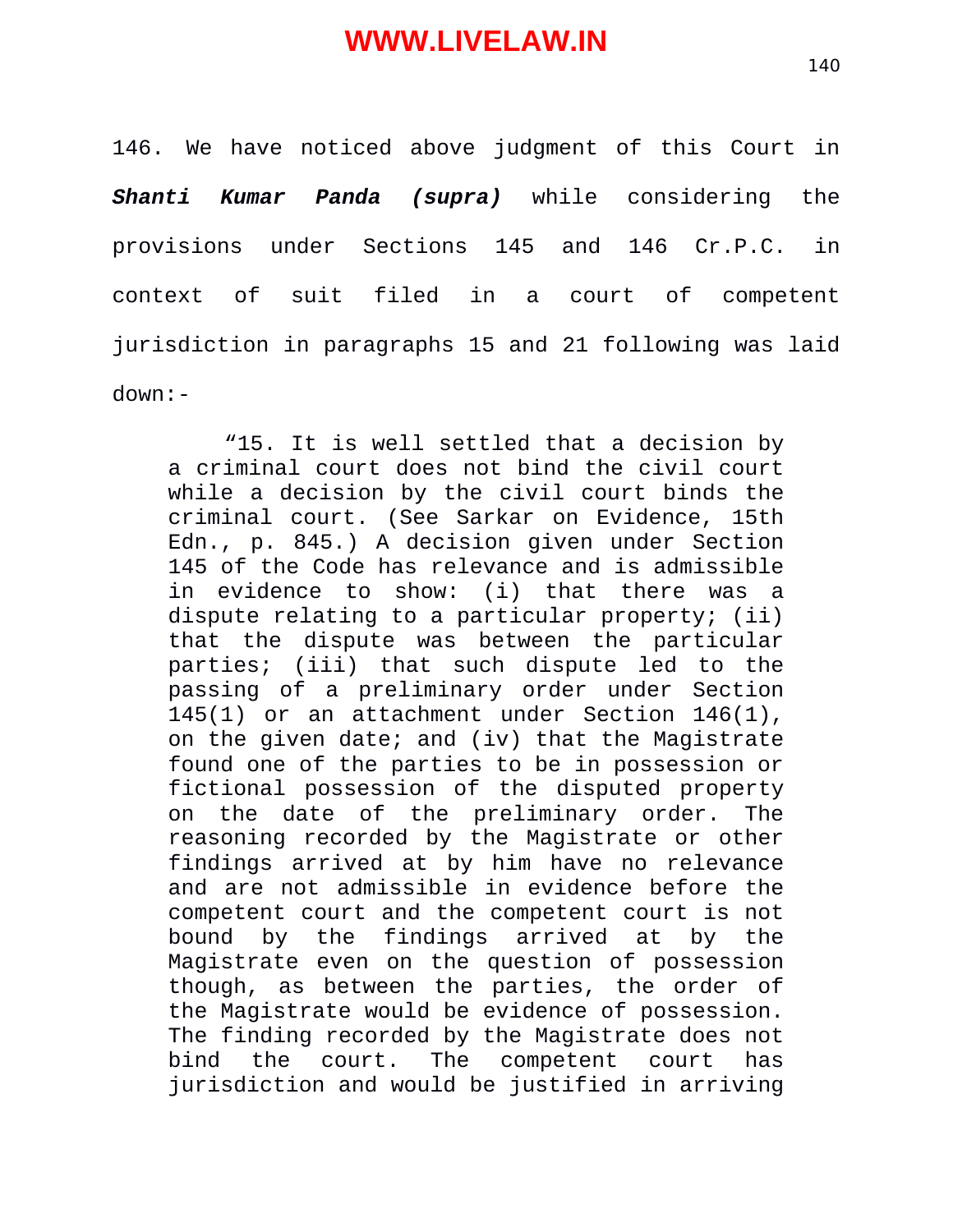at a finding inconsistent with the one arrived at by the Executive Magistrate even on the question of possession. Sections 145 and 146 only provide for the order of the Executive Magistrate made under any of the two provisions being superseded by and giving way to the order or decree of a competent court. The effect of the Magistrate's order is that burden is thrown on the unsuccessful party to prove its possession or entitlement to possession before the competent court.

21. The order of the Magistrate under Sections 145/146 of the Code is not only an order passed by the criminal court but is also one based on summary enquiry. The competent court in any subsequent proceedings is free to arrive at its own findings based on the evidence adduced before it on all the issues arising for decision before it. At the stage of judgment by the civil court the order of the Magistrate shall have almost no relevance except for the purpose of showing that an enquiry held by the Magistrate had resulted into the given declaration being made on a particular date. The competent court would be free to record its own findings based on the material before it even on the question of possession which may be inconsistent with or contrary to the findings arrived at by the Magistrate."

147. We may observe that the observations made by this Court in **Shanti Kumar Panda (supra)** were in reference to statutory scheme under Sections 145 and 146 Cr.P.C. and had to be read in reference to statutory scheme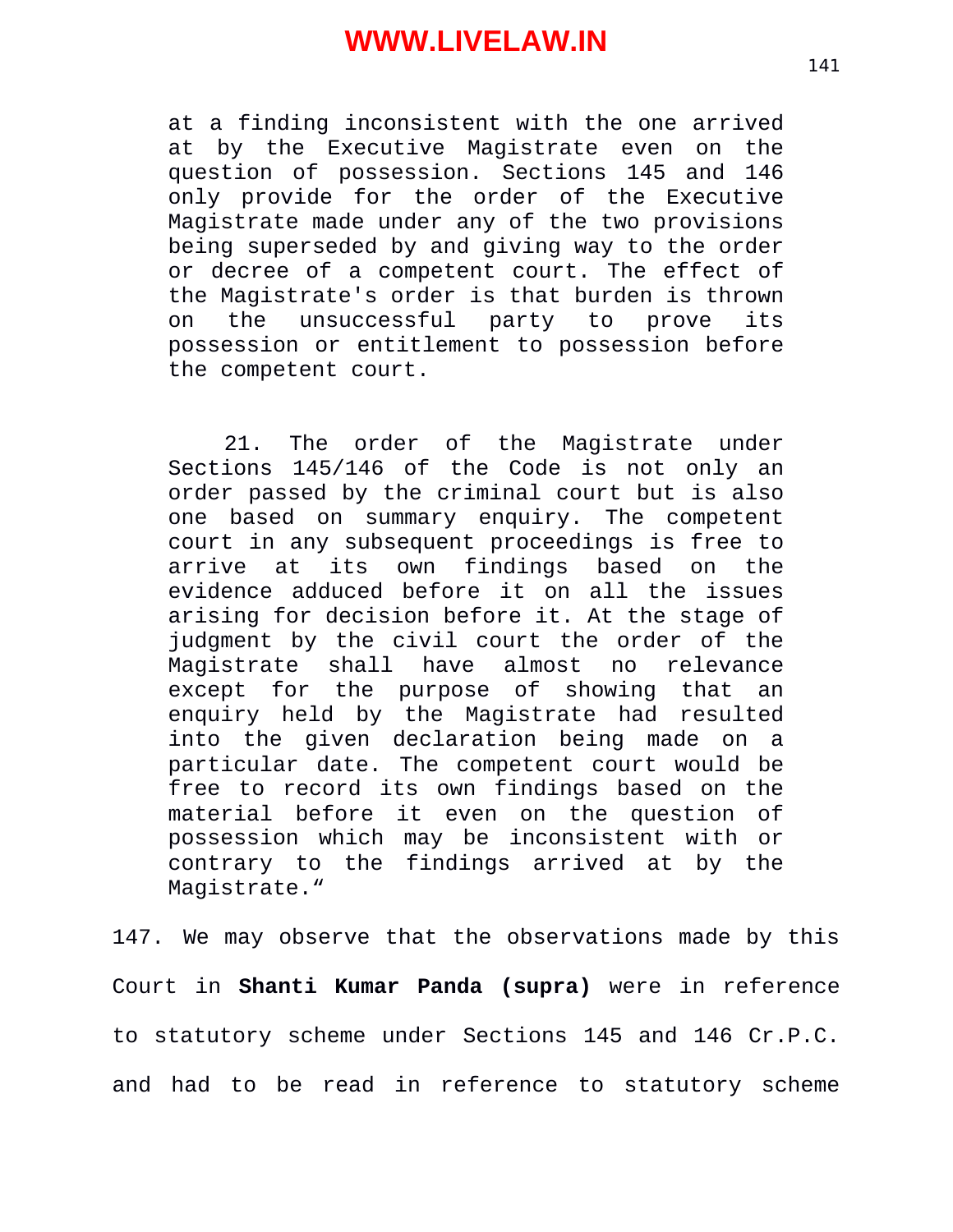which came for consideration before this Court.

148. We may notice a Constitution Bench judgment of this Court in *Iqbal Singh Marwah and Anr. Vs. Meenakshi Marwah and Anr., (2005) 4 SCC 370* where the Constitution Bench laid down that there is neither any statutory provision nor any legal principle that the findings recorded in one proceeding may be treated as final or binding in the other, as both the cases have to be decided on the basis of the evidence adduced therein. In paragraph 32, following was laid down:-

"**32.** Coming to the last contention that an effort should be made to avoid conflict of findings between the civil and criminal courts, it is necessary to point out that the standard of proof required in the two proceedings are entirely different. Civil cases are decided on the basis of preponderance of evidence while in a criminal case the entire burden lies on the prosecution and proof beyond reasonable doubt has to be given. There is neither any statutory provision nor any legal principle that the findings recorded in one proceeding may be treated as final or binding in the other, as both the cases have to be decided on the basis of the evidence adduced therein………………

#### XXXXXXXXXXXXXXXX"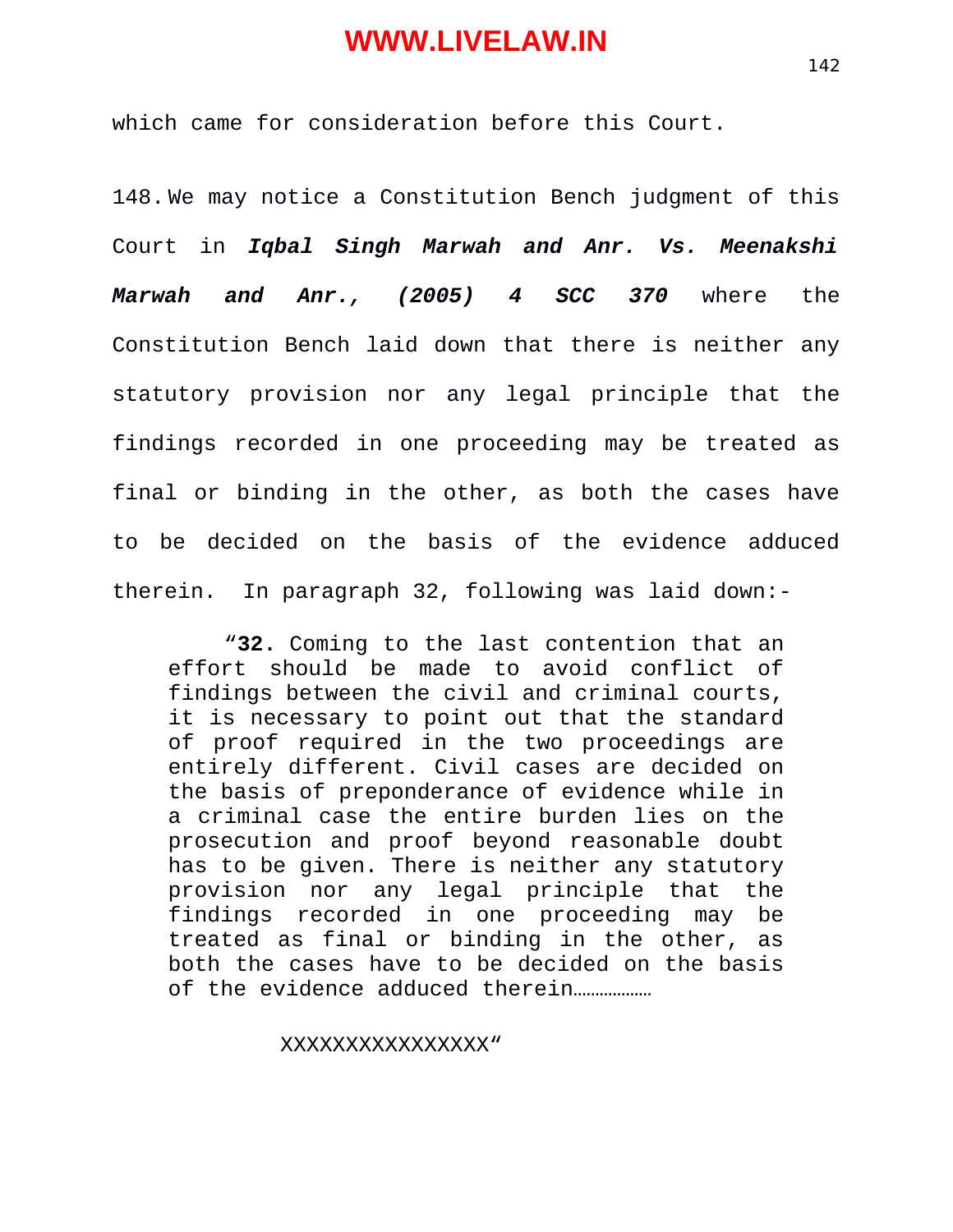149. In *Seth Ramdayal Jat Vs. Laxmi Prasad, (2009) 11 SCC 545,* this Court had occasion to consider the provisions of Sections 41 to 43 of Indian Evidence Act where this Court laid down that a judgment in a criminal court is admissible for a limited purpose. After noticing the provisions of Sections 40 to 43 of Indian Evidence Act, this Court laid down following in paragraph 13:-

#### **"13.** XXXXXXXXXXXXXX

A judgment in a criminal case, thus, is admissible for a limited purpose. Relying only on or on the basis thereof, a civil proceeding cannot be determined, but that would not mean that it is not admissible for any purpose whatsoever."

150. It was further held that a decision in a criminal case is not binding in a civil case. In paragraph 15, following was laid down:-

"15. A civil proceeding as also a criminal proceeding may go on simultaneously. No statute puts an embargo in relation thereto. A decision in a criminal case is not binding on a civil court. In M.S. Sheriff v. State of Madras [AIR 1954 SC 397], a Constitution Bench of this Court was seized with a question as to whether a civil suit or a criminal case should be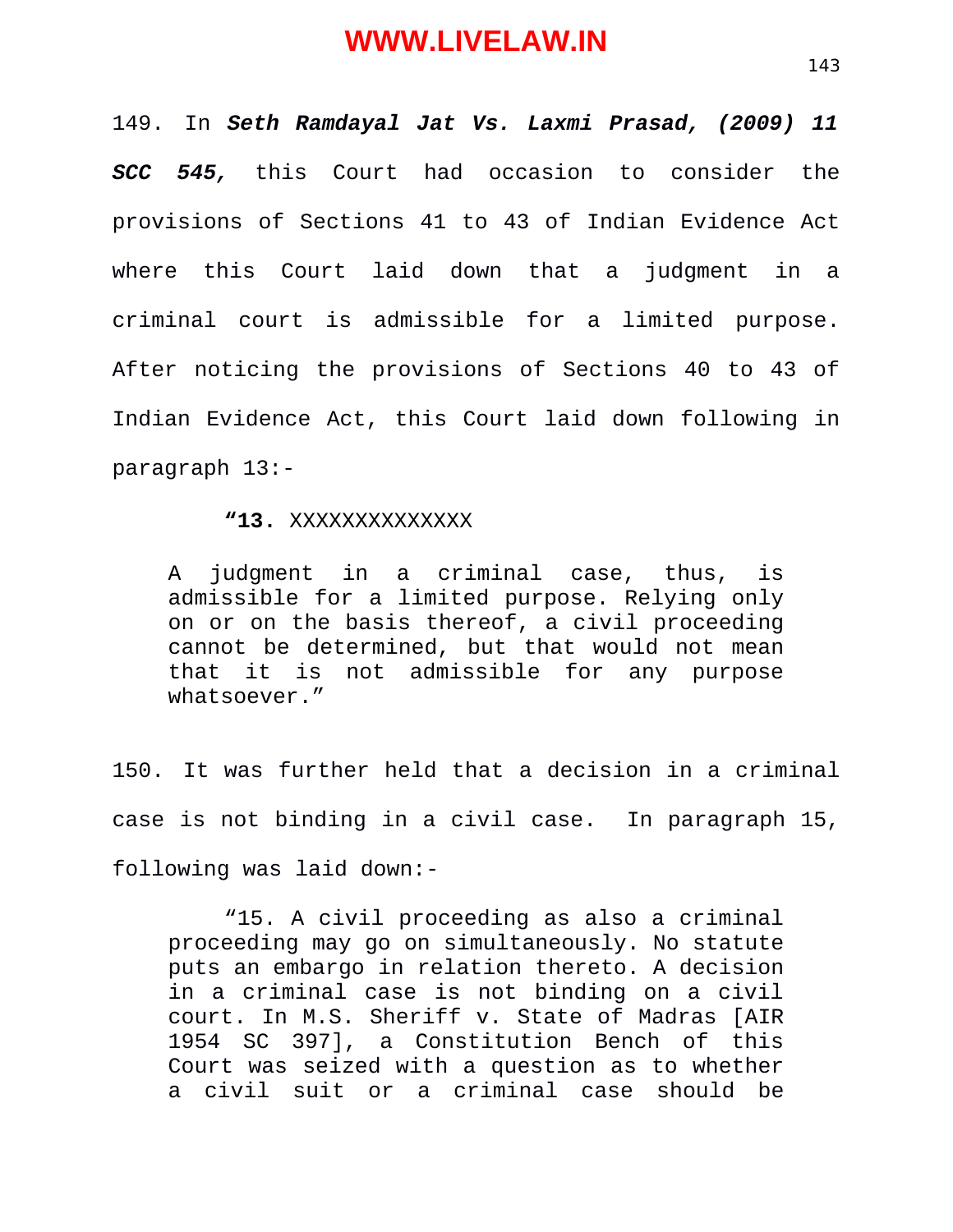stayed in the event both are pending. It was opined that the criminal matter should be given precedence. In regard to the possibility of conflict in decisions, it was held that the law envisages such an eventuality when it expressly refrains from making the decision of one court binding on the other, or even relevant, except for certain limited purposes, such as sentence or damages. It was held that the only relevant consideration was the likelihood of embarrassment."

151. In *Vishnu Dutt Sharma Vs. Daya Sapra, (2009) 13*

*SCC 729,* this Court again reiterated that a judgment of a criminal court in civil proceedings will have only a limited application and finding in a criminal proceeding by no stretch of imagination would be binding in a civil proceeding. Referring to Section 40 of the Indian Evidence Act, this Court laid down following in paragraph 23:-

"23. XXXXXXXXXXXXXXXXXXXX

This principle would, therefore, be applicable, inter alia, if the suit is found to be barred by the principle of res judicata or by reason of the provisions of any other statute. It does not lay down that a judgment of the criminal court would be admissible in the civil court for its relevance is limited. (See Seth Ramdayal Jat v. Laxmi Prasad [(2009) 11 SCC 545]. The judgment of a criminal court in a civil proceeding will only have limited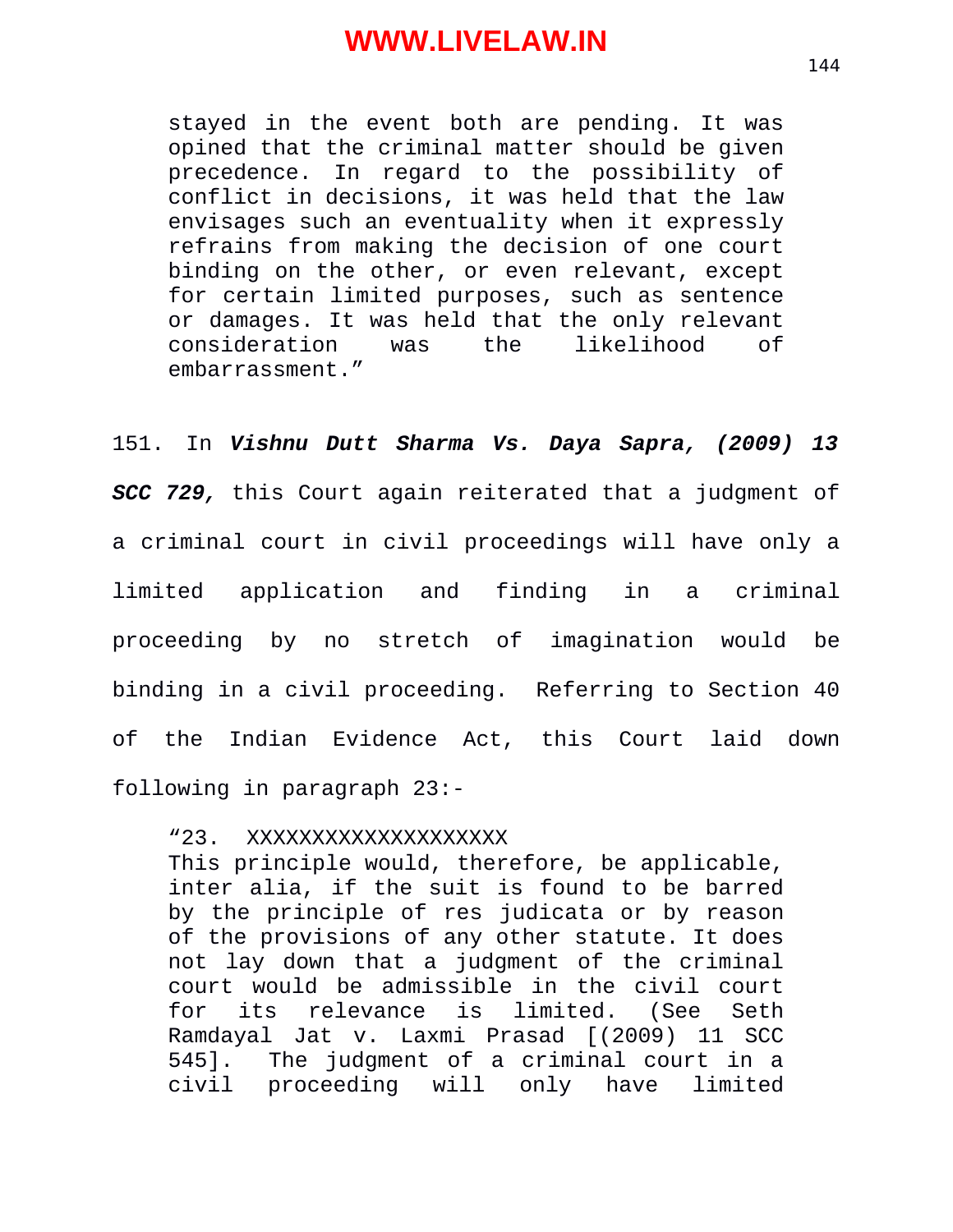application viz. inter alia, for the purpose as to who was the accused and what was the result of the criminal proceedings. Any finding in a criminal proceeding by no stretch of imagination would be binding in a civil proceeding."

152. A Two Judge Bench of this Court in *Kishan Singh (Dead) Through LRs. Vs. Gurpal Singh and Ors., (2010) 8 SCC 775* after noticing the several earlier judgments concluded that finding of fact recorded by the civil court do not have any bearing so as the criminal case is concerned and vice versa. In paragraph 18, following was laid down:-

"18. Thus, in view of the above, the law on the issue stands crystallised to the effect that the findings of fact recorded by the civil court do not have any bearing so far as the criminal case is concerned and vice versa. Standard of proof is different in civil and criminal cases. In civil cases it is preponderance of probabilities while in criminal cases it is proof beyond reasonable doubt. There is neither any statutory nor any legal principle that findings recorded by the court either in civil or criminal proceedings shall be binding between the same parties while dealing with the same subject-matter and both the cases have to be decided on the basis of the evidence adduced therein. However, there may be cases where the provisions of Sections 41 to 43 of the Evidence Act, 1872, dealing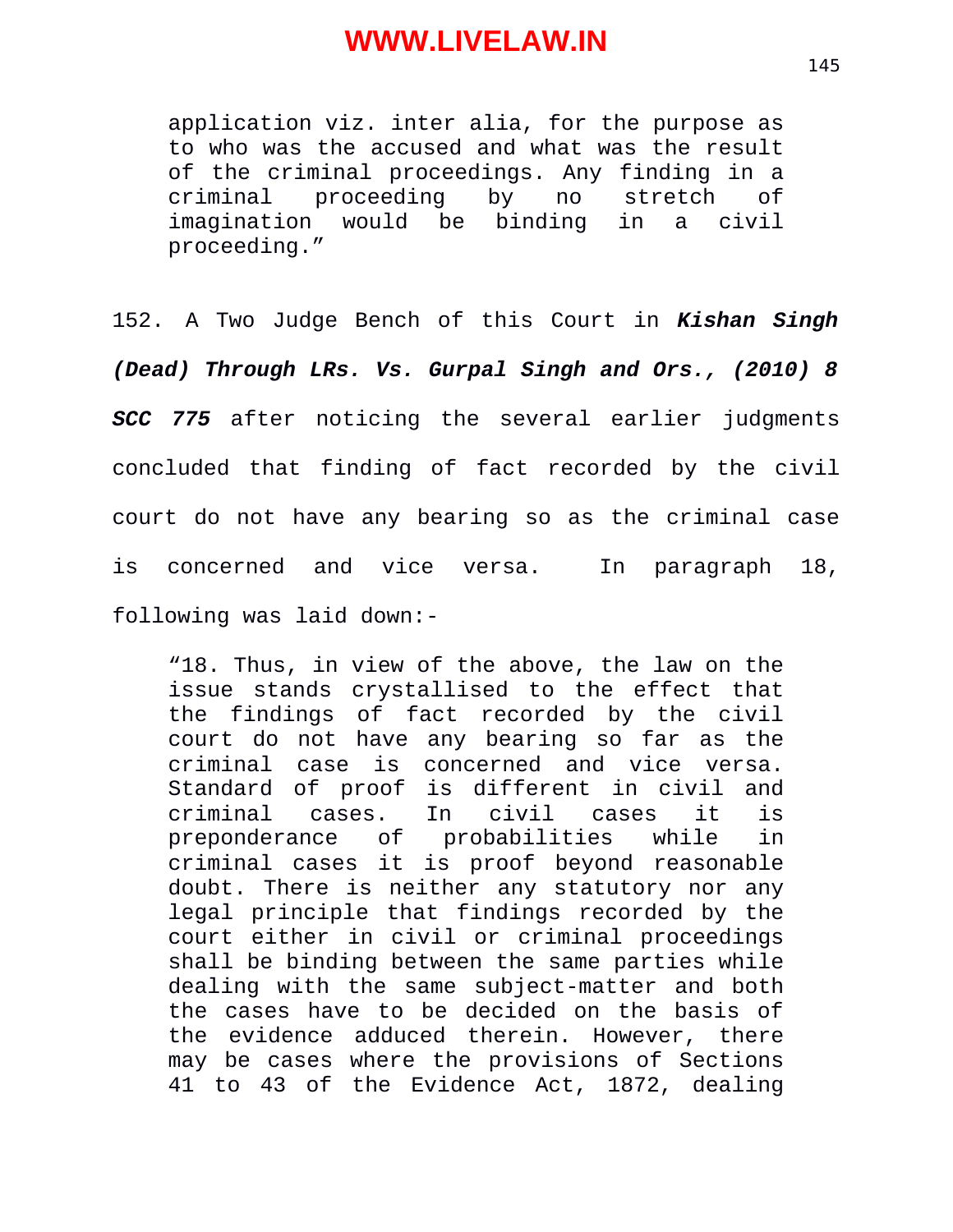with the relevance of previous judgments in subsequent cases may be taken into consideration."

153. We take an example to further illustrate the point. In the plaint of suit giving rise to this appeal, the plaintiff has pleaded that the wife of the plaintiff has been subjected to various threat and violence in the hands of the defendant on several occasions. In event, the suit is filed by wife of the plaintiff against the defendant for permanent injection and also praying for reliefs under Section 19[except Section 19(1)(b)]. The suit be fully maintainable and the prayers in the suit can be covered by the reliefs as contemplated by Section 19 read with Section 26 of the Act, 2005.

154. By a written statement, the defendant is sure to resist the suit on the ground that she had already filed an application under Section 12 where plaintiff Dr. Prem kant Ahuja(mother-in-law of the defendant) is one of the respondent and she may also place reliance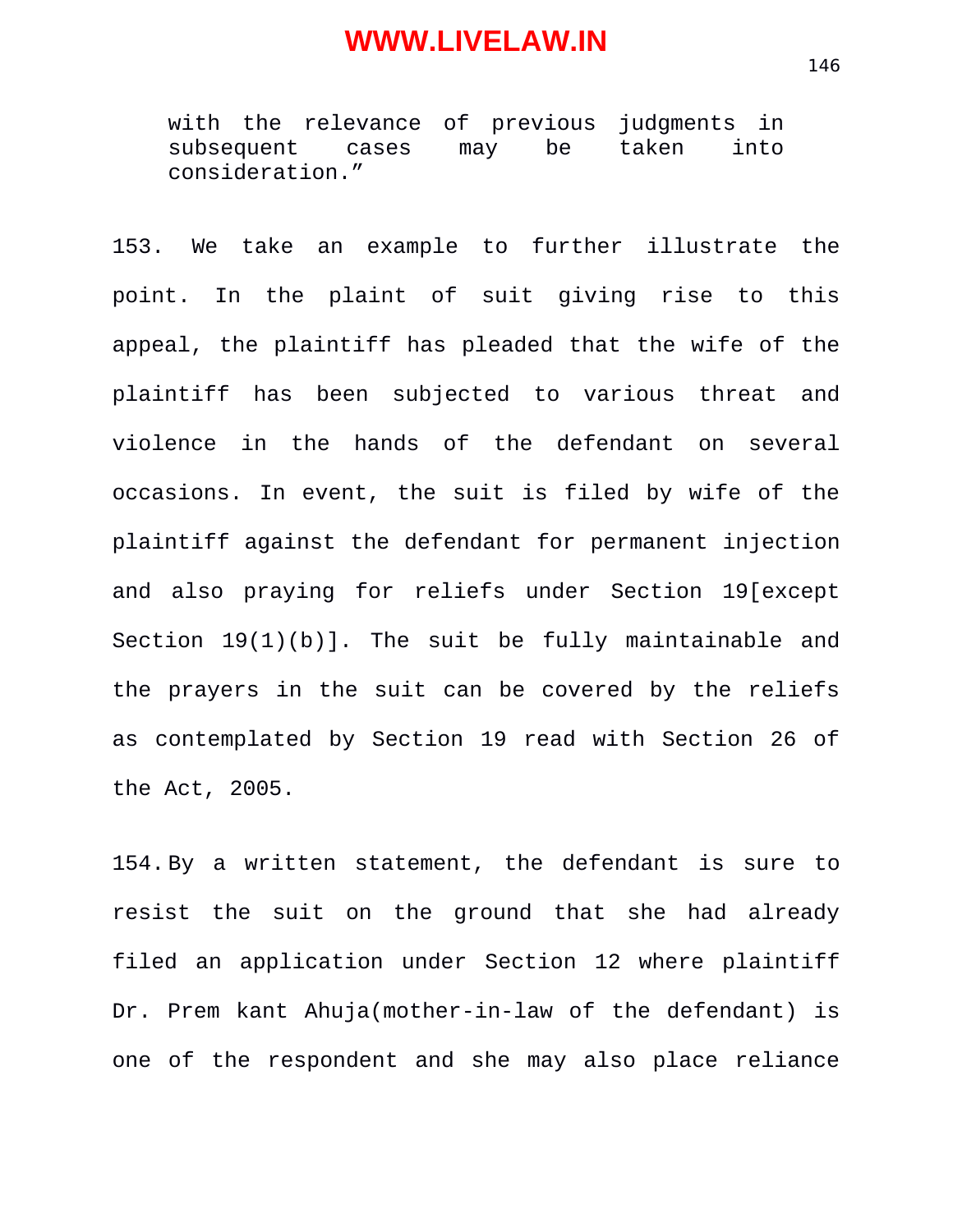on the interim order dated 26.11.2016 restraining the respondents which included Dr. Prem Kant Ahuja from dispossessing the applicant except without obtaining an order of competent Court. The order dated 26.11.2016 which was passed by the Magistrate under D.V. Act, 2005, shall be relevant evidence and fully admissible in the civil suit, but the above order shall only be one of the evidence in the suit but shall neither preclude the civil court to determine the issues raised in the suit or to grant the relief claimed by the plaintiff Dr. Prem Kant Ahuja. The Civil Court in such suit can consider the issues and may grant relief if the plaintiff is able to prove her case. The order passed under D.V. Act whether interim or final shall be relevant and have to be given weight as one of evidence in the civil suit but the evidentiary value of such evidence is limited. The findings arrived therein by the magistrate are although not binding on the Civil Court but the order having passed under the Act, 2005, which is an special Act has to be given its due weight.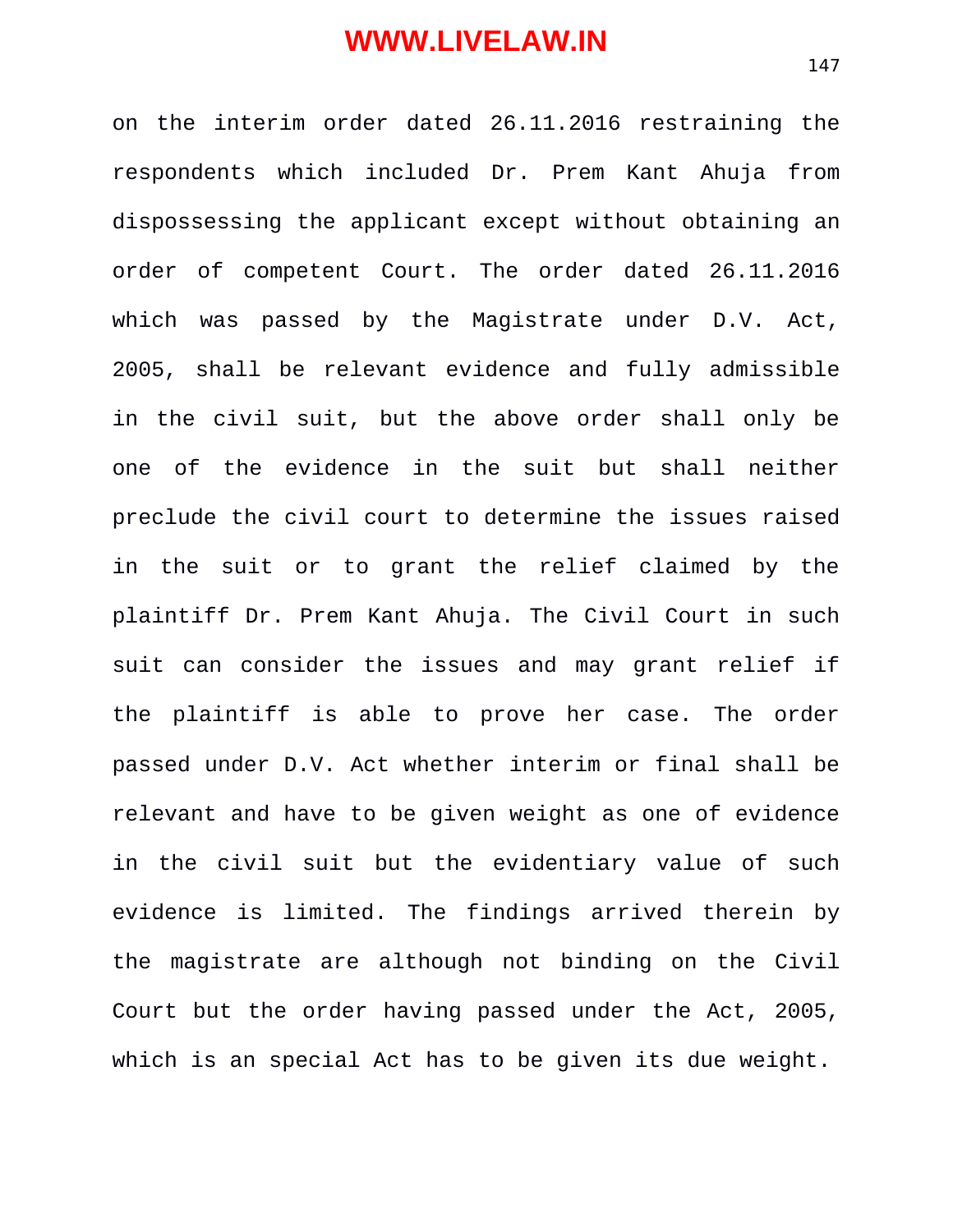155. We need to observe that in event a judgment of criminal court is relevant as per Sections 40 to 43 of Evidence Act in civil proceedings, the judgment can very well be taken note of and there is no embargo on the civil court to place reliance upon it as a corroborative material. We may notice a judgment of Madras High Court in *K. Subramani Vs. Director of Animal Husbandry, Chennai, (2009) 1 MLJ 363* where Madras High Court has made following observations in paragraph 7:-

**"7.** A decision of the Criminal Court does not have the effect of binding nature on the proceedings before the Civil Court including the Motor Accident Claims Tribunal for the reason that the proof in both the Civil and Criminal cases are having two different categories of standards. In criminal cases, guilt of the accused must be proved beyond reasonable doubt, while in civil cases, the rights of the parties or matter in issue shall be decided on preponderance of probabilities. If a party to the case relies upon a decision of the criminal Court and insists the Civil Court to give credence to the said decision, it is incumbent upon the party to gather further materials in the case, which would support the observations and the decisions of the criminal Court. If any material is available in the case, which would corroborate or strengthen the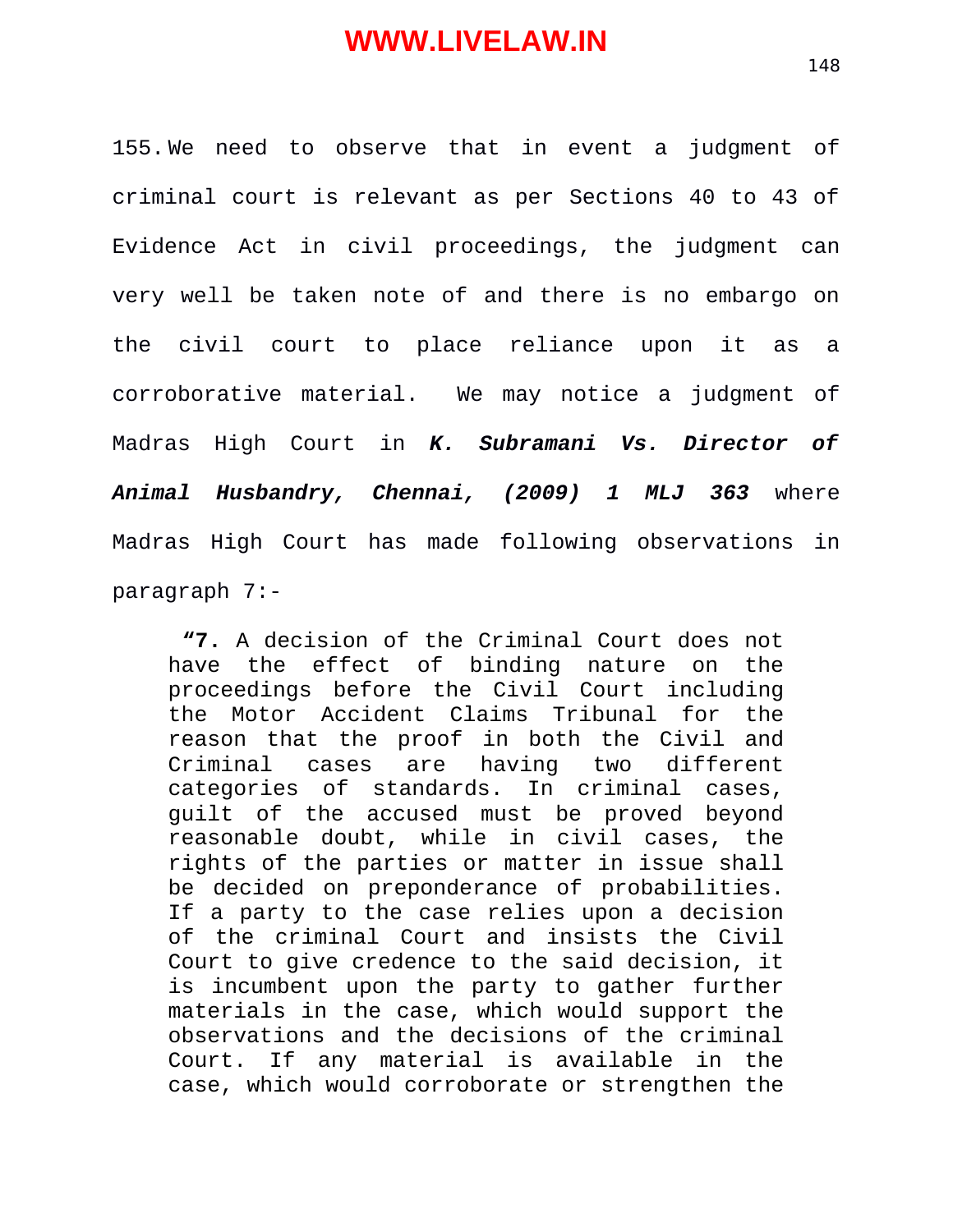decision of the criminal Court, then, there is no embargo for the Civil Court to place reliance upon it."

156. We are in full agreement with the above view. There is no embargo in referring to or relying on an admissible evidence, be of a civil court or criminal court both in civil or criminal proceedings.

157. From the above discussions, we arrive at following conclusions:-

- (i) The pendency of proceedings under Act, 2005 or any order interim or final passed under D.V. Act under Section 19 regarding right of residence is not an embargo for initiating or continuing any civil proceedings, which relate to the subject matter of order interim or final passed in proceedings under D.V. Act, 2005.
- (ii) The judgment or order of criminal court granting an interim or final relief under Section 19 of D.V. Act, 2005 are relevant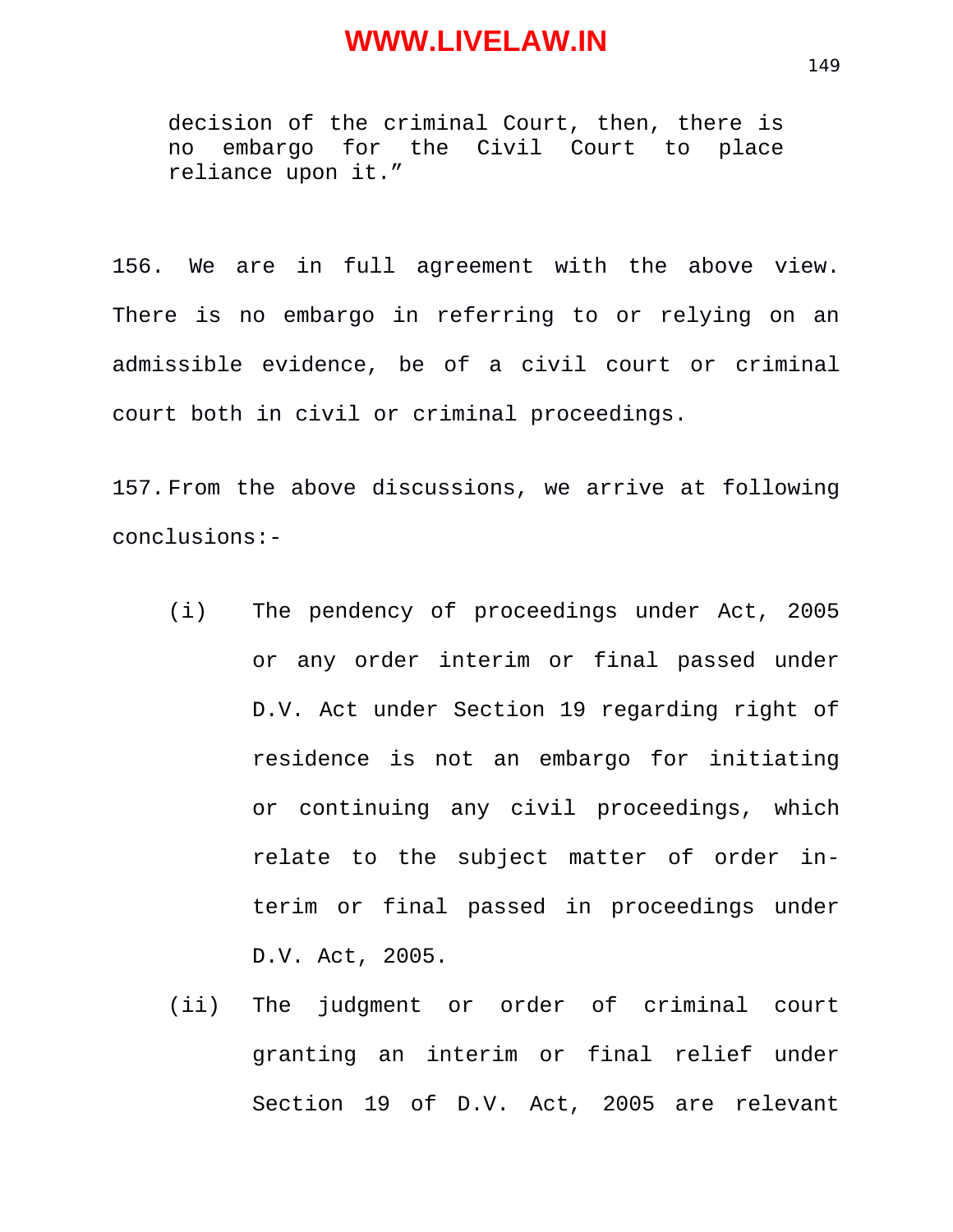within the meaning of Section 43 of the Evidence Act and can be referred to and looked into by the civil court.

- (iii) A civil court is to determine the issues in civil proceedings on the basis of evidence, which has been led by the parties before the civil court.
- (iv) In the facts of the present case, suit filed in civil court for mandatory and permanent injunction was fully maintainable and the issues raised by the appellant as well as by the defendant claiming a right under Section 19 were to be addressed and decided on the basis of evidence, which is led by the parties in the suit.

158. In view of the foregoing discussions, we are of the considered opinion that High Court has rightly set aside the decree of the Trial Court and remanded the matter for fresh adjudication. With the observations as